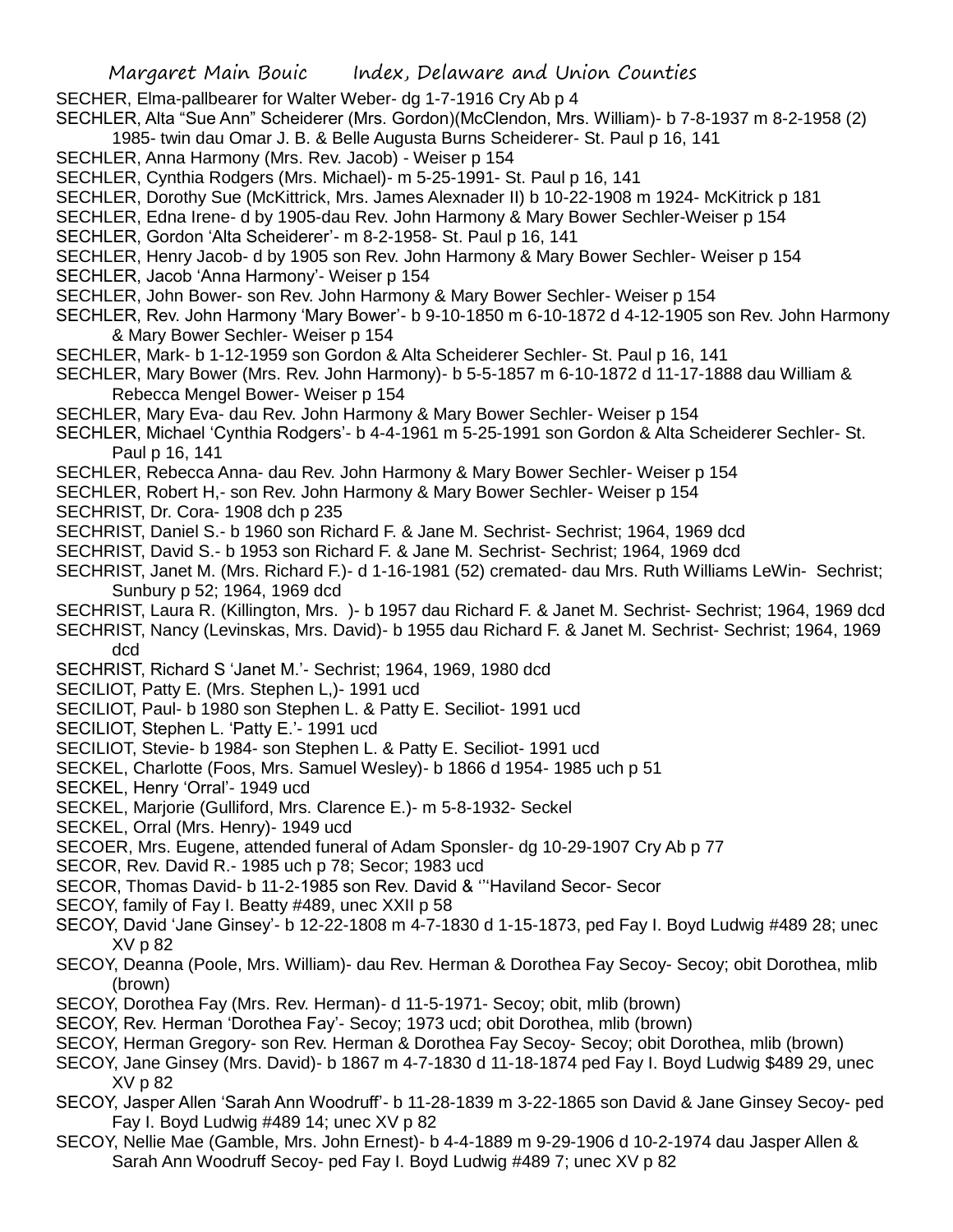- SECOY, Sarah Ann Woodruff (Mrs. Jasper Allen)- b 1-1848 m 3-22-1865 d 7-16-1915 dau Samuel & Phoebe Sharp Woodruff- ped Fay I. Boyd Ludwig #489 15; unec XV p 82
- SECREST, Beatrice A. "Bea" Hurd (Mrs. Harold C.)- b 8-30-1913 m 1937 d 7-17-1982 (68) Prospect Cem- dau Richard & Anna Gast Rhodes Hurd- Secrest; obit, mlib
- SECREST, Carl- brother Harold C. Secrest- Secrest
- SECREST, Carolyn (Souse, Mrs. Duane)- dau Dr. Roy J. & Helen Slattery Secrest- Secrest
- SECREST, DeMaris (Mrs. Roy J.)- Secrest
- SECREST, Harold C. 'Beatrice A. Hurd' d 1-29-1980 (72) Prospect Cem- Secrest' obit Beatrice, mlib
- SECREST, Harry E. II'Sarah Alice McAllister'- Maugans Anc p 13
- SECREST, Helen Slattery (Mrs. Dr. Roy J.)- d 6-19-1995 (87) Resurrection Cem- sister Robert A. Slattery-Secrest
- SECREST, James C.- nephew Harold C. & Beatrice Secrest- obit Beatrice, mlib
- SECREST, Julie- Secrest
- SECREST, Linda (Eibling, Mrs. Dr. Michael)- dau Dr. Roy J. & Helen Slattery Secrest- Secrest
- SECREST, Dr. Roy J. 'Helen Slattery'- Secrest
- SECREST, Roy J. 'DeMaris'- son Dr. Roy J. & Helen Slattery Secrest- Secrest
- SECREST, Sandra (Sarver, Mrs. Jerry)- dau Dr. Roy J. & Helen Slattery Secrest- Secrest
- SECREST, Sarah Alice McAllister (Mrs. Harry E. II)- b 3-16-1938 dau Richard & Mary Juanita Cratty McAllister-Maugans Anc p 13
- SECRIST, Anna Burdelle Cranston (Mrs. Henry Thomas)- m 10-20-1891 ucm (Hearl)
- SECRIST, Anna Catharine (Weaver, Mrs Jacob)- b 2-16-1792 m 7-8-1811 d 10-16-1865 -1883 uch V p 448; 1985 uch p 15; Weaver (1); dcq 'Erma Fish 13; dcq Roy Weaver 9; dcc Kenneth Lee Davis 31; ped
	- Walter Fay Bouic #454A 21; unec XVI p 34
- SECRIST, Elizabeth (Mrs. Peter)- dg 2-19-1901, Cry Ab p 66
- SECRIST, Henry Thomas 'Anna Burdelle Cranston'- m 10-20-1891 ucm (Hearl)
- SECRIST, Peter 'Elizabeth'- dg 2-19-1901. Cry Ab p 66
- SECRIST, Samuel C.- 1883 uch IV p 474, 536
- SECRUSE, Richard R.- b 3-14-1880 Marlborough Tp son Conrad & Alice Willis Secruse- dcb
- SEDAM, Alan 'Elaine'- son Charles & Marguerite Mountz Sedam- Sedm
- SEDAM, Alice LeMaster (Mrs. Douglas Clay)- b 7-10-1939 m 12-3-1962 d 9-29-1999 (60) Forest Grove Cemdau Douglas C. & Sara Lemaster- Sedam
- SEDAM, Charles 'Marguerite Mountz'- Sedam
- SEDAM, Douglas Clay 'Alice LeMaster'- b 1-25-1933 m 12-3-1962 d 1-16-1998 (64) Big Darby Cem- son Charles & Marguerite Mountz Sedam- Sedam
- SEDAM, Eline (Mrs. Alan)- Sedam
- SEDAM, Marguerite Mountz (Mrs. Charles)- Sedam
- SEDAM(Seeydam), Mary- 1850C Troy Tp 2657 p 139 (56,NJ)
- SEDAM, Antera "Terri"- ch Douglas Sedam- Secam
- SEDAM, Tetra Ann DiNapoli'- dau Douglas & Alice Sedam- Sedam
- SEDARS, Jonathan- 1870C Orange Tp p 416 (23\*)
- SEDDERS, Helen (McKitrick, Mrs. Charles)- McKitrick p 271
- SEDEBOTTOM, W. A.- 1915 uch p 266
- SEDGEWICK, Margaret (Ettricke, Mrs. Walter)- m 1659- McKitrick p 33
- SEDGWICK, Alexis Marie- b 8-5-1996 dau Mark & Marie Sedgwick- Sedgwick
- SEDGWICK, Arthur C."Ozzie"'Harriet Mitchell'- b 1919 m 8-3-1942 Claibourne Cem p 107; son Erenst & Mary
- S. Bean Sedgwick- Sedgwick; 1949, 1959, 1971, 1973, 1975, 1977, 1979, 1981, 1983 ucd
- SEDGWICK, Arthur 'Vanetta Hinderer'- 1991 ucd
- SEDGWICK, Arthur C.Jr.- b 1968 son Arthur C. & Harriet Mitchell Sedgwick- Sedgwick; 1971, 1975, 1977, 1979, 1983 ucd
- SEDGWICK, B. A. 1979 ucd Betty A.- 1981 ucd, Dover Tp
- SEDGWICK, Bessie (Marvin, Mrs. Robert Wayne)- dau Ernest & Mary Bean Sedgwick- Sedgwick; 1985 uch p 95
- SEDGWICK, Betty (Mrs. Gregory A.)- 1973, 1975 ucd
- SEDGWICK, Betty Jo Rea (Mrs. Robert C.)- m 1942- Sedgwick; 1949, 1959, 1962, 1967, 1971, 1973, 1975, 1977 ucd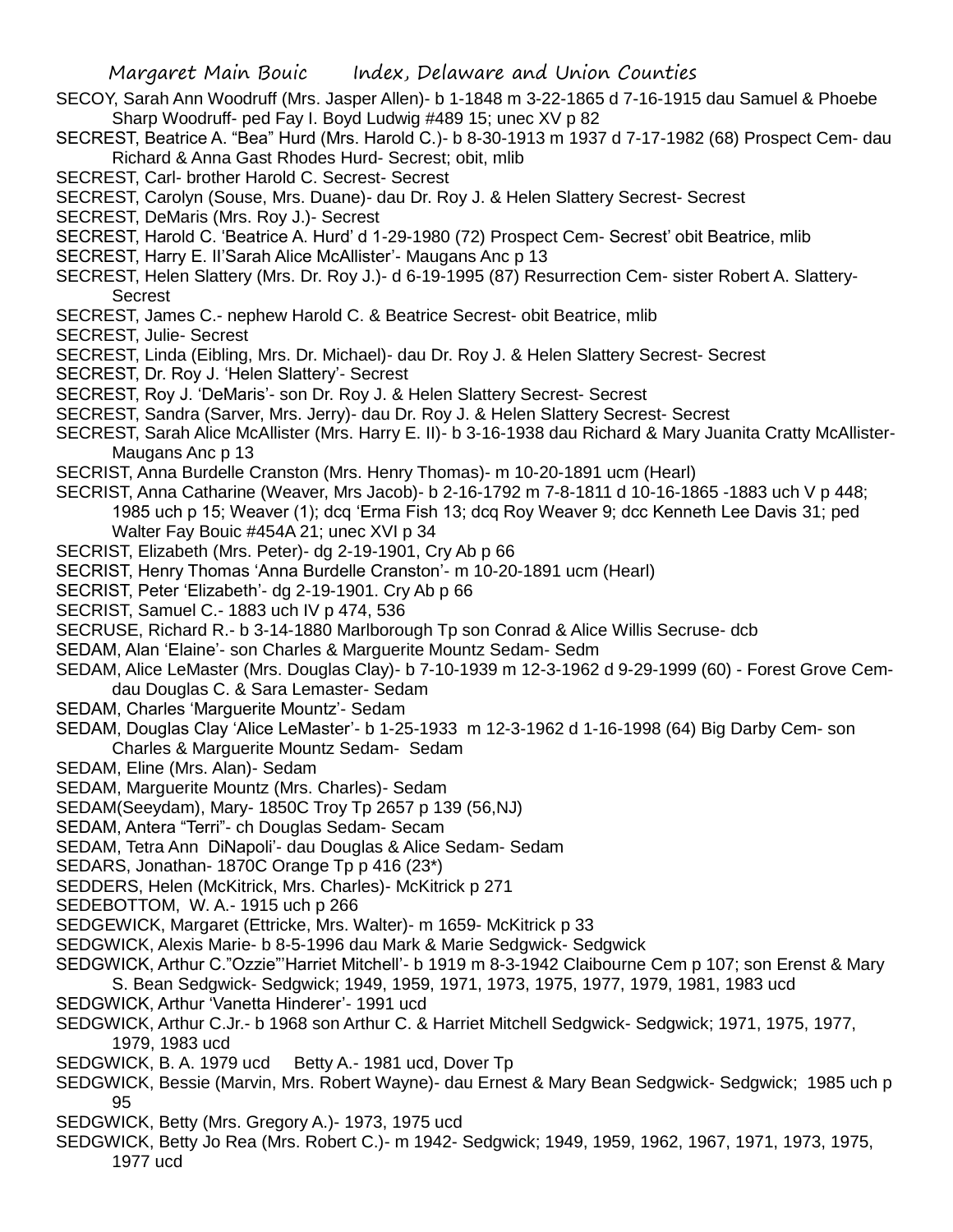SEDGWICK, Bud 'Doris'- Sedgwick

- SEDGWICK, Celestia (Hutchisson, Mrs. Ross E. Jr.)- b -8-3-1945 m 4-1-1967- Hutchisson p 67
- SEDGWICK, Cheri (Price, Mrs. )- dau Roland & Doris Sedgwick- Sedgwick
- SEDGWICK, Cheryl Ann Smith (Mrs. Dr. Robert Thomas)- dau Dr. & Mrs Elden Smith- Sedgwick
- SEDGWICK, Robert Clell 'Glenrose Williams'- m 3-10-1918 d 2-28-1934 Sedgwick
- SEDGWICK, Clifford 'Mary'- son Ernest & Mary Ranier Sedgwick- Sedgwick
- SEDGWICK, Connie (Mrs. Paul)- Sedgwick
- SEDGWICK, David R. 'Linda L.'- son Robert C. & Betty Jo Rea Sedgwick- Sedgwick; 1949, 1959, 1962, 1971 ucd
- SEDGWICK, Dianne (Modena, Mrs. Charles)- dau Robert Clell & Glenrose Sedgwick- Sedgwick; 1959 ucd
- SEDGWICK, Doris (Mrs. Bud)- Sedgwick
- SEDGWICK, E. C. 'Mary'- 1949 ucd
- SEDGWICK, Elias 'Irene A.'- dg 2-5-1897, Cry Ab p 104
- SEDGWICK, (Armstrong, Mrs. George)- dau Elias & Irene A. Sedgwick- dg 2-5-1897 Cry Ab p 104
- SEDGWICK, Elizabeth Irene- d Sunday (16) Sunbury Cem dg 7-18-1910, Cry Ab p 138- dau Kimball & Sarah Louise Brown Sedgwick- 1908 dch p 733
- SEDGWICK, Emily Lorraine- 10-7-1969 du Robert,Jr. & Sandra Sedgwick- 1973, 1975, 1977, 1979 ucd
- SEDGWICK, Ernest 'Mary Ranier'- b 1896 d 1953 Claibourne Cem p 94; Sedgwick
- SEDGWICK, Evan- b 1955 son Robert C.,Sr. & Betty Jo Rea Sedgwick- Sedgwick; 1959, 1962, 1967, 1971 ucd
- SEDGWICK, Geo. C.- d 11-3-1881 (16y) Sunbury, b NY- dcdeaths
- SEDGWICK, George Wm. b 3-22-1889 son Kimball & Sarah Louise Brown Sedgwick- 1908 dch p 733; Sunbury p 130; Sedgwick; dcb
- SEDGWICK, George C- b 1-1-1866 d 11-3-1897 Sunbury Cem, Powell p 38; son William S. & IIrene Kimball Sedgwick- 1908 dch p 733; 1870C Berkshire Tp p 205 (4)
- SEDGWICK, Gina Marie (Black, Mrs. Jim)- b 1957 dau Robert C.,Sr. & Betty Jo Rea Sedgwick- Sedgwick; 1959, 1962, 1967, 1971, 1973 ucd
- SEDGWICK, Glenrose K. Williams (Mrs. Robert Clell)- b 4-9-1901 m 3-10-1918 d 5-18-1990 Raymond Cemdau Evan & Ann Wakefield Williams- Sedgwick; 1959, 1962, 1967, 1971, 1973, 1975, 1977, 1979, 1981, 1983 ucd
- SEDGWICK, Grace Ann (Wood, Mrs. Paul)- m 10-3-1947 dau Robert Clell & Glenrose K. Williams Sedgwick-**Sedgwick**
- SEDGWICK, Gregory A. 'Betty'- son Robert & Betty Jo Rea Sedgwick- Sedgwick; 1949, 1959, 1967, 1973, 1975, 1977 ucd
- SEDGWICK, Harriet M. (Mrs. Arthur C.)- b 4-14-1923 m 8-3-1942 d 2-11-1987 Claibourne Cem p 107- dau Lee & Goldith Highley Mitchell- Sedgwick; 1949, 1971, 1973, 1975, 1977, 1979, 1983 ucd
- SEDGWICK, infant- d 2-10-1886 (10d) Sunbury- ch Kimball & Louis Brown Sedgwick- dcdeaths
- SEDGWOCL. Irene A. (Mrs. Elias)- d 1-29-1897 dg 2-5-1897, Cry Ab p 104
- SEDGWICK, Irene Elizabeth- b 9-24-1894 d 7-17-1910 dau Kimball & Sarah Louise Sedgwick- Sunbury p 130
- SEDGWICK, Irene Kimball (Mrs. William)(Armstrong, Mrs. George)- m 9-25-1861- 1908 dch p 733; 1870C Berkshire Tp p 205 (26\*)
- SEDGWICK, James- Sedgwick
- SEDGWICK, Jimmy- b 1068 son Arthur C. & Harriet Sedgwick- 1979 ucd
- SEDGWICK, James- son Roland & Doris Sedgwick- Sedgwick
- SEDGWICK, Kimball 'Sarah Louise Brown'- b 7-17-1862 d 5-30-1918 son William S. & Irene Kimball Sedgwick- 1908 dch p 150, 426, 733; Sunbury p 30, 130, 143; dg 2-5-1897, Cry Ab p 103. 104; dg 7- 19-1910, Cry Ab p 138; 1870C Berkshire Tp p 205 (7)
- SEDGWICK, Linda L. (Mrs. David R.)- 1971 ucd
- SEDGWICK, Lorena- b 1970 dau Arthur C. & Harriet Sedgwick- 1979 ucd
- SEDGWICK, Lori (Morris, Mrs. Clifford Lee )- dau Roland & Doris Sedgwick- Sedgwick
- SEDGWICK, Lorraine K.- b 6-15-1919 d 12-4-2001 (82) Raymond Cem- dau Robert Clell & Glennrose
- Sedgwick- Sedgwick; 1959, 1962, 1967, 1971, 1973, 1975, 1977, 1979, 1981, 1983 ucd SEDGWICK, Lou- grdch of Charles & Elizabeth Slocum Armstrong- dg 2-5-1897, Cry Ab p 104
- SEDGWICK, Louise Brown (Mrs. Kimball)- d 11-1954 (89) Sunbury Cem- Sedgwick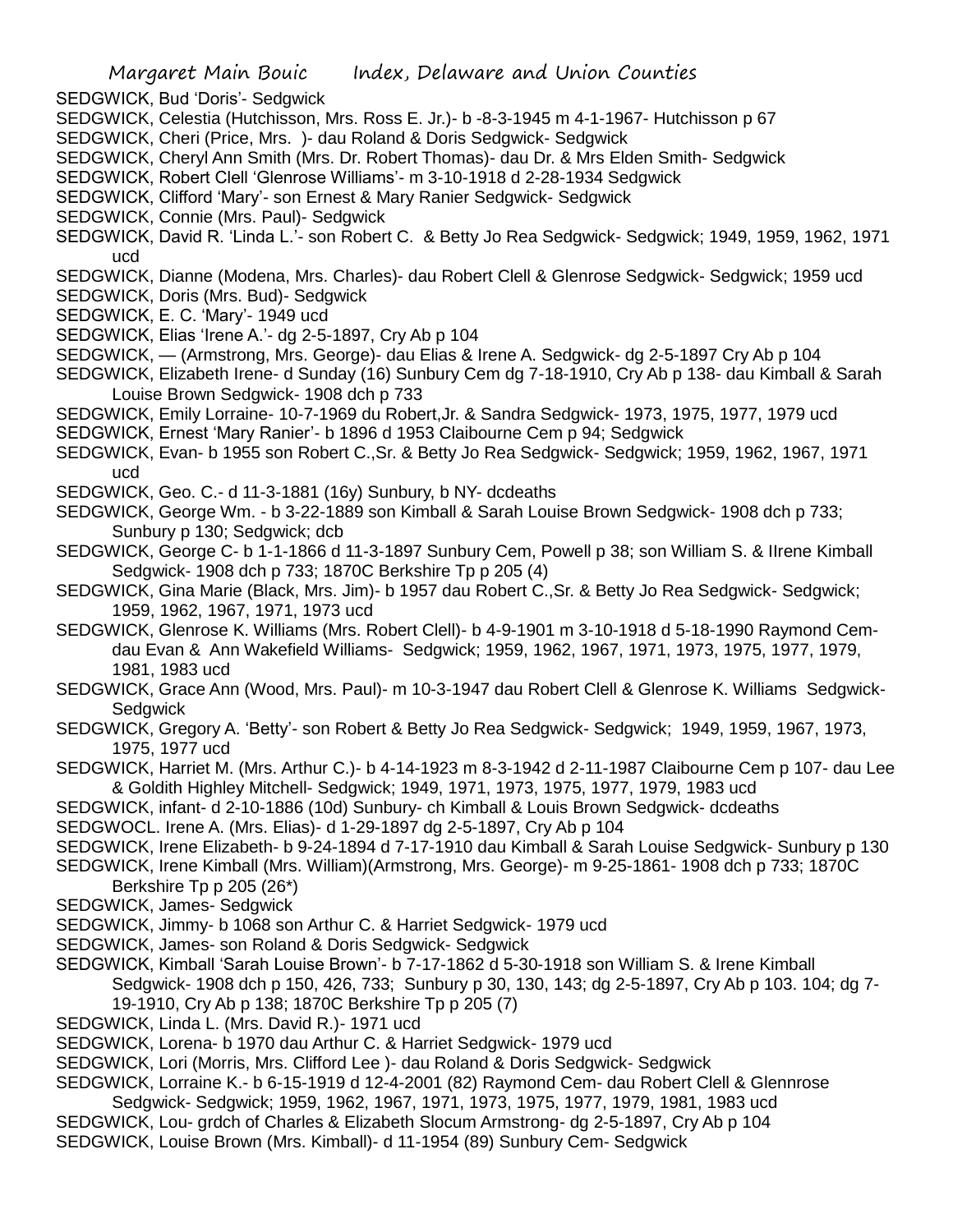SEDGWICK, Louise- b 2-8-1924 d 6-3-1999 (75) Claibourne Cem- dau Ernest & Mary Ranier Sedgwick-**Sedgwick** 

- SEDGWICK, Margaret (Marvin, Mrs. )- dau Ernest & Mary Bean Sedgwick- Sedgwick
- SEDGWICK, Marianne (Wood, Mrs. )- dau Arthur C. & Harriet Mitchell Sedgwick- Sedgwick
- SEDGWICK, Marie (Mrs. Mark)- Sedgwick
- SEDGWICK, Mark 'Marie'- b 1968 son Gregory A. & Betty Sedgwick- Sedgwick; 1973, 1975 ucd
- SEDGWICK, Mary S. (Mrs. Ernest)(Alexander, Mrs. Frank)- b 3-31-1896 d 1-24- (92) Claibourne Cem p 94 dau Rufus & Margaret Rayner Bean- Sedgwick; 1949 ucd
- SEDGWICK, Mary Margaret (Marvin, Mrs. Jay Spencer)- 1985 uch p 24, 95
- SEDGWICK, Michael- son Roland & Doris Sedgwick- Sedgwick
- SEDGWICK, Otis H.- son Elias & Irene A. Kimball- dg 2-5-1897, Cry Ab p 104
- SEDGWICK, Paul 'Connie'- son Bud & Doris Sedgwick- Sedgwick
- SEDGWICK, Rebecca (Tyne, Mrs. Michael)- b 1950 dau Robert .,Sr. & Betty Jo Rea Sedgwick- Sedgwick; 1959, 1962, 1967, 1973 ucd
- SEDGWICK, Capt. Robert- Powers Pat p 27
- SEDGWICK, Robert C.,Sr. 'Betty Jo Rea'- b 5-19-1921 m 1942 d 9-16-1982 (61)- son Clell & Glenrose Williams Sedgwick- Sedgwick; 1949,. 1959, 1962, 1967, 1971, 1973, 1975, 1977 ucd
- SEDGWICK, Robert III- b 1974 son Robert,Jr. & Sandra Sedgwick- 1975, 1977, 1979 ucd
- SEDGWICK, Robert,Jr,. 'Sandra'- son Robert & Betty Sedgwick- 1949, 1959, 1962, 1973, 1975, 1977, 1979 ucd
- SEDGWICK, Dr. Robert Thomas 'Cheryl Ann Smith'- m 6-25-1966 son James Sedgwick- Sedgwick
- SEDGWICK, Rodger- b 1971 son Arthur C. & Harriet Sedgwick- 1979 ucd
- SEDGWICK, Rodney- b 1967 son Arthur C. & Harriet Sedgwick- 1979 ucd
- SEDGWICK, Roland A.- b 10-17-1899 Berkshire Tp son Kimball & Sarah Louise Brown Sedgwick- Sedgwick; Sunbury p 130; 1908 dch p 733; 1976 dch p 178; dcbirhs
- SEDGWICK, Roland "Bud"'Doris'- d 3-16-1989 (60) cremated- son Robert Clell & Glenrose Williams Sedgwick- Sedgwick
- SEDGWICK, Rose Parmenter (Mrs. )- dau Simson E. & Gleanna Parmenter- Parmenter
- SEDGWICK, Sandra (Mrs. Robert,Jr.)- 1973, 1975, 1977, 1979 ucd
- SEDGWICK, Sarah Ellen- b 11-27-1970 dau Robert,Jr. & Sandra Sedgwick- 1973, 1975, 1977, 1979 ucdengaged to Vincent Juarez
- SEDGWICK, Sarah Louise Brown (Mrs. Kimball)- b 10-23-1865 d 11-19-1954 dau Watson H. & Sarah Armstrong Brown- Sunbury p 22, 30, 130; 1908 dch p 733
- SEDGWICK, Shannon- b 1966 ch David R. & Linda L. Sedgwick- 1971 ucd
- SEDGWICK, Shauna- b 1969 ch Arthur C. & Harriet Sedgwick- 1979 ucd
- SEDGWICK, Vanetta Hinderer (Mrs. Arthur)- 1991 ucd
- SEDGWICK, William S. 'Irene kimball'- m 9-25-1861- 1908 dch p 733
- SEDIVY, Velma- 1961 dcd
- SEDLACEK, Mary (Mrs. Richard)- Sedlacek
- SEDLACEK, Richard 'Mary'- Sedlacek
- SEDLACEK, Rick,Jr.- son Richard & Mary Sedlacek- Sedlacek- engaged to Janet Newsom, dau Harvey & Deloras Newsom
- SEDLAR, George 'Sharon Frost'- McKitrick p 165
- SEDLAR, Sharon Frost (Mrs. George)- b 6-23-1926 dau Joseph Clarence & Zelma Ruth Crump Frost-McKitrick 165
- SEDLOCK, Barbara (Wolford, Mrs. Guy)- sister John Bernard Sedlock- Sedlock; obit John Bernard- mlib (brown)
- SEDLOCK, Betty J. (Mrs. James W.)- 1980 dcd
- SEDLOCK, George 'Paulette'- Sedlock
- SEDLOCK, James W. 'Betty J.'- 1980 dcd
- SEDLOCK, John Bernard- d 7-1975 obit, mlib (brown)
- SEDLOCK, John S. 'Susan'- 1991 ucd
- SEDLOCK, Paulette (Mrs. George)- Sedlock
- SEDLOCK, Susan (Mrs. John S.)- 1991 ucd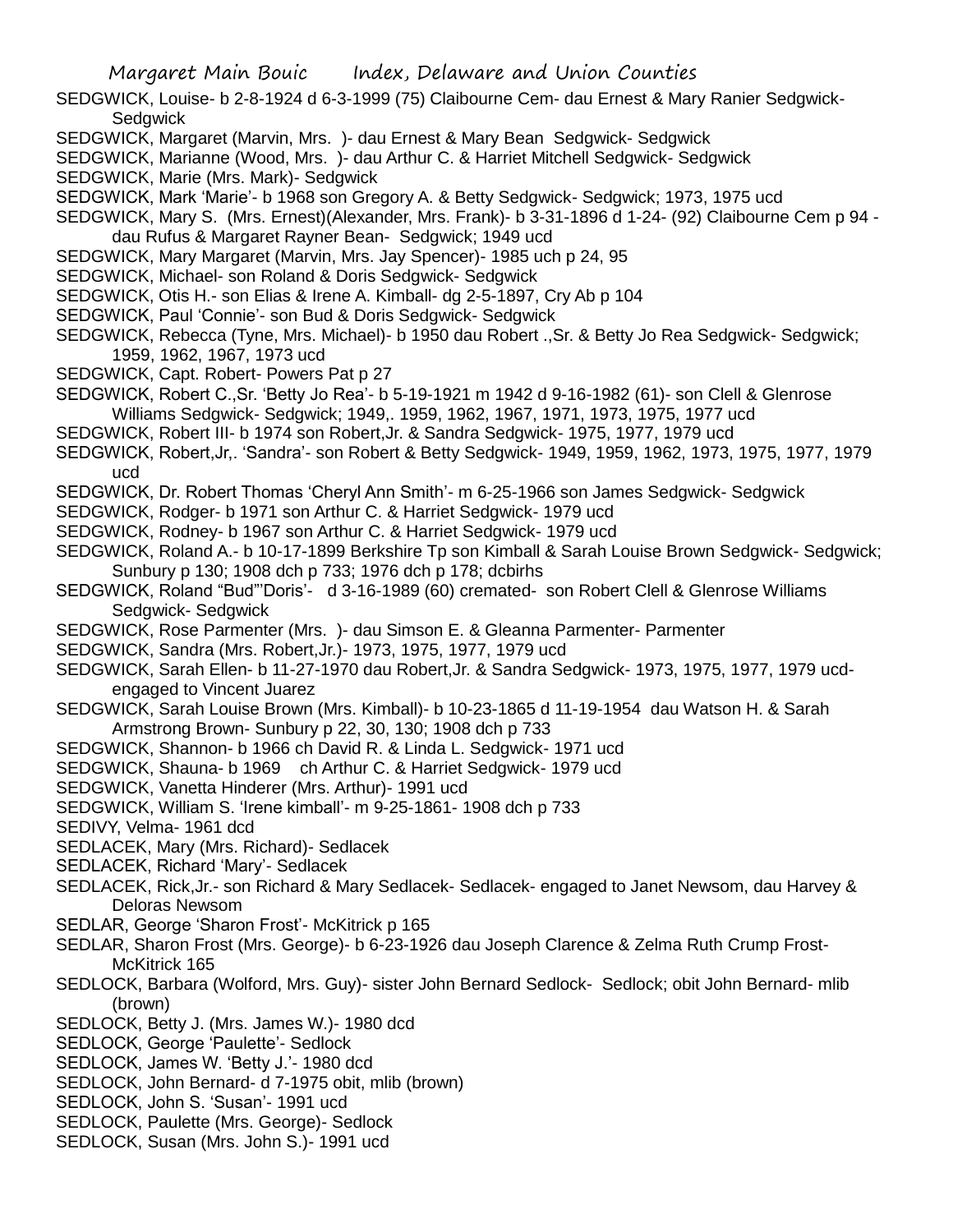- SEDLOCK, Tabitha L. (Shaw, Mrs. Bradley)- dau George & Paulette Sedlock- Sedlock- engaged to Neil **Hightower**
- SEDOR, Judith "Judy' (Widing, Mrs. )-- b 1952 dau William J. & Shirley R. Sedor- Sedor; 1969, 1971 dcd
- SEDOR, Shirley R. (Mrs. William J.)- d 8-9-1988 (60) Northlawn Cem- dau Mary K. Vogt- Sedor; 1969, 1971, 1980 dcd
- SEDOR, Tom- b 1961 son William J. & Shirley R. Sedor- Sedor; 1969, 1971 dcd
- SEDOR, William J. 'Shirley R.- Sedor; 1969, 1971, 1980 dcd
- SEDWICK, Abigail (Barrell, Mrs. William)- dcc Frederick Lon Lowry 59
- SEDWICK, Mrs. E. C.- dau of Mrs. Mary A. Shattuck- dg 3-13-1914, Cry Ab p 101
- SEDWICK, Roland- 1962 ucd
- SEE, Rev. Andrew B.- 1880 dch p 368, 630; Pabst 8 p 54; unvmec p 39
- SEE, C.- 1840C Marysville 804- 1m (40-50) 1f (60-70), 1 f (40-50) 1m (20-30) 1f (15-20) 2m (5-10), 1f (-5)
- SEE, Elizabeth (Mrs. )(Maccoy, Mrs. Robert)- Nash p 181
- SEE, Erdine (Mrs. Leonard A.)- See
- SEE, Eva M. (Jackson, Mrs. J. S.)- dau Rev. Andrew B. See- 1880 dch p 630
- SEE, Jack- 1981 ucd
- SEE, Jacobus- Nash p 168
- SEE, Leonard A. 'Erdine'- b 3-4-1930 Ind d 2-5-1989 (58) son Mildred See- See
- SEE, Mildred (Mrs. Walter)- See
- SEE, Rex- son Mildred See- See
- SEE, Richard- Nash p 185
- SEE, Rosemary (Stewart, Mrs. ) dau Walter & Mildred See- See
- SEE, Walter 'Mildred'- See
- SEEBACH, Carl- Seebach
- SEEBACH, Carrie A. Wooten (Mrs. Matthew C.)- m 11-13- 1990 Ky- dau Tom & Connie Wooten- Seebach
- SEEBACH, Karen Lee Leeper (Mrs. Mark Weston)- b 1962m 10-11-1980- dau Ronald & Catherine Leeper-Seebach; 1985 uch p 89
- SEEBACH, Mark Weston 'Karen Lee Leeper'- m 10-11-1980 dau Carl Seebach- Seebach
- SEEBACH, Martha (Mrs. Michael)- Seebach
- SEEBACH, Matthew C. 'Carrie A. Wooten'- m 11-13-1990 Ky- son Michael & Martha Seebach- Seebach
- SEEBACH, Michael 'Martha'- Seebach
- SEEBO, family of James & Lois Dale #345, 345- unec XI p 49
- SEECE, G. A.- dg 12-17-1909, Cry Ab p 77 See Seese
- SEED, Esther- aunt of Mrs. F. M. Marriott- dg 5-3-1904 Cry Ab p 243
- SEEDE, Catherine Hornbaker (Mrs. Robert)- m 9-4-1811 onwq I
- SEEDE, Robert 'Catherine Hornbaker'- m 9-4-1811 onwy I
- SEEDER, Sarah M.- 1870C Delaware Town p 306 (24\*)
- SEEDLE, Edith (Mrs. Otto C.)- Seedle- 1964 dcd
- SEEDLE, Harriet- 1964 dcd
- SEEDLE, James- son Otto C. & Edith Seedle- Seedle
- SEEDLE, Larry- son Otto C. & Edith Seedle- Seedle
- SEEDLE, Otto C. 'Edith'- d 6-4-1964 (53)
- SEEDS, Adelia Shoemaker (Mrs. Thomas Mercer)- m 7-20-1856 dcm- dau Daniel Shoemaker- 1908 dch p 780, 781; 1870C Oxford Tp p 441 (33)
- SEEDS, --- b 11-19-1867 Oxford Tp dau Thomas M. & Adelia Seeds dcb
- SEEDS, Adelia (Mrs. Thomas M.)- d Monday, Ashley Cem- dg 10-23-1903, Cry Ab p 204
- SEEDS, Asa D. 'Helen Mae Kilbury'- m 3-30-1898 ucm (Hearl)
- SEEDS, Audrey E (Mrs. Robert G.)- 1980 dcd
- SEEDS, Cycloneus- son Edward & Lillian Bausbarger Seeds- 1908 dch p 782; 1870C Oxford Tp p 441 (10m)
- SEEDS, Edward- son Job & Mary Mercer Seeds- 1908 dch p 781
- SEEDS, Edward 'Lillian Bausbarger'- son Thomas Mercer & Adelia Shoemaker Seeds- 1908 dch p 782
- SEEDS, Elizabeth Eachus (Mrs. Moses)- m 10-2-1845 Madison Co, unec X p 17
- SEEDS, Elizabeth Laughrey (Waugh, Mrs. Samuel)(Mrs. Thomas Mercer)- dau Samuel & Julia Ann Harris Laughrey- 1908 dch p 782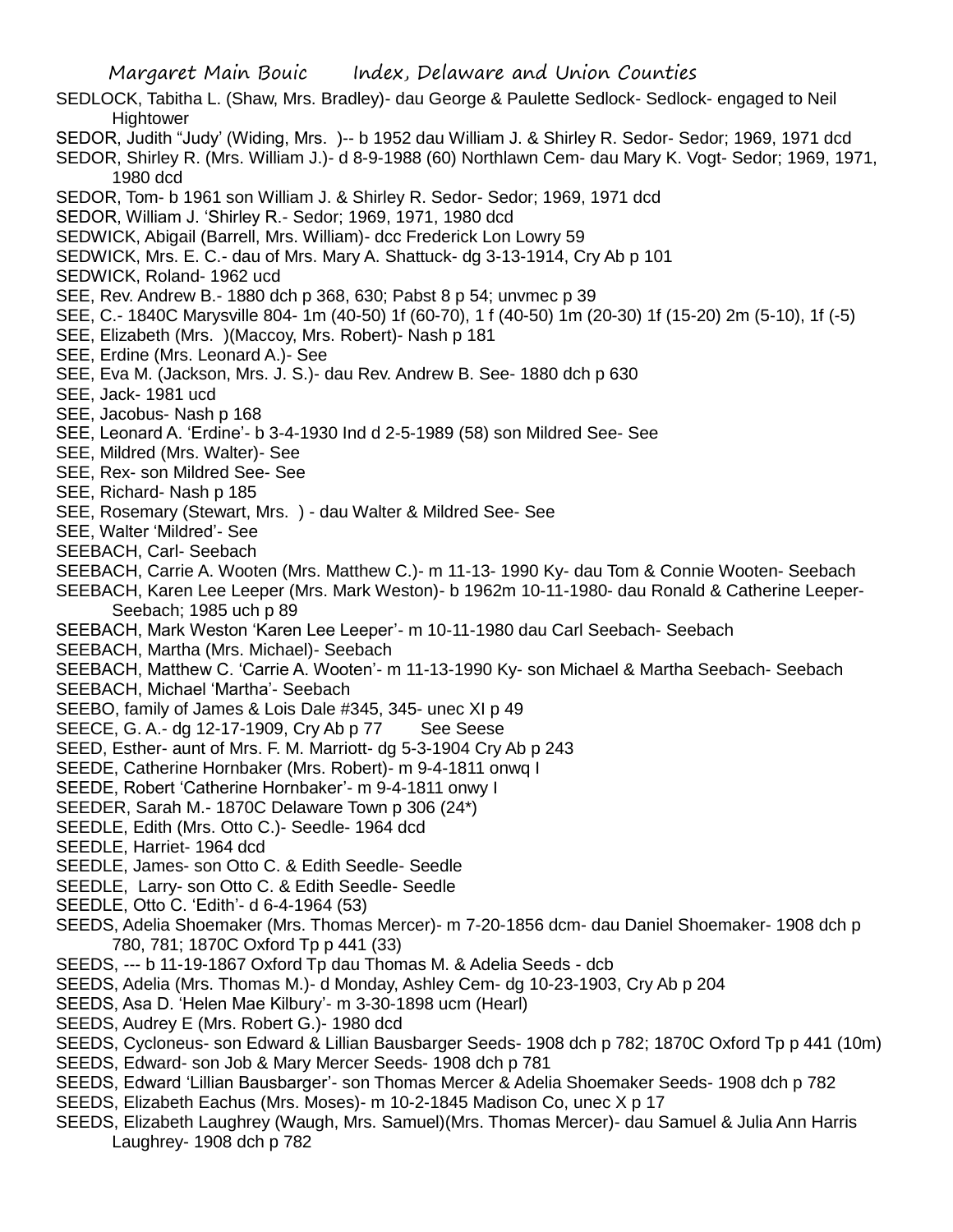- SEEDS, Etta E. (McConbrey, Mrs. Melvin)- dau Thomas Mercer & Adelia Shoemaker Seeds- 1908 dch p 782; 1870C Oxford Tp p 441 (7)
- SEEDS, Gerald- son Weston & Kitty Gilbert Seeds- 1908 dch p 782
- SEEDS, Hannah H.- dau Job & Mary Mercer Seeds- 1908 dch p 781
- SEEDS, Helen Mae Kilbury (Mrs. Asa D.)- m 3-30-1898 ucm (Hearl)
- SEEDS, James 'Prudence Powers'- Powers Pat p 177
- SEEDS, Job 'Mary Mercer'- 1908 dch p 781
- SEEDS, Kitty Gilbert (Mrs. Weston)- 1908 dch p 782
- SEEDS, Lenora- 1908 dch p 256
- SEEDS, Lillian Bausbarger (Mrs. Edward)- 1908 dch p 782
- SEEDS, Mable- 1908 dch p 256
- SEEDS, Mabel K.- dau Mary H. Seeds- dg 10-15-1915- Cry Ab p 85
- SEEDS, Margaret (Brown, Mrs. William)- dau Job & Mary Mercer Seeds- Weiser p 781
- SEEDS, Marilyn J.- query Berry family, unec XX p 50
- SEEDS, Martha Bell- b 6-1-1875 Oxford Tp dau T. M. & Adelia Shoemaker Seeds- dcbirths
- SEEDS, Mary H.- d Wed (72) dg 10-15-1915 Cry Ab p 85
- SEEDS, Mary- dau Job & Mary Mercer Seeds- 1908 dch p 781
- SEEDS, Mary Mariah (Parsons, Mrs. Hiram)- b 8-8-1831 m 4-20-1848 dau James & Prudence Powers Seeds- - Powers Pat p 177
- SEEDS, Mary Mercer (Mrs. Job)- 1908 dch p 781
- SEEDS, Milton E.- 1870C Oxford Tp p 441 (10)
- SEEDS, Moses 'Elizabeth Eachus'- m 10-2-1845 Madison Co, unec X p 17
- SEEDS, Myrtie (Wigton, Mrs. Frank)- dau Thomas Mercer & Adelia Shoemaker Seeds- 1908 dch p 782
- SEEDS, Nora M.- dau Mary H. Seeds- dg 10-15-1915, Cry Ab p 85
- SEEDS, Paschal- son Job & Mary Mercer Seeds- 1908 dch p 781
- SEEDS, Prudence Powers (Mrs. James)- Powers Pat p 177
- SEEDS, Robert G. 'Audrey E.'- 1980 dcd
- SEEDS, Robert L.- son Mary H. Seeds- dg 10-15-1915 Cry Ab p 85
- SEEDS, Rosa D. (Sherman, Mrs. Robert)- dau Thomas Mercer & Adelia Shoemaker Seeds- 1908 dch p 782; 1870C Oxford Tp p 441 (12)
- SEEDS, Sylonias/Silornrs?- b 7-16-1869 d 5-29-1874 (4y7m) Ashley- son Thomas & Adelia Seeds- dcb, dcdeaths
- SEEDS, Thomas Mercer 'Adelia Shoemaker'- m 7-20-1856 dcm- son Job & Mary Mercer Seeds- 1908 dch p 431, 780, 781, 782; dumch p 278 dg 10-23-1903, Cry Ab p 204;
- SEEDS, Timothy R.- 1870C Oxford Tp p 441 (34\*)
- SEEDS, Webster- b 10-16-1872 Oxford Tp twin son Thomas & Adelina Shoemaker Seeds- dcb
- SEEDS, Weston 'Kitty Gilbert'-b 10-16-1872 twin son Thomas Mercer & Adelia Shoemaker Seeds- 1908 dch p 782; dcbirths
- SEEDS, Wible- d 3-1-1873 Concord Tp- dcdeaths
- SEEDSON, Mary A.- funeral of Emma Fowler at her home, dg 1-21-1902, Cry Ab p 118
- SEEGAR, Dr.-1908 dch p 835
- SEEGAR, Daisy (Avery, Mrs. R. M.)- dau Dr. Seegar- 1908 dch p 835
- SEEGAR, James Massey- son John King Beck Emory,Jr. & Jane Isabelle Slick Seegar- Maugans Anc p 72
- SEEGAR, Jane Isabelle Slick (Mrs. John King Beck Emory,Jr.)- b 2-3-1916 dau William Harvey & Lillian Alberta Maugans Slick- Maugans Anc p 72
- SEEGAR, Jane Isabelle- dau John King Beck Emory,Jr. & Jane Isabelle Slick Seegar- Maugans Anc p 72
- SEEGAR, John King Beck Emory 'Jane Isabelle Slick'- b 10-25-1909- Maugans Anc p 72
- SEEGAR, John King Beck Emory, III- son John King Beck Emory & Jane Isabelle Slick Seegar- Maugans Anc p 72
- SEEGAR, 'William Slick- son John King Beck Emory & Jane Isabelle Slick Seegar- Maugans Anc p 72
- SEEGER, Anna Maria Klotner (Mrs. Dr. Johann George)- 1985 uch p 122
- SEEGER, Catherine (Ebert, Mrs. Detlef Philip)- dau Christian & Margaret Theurer Seeger- 1915 uch p 571
- SEEGER, Carl H. 'Lois A.'- 1980 dcd
- SEEGER, Christian 'Margaret Theurer'- 1915 uch p 571
- SEEGER, George- OGS Vol XIX I p 19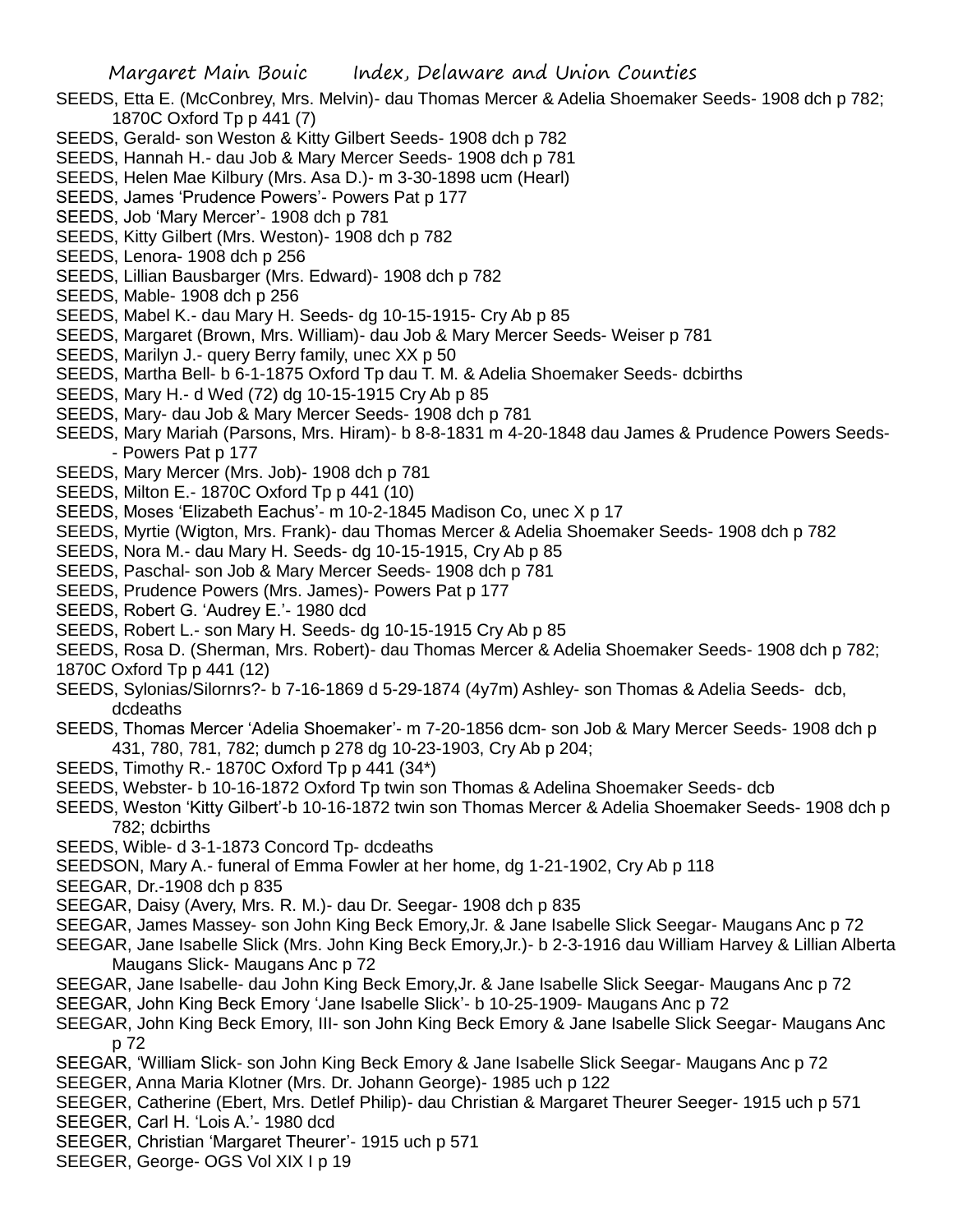- SEEGER, Dr. Johann George 'Anna Maria Klotner'- 1985 uch p 122
- SEEGER, Lois A. (Mrs. Carl H.)- 1980 dcd
- SEEGER, Margaret Theurer (Mrs. Christian)- 1915 uch p 571
- SEEGER, Marla- b 1964 dau Carl H. & Lois A. Seeger- 1980 dcd
- SEEGER, Nora- b 1962 dau Carl H. & Lois A. Seeger- 1980 dcd
- SEEKEE, Susan Millington (Mrs. )- query, unec V p 24
- SEEKING, Emily Foust (Mrs. James)- m 7-15-1851 dcm
- SEEKING, James 'Emily Foust'- m 7-15-1851 dcm
- SEEKINS, Alma (Mrs. Edmund)(Lowry, Mrs. )- funeral dg 3-21-1899, Cry Ab p 193; Williamsville Cem
- SEEKINS, Edmund'Alma'- dg 3-21-1899, Cry Ab p 193
- SEEKINS, Edward H.- d 7-22-1876 (38) Williamsville Cem, Powell p 185
- SEEKINS, Ira 'Nettie Miller'- (25-1898) dcb (Mildred Irene)
- SEEKINS, Mildred Irene- b 4-3-1898 dau Ira & Nettie Miller Seekins- dcb; Rebeka Lodge, 1915, unec XVI p 53a
- SEEKINS, Nettie Miller (Mrs. Ira)- (40-1898) dcb (Mildred Irene) pmc p 4; 1908 dch p 432
- SEEKINS, --- b 3-4-1898 Liberty Tp, Del Co dau Ira & Nettie Miller Seekins- dcb
- SEEKINS, Paul- b 2-12-1897 Liberty Tp, Del Co son Ira & Nettie Miller Seekins- dcb
- SEEKS/SICKS, Margaretta (Ell, Mrs. John Frederick)- b 7-1-1824 m 8-21-1847 d 5-9-1888; ped Barbara Rodenfels Scott #757 25; unec XXI p 68
- SEELBACK, Herbert W/S 'Janis'- Seelback; 1980 dcd
- SEELBACK, Janis (Mrs. Herbert W.)- 1980 dcd
- SEELBACK, Kathryn Mullins (McCoy, Mrs. Jeffrey)- m 8-25-1979 dau Herbert W. Seelback,Jr.- Seelback
- SEELEY and SEELY are interchangeable so they are all listed under SEELEY

SEELY, -----hjt p 46

- SEEL(E)Y, Rev.- funeral of Annette J. Saunders- dg 12-21-1894 Cry Ab p 187; of Nettie Josephine- dg 12-21- 1894 Cry Ab p 187, of Dr. Sharp- dg 1-19-1894 Cry Ab p 149
- SEELY, Adelia- 1870C Liberty Tp Del Co p 270 (4)
- SEELY, Albert L. 'Betty L.'- 1971, 1980 dcd
- SEELY, Albert Lee 'Etta'- son Herrick B. & Lurinda Wlls Seely- 1883 uch V p 325; 1870C Jerome Tp 168-163 p 22 (6,O); 1880C Jerome Tp 194-209 p 22 (16,O,O,O); 1910C Jerome Tp 326-322 p 14A (45,O,NY,O) m 19y
- SEELY, Albert L. 'Marilla Pinney' Seely; b 1864 d 1930 Jerome IOOF, DJ Cem p 115, 124; 1915 uch p 422; Freshwater p 225
- SEELY, Albert L. 'Virginia'- 1959, 1962 ucd
- SEELY, Albert Lee 'Marguerite''Mildred Mae Kearns'- d 12-15-1976 (62) Seely; 1949 ucd
- SEELEY, Albert- son Thadeus & Caroline Seeley- 1850C Concord Tp 2176 p 128 (9)
- SEELEY, Alfred- pallbearer for Nicholas Schwartz- dg 7-21-1905 Cry Ab p 38
- SEELEY, Anabelle Lisk (Mrs. Jesse L.)- obit William Lee, mlib (brown); 1967, 1971, 1973, 1975, 1979 ucd
- SEELY, Anna (Wollam, Mrs. John W.)- b 1869 m 12-29-1889 ucm (Hearl) d 1932 Jerome IOOF, DJ Cem p 115 dau Herrick B. & Lurinda Wells Seely- 1883 uch V p 325; 1870C Jerome Tp 168-162 p 22 (1,O); 1880C Jerome Tp 194-209 p 22 (11,O,O,O)
- SEELY, Annetta- 1870C Concord Tp p 260 (18)
- SEELEY, Anna (Mrs. Horace)- dg 4-12-1902- dg 4-12-1901, Cry Ab p 76
- SEELEY, Antoinette (Blaney, Mrs. )- sister Susan Jane Thompson- dg 7-6-1915, Cry Ab p 63
- SEELY, Arvella (Freeman, Mrs. )- sister Albert Lee Seely- Seely
- SEELY, Beatrice- b 8-3-1892 Concord Tp dau S. B. & Mary Andrews Seely- dcb
- SEELEY, Bebe Eileen Hunt (Mrs. Clifford Lyle)- b 10-20-1925- Weiser p 75
- SEELY, Belinda (Sharp, Mrs. Darryl W.)- b 1960 m 10-29-1978 dau Richared N. & Ruth E. Seely- Seely; 1964, 1969, 1971, 1980 dcd
- SEELEY, Bernice May Norris (Mrs. Emery L.)- b 9-23-1912 d 11-9-1998 (86) Jerome Tp Cem- dau Frank & Flora Trimby Norris- Seel(e)y 1949 ucd
- SEELY, Beth- b 1967 dau Richard N. & Ruth E. Seely- 1969, 1971, 1980 dcd
- SEELY, Bernice M. (Mrs. Emery L.)- DJ Cem p 12; 1959, 1962, 1067, 1971, 1973, 1975, 1977, 1979, 1981, 1983, 1991 ucd
- SEELEY, Bertha Pearl Hetzer (Mrs. William Henry)- Weiser p 72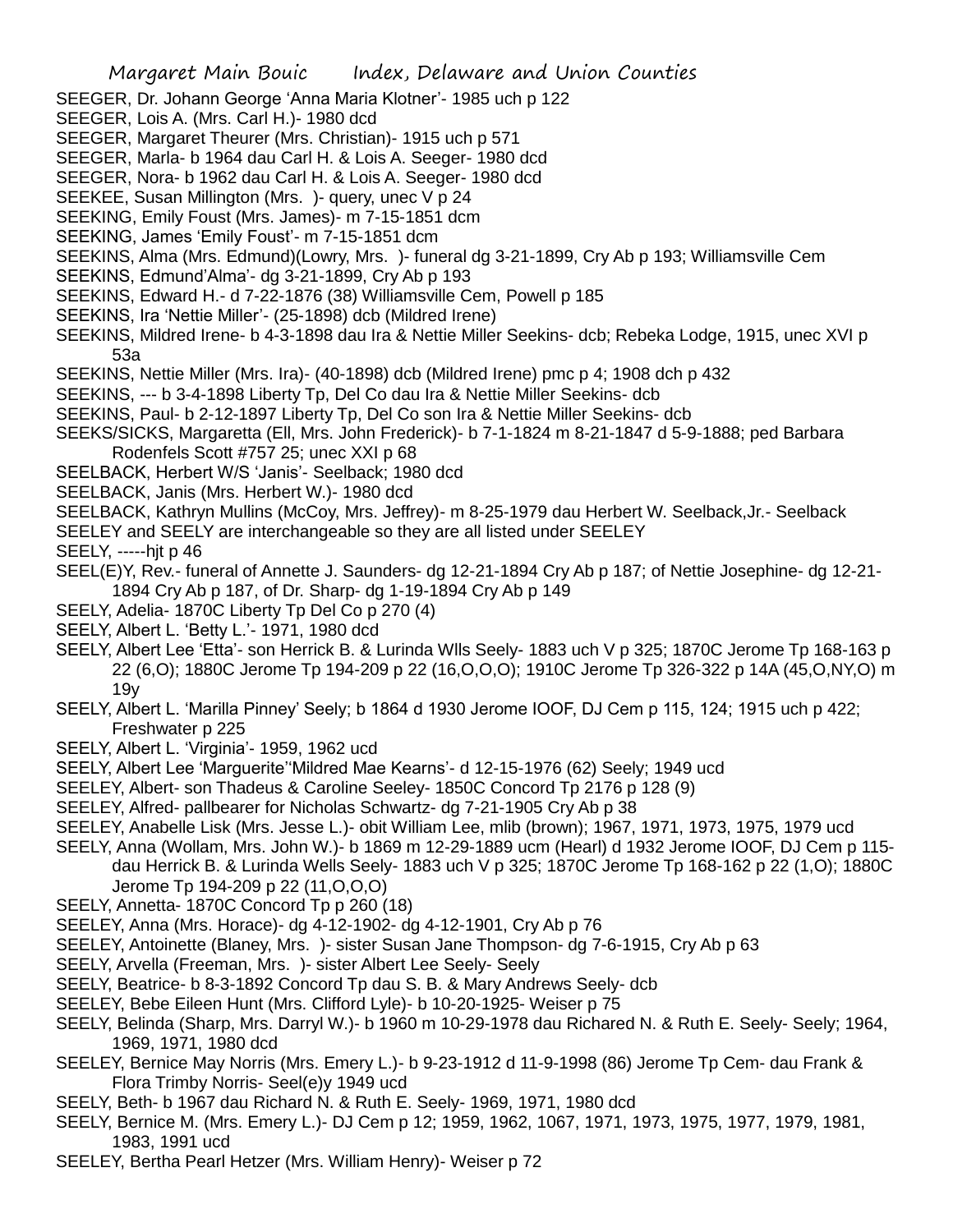- SEELEY, Bessie Ellen (Starwalt, Mrs. Oliver Franklin)- b 7-20-1891 m 2-20-1910 dau John Willard & Dora Isabel Deppen Seeley- Weiser p 73
- SEELEY, Betty Jean (Fletcher, Mrs. James Royal)- b 10-26-1925 m 6-20-1948 dau William Henry & Martha Pearl Hetzer Seeley- Weiser p 73
- SEELY, Betty L (Mrs. Albert L.)- 1971 dcd
- SEELY, Betty L. (Mrs. William L.)- 1959 ucd
- SEELEY, Betty Lou- dau Lester E. & Juanita Seeley- Seeley; 1964, 1971 dcd
- SEELEY, Boyce Wayne- b 1964 son William Lee & Julia A. Seely- obit William Lee, mlib (brown); 1967, 1971, 1973, 1975, 1977 ucd
- SEELEY, Brian- b 1964 son Richard N. & Ruth E. Seely- 1964, 1969, 1971, 1980 dcd
- SEELY, Carl- DJ Cem p 119
- SEELEY, Carol M. 'Mary K.'- b 1876 d 1937 Father; Jerome IOOF Cenm, DJ p 107
- SEELEY, Carl M. 'Mary R.' 1910C Jerome Tp 272-278 p 12B (34) m 10y
- SEELY, Caroline- Pabst 8 p 65
- SEELY, Caroline (Mrs. Robert,Sr.)- d Sunday (66) at Ostrander- dg 12-13-1910- Cry Ab p 176
- SEELEY, Caroline (Mrs. Thadeus O.)- 1883 uch V p 325;1850C Concord Tp 2176 p 128 (36,NY); 1870C Concord Tp p 260 (56)
- SEELY, Carolyn- dau William L. & Betty Seely- 1959 (8m) u cd
- SEELEY, Carrie M. (Mrs. )- dg 8-22-1916 Cry Ab p 86
- SEELY, Cassandra "Casie'- b 1981 dau Michael W. & Meliisa J. Seely- 1983, 1991 ucd
- SEELEY, Catherine (Mrs. Robert)- 1850C Liberty Tp Del Co 1608 p 107 (40,NY)
- SEELEY, Cecil Lyle 'Daisy May McDermott''Jessie Mildred Robinson'- b 4-8-1898 son John Willard & Dora Isabel Deppen Seeley- Weiser p 74
- SEELY, Charles G.- son Charles Lee & Iva G. Wollam Seely- b 10-6-1900 d 9-1-1901 Jerome IOOF Cem DJ Cem p 116
- SEELEY, Charles H.- 1915 uch p 671
- SEELEY, Charles Harts 'Inez Hillard'- b 6-13-1893 m 1-19-1921 son John Willard & Dora Isabel Deppen Seeley- Weiser p 74
- SEELEY, Charles- son Rev. J. F. K. Seeley- dg 3-2-1909, Cry Ab p 14
- SEELEY, Charles Lee 'Iva G.Wollam'- b 10-4-1874 m 2-28-1900 d 3-5-1957/8 Jerome IOOF Cem p 116; Seely; 1949 ucd; 1910C Jerome Tp 276-282 p 12B (35,O,NY,O) m 10y
- SEELEY, Charles- b 9-24-1874 Liberty Tp, Del Co son Robert & Nancy E. Doly Seeley- dcb
- SEELEY, Charles- son Thadeus & Caroline Seeley- 1850C Concord Tp 2176 p 129 (4,O)
- SEELY, Charles- son William L. & Betty Seely- 1959 (2) ucd
- SEELY, Christian- b 1963 son Richard L. & Ethel Seely- 1969 dcd
- SEELY, Cleophus R. 'Mary Bover'- m 12-3-1852 dcm
- SEELY, Clifford- brother Albert Lee Seely- Seely
- SEELEY, Clifford Lyle 'Bebe Eileen Hunt'- b 11-23-1920 son Cecil Lyle & Daisy May McDermott Seeley-Weiser p 75
- SEELEY, Clifton 'Ida A.Ashbaugh'- b 3 1867 m 2-10-1886 ucm (Hearl)- son Herrick b. & Lurinda Wells Seely-1883 uch V p 325; ; 1870C Jerome Tp 168-162 p 22 (3,O); 1900C Jerome Tp 305-314 p 13B (33,O,O,O) m 14y; 1910C Jerome Tp 331-337 p 14B (43,O,NY,O) m 26y
- SEELY, Coleen (Mrs. Mike)- 1971 dcd
- SEELEY, —comrade at funeral of Jeremiah Seigfried- dg 10-25-1895, Cry Ab p 43
- SEELEY, Daisy May McDermott (Mrs. Cecil Lyle)- b 5-1-1898 div- Weiser p 74
- SEELEY, Delana- dau Robert & Catherine Seeley- 1850C Liberty Tp Del Co 1608 p 107 (17,Pa)
- SEELEY, Donna B. (Mrs. Jerry M.)- 1961, 1971, 1980 dcd
- SEELY, Donna (McDowell, Mrs. Aaron)- McKitrick p 285
- SEELEY, Donnalene; Donna Lee (Barry, Mrs. John)- m 5-30-1954 -dau Emery & Carson Seeley- Barry; Seely; 1949 ucd
- SEELEY, Dora Isabel Deppen (Mrs. John Willard)- b 12-4-1861 m 2-26-1888 d 12-5-1903 dau Hiram & Ellen Jones Evans deppen- Weiser p 64
- SEELEY, Douglas L.- b 1956 son Albert L. Seeley- 1971, 1980 dcd
- SEELEY, Edna Raber (Mrs. William Max)- b 12-24-1922 m 2-25-1945- Weiser p 73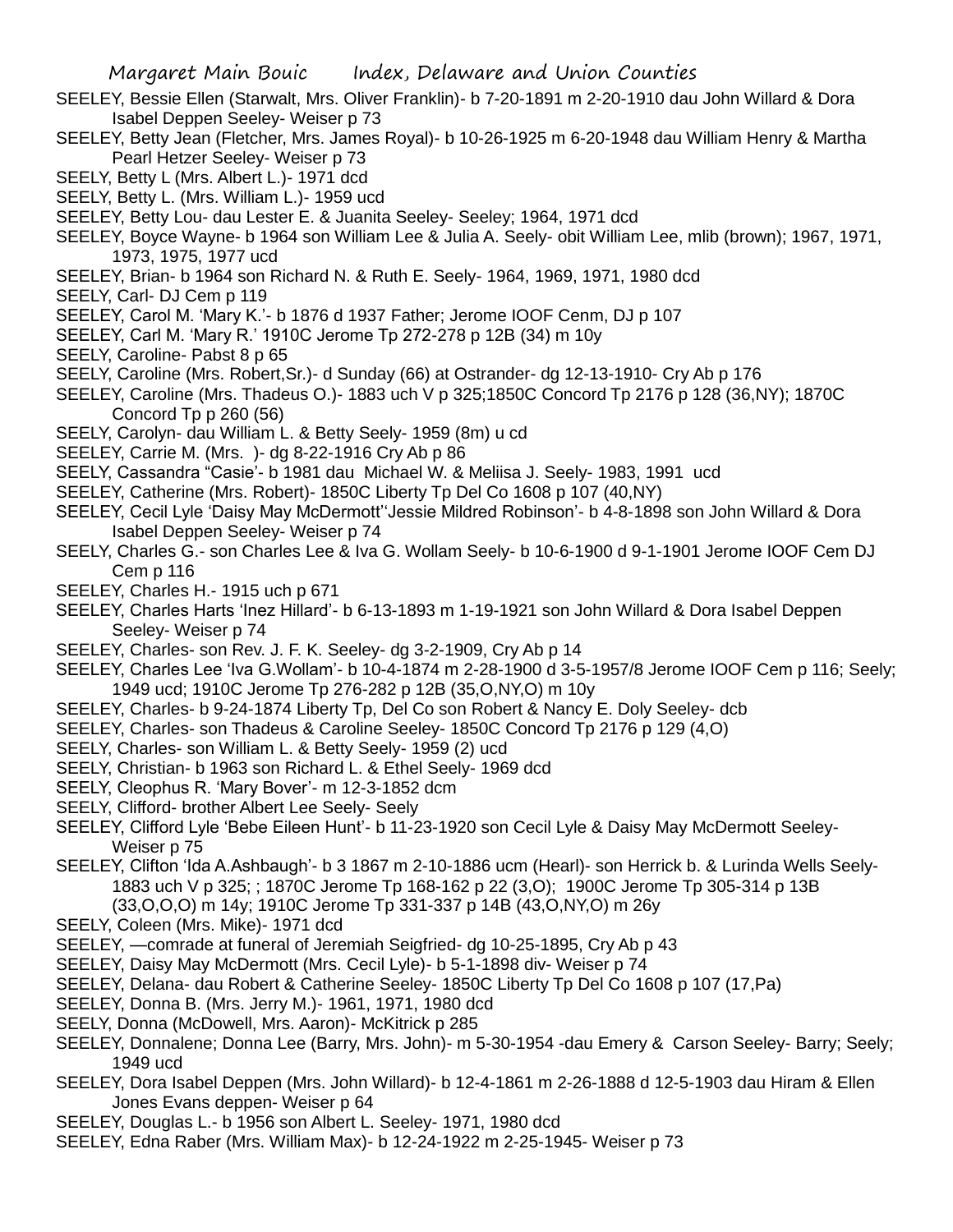SEELY, Effa- dau Herrick B. & Lurinda Wells Seely- 1883 uch V p 325; 1880C Jerome Tp 194-209 p 22  $(2,0,0,0)$ 

SEELY, Effie (Chapman, Mrs. Max)- m 9-9-1897 ucm (Hearl)

SEELEY, Eli A.'Nellie Gay Thomas'- b 11-3-1893/4 d 2-5-1956/9 Jerome IOOF Cem p 115, 122; son Albert L. & Marilla Pinney Seely- Freshwater p 222, 225; 1949 ucd

SEELY, Elise (Dyer, Mrs. ) dau Albert Lee & Marilla Pinney Seely- Seely; - 1910C Jerome Tp 326-332 p 14A  $(17,0,0)$ 

SEELEY, Elizabeth (Mrs. Silas)- d 10-12-1872 (68y) Berkshire Tp b Conn- dcdeaths; 1850C Berkshire Tp 117 p 12 (48,Conn); 1870C Berkshire Tp p 215 (65)

- SEELY, Elma (Mrs. Rev. Ray)- d 6-24-1973 (71); Seely; 1961, 1964 dcd;
- SEELEY, Elmer L.- b 11–7-1893 Concord Tp son S. B. & Mary Andrews Seeley- dcb
- SEELEY, Emery L. ' Carson' Bernice M.Norris'' -d 1991- son Charles Lee & Iva Wollam Seely- DJ Cem p 121; 1949, 1959, 1962, 1967, 1971, 1973, 1975, 1979, 1981, 1983, 1991 ucd; 1910C Jerome Tp 2782- 282 p 12B (7,O,O,O)
- SEELY, Emma (Mrs. Wm)- sister Gilbert Slack- dg 3-7-1916 Cry Ab p 32; Liberty Rebekah Lodge, unec XVI p 40
- SEELEY, Ena Alice- b 5-7-1911 d 2-15-1912 dau William Henry & Opal Mae Phelps Seeley- Weiser p 73 SEELY, Ethel (Mrs. Richard L.- 1964, 1969 dcd
- SEELY, Etta (Mrs. Albert Lee) 1910C Jerome Tp 326-332 p 14A (47,O,O,O) m 19y, 6 ch
- SEELEY, Eva- b 1962 dau Richard L. & Ethel E. Seeley- 1964, 1969 dcd
- SEELY, Eva- 1870C Liberty Tp, Del Co p 270 (2)
- SEELY, Eva/Iva Wollam (Mrs. Charles Lee)- Seely; 1910C Jerome Tp 276-282 p 12B (30,O,O,O) m 10y; 4 ch, 3 living
- SEELY, Evelyn- dau Eli A. & Nellie Gay Thomas Seely- Freshwater p 222, 225; Seely
- SEELY, Flica- 1870C Liberty Tp p 270 (21)
- SEELEY, Flora Tuller (Mrs. Luther)- sister Darwin. Irving Tuller- dg 3-29-1904, Cry Ab p 237; dg 1-13-1901. Cry Ab p 56
- SEELEY, Frances (Mrs. Thad)- Seely; DJ Cem p 122; 1949, 1959, 1962, 1967, 1971, 1973, 1975, 1977, 1980, 1981, 1983 ucd ucd
- SEELY, Fred- d Saturday (39) dg 4-27-1907, Cry Ab p 38
- SEELEY, Fred- son Horace & Anna Seeley- dg 4-12-1901, Cry Ab p 76
- SEELEY, Fred- pallbearer for Lizzie Pierce- dg 12-225-1900, Cry Ab p 50
- SEELY, Frederick L. 'Lisa'- 1991 ucd
- SEELY, Fred L.- b 1906 d 1943 Jerome IOOF, DJ Cem p 115, 122 son Albert Lee & Etta Seely- 1910C Jerome Tp 326-332 p 14B (3,O,O,O)
- SEELY, Fred- b 1960 son Thad,Jr. & Nena Seely-1962, 1967, 1971, 1973, 1975, 1977, 1979, 1981 ucd
- SEELY, Nellie Gay Thomas (Mrs. Eli A.)(Cody, Mrs. Walter)- b 10-26-1918 d 11-26-1968 dau Robert Benjamin & Louella Freshwater Thomas- Freshwater, p 222, 225; Cody; Thomas; 1959 ucd
- SEELY, Gladys- b 1904 d 1920 Jerome IOOF Cem DK p 115, 122; dau Albert Lee Seely- 1910C Jerome Tp 326-332 p 14B(6,O,O,O)
- SEELY, H.- Pabst 7 p 39
- SEELEY, Hannah- dau Robert & Catherine Seeley- 1850C Liberty Tp Del Co 1608 p 107 (15,Pa)
- SEELEY, Harriett- dau Thadeus & Caroline Seeley- 1850C Concord Tp 2176 p 128 (15,NY)
- SEELEY, Harry- b 2-14-1877 Liberty Tp Del Co son Horace & Anna Hyatt Seeley- dcb
- SEELEY, Harry- b 1878 d Tuesday- son Horace & Anna Seeley- dg 4-12-1901 Cry Ab p 76
- SEELEY, Harvey- b 1878 d 32-4-1914 (35y711m) b Delaware Co Oakdale 2634 (E302) I p 47 (E-R47-1)
- SEELEY, Harvey- brother Joseph J. Seeley- dg 2-26-1904, Cry Ab p 227; mt 2-24-1904 p1c4, Abs p 6
- SEELY, H. B.- pharmacist- 1887; unec II p 28
- SEELEY, Henry B.- d 6–27-1900 (65) obit, mlib
- SEELEY, Herrick B. 'Lucinda Wells'- b 12-5-1835 m 6-24-1862 dcm d 6-21-1899 Jerome IOOF DJ Cem p 114, 122- son T. O. & Caroline Seely; hjt p 43, 45; 1883 uch V p 278, 325; 1915 uch p 422; 1870C Jerome Tp 168-163 p 22 (34,NY); (Hector)1880C Jerome Tp 194-209 p 22 (45,NY,-,-) 1900C Jerome Tp 306- 315 p 13B (64,O,NY,NY)
- SEELEY, Hollice Erma (Yunker, Mrs. Milton Glen)- b 4-8-1919 dau Cecil Lyle & Daisy May McDermott Seeley-Weiser p 75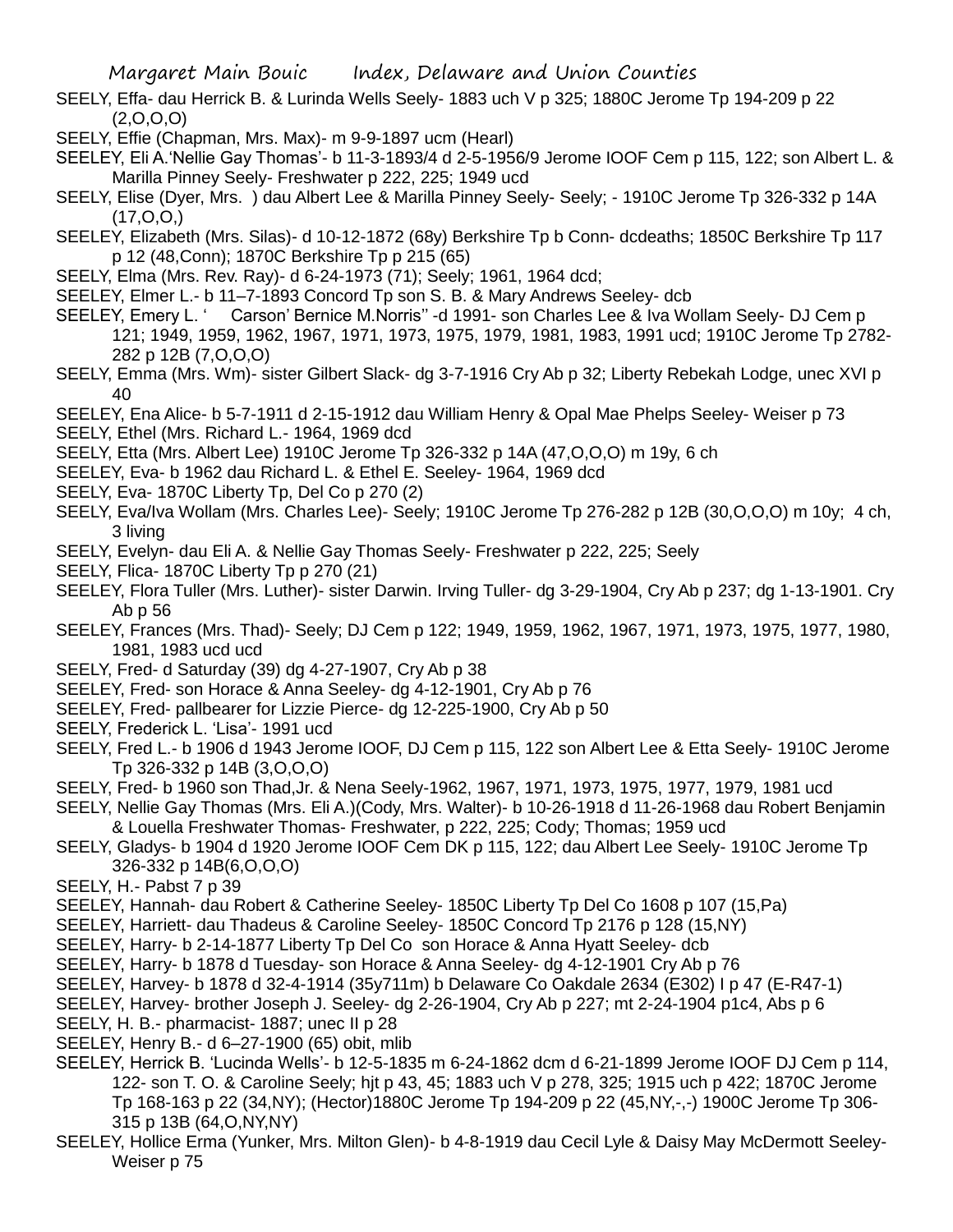SEELEY, Horace 'Anna' dg 4-12-1901 Cry Ab p 76

- SEELEY, Horace- d 3-29-1896 (58) Delaware Tp b Penn- son Robert & Catherine Seeley- dcdeaths; 1850C Liberty Tp Del Co 1608 p 102 (12,Pa)
- SEELY, H. S.- b 12-25-1889 Concord Tp son S. B. & Andrews Seely- dcbirths
- SEELEY, Ida A. Ashbaugh (Mrs. Clifton)- b 11-1867 m 2-10- 1886 ucm (Hearl); ; 1900C Jerome Tp 305-314 p 13B (32,O,O,O) m 14y 3 ch; 1910C Jerome Tp 331-337 p 14B (42,O,O,O) m 26y
- SEELEY, Inez Hillard (Mrs. Charles Harts) b 2-13-1897 m 1-19-1921- Weiser p 74
- SEELY, Irene (Rowling, Mrs. )- dau Albert Lee & Marilla Pinney Seely- Seely; 1910C Jerome Tp 326-332 p 14A (12,O,O,O)
- SEELEY, Irvin J.- infant son of Carol M. & Mary K. Seeley- Jerome IOOF Cem, DJ p 107
- SEELEY, Iva G. (Mrs. Charles)- b 1879 d 1960 Jerome IOOF, DJ Cem p 116-121; 1949, 1959 ucd; 1910C Jerome Tp 276-282 p 12B (30,O,O,O) m 10y, 4 ch, 3 living
- SEELEY, Jack 'Kathy'- b 1955 son Albert L Seeley- 1961, 1971 dcd
- SEELEY, Jacob- b 1845 d 7-17-1914 (73y3m) Oakdale I p 47 (E-R47-1)- son Robert & Catherine Seeley- dg 2- 26-1904. Cry Ab p 227; 1850C Liberty Tp Del Co 1608 p 107 (11,Pa); 1870C Delaware Town p 282 (26\*)
- SEELEY, --- b 3-21-1874 Liberty Tp Del Co dau Jacob & Martha Cuningham Seeley- dcb
- SEELEY, --- b 12-24-1876 Liberty Tp Del Co dau Jacob & Martha Cunningham Seeley- dcb
- SEELEY, James P. 'Margaret J. Edwards'- m 12–17-1865 dcm; 1908 dch p 596
- SEELEY, James- son Thadeus & Caroline Seeley- 1850C Concord Tp 2176 p 128 (6)
- SEELY, Jan (Mrs. Michael)- 1983 ucd
- SEELY, Jane/Jean- dau Herrick B. & Lorinda Wells Seely- 1883 uch V p 325; 1880C Jerome Tp 195-209 p 22 (9,O,O,O)
- SEELY, Jane (Mathews, Mrs. Charles H.)- m 12-7-1892 ucm (Hearl)
- SEELY, Janet K. (Mrs. Michael R.)- 1991 ucd
- EELY- Jennie (McDowell, Mrs. )- dau Charles Lee & Iva Woolam Seely- Seely
- SEELY, Jennie- dau Robert & Caroline Seely- dg 12-13-1910, Cry Ab p 176
- SEELEY, Jerry M. 'Donna B.- son Lester E. & Juanita Seeley- 1961, 1969, 1971, 1980 dcd
- SEELEY, Jess 'Anabelle'- 1949, 1959, 1962, 1967 ucd
- SEELY, Jessie DJ Cem p 121, 123
- SEELY, Jessie L.'Annabelle Lick'- son Charles Lee. & Iva G. Woolam Seely- Seely; 1910C Jerome Tp 276-282 p 12B (5/12,O,O,O); obit William Lee, mlib (brown); 1967, 1971, 1973, 1975, 1979 ucd
- SEELEY, Jessie Mildred Robinson (Mrs. Cecil Lyle)- b 1-2-1912- Weiser p 74
- SEELEY, Rev. J. F. K.- d 3 yrs ago- dg 3-2-1909, Cry Ab p 14
- SEELEY, --- (Mrs. J. F. K.)- d Friday, Westerville (77), dg 3-2-1909, Cry Ab p 14
- SEELY, Jill Ann (Sells, Mrs. Kelly)- b 1955, m 4-2-1977 dau Albert L. Seely- Seely; 1971 dcd
- SEELEY, b 1959 dau William & Julia Seeley- 1967 ucd
- SEELEY, John E.- son Lester E. & Juanita Seeley- Seeley
- SEELEY, John Patrick- b 8-1-1951 son Clifford Lyle & Bebe Eileen Hunt Seeley- Weiser p 75
- SEELEY, John- son Silas & Elizabeth Seeley- 1850C Berkshire Tp 117 p 12 (17,NY)
- SEELEY, John Willard 'Cora Isabel Deppen'- b 2-20-1859 m 2-26-1888 d 5-8-1924- Weiser p 72 SEELEY, J. M.- 1980 dcd
- SEELY, Joni Lynn- b 1958 son William Lee & Julia A. Seely- obit William Lee, mlib (brown); 1971, 1973, 1975 ucd
- SEELEY, Joseph- 1908 dch p 404
- SEELEY, Joseph- b 1876 Delaware Co d 2-23-1905 (27y2m) Oakdale I p 47 (E-47-1)
- SEELEY, Joseph J.- d 2-14-1904 (27) Oakdale son Jacob Sedeley- mt 2-24-1904, Abs p 6; dg 2-26-1904 Cry Ab p 228
- SEELEY, —(Bauder, Mrs. Fred)- sister Joseph J. Seeley- dg 2- 26-1904 Cry Ab p 227; mt 2-24-1904 p1c4, Abs p 6
- SEELEY, —(McDargh, Mrs. )- sister Joseph J. Seeley- dg 2-26-1904 Cry Ab p 228; mt 2-24-1904 p 1c4, Abs p 6
- SEELEY, ---(Greble, Mrs. )- sister Joseph J. Seeley- dg 2-26-1904 Cry Ab p 228; mt 2-24-1904 p1c4, Abs p 6
- SEELEY, Josiah- son Thadeus & Caroline Seeley- 1850C Concord Tp 2176 p 128 (11)
- SEELEY, --- b 4-8-1876 Concord Tp son Josiah & Mary Bright Seeley- dcb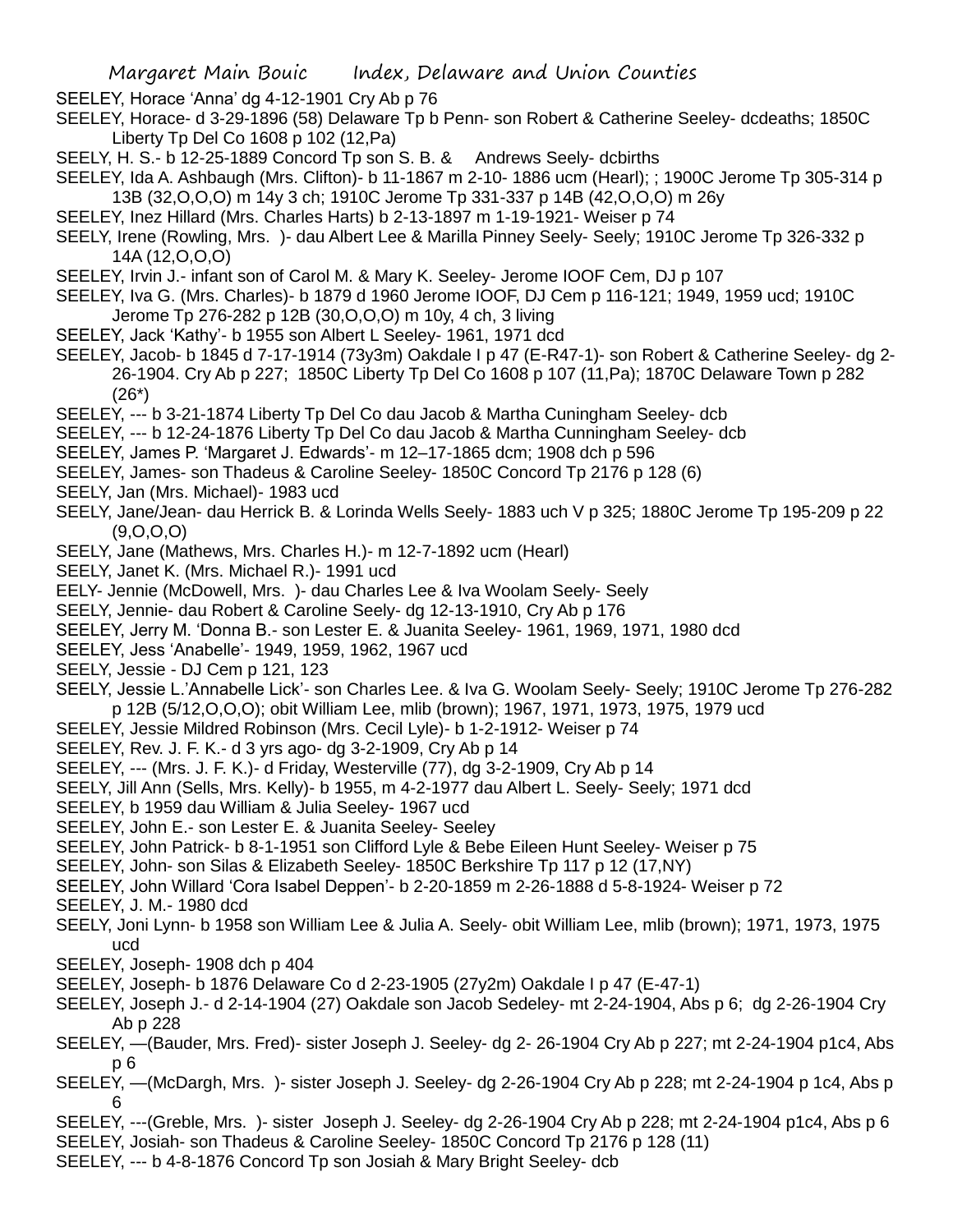- SEELY,- Dr. Joyce (Dawson, Mrs. )- dau Albert Lee Seely- Seely
- SEELEY, J. P.- brother Susan Jane Thompson- dg 7-6-191, Cry Ab p 63
- SEELEY, J. S.- son Rev. J. F. K. Seeley- dg 3-2-1909, Cry Ab p 14
- SEELEY, Juanita (Mrs. Lester E.)- 1961, 19964, 1969, 1971 dcd
- SEELY, Julia A. (Mrs. William)- b 1933; Unionville Cem, DJ p 43; 1967, 1971, 1973, 1975, 1977 ucd
- SEELY, Julia (Clay, Mrs. Otis E.)- Seely
- SEELY, Julia Salsbury (Mrs. William lee)- obit William Lee, mlib (brown)
- SEELY, Junetta- dau Albert L. & Virginia Seely- 1959 (6), 1962 ucd
- SEELEY, Rev. J. V.- funeral of Irene Kimball- dg 2-5-1897, Cry Ab p 104
- SEELEY, Kathy (Mrs. Jack)- 1961 dcd
- SEELY, Kenneth William- b 1960 son William Lee & Julia A. Seely- obit William Lee, mlib (brown); 1967, 1971, 1973, 1975, 1977 ucd
- SMITH, Kimberly Sue- b 1963 dau William Lee & Julia A. Seely- obit William Lee, mlib (brown); unvmec p 21; 1967, 1971, 1973, 1975, 1977 ucd
- SEELY, Laurel- b 1956 dau Thad O. J. & Nena J. Seeley- 1958 (2) ucd; 1962, 1967, 1971, 1973 ucd; Lorri-1981 ucd
- SEELY, Laurinda- 1910C Jerome Tp 326-331 p 14A (67,O,Pa,O) wid, 7 ch
- SEELEY, Leona- Rebekah lodge 1929; unec XVII p 26
- SEELEY, Lester E. 'Juanita'- d 1-2-1963 (62) Fancher Cem- 1961 dcd
- SEELEY, Lester Louis 'Ora Beatrice Padrick'- b 11-17-1895 son John Willard & Dora Isabel Deppen Seeley-Weiser p 74
- SEELEY, Lewis- son Robert & Catherine Seeley- 1850C Liberty Tp Del Co 1608 p 107 (5,O)
- SEELY, Lillie A.- 1870C Delaware Town p 282 (3)
- SEELY, Lisa (Mrs. Frederick L.)- 1991 ucd
- SEELY, L. O.- 1870C Concord Tp p 260 (62\*)
- SMITH, Lorinda Wells (Mrs. Herrick B.)- b 7-17-1843 m 6-24-1962 dcm d 3-6-1925 Jerome IOOF DJ Cem p 114 dau James & Lovina Wells- 1883 uch V p 325
- SEELY, Loty- b 11-15-1890 Liberty Tp Del Co dau W. T. & Emma L. Slack Seely- dcb
- SEELEY, Lucinda/Lorinda/l\Laurinda Wells (Mrs. Herrick B.)- 1870C Jerome Tp 168-163 p 22 (26,O); 1880C Jerome Tp 194-209 p 22 (37,O,Pa,O); 1900C Jerome Tp 306-315 p 13B (56,O,Pa,O) m 39y 7 ch; 1910C Jerome Tp 325-2\321 p 14A (67,O,Pa,O) wid. 7 ch
- SEELEY, Luther- 1908 dch p 404; 1883 uch IV p 494
- SEELY, Luther- 1870C Liberty Tp, Del Co p 270 (25\*)
- SEELY, --- b 9/8-5-1868 Delaware Tp dau Luther Seely- dcb
- SEELEY, Luther 'Flora Tuller'- dg 3-29-1904 Cry Ab p 237
- SEELY, Mable- dau Herrick B. & Lorinda Wells Seeley- 1883 uch V p 325; 1880C Jerome Tp 194-209  $(5,0,0,0)$
- SEELY, Mable (Ashbaugh, Mrs. Ernest L.)- m 9-21-1898 ucm (Hearl)
- SEELEY, Margaret Edwards (Mrs. James P.)- m 12-17-1965 dcm- dau James & Margaret Edwards- 1908 dch p 596
- SEELY, Marilla Pinney (Mrs. Albert Lee)- b 1863 d 1944 Jerome IOOF DJ Cem p 115; Freshwater, p 225
- SEELEY, Marjene/Margene- dau Emery & Bernice Seeley- 1949, 1962 ucd
- SEELEY, Mark- 1880 dch p 411
- SEELEY, Mark Allen- b 11-28-1953 son Clifford Lyle & Bebe Eileen Hunt Seeley- Weiser p 75
- SEELEY, Mark- d Saturday- son Mrs. Carrie M. Seeley, operation for henia- dg 8-22-1916, Cry Ab p 86
- SEELEY, Martha I/J.- b 1840 Del Co d 1-17-1917 Oakdale I p 47 (E-R47-1); 1870C Delaware Town p 282 (29)
- SEELEY, Martha (Birdwell, Mrs. A. Lem)- dau Thad & Frances Seeley- Seeley; 1959 ucd
- SEELY, Mary B. Andrews (Mrs. Sherman B.)- m 4-24-1887 ucm (Hearl)
- SMITH, Mary Bover (Mrs. Cleophus B.)- m 10-3-1852 dcm
- SEELY, Mary E.- 1870C Delaware Town p 282 (8m)
- SEELEY, Mary E. (Thomas, Mrs. )- sister Susan Jane Thompson- dg 7-6-1915, Cry Ab p 63
- SEELEY, Mary K. (Mrs. Carol M.)- b 1879 d 1964 Mother- Jerome IOOF Cem DJ p 107, 119
- SEELY, Mary R. (Mrs. Carl M.)- 1910C Jerome Tp 272-278 p 12B (33,O,O,O) m 10y 1 ch, 0 living
- SEELEY, Mary- dau Thadeus & Caroline Seeley- 1850C Concord Tp 2176 p 128 (13)
- SEELY, Mattie J.- 1870C Delaware Town p 282 (5)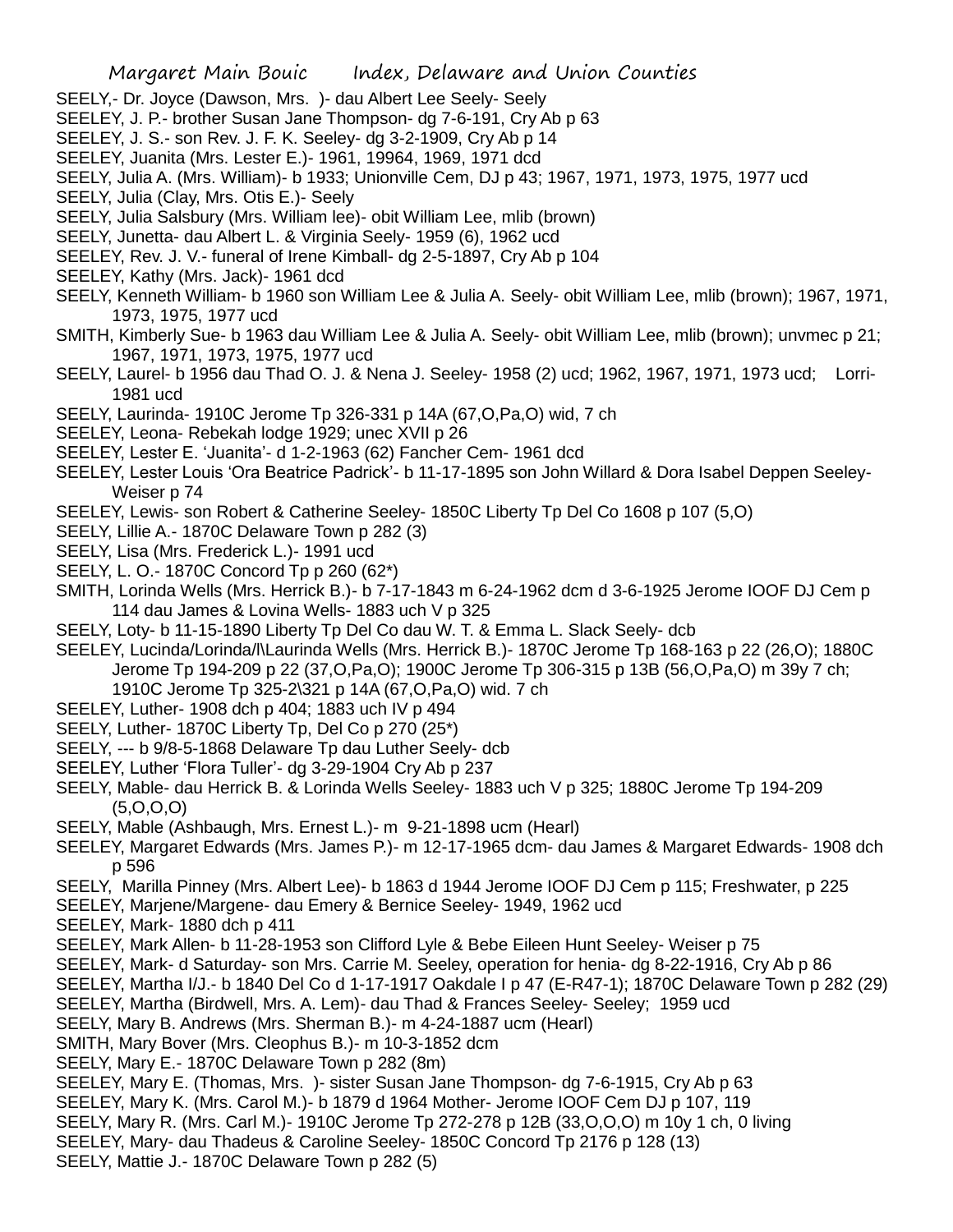- SEELEY, Mattie (Dailey, Mrs. )- sister Joseph J. Seeley- dg 2-26-1904 Cry Ab p 228; mt 2-24-1904 p1c4, Abs p 6
- SEELY, Melissa Jean Cooper (Mrs. Michael W.)- m 3-6-1976 dau Richard Cooper- 1977, 1979, 1981, 1983,1991 ucd
- SEELEY, Michael Dale- b 11-25-1949 son Clifford Lyle & Bebe Eileen Hunt Seeley- Weiser p 75
- SEELY, Mike 'Coleen'- 1971 dcd
- SEELY, Michael R, 'Janet K.'- 1983. 1991 ucd
- SEELY, Michael- son William L. & Betty L. Seely- 1959 ucd (3)
- SEELY, Michael W. 'Melissa Jean Cooper''- m 3-6-1976 son William Seely- 1979, 1981, 1983, 1991 ucd
- SEELY, Mildred Mae Kearns (Mrs. Albert lee)(Bristul, Mrs. )- d 6-10-1955- Seely
- SEELY, Nancy E.- 1870C Delaware Town p 320 (17)
- SEELY, Nathum- witness; King family, unec II p 12
- SEELEY, Nellie (Mrs. Eli)- b 1899; 1949 ucd
- SEELEY, Nellie- b 9-12-1872 Concord Tp dau Josiah & Mary Bright Seeley- dcb
- SEELY, Nena (Mrs. Thad,Jr.)- 1959, 1962, 1967, 1971, 1973, 1975, 1977, 1979, 1981 ucd
- SEELEY, Ola Beatrice (Luther, Mrs. Elmer R.)- b 9-22-1923 dau Lester Louis & Ora Beatrice Padrick Seeley-Weiser p 74
- SEELEY, Opal Mae Phelps (Mrs. William Henry)- b 11-7-1890 m 1-20-1910 d 2-8-1912- Weiser p 72
- SEELEY, Ora Beatrice Padrick (Mrs. Lester Louis)- b 3-11-1898 d 9-22-1923- Weiser p 74
- SEELY, Pamelia- DJ Cem p 124; 1971 dcd
- SMITH, Pat- dau Albert L. Seely- Seely; 1971 dcd
- SEELY, R.- Pabst 2 p 69
- SEELY, Ralph- brother Albert Lee Seely- Seely
- SEELY, Randy- son Albert Lee & Vrignia Seely- 1962(3) ucd
- SEELY, Rev. Ray 'Elma'- Seely; 1964 dcd
- SEELEY, Richard- 1971 dcd, Concord Tp
- SEELEY, Richard "Dickie"- son Jess & Anabelle Seeley- 1949, 1959 (16), 1962 ucd
- SEELY, Richard L. 'Ethel'- 1964, 1969 dcd
- SEELY, Richard NH. ;Ruth E.;- son Jesse & Annabelle lish Seely- obit William Lee, mlib (brown); 1964, 1969, 1971, 1980 dcd
- SMITH, Robert- Pabst 8 p 66
- SEELY, Robert- 1870C Delaware Town p 320 (23\*)
- SEELY, Robert,Sr. 'Caroline'- dg 12-13-1910, Cry Ab p 176
- SEELEY, Robert 'Catherine'-- d 6-20-1871 (65y) Liberty Tp b New York- dcdeaths 1850C Liberty Tp Del Co 1608 p 107 (40,NY)
- SMITH, Robert- b 1969 son Emery L. & Bernice Seely- 1959. 1962, 1967, 1975, 1977, 1979, 1981, 1983 ucd SEELY, Robert J.- 1991 ucd
- 
- SEELEY, Robert- pallbearer for Jacob Ostrander- dg 10-11-1910, Cry Ab p 163
- SEELEY, Robert- son Robert & Catherine Seeley- 1850C Liberty Tp Del Co 1608 p 107 (8)
- SEELEY, Rollo- son Horace & Anna Seeley- dg 4-12-1901 Cry Ab p 76; dg 4-23-1907, Cry Ab p 38
- SMITH, Roy M. 'Elma'- 1961 dcd
- SMITH, Ruth E. (Mrs. Richard N.)- 1964, 1969, 1971, 1980 dcd
- SEELY, Ruth- b 3-28-1896 Concord Tp dau Sherman & Mary Andrews Seely- dcbirths
- SMITH, Scott Lee- b 1968 son Julia A. Seely- obit William Lee, mlib (brown); 1971, 1973, 1975, 1977 ucd
- SEELY, Sean- ch Mike & Coleen Seely- 1971 dcd
- SEELY, Sherman E.- son Herrick b. & Lorinda Wells Seely- 1883 uch V p 325; 1870C Jerome Tp 168-163 p 22 (7,O); DJ Cem p 119; 1880C Jerome Tp 194-209 p 22 (17,O,O,O)
- SEELEY, Silas J. 'Elizabeth'- 1850C Berkshire Tp 117 p 12 (48,Conn) hadc p 16; CCC p 52; 1870C Berkshire Tp p 215 (68\*)
- SMITH, Sue J. (Thompson, Mrs. Edward H.)- 1880 dch p 765; Thompson p 3
- SEELY, Susan- 1870C Concord Tp p 260 (23\*)
- SEELEY, Susan Jane (Thompson, Mrs.Edward Ridgeley)- m 4-1888 d Sunday- dg 7-6-1915, Cry Ab p 63; dg 6-8-1915, Cry Ab p 56
- SEELEY, Susan- dau Thadeus & Caroline Seeley- 1850C Concord Tp 2176 p 129 (1,O)
- SEELEY, Talmadge- son Rev. J. F. K. Seeley- dg 3-2-1909, Cry Ab p 14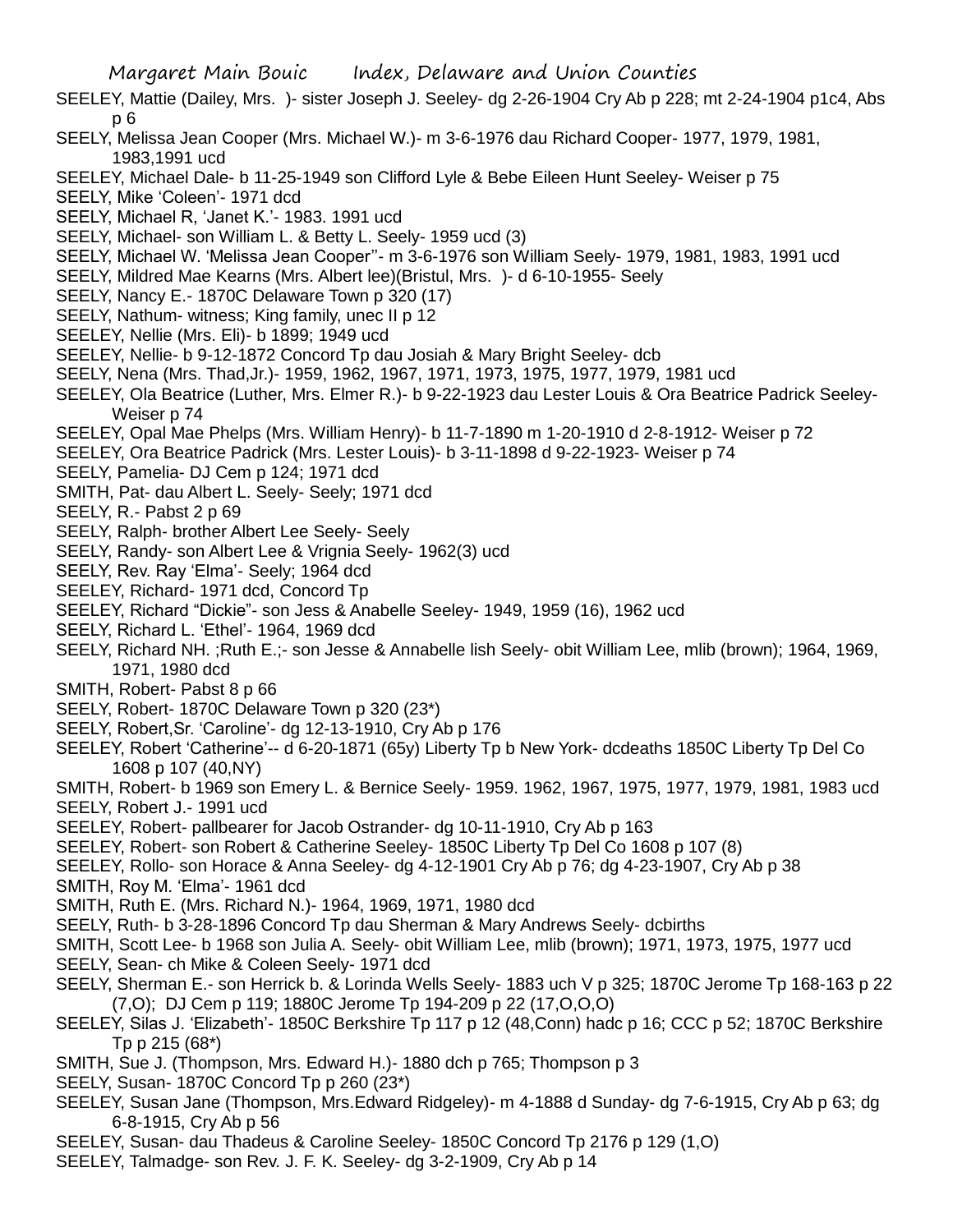- SEELY, Thad- 1991 ucd
- SEELEY, Thadeus 'Caroline'- 1850C Concord Tp 2176 p 128 (42,NY)
- SEELEY, Thaddeus O. 'Frances'- m 9-18-1921 son Albert Lee & Marilla Pinney Seeley- DJ Cem p 122; 1959, 1962, 1967, 1971, 1973, 1975, 1977, 1979, 1981, 1983 ucd; 1910C Jerome Tp 216-332 p 14A (9,O,O,O); 1949 ucd
- SEELY, Thad O. Jr. 'Nena J.'- son Thad O. & Frances Seely- Seely; 1962, 1967, 1971, 1973, 1975, 1977, 1979, 1981 ucd
- SEELY, Thaddeus O' Connor III (Chips) 'Jenney Josephine Knight'- b 1954 m 8-6-1978 Seely; 1967, 1973 ucd
- SEELY, Thomas- son Albert Lee Seely- Seely
- SEELY, Thomas O.- 1870C Concord Tp p 260 (12)
- SEELY, T. O.- d 3-7-1887 (78-10-16) Concord Tp b Rochester, NY- dcdeaths
- SMITH, T. O. 'Cornelia'- 1883 uch V p 325; Powell p 90
- SEELEY, Velma Jean (Kirchhofer, Mrs. Walter E.)- b 11-13-1927 dau Lester Louis & Ora Beatrice Padrick Seeley -Weiser p 74
- SEELY, Virginia (Mrs. Albert L.)- 1959, 1962 ucd
- SEELY, Walter b 11-1898 son Clifton & Ida A. Seeley- 1900C Jerome Tp 305-314 p 13B (1,O,O,O); 1910C Jerome Tp 331-337 p 14B (11,O,O,O)
- SEELY, Warren L.- b 1-1888 son Clifton & Ida A. Seeley- 1900C Jerome Tp 305-314 p 13B (12,O,O,O)
- SEELY, Wilbur E.- b 7-1892- son Clifton & Ida A. Seeley- 1900C Jerome tp 305-314 p 13B (7,O,O,O); 1910C Jerome Tp 331-337 p 14B (17,O,O,O)
- SEELEY, Wilbur- son Jess & Anabelle Seeley- 1949, 1959(14), 1962 ucd
- SEELEY, William Henry 'Opal Mae Phelps''Bertha Pearl Hetzer'- b 11-16-1888 m(1) 1-20-1910 (2) 1-30-1951 son John Willard & Dora Isabel Deppen Seeley- Weiser p 72
- SEELEY, Billy- son Jess & Anabelle Seeley- 1949 ucd
- SEELY, William L. 'Betty L.'- 1959 ucd
- SEELY. William Lee 'Julia Salsbury'- b 6-19-1937 d 1-5-1972 Unionville Cem, DJ p 43, 48- son Jesse & Anabelle Lisk Seely- Seely- obit, mlib (brown);
- SEELY, Wilbur- son Jesse & Annabelle Lisk Seeley- obit William Lee, mlib (brown); 1973, 1975, 1977, 1979 ucd
- SEELY, Wiley/Wylie Joe- b 8-16-1977 ch Michael & Melissa Seely- Seely; 1979, 1983 ucd
- SEELEY, William Max 'Edna Raber'- b 5-19-1917 m 2-25-1945 son William Henry & Bertha Pearl Hetzer Seeley- Weiser p 73
- SEELY, William L.- b 5-31-1886 Concord Tp- son W. T. & Emma Slack Seely- dcb
- SEELEY, Wm. T.- brother Susan Jane Thompson- dg 7-6-1915, Cry Ab p 63; unec XVI p 40
- SEELY, Wylie- b 1977 son Michael W. & Melissa J. Seely- 1991 ucd
- SEELY, Yvonne- dau Richard L. & Ethel Seely- 1964(1) dcd
- SEELYE, Alvaretta- b 1959 Pa d 5-5-1935 Oakdale I p 69 (D-R1-8)
- SEELYE, Elizabeth (Mrs. Silas R.)- d 10-12-1872 (65y2m) Galena Cem, Powell p 18
- SEELYE, Silas R.'Elizabeth'- d 4-2-1881 (79-2-25) Galena Cem; 1840C Berkshire Tp p 179 (30-40) Powell p 18, 48
- SEELIG, Alice (Crider, Mrs. )- dau Robert H. Seelig- Seelig; obit Robert Hl, mlib (brown)
- SEELIG, Alma Jean (Meeker, Mrs. )- du Robert H. & Laura Evans Seelig- Seelig; obit Laura, mlib
- SEELIG, Betty Jean(Lytton, Mrs. )-dau Robert H. & Laura Evans Seelig- Seelig; obit Laura, mlib
- SEELIG, Casper 'Leela Dowler'- Seelig; obit Robert H. Seelig- Seelig
- SEELIG, David L.- b 1954 son Paul C. & Evelyn Seelig- Seelig; 1961, 1964, 1969, 1971 dcd
- SEELIG, Evelyn (Mrs. Paul C.)- Seelig; 1961, 1964, 1969, 1971, 1980 dcd
- SEELIG, Glenda (Gray, Mrs. )- dau Robert H. Seelig- obit Robert H., mlib (brown)
- SEELIG, Imo Jean (Fabbro, Mrs. )-dau Robert H. & Laura Evans Seelig- Seelig; obit Laura, mlib
- SEELIG, JoAnn (Bangert, Mrs. )- dau Paul & Evelyn Seelig- Seelig
- SEELIG, Laura E Evans (Cook, Mrs. )(Mrs. Robert H.)- b 5-28-1908 d 12-31-1981/2 (73) Claibourne Cemdau Wilbur & Susie Evans- Seelig; obit Robert H. mlib (brown)
- SEELIG, Leela Dowler (Mrs. Casper)- Seelig; obit Robert H. mlib (brown)
- SEELIG, Paul C. 'Evelyn M.'- b 2-28-1897 d 11-17-1987 (90) WWI, 42nd Inf Rainbow Div.- Seelig; 1964, 1971, 1980 dcd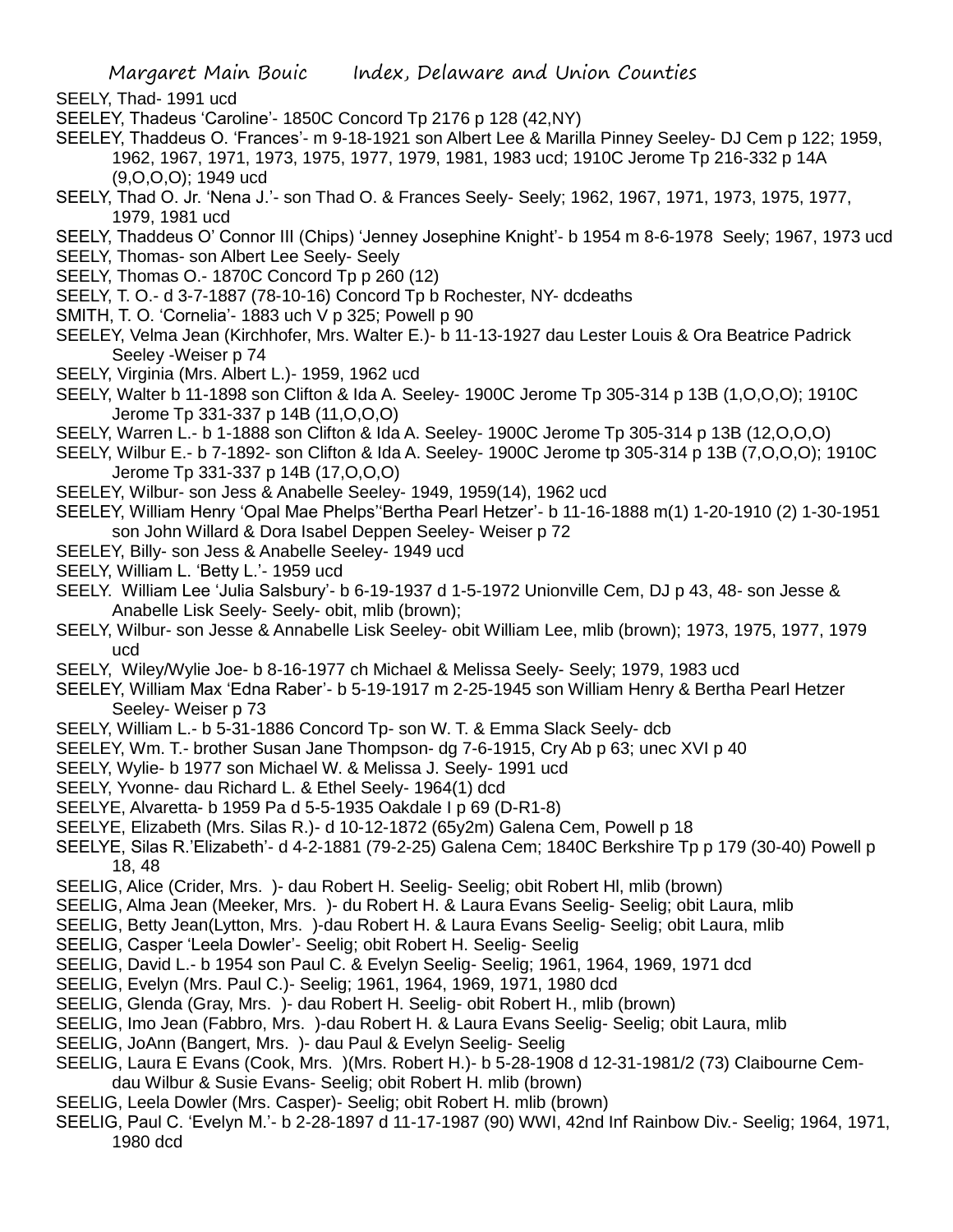- SEELIG, Robert H. 'Laura E. Evans'- b 2-12-1898 d 12-30-1969 (71) Claibourne Cem p 90- son Casper & Leela Dowler Seelig- Seelig; obit Laura , obit, mlib (brown)
- SEELIG, Roger L.- son Paul & Evelyn Seelig- Seelig
- SEELIG, William R.- son Paul & Evelyn Seelig- Seelig
- SEELS, Hattie Weiser (Mrs. )- dau George & Elizabeth Weiser- Weiser p 845

SEELY, T. O.- d 3-7-1887 (78-10-16) Concord Tp b Rochester, NY- dcdeaths

- SEELYE, Silas R.- d 4-2-1881 (79-2-26) Galena b Conn- dcdeaths
- SEEMUELLER, Christine Huber (Mrs. Gottlieb)- b 1838- ped James T. Livingston #218 25; unec X p 59
- SEEMUELLER, Gottlieb 'Christine Huber'-b 1834 ped James T. Livingston #218 24; unec X p 59
- SEEMUELLER, Johann Gottlieb 'Rosina Walz'- b 1866 d 1945 son Gottlieb & Christine Huber Seemueller- ped James T. Livingston #218 12; unec X p 59
- SEEMUELLER, Michael 'Valerie June Milum'- m 3-14-1976 son Herbert Seemueller- Seemueller
- SEEMUELLER, Rosina Walz (Mrs. Johann Gottlieb)- b 18760 d 1960 dau Johannes & Christine Hornberger Walz- ped James T. Livingston #218 13; unec X p 59
- SEEMUELLER, Valerie June Milum (Mrs. Michael)- m 3-14-1876 dau Cecil S. Milum- Seemueller
- SEENER, Carrie May (Fister, Mrs. Charles Wolff)- b 5-8-1875 m 9-6-1898 d 7-16-1956- Weiser p 137
- SEEP, Edmund J.- land assignment JB3 p 274, 5-27-1845; uccp p 31
- SEER, Hetty- 1870C Trenton Tp p 510 (22\*)
- SEESE, Almeda C. Burris (Mrs. George Henry)- b 11-6-1856 d 1-24-1933 dau Jonathan & Mary Frances Burris; 1908 dch p 654; dcc Gordon Seese 9
- SEESE, Amanda Jane- dau David & Susan Wallick 1908 dch p 653
- SEESE, Anna E. (Mrs. Ross R.)- 1961, 1974, 1969, 1971 dcd
- SEESE, Barbara A. (Mrs. Harold D.)- 1964, 1980 dcd
- SEESE, Charles F.- son David & Susan Wallick 1908 dch p 653
- SEESE, Chery D.- dau Joe R. & Mary Lou Mellen- Seese- engaged to Charles Cooperider
- SEESE, David 'Susan Wallick'- son George Seese- 1908 dch p 653; dcc Gordon Seese 16
- SEESE, Debbie- dau William S. & Mary L. Seese- 1964(9) dcd
- SEESE. Ethel Rebecca Fate (Mrs. Porter Hampton)- b 2-5-1886 m 3-22-1905 d 12-6-1971 (85) Oak Grove Cem - dau John & Amanda E. Morris Fate- dcc Gordon Seese 5; (27-1913) dcb (Philip Fate); 1908 dch p 654
- SEESE, George- 1908 dch p 653
- SEESE, George Henry 'Almeda C. Burris'- b 4-5-1856 d 10-10-1993 son David & Susan Wallick Seese- 1908 dch p 653; dcc Gordon Seese 8
- SEESE, Gordon Lee 'Janet Norene Dickey'- b 5-22-1941 m 6-21-1981 son Philip Fate & Pauline Ferne Cole Seese- Seese; dcc Gordon Seese 1
- SEESE, Harley- pallbearer for Mrs. Anna Newkirk- dg 3-13-1916 Cry Ab p 42
- SEESE, Harold 'Barbara- 1961, 1964, 1980 dcd
- SEESE, Hurles/Hurley R. 'Myrtle R. Bennett'- m 9-14-1905 son George Henry & Almeda G. Burris Seese-1908 dch p 654; dg 6-12-1908, Cry Ab p 139
- SEESE, Janet Norene Dickey (Mrs. Gordon Lee)- b 6-11-1950 m 6-20-1981 Seese; dcc Gorgon Seese 1
- SEESE, Josephine (Burris Mrs. J, H.) dau David & Susan Wallick Seese- 1908 dch p 653
- SEESE, Marie (Mrs. Norman)- Seese
- SEESE, Mary (Mrs. Bill)- Seese
- SEESE, Mary R. (Mrs. Willis A.)- 1964 dcd
- SEESE, Michael D. 'Sheri Ann Lee'- m 12–15-1984 son Harold D.& Barbara Seese- Seese; 1964 (5)dcd
- SEESE, Myrtle Roxie Bennett (Mrs. Hurles/Hurley R.)- b 9-15-1885 m 9-14-1905 d 6-7-1908 (22-8-23) dau Ralph & Cynthia Bennett- dg 6-12-1908, Cry Ab p 139; 1908 dch p 654;
- SEESE, Norman L. 'Marie'- son Philip Fate & Pauline Ferne Cole Seese- Seese
- SEESE, Orpha Kohr (Mrs. William Grant)- 1908 dch p 653
- SEESE, Pamela- dau Willis A. & Mary L. Seese- 1964 dcd (10)
- SEESE, Patty- dau Ross H. & Anna E. Seese- 1961(11), 1964 dcd
- SEESE, Pauline Ferne Cole (Mrs. Philip Fate)- b 12-19-1912 m 11-7-1937 Fairview Pk, Delaware- dau Clyde E. & Beth Lottie James Cole- dcc Gordon Seese 3; Seese
- SEESE, Penny- b 1964 dau Harold D. & Barbara A. Seese- 1980 dcd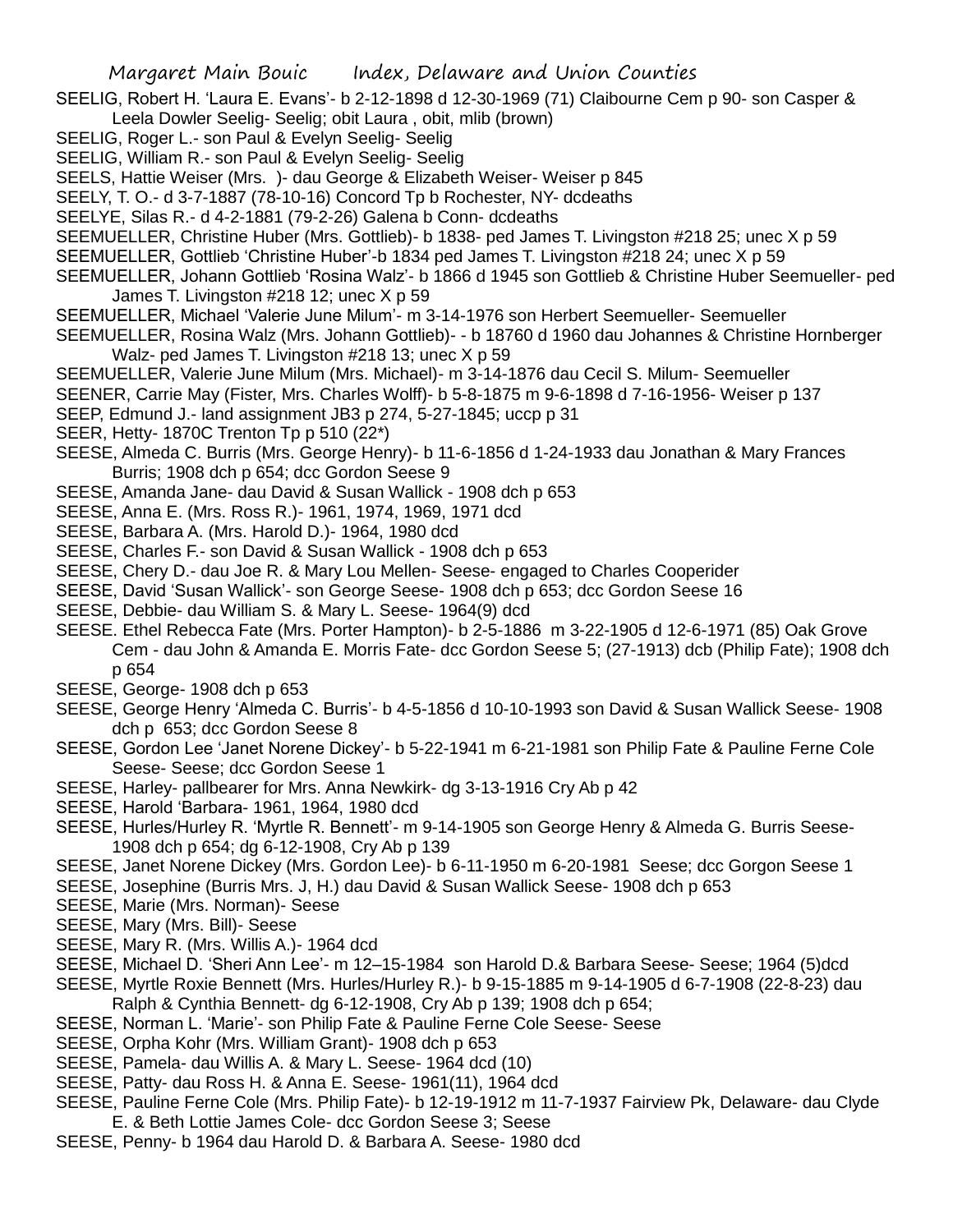- SEESE, Philip Fate 'Pauline Ferne Cole'- b 1-28-1913 d 4-29-1982 (69) Fairview Mem. Pk- Orange Tp son Porter H. & Ethel R. Fate Seese- dcb; dcc Gordon Seese 2
- SEESE, Porter Hampton 'Ethel Rebecca Fate'- b 3-22-1884 m 3-22-1905 d 5-1-1950 son George Henry & Almeda C. Burris Seese- dcc Gordon Seese 9; (29-1913) dcb (Philip Fate); 1908 dch p 654; Seese
- SEESE, Rita Jo Ann Edmonds (Mrs. William Jeffrey)- m 5-20-1995 dau Ralph & Gerry Edmonds- Seese
- SEESE, Ronald- son Philip Fate & Pauline Ferne Cole Seese- Seese
- SEESE, Ross H. 'Anna E.'- 1961, 1964, 1969, 1971, 1980 dcd
- SEESE, Ross- son Ross H. & Anna E. Seese- 1961 (13), 1964 dcd
- SEESE, Sarah Elizabeth (Koontz, Mrs. Dudley)- dau David & Susan Wallick Seese- 1908 dch p 653
- SEESE, Sarah- dau Norman & Marie Seese- Seese
- SEESE, S. B. F.- son David & Susan Wallick Seese- 1908 dch p 653
- SEESE, Scott Gordon- b 10-9-1985 son Gordon & Janet Seese- Seese
- SEESE, Sharon- dau Harold D. & Barbara Sees- 1964 (8) dcd
- SEESE, Sheri Ann Lee (Mrs. Michael D.)- m 12-15-1984 dau Robert & Brenda Lee- Seese
- SEESE, Susan Burdell (Hursey, Mrs. Darrel)- b 9-10-1891 Franklin Co -dau George Henry & Almeda C. Burris Seese- dcbirths; 1908 dch p 654
- SEESE, Susan Wallick (Mrs. David)- b 5-24-1832 d 1892 dau George & Mary Kohr Wallick- dcc Gordon Seese 17; 1908 dch p 653
- SEESE, Teena Melvina (Grennell, Mrs. William)- dau David & Susan Wallick Seese- 1908 dch p 653
- SEESE, Teresa- dau Willis A. & Mary L. Seese- 1964 (2) dcd
- SEESE, Tessie May (Brintlinger, Mrs. Ralph A.)- d 112-13-1909 (22-1-9) dg 12-17-1909, Cry Ab p 77. dg 12- 21-1909, Cry Ab p 79-eldest dau George Henry & Almeda C. Burris Seese- 1908 dch p 654;
- SEESE, Vicki- dau Willis A. & Mary L. Seese- 1964 (4) dcd
- SEESE, William Grant 'Orpha Kohr'- son David & Susan Wallick Seese- 1908 dch p 653
- SEESE, William Jeffrey 'Rita Jo Ann Edmonds'- son Bill & Mary Seese- Seese
- SEESE, Willis A. 'Mary'- 1961, 1964 dcd
- SEESE, Bill 'Mary'- Seese
- SEESHOLTZ, David- b 10-1922 son Fred & Jennie Augusta Cox Seesholtz- Genther p 218
- SEESHOLTZ, Fred 'Jennie Augusta Cox'- Genther p 218
- SEESHOLTZ, Jennie Augusta Cox (Mrs. Fred)- b 8-17-1902 dau David & Rosa Hager Cox- Genther p 218
- SEETLY, Susie- d 4-16-1893 (42-8-0) Del. b Springfield O.- dau John & Margrett Sanderland SEEVER, Al 'Julia'- Seever
- SEEVER, Elizabeth (Dunlap, Mrs. William)- b 5-9-1825 m 10-14-1847 d 2-15-1907 (81-9-6) South Radnor Cem,- Powell p 210-dau Peter Seever; 1880 dch p 751; dg 1907 Cry Ab p 19
- SEEVER, JaLinda Eloise- b 10-18-1949 dau Ralph Clinton & Sharma Joan Macklin Seever- Weiser p 654
- SEEVER, Jeffrey Ralph- b 11-21-1953 son Ralph Clinton & Sharma Joan Macklin Seever- Weiser p 654 SEEVER, Joe.Jr. 'Marjorie'- d 11-9-1977 (57) Seever
- SEEVER, Joe E. III 'Susan'- son Joe E. Jr. & Marjorie Heiskell Seever- Seever
- SEEVER, Julia (Mrs. Al)- Seever
- SEEVER, Marjorie Heiskell (Mrs. Joe E.,Jr.)- b 4-4-1922 d 11-6-1922 (70) dau William D. & Maybelle Davis Heiskell- Seever
- SEEVER, Pamela Kay (Bland, Mrs. Richard E.)- m 10-19-1968 dau Joe E. Jr. & Marjorie Heiskell Seever-Seever
- SEEVER, Peter- 1880 dch p 751
- SEEVER, Ralph Clinton 'Sharma Joan Macklin'- b 9-26-1929 m 4-20-1949- Weiser p 654
- SEEVER, Sharma Joan Macklin (Mrs. Ralph Clinton)- b 4-6-1928 m 4-20-1949 dau Harold Raymond & Zella Mae Schaffner Macklin- Weiser p 654
- SEEVER, Shelby Rae- b 8-28-1995 dau Al & Julia Seever- Seever
- SEEVER, Susan (Mrs. Joe E. III)- Seever
- SEEVERS, David M.- son Raymond P. & Frances E. Seevers- 1961 (15), 1964 dcd
- SEEVERS, Ethel D. (Mrs. William J.)- 1971 dcd
- SEEVERS. Frances E. (Mrs.Raymond P.)- 1961, 1964, 1969, 1971 dcd
- SEEVERS, Karen- dau Raymon P. & Frances E. Seevers- 1961, 1974, 1969, 1971 dcd
- SEEVERS, Raymond P. 'Frances E.'- 1961, 1964, 1969, 1971 dcd
- SEEVERS, Stanley W.- 1961, 1964 dcd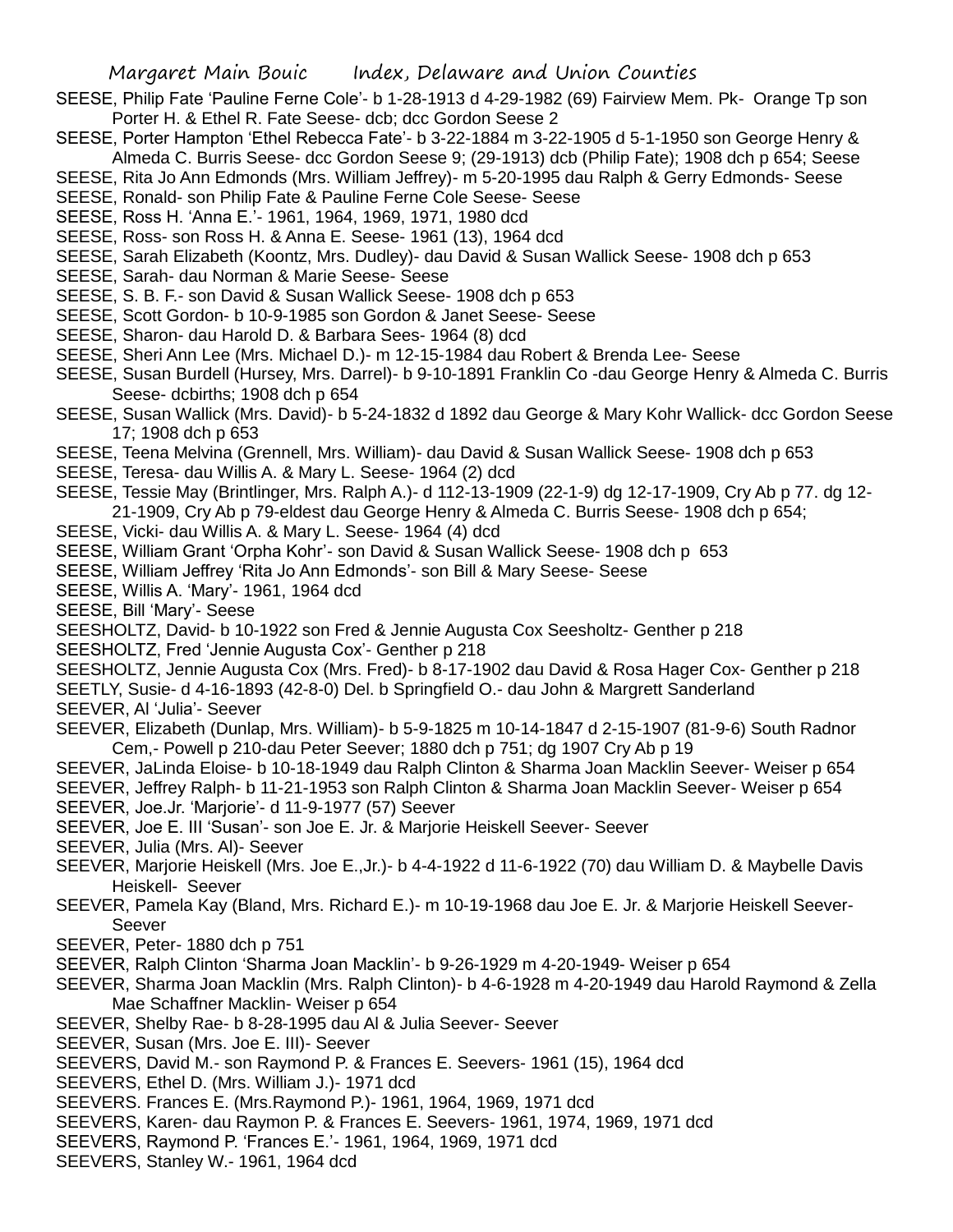- Margaret Main Bouic Index, Delaware and Union Counties SEEVERS, William J. 'Ethel D.'- 1971 dcd SEEYDAM, Mary- sister of Seeydam Sloan- dcw Bk 3 p 1 SEFFNER, F. P.- hmp p 105 SEFFERD, Rev. L. W.- conducted funeral of Mrs. C. F. Hill- dg 8-7-1908, Cry Ab p 148 SEFICK, Susan (Stephens, Mrs. Robert)- 1985 uch p 133 SEFORT, Lemuel W.- Pabst 5 p 2; 1820C 14 SEFRITT, John 'Pricella Price' -marriage slip, see Sifritt, unec IV p 65 XII p 15 SEFRITT, Pricella Price (Mrs. John)- marriage slip, see Sifritt, unec IV p 65, XII p 15 SEFRITT, Thomaas J.- juror, unec III p 34 SEGAL, Constant Rupright (Mrs. Gerald)- b 1922 Oakdale II p 158 (M-R4-12) SEGAL, Gerald 'Constant Rupright'- b 1916 Oakdale II p 158 (M-R2-12) SEGAR, Christina Tronell (Mrs. Thomas)- m 8-1-1818 Madison Co, unec IV p 30 SEGAR, George- 1985 uch p 122 see George Sager SEGAR, Mary M. (Sisson, Mrs. Oliver Avery)- Asp (487) SEGAR, Mary (Tuller, Mrs. Samuel)- dcc Marjorie Brookens Humes 195 SEGAR, Thomas 'Christina Tronell'- m 8-1-1818 Madison Co, unec IV p 30 SEGELBERG, Arthur C 'Catherine Geraldine Ertter'- b 8-29-1895 m 9-9-1920 Weiser p 100 SEGELBERG, Catherine Geralind Ertter (Mrs. Arthur C.)- b 9-18-1899 m 9-9-1920 d 9-12-1949 dau John Edward & Marude Emma Weiser Ertter- Weiser p 100 SEGER, Amanda (Graham, Mrs. George)- b 9-20-18 d 1–6-1966- Graham (1612) 1959 ucd; Richey SEGER, Elizabeth- dau Frank W. & Verna Seger- 1983 ucd SEGER, Frank W. 'Verna'- 1983 ucd SEGER, Rebecca- dau Frank W. & Verna Seger- 1983 ucd SEGER, Timothy- son Frank W. & Verna Seger- 1983 ucd SEGER, Verna (Mrs. Frank W.)- 1983 ucd SEGGERT, Rev. Mr.- funeral of Minnie Monska- dg 1-1-1909, Cry Ab p 2 SEGGIE, Elizabeth (McKitrick, Mrs. Henry A.)- d 1871- McKitrick p 298 SEGNER, ----research by Carolyn Conner #79, unec X p 2, XI p 1; III p 7; XXII p 58 SEGNER, Albert J.- son Joseph E. & Annetta M. Tracy Segner- Segner SEGNER, Alfretta (Mitchell, Mrs. Samuel Madison)- m 3-27-1895 dau Isaac & Levina Parker Segner- Genther p 140 SEGNER, Almyra/Almira A. Shanks (Mrs. Elias Monroe)- b 2-1848 d 5-13-1922 York Cem Sec B p 67; Segner; ped Carolyn Krause Conner #79 7; unec VI p 52, 53; 1900C Taylor Tp 173-178 p 8B (52,O,O,O) m 29y; unec IV p 24, V p 11, query, VIII p 14 SEGNER, Amy Lynn (Helmuth, Mrs. Lloyd Michael)- b 1-30-1977 m 9-11-1999- dau Paul & Terry Neill Segner-Graham 14523122; Hamilton 1523122; 1977, 1979, 1983, 1991 ucd SEGNER, Ann- d 1-14-1909 SR York Cem p 67 SESGNER, Ann (Mrs. Benjamin)- d 1-14-1909 York Cem, unec IV p 24, VI p 53, VIII p 14, query SEGNER, Anna (Pyle, Mrs. )- dau Joseph E. & Annetta M. Tracy Segner- Segner SEGNER, Annetta M. Tracy (Mrs. Joseph E.)- d 8-7-1889 (69) St. Joseph Cem- Segner SEGNER, Benjamin 'Ann'- d 1-11-1909 SR York Cem p 67- son Elias Monroe & Almyra Shanks Segner- ; unec IV p 24, query V p 11, VI p 53, VIII p 14 SEGNER, Bertha Lee (Danforth, Mrs. Frank J.)- b 1875 m 10-18-1893 ucm (Hearl) d 1962 - dau Elias Monroe & Alma/Almira E. Shanks Segner- Segner; ped Carolyn Krause Conner #79 7; unec VI p 52, VIII p 14 SEGNER, Brent Dallas- b 12-13-1976 son Stephen Brent & Deborah Sue Ann Segner- Segner SEGNER, Chad B. Lewis 'Kelly B. Gallagher'- b 10-14-1974 m 7-22-1995 son Paul & Terry Neill Segner-Segner; 1975, 1977, 1979, 1983 ucd (Shad) SEGNER, Charlene Hamilton (Mrs. Kenneth B.)- m 11–17-1946- dau Glenn & Marvel Willison Hamilton-
	- Hamilton 15231; Graham 145231; Segner 1959, 1962, 1967, 1971, 1973, 1975, 1977, 1979, 1981, 1983, 1991 ucd
- SEGNER, Charles Monroe 'Mary A/M Danforth.'- b 8-1872 m 11-28-1893 ucm (Hearl) d 1957 Byhalia Cem, lptw p 110; son Elias Monroe & Almire Shanks Segner- unec V p 11, VIII p 14; ; 1900C York Tp 235 p 10B (27,O,O,O) m 7y
- SEGNER, Deborah Sue Arn (Mrs. Stephen Brent)- m 2-17-1973 dau Robert E. Arn- Segner
- SEGNER, Dennis 'Shirley'- son Lewis & Grace Johnston Segner- Segner; 1961 dcd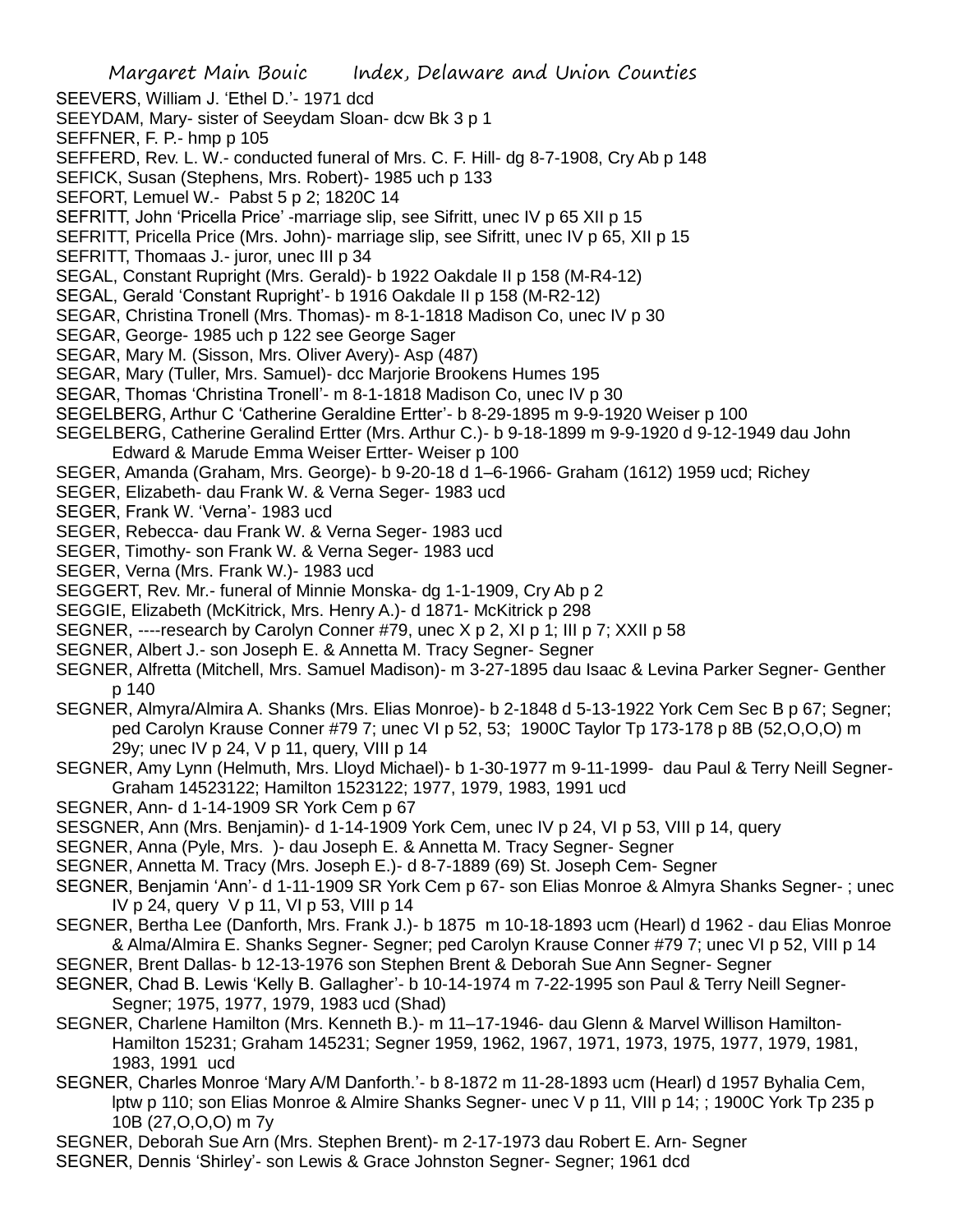SEGNER, Dina (Jackson, Mrs. )- dau Joseph E. & Annetta M. Tracy Segner- Segner

SEGNER, Donette Luella Gossard. (Mrs. Lloyd A.)- m 2-4-1968; Segner; 1971, 1973, 1977, 1979, 1981, 1983, 1991 ucd

SEGNER, Edwin Jay - son John E. & Marsha Inskeep Segner- Segner

SEGNER, Elias Monroe 'Almyra A. Shanks'- b 11-1846/7 d 9-27-1919 York Cem, Sec B. p 67; ped Carolyn Krause Conner #79 14; unec IV p 24, V p 11, VI p 52, 53, VIII p 14( d 1899); 1900C Taylor Tp 173-178 p 8B (53,O,Pa,Pa) m 29y, 6 ch;

- SEGNER, Fae E.- b 1918 d 1955 Byhalia Cem, lptw p 10
- SEGNER, Grace Johnston (Mrs. Lewis)- d 11-11-1998 (76) -Segner; 1961, 1964, 1969, 1971, 1980 dcd
- SEGNER, Hazel Elliott (Mrs. John E.)- b 12-7-1891 m 1938 bur N. Lewisburg- dau John& Olive Wood Elliott-Segner; 1962 ucd
- SEGNER, Ida- died young dau Elias Monroe & Almira Shanks Segner- unec V p 11
- SEGNER, Isaac 'Levina Parker'- Genther p 1140
- SEGNER, Jason Brian 'Jeannette'- b 2-4-1975 son Jerry & Joyce Viers Segner- Graham 14523131; Hamilton 1523131
- SEGNER, Jeannette (Mrs. Jason Brian)- Segner
- SEGNER, Jennifer Michele- b 7-13-1978 dau Jerry & Joyce Viers Segner- Graham 14523132; Hamilton 1523132
- SEGNER, Jeremy Ryan- b 1-8-1980 son Jerry & Joyce Viers Segner- Graham 14523133; Hamilton 1523133
- SEGNER, Jerold "Jerry" 'Joyce Viers'- m 6-23-1973 son Kenneth B. & Charlene Hamilton Segner- Segner; Graham 1452313; Hamilton 152313; 1959(9), 1962, 1973 ucd
- SEGNER, John E.- b 3-1890
- SEGNER, John E'Marsha Inskeep''Hazel Elliott'- b 3-14-1890 m(1) 1916 (2) 2-1938 bur E. Liberty- son Elias M. & Alma Shanks Segner-Segner 1900C Taylor Tp 173-178 p 8B (10,O,O,O) 1962 ucd
- SEGNER, Joseph E. 'Annetta M. Tracy'- Segner
- SEGNER, Joseph P.- son Joseph E. & Annetta M. Tracy Segner- Segner
- SEGNER, Joyce Viers (Mrs. Jerry)- m 6-23-1973- Segner
- SEGNER, Keith Allen- b 1-1-1970 son Lloyd Allen & Donnette Luella Gossard Segner- Segner; Graham 14523111; Hamilton 1523111; 1971, 1975, 1977, 1979, 1981, 1983, 1991 ucd
- SEGNER, Kellie (Moffett, Mrs. Michael )- b 1972 m 10-24-1999- dau Lloyd A. & Donnette Gossard Segner-Segner; 1973, 1975, 1977, 1979, 1981, 1983, 1991 ucd
- SEGNER, Kelly B. Gallagher (Mrs. Chad B.)- m 7-22-1995 dau David & Regina Gallagher- Segner
- SEGNER, Kenneth B. 'Charlene Hamilton'- b 2-17-1925 m 11-17-1946 d 11-27-1991 (66) Broadway Cem- son John E. & Marsha Inskeep Segner- Segner; Graham (145231); Hamilton (15231); 1959, 1962, 1967, 1971, 1973, 1975, 1977, 1979, 1981, 1983, 1991 ucd
- SEGNER, Laura E. (Ballinger, Mrs. Bertice C.)- m 8-24-1892 ucm (Hearl)- dau Elias Monroe & Almyra Shanks Segner- unec VIII p 14
- SEGNER, Levina Parker (Mrs. Isaac)- Genther p 140
- SEGNER, Lewis V. 'Grace Johnston'-m 3-25-1955 d 7-4-1998 (79) son John & Marsha Inskeep Segner-Segner; 1961, 1964, 1969, 1971, 1980 dcd
- SEGNER, Lloyd Allen 'Donnette Luella Gossard'- m 2-4-1968- son Kenneth B. & Charlene Hamilton Segner-Segner' - Graham 1452311; Hamilton 152311; 1959(11), 1962, 1971, 1973, 1975, 1977, 1979, 1981, 1983, 1991 ucd
- SEGNER, Marcia/Marsha Inskeep (Mrs. John E.)-m 1916 d 1928- Segner
- SEGNER, Mark A.- son Joseph E. & Annetta M. Tracy Segner- Segner
- SEGNER, Mary A/M Danforth. (Mrs. Charles Monroe)- b 8-1874- m 11-28-1893 ucm (Hearl) d 1958 Byhalia Cem, lptw p 110; sister of Frank J. Danforth- unec V p 11, VIII p 14; 1900C York Tp 235 p 10B (26,O,Vt,O) m 7y, 1 ch
- SEGNER, Mary Helen/Ellen (Wagner, Mrs. Robert)- dau John E. & Marcia Inskeep Segner- raised by Alex & Lotta Nunamaker Newhouse- Segner; Newhouse
- SEGNER, Mary/Mamie (Middlesorth, Mrs. Irl)- b 1890 dau Elias Monroe & Almira Shanks Segner- unec V p 11, VIII p 14
- SEGNER, Paul D. 'Terry Neill'- m 9-13-1970 son Kenneth B. & Charlene Hamilton Segner- Segner; Graham 1452312; Hamilton 152312; 1959(8), 1962, 1967, 1973, 1975, 1975, 1977, 1979, 1981, 1983, 1991 ucd SEGNER, Shad- b 1974 son Paul D. & Terry Neill Segner- 1991 ucd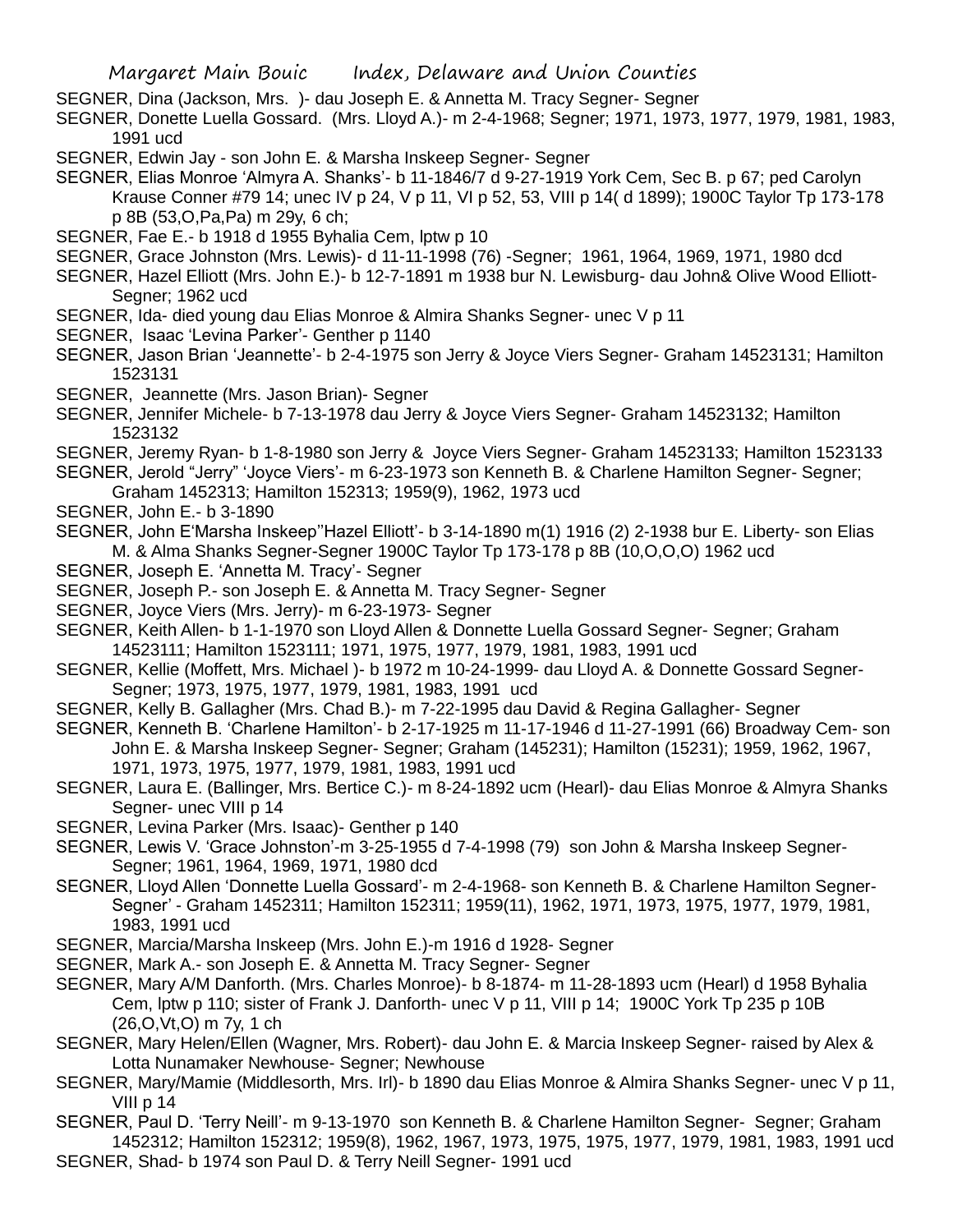SEGNER, Shirley (Mrs. Dennis)- Segner

- SEGNER, Steven Brent 'Deborah Sue Arn'- m 2–17-1973 son Lewis & Grace Johnston Segner- Segner; 1961(9), 1964, 1971 dcd
- SEGNER, Terry Neill (Mrs. Paul)- m 9-13-1970 dau Lewis G. Neill- Segner; Graham (1452312); Hamilton (152312); 1971, 1973, 1975, 1977, 1979, 1981, 1983, 1991 ucd
- SEGNER, Tery M.-b 2-1895 son Charles & Mary A. Segner- 1900C York Tp 235 p 10B (5,O,O,O)
- SEGNER, Wm. Benjamin son Elias Monroe & Almira Shanks Segner- unec V p 11
- SEGNERI, Elizabeth (Koppenhaver, Mrs. Samuel)- b 5-9-1922 m 9-21-1941- Weiser p 345
- SEGO, Elizabeth (Brown, Mrs. Thomas J.)- b 8-4-1836 dau James & Levina Goodman Sego- 1985 uch p 61; ped Rev. John Robert Gray #23 23; unec III p 35
- SEGO, James 'Levina Goodman'- b 1810 d 1847- 1985 uch p 61
- SEGO, Levina Goodman (Mrs. James)- b 1811 d 1847- 1985 uch p 61
- SEGROVER, Elizabeth- b 4-1870 dau George & Ellen Segrover- 1870C Marysville-Paris Tp 255-257 p 29  $(1/12,0)$
- SEGROVER, Ellen (Mrs. George)- 1870C Marysville-Paris Tp 255-257 p 29 (26,O)
- SEGROVER, George 'Ellen'- 1870C Marysville-Paris Tp 255-257 p 29 (31,O)
- SEGROVER, Lewis- son George & Ellen Segrover- 1870C Marysville-Paris Tp 255-257 p 29 (2,O)
- SEGUIN, Jacqueline (Mrs. Ronald)- Seguin
- SEGUIN, James Pierre 'Lynn Barbara Stewart'- son Ronald & Jacqueline Seguin- Seguin
- SEGUIN, Lynn Barbara Stewart (Mrs. James Pierre)- dau Gordon & Maryanne Stewart- Seguin
- SEGUIN, Margaret Stewart- b 7-26-1989 dau James Pierre & Lynn Barbara Stewart Seguin- Seguin SEGUIN, Ronald 'Jacqueline'- Seguin
- SEGURA, Cheryl (Ammeter, Mrs. Kevin Chris)- b 6-5-1963 m 6-2-1984 St. Paul p 36, 110
- SEHEUR, Elizabeth Canta (Mrs. George)- m 12-27-1848 Madison Co, unec XI p 9
- SEHEUR, George 'Elizabeth Canta'- m 12-27-1848 Madison Co, unec XI p 9
- SEHLER, Susan Kern (Mrs. William)- m 6-8-1846 ucm 1136; unec VI p 68
- SEHLER, William 'Susan Kern'- m 6-8-1846 ucm 1136; unec VI p 68
- SEHLHORST, Cecilia l. (Bryan, Mrs. Douglas)- dau Victor H. & Rita Rose Bensman Sehlhorst- Sehlhorst
- SEHLHORST, Colleen Marie (Geer, Mrs. )- b 1954 dau Victor H. & Rita Rose Bensman- Sehlhorst- 1967, 1973 ucd
- SEHLHORST. Donald R. 'Doris'- son Victor H. & Rita Rose Bensman Sehlhorst- Sehlhorst
- SEHLHORST, Doris A. (Powers, Mrs. Bill)- dau Victor H. & Rita Rose Bensman Sehlhorst- Sehlhorst
- SEHLHORST, Doris (Mrs. Donald R.)- Sehlhorst
- SEHLHORST, Rita Rose Bensman (Mrs. Victor H.)- b 4-14-1919 Lima d 10-5-2002 (83) bur Mt. Victory- dau Sebastian J. & Lenora B. Riesner Bensman- Sehlhorst;1967, 1973, 1975, 1977 ucd
- SEHLHORST, Vickie (Wilson, Mrs. )- b 1955 dau Victor H. & Rita Rose Bensman Sehlhorst- Sehlhorst; 1967, 1973, 1977 ucd
- SEHLHORST, Victor H. 'Rita Rose Bensman'- Sehlhorst; 1967, 1973, 1975, 1977 ucd
- SEHNERT, Brenda (Crimmins, Mrs.T. Dale)- b 5-23-1947 dau Frank Henry & Imogene Lewis Sehnert- 1985 uch p 91
- SEHNERT, Claude Wayne 'Deborah Lee Brannon'- b 12-30-1955 son Frank Henry & Imogene Lewis Sehnert-1985 uch p 91
- SEHNERT, Deborah Lee Brannon (Mrs. Claude Wayne)- 1985 uch p 91
- SEHNERT, Frank Henry 'Imogene Lewis'- b 4-3-1919 m 4-22-1945- 1985 uch p 91; unec XIX p 26
- SEHNERT, Imogene Lewis (Mrs. Frank Henry)- b 4-22-1921 m 4-22-1945 dau John Loren & Irene Kinikin
- Lewis- 1985 uch p 91; unec IV p 2, VIII p 2, #111, IX p 14, XII, p 2, XIII p 3, XIX p 26, #111
- SEHNERT, Loreen (Mason, Mrs. Willie)- b 5-16-1953 dau Frank Henry & Imogene Lewis Sehnert- 1985 uch p 91
- SEHNERT, Shane Loren- b 4-1-1980 son Claude Wayne &Debroah Lee Brannon Sehnert- 1985 uch p 91 SEHNERT, Trent Ivan- b 6-4-1949 son Frank Henry & Imogene Lewis Sehnert- 1985 uch p 91 SEHNERT, Tyler Jordan- b 7-7-1984 son Claude Wayne & Debroah Lee Brannon Sehnert- 1985 uch p 91
- SEHON, Edmund W.,Rev.- 1880 dch p 367, 368; 1908 dch p 218, 219
- SEIBER, Richard- 1959 ucd
- SEIBERT, ----Powers p 51
- SEIBERT, Abigail Jean- b 1-14-1996 dau James,Sr. & Sharon Seibert- Seibert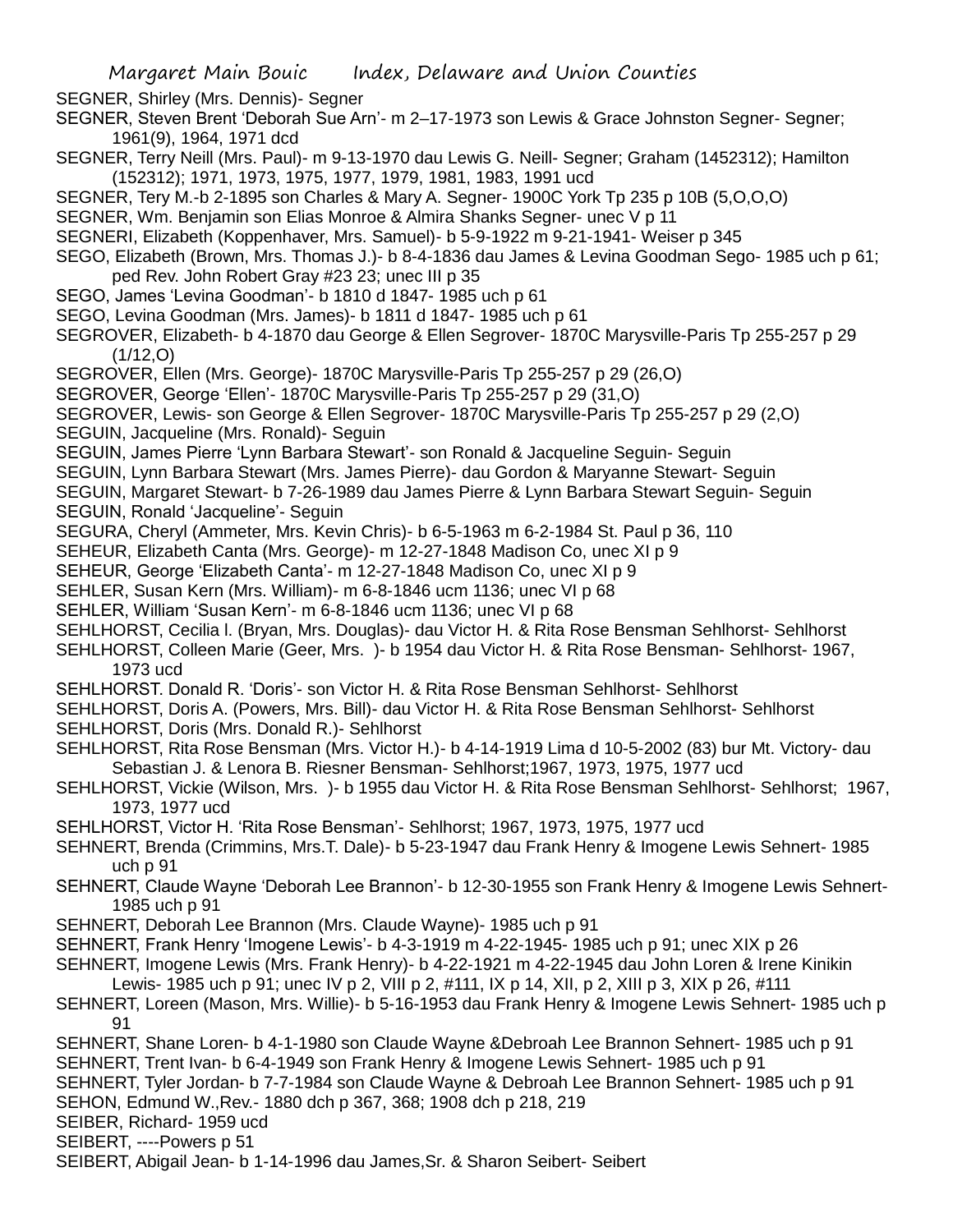- SEIBERT, Adaline Renn (Mrs. C. L.)- dau Simon Snyder & Catherine Hane Willett Renn- Weiser p 551
- SEIBERT, Alice Ann (Keller, Mrs. Robert Jesse)- Powers p 20
- SEIBERT, Amelia Poppe (Mrs. Carl)- 1915 uch p 806
- SEIBERT, Annabelle F. (Reitz, Mrs. Elmer)- d 1-13-1973 sister Ina M. Seibert- Seibert
- SEIBERT, Anna Mary Brehm (Long, Mrs. Henry Lloyd)(Mrs. Leon Eberly)- b 5-29-1923 m(1) 6-28-1941 (2) 5-
- 20-1950 dau Harry Ellsworth & Viola Rummer Brehm- Weiser p 150
- SEIBERT, Carl 'Amelia Poppe'- 1915 uch p 806
- SEIBERT, Carol Ann- b 8-6-1955 dau Leon Eberly & Anna May Brehm Seibert- Weiser p 150
- SEIBERT, C. L. 'Adaline Renn'- Weiser p 551
- SEIBERT, Diane (Miller, Mrs. )- dau Earl W. & Hazel Rahn Seibert- Seibert
- SEIBERT, Earl W. 'Hazel Rahn'-Seibert
- SEIBERT, Hazel Rahn (Mrs. Earl W.)- d 2-17-1993 (87)bur Cincinnati- dau John Jr. & Alice C. Rahn- Seibert
- SEIBERT, Henry- 1908 dch p 412
- SEIBERT, Ina M.- d 10-14-1968 (68) bur Cleveland- Seibert
- SEIBERT, ---- (Helmick, Mrs. Ralph)- sister Ina M. Seibert- Seibert
- SEIBERT, Leon Eberly 'Anna Mary Brehm'- b 7-21-1918 m 5-20-1950- Weiser p 150
- SEIBERT, Matilda (Fladt, Mrs. Mathias)- m 12-22-1880 dau Carl & Amelia Poppe Seibert- 1915 uch p 806, 811
- SEIBERT, Robert Lee- b 12-6-1950 son Leon Eberly & Anna Mary Brehm Seibert- Weiser p 150
- SEIBOLD, Catherine- 1870C Liberty Tp, Del Co p 390 (71)
- SEIBOLD, Esther- 1870C Liberty Tp Del Co p 390 (28)
- SEIBOLD, Franklin L.- 1870C Liberty Tp Del Co p 390 (2)
- SEIBOLD, Hary G.- b 4-11-1889 Delaware Town son James W. & Esther Feister Seibold- dcb
- SEIBOLD, Ida E.- 1870C Liberty Tp Del Co p 390 (3)
- SEIBOLD, Jacob- 1870C Liberty Tp Del Co p 390 (75\*)
- SEIBOLD, Jacob F.- 1870C Liberty Tp Del Co p 390 (35\*)
- SEIBOLD, James- 1915 uch p 510
- SEIBOLD, Julia A.- 1870C Liberty Tp Del Co p 390 (28)
- SEIBOLD, Lizzie E.- 1870C Liberty Tp Del Co p 390 (5)
- SEIBOLT, Mary Eve Idle (Mrs. Phillip)- m 1-29-1863 dcm
- SEIBOLT, Philip- 1840C Marlborough Cem.Tp p 254 (40-50); hadc p 38
- SEIBOLT, Phillip 'Mary Eve Idle'- m 1-29-1853 dcm
- SEIDEL, Caroline (Mrs. Rev. Jacob)- 1850C Darby Tp 1600-1620 p 237 (24,Ger)
- SEIDEL, Edna Matilda (Nice, Mrs. Benjamin Derr)- b 112-28-1891 d 1-1-1919- Weiser p 139
- SEIDEL, Frank- Marysville p 44
- SEIDEL, George A. F.- b 12-5-1849 d 9-20-1852 St. John Cem, DJ p 86 son Rev. Jacob & Caroline Seidel-1850C Darby Tp 1600-1629 p 237 (9/12,O)
- SEIDEL, Henry A. 'Ruth H.'- 1961, 1964, 1969, 1971, 1980 dcd
- SEIDEL, Rev. Jacob 'Caroline'- 1915 uch p 228; 1850C Darby Tp 1600-1620 p 237 (28,Ger); 1883 uch V p p 236; uccp p 37, lic to conduct marriages JB4 p 126; at St. John;s- unec VII p 39, 40, 45, XIII p 19, XIV p 17, 47, 52, 66, XV p 7. 19. 30, XVI p 42, 59a, XVII p 6, 35, 54, 71; XVIII p 8; XIX p 64
- SEIDEL- —d 5-7-1855 stillborn son of pastor Jacob Seidel- St. John Cem, DJ p 86
- SEIDEL, Mary Margaretta (Spyker, Mrs. John Peter)- b 3-21-1721 m 12-2-1742 d 10-10-1781- Weiser p 791
- SEIDEL, Matilda (Credell, Mrs. Donald Harley)- b 7-19-1918 m 8-1942- Weiser p 749
- SEIDEL, Ruth H. (Mrs. Henry A.)- 1961, 1964, 1969, 1971, 1980 dcd
- SEIDL, Dorothy M. Gilbert (Mrs. Lawrence E.)- b 5-24-1906 Wis d 1-12-1988 (81) bur Milwaukee- Seidl
- SEIDL, John Michael- son Lawrence E. & Dorothy M. Gilbert Seidl- Seidl
- SEIDL, Judith Ann (Hogan, Mrs. Dr. John Patrick)- m 6-22-1963 dau Lawrence E. & Dorothy M. Gilbert Seidl-Seidl
- SEIDL, Dr. Larry Gilbert 'Mary Lorraine McDougall;- m 6-17-1961- son Lawrence E. & Dorothy M. Gilbert Seidl-Seidl
- SEIDL, Lawrence E. 'Dorothy M. Gilbert'- d 1961- Seidl
- SEIDLE,. Cyrus W. 1961 dcd
- SEIDMAN, Sadie Glick (Mrs. Sidney)- dau Adolph I. & Hannah Reder Glick- 1915 uch p 923
- SEIDMAN, Sidney 'Sadie Glick'- 1915 uch p 923
- SEIF, Aileen- foster dau Grace G. Seif- Seif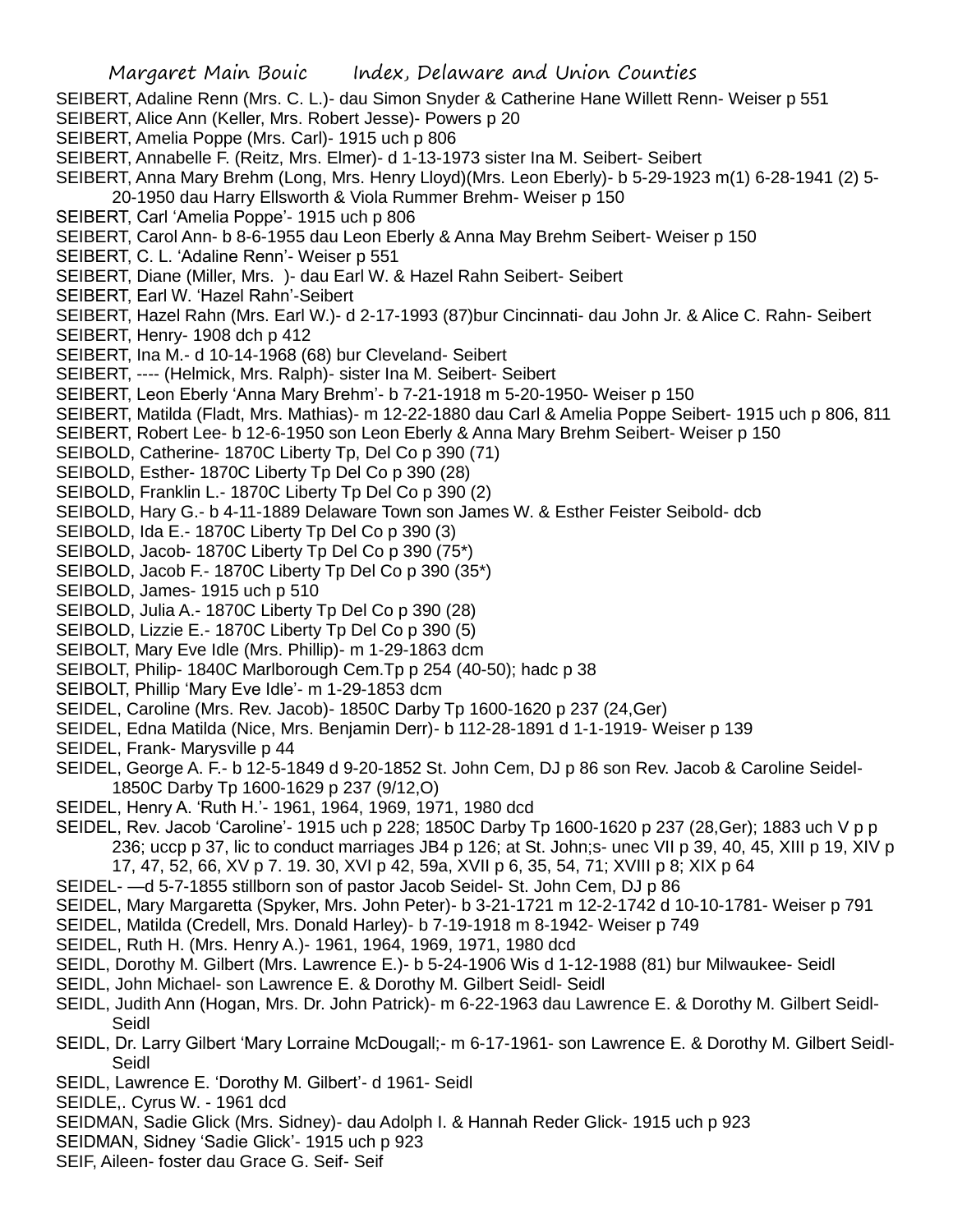- SEIF, Beatrice Sue Carl (Mrs. David Lee)- b 5-10-1969 m 4-2-1988- dau Jo Carl-St. Paul p 150
- SEIF, Brandi Lyn- b 12-24-1992 dau Michael Thomas & Sherry Lyn Stotler Seif- St. Paul p 150
- SEIF, Carroll- son Charles Seif- Seif
- SEIF, Charles- Seif
- SEIF, David Lee 'Beatrice Sue Carl'- b 8-23-1967 m 4-2-1988- son Thomas L. & Judy D. Seif- St. Paul p 150; 1973, 1975, 1977, 1979, 1981, 1983, 1991 ucd
- SEIF, Florence Elizabeth Boyd (Mrs. Jarold)- d 10-25-1961 (26) bur Mt. Gilead- dau Elizabeth Wise Boyd- Seif
- SEIF, Gerald L.- d 6-12-1962 (600 bur Cardington- son Charles Seif- Seif
- SEIF, Grace G.- d 8-6-1968 (80) bur Mt. Gilead- Seif
- SEIF, Harold W. 'Florence Elizabeth Boyd'- son Gerald L. Seif- Seif
- SEIF, Judy Dee Hoffman (Mrs. Thomas L.)- b 6-24-1947 m 2-26-1966 St. Paul p 150; 1991 ucd
- SEIF, Lawrence- son Charles Seif- Seif
- SEIF, Michael Thomas 'Sherry Lyn Stotler'- b 3-9-1970 m 6-12-1992 son Thomas L. & Judy D. Seif- St. Paul p 150; 1973, 1975, 1977, 1979, 1981, 1983 ucd
- SEIF, Michele Rae Suh (Main, Mrs. Thomas Michael)- b 1-17-1972/3 m 4-9-1994 (div) adopted dau Thomas L. & Judy D. Seif- Seif; St. Paul p 150; 1973, 1975, 1977, 1979, 1981, 1983. 1991 ucd
- SEIF, Sherry Lyn Stotler (Mrs. Michael Thomas)- b 5-28-1969 m 6-12-1992- dau Keith & Regina Ring Stotler ; St. Paul p 150
- SEIF, Solomon- son Charles Seif- Seif
- SEIF, Thomas L. 'Judy D.- b 9-28-1944 m 2-26-1966 son Solomon & Aileen Seif- Seif; St. Paul p 150; 1973, 1975, 1977, 1979, 1981, 1983, 1991 ucd
- SEIF, Victor Joseph- b 2-(2)4-1992 son David Lee & Beatrice Sue Carl Seif- Seig; St. Paul p 150
- SEIFERT, E. G.- Freshwater p 199
- SEIFELT, Daniel- 1870C Delaware Town p 344 (3)
- SEIFELT, Florence- 1870C Delaware Town p 344 (10)
- SEIFELT, Hellena- 1870C Delaware Town p 344 (9)
- SEIFELT, Julius- 1870C Delaware Town p 344 (35\*)
- SEIFELT, Margaret- 1870C Delaware Town p 344 (25)
- SEIFELT, Oliver- 1870C Delaware Town p 344 (10m)
- SEIFELT, Willie- 1870C Delaware Town p 344 (4)
- SEIFERT. Dorothy Thomas (Mrs. Myrton T.)- b 1909 m 1931 dau Amos & Berneice Kinney Thomas- Genther p 196
- SEIFERT, Myron T. 'Dorothy Thomas' m 1931- Genther p 196
- SEIFF, Dimitri- d 6-224-1963 (77) Fairview Mem. Pk- Seiff
- SEIG, Dr. E. E.- brother Thaddeus P. Seig- Seig
- SEIG, Helen Cahill (Mrs. Thaddeus P.)- Seig
- SEIG, Janet- dau Thaddeus P. & Helen Cahill Seig- Seig
- SEIG, Kathryn (Gardiner, Mrs. )- sister Thaddeus P. Seig- Seig
- SEIG, Kathryn (Heinzerling, Mrs. )- dau Thaddeus P. & Helen Cahill Seig- Seig
- SEIG, Robert- brother Thaddeus P. Seig- Seig
- SEIG, Rush K.- brother Thaddeus P. Seig- Seig
- SEIG, Thad H.- son Thaddeus P. & Helen Cahill Seig- Seig
- SEIG, Thaddeus P. 'Helen Cahill'- d 11-3-1963 (66) Claibourne Cem- Seig
- SEIGER, Philip- uccp p 30 Nat JB3 p 263
- SEIGER, Sarah (Hoover, Mrs. Levi)- 1915 uch p 614
- SEIGFORD, Benjamin funeral Friday (86) dg 2-19-1894, Cry Ab p 149
- SEIGFRIED, Adam- son William & Susannah Schwartz Seigfried; dg 9-5-1905 Cry Ab p 48; dg 2-16-1906 Cry Ab p 81; 1870C Delaware Tp p 276 (13)
- SEIGFRIED, Adam 'Ida Davis'- dg 7-10-1914 Cry Ab p 134
- SEIGFRIED, Angelina (High, Mrs. \_) dau Elizabeth Seigfried- dcw Bk 4 p 390(41)
- SEIGFRIED, Anna (Oller, Mrs. )- b 9-12-1880 dcb- dau Peter F. & Matilda Harris Seigfried- dg 5-8-1914, Cry Ab p 117
- SEIGFRIED, Benjamin- son Jacob Seigfried- dcw Bk 2 p 337
- SEIGFRIED, Bennuel 'Elizabeth Keiser'- m 9-28-1854 dcm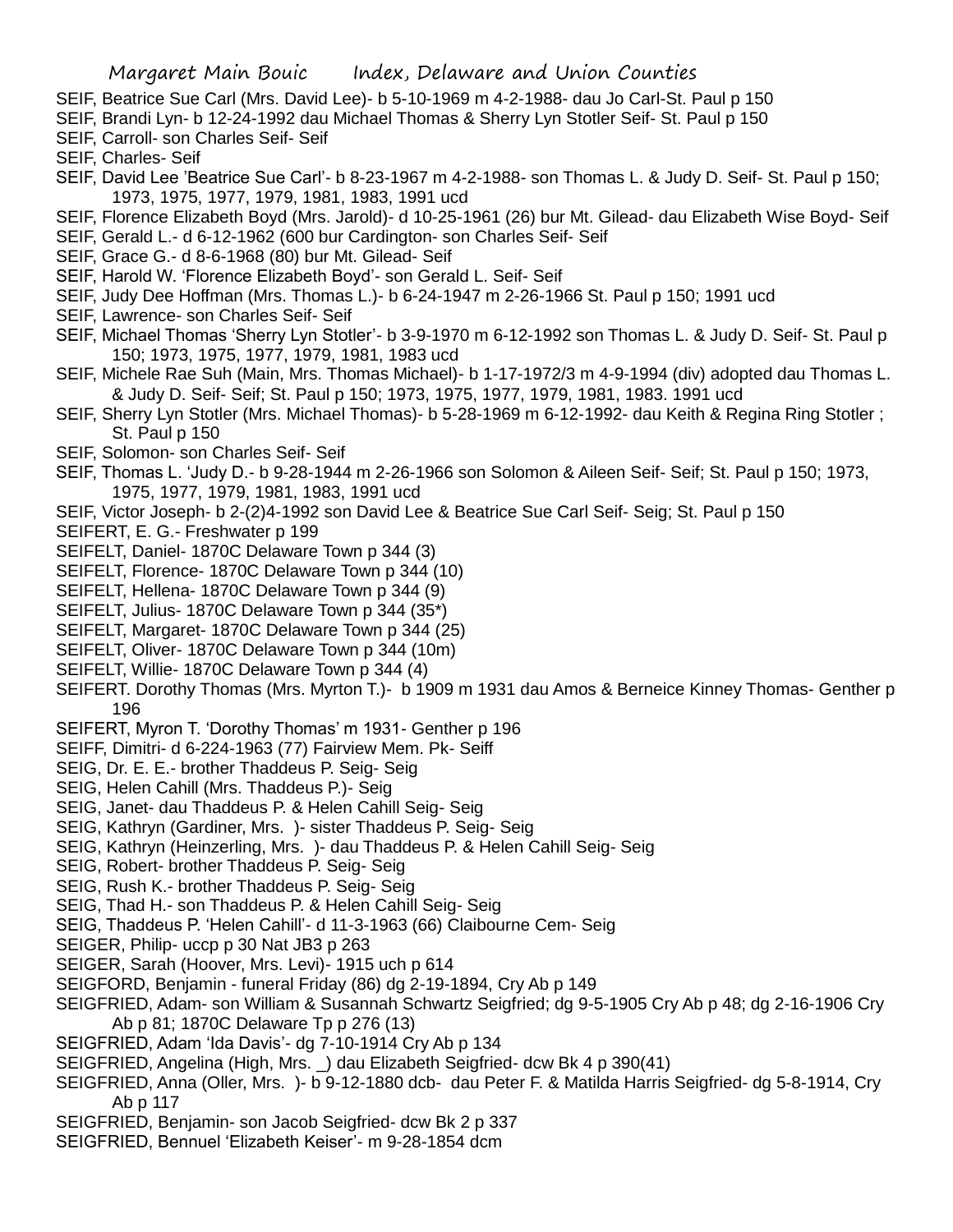- SEIGFRIED, Caroline Hinton (Mrs. Levi)- b 11-27-1831 m 2-19-1852 ucd d 8-19-1902 (70-7-21) mother of William A. Seigfried- dg 8-22-1902 Cry Ab p 148; 1900C Jerome Tp 303-312 p 13B (68,O,Ky,NY)
- SEIGFRIED, Catherine (Miller, Mrs. )- d 5-4-1903- dg 5-8-1903, Cry Ab p 184
- SEIGFRIED, --(Troutman, Mrs. John)-sister Catherine Seigfried Miller-dg 5-8-1903, Cry Ab p 184
- SEIGFRIED, –-(Strickler, Mrs. )- sister Catherine Seigfried Miller- dg 5-8-1903, Cry Ab p 184
- SEIGFRIED, –(Hardin, Mrs. Erastus)-sister Catherine Seigfried Miller- dg 5-8-1903, Cry Ab p 184
- SEIGFRIED, -(Meeker, Mrs. Forrest)- ister Catherine Seigfried Miller- dg 5-8-1903, Cry Ab p 184
- SEIGFRIED, Catharine (Willey, Mrs. Ephraim)- m 9-19-1850 dcm dau Elizabeth Seigfried-, dcw Bk 4 p 390 (41) Weiser p 17; see Siegfried
- SEIGFRIED, Charles- son William & Susannah Schwartz Seigfried- dg 9-5-1905, Cry Ab p 48; 1870C Delaware Tp p 276 (8m)
- SEIGFRIED, Charles F.- b 5-14-1879 Concord Tp son Wm. & L. Ferguson Seigfried- dcb
- SEIGFRIED, Charlie- d 3-31-1890 son William & Lida Seigfried- dg 4-11-1890 Cry Ab p 13
- SEIGFRIED, Clara Ashbaugh (Mrs. Leroy)- dau Mrs. Almeda Ashbaugh, mt 4-19-1905 p 8c3; Abs p 12; Seigfried; Freshwater p 208
- SEIGFRIED, Dora (Corbin, Mrs. )- dau Peter F. & Matilda Harris Seigfried- dg 5-8-1914, Cry Ab p 117
- SEIGFRIED, Edith- b 1-22-1885 d 1-26-1885 (4d) Concord Tp; dcb, dcdeaths- son James W. & Esther Felster Seibold
- SEIGFRIED-----(Mrs. Edward)- d Tuesday, Denver Co dg 6-23-1899, Cry Ab p 205
- SEIGFRIED, Eliza Ann (Hardin, Mrs. Erastus)- m 3-25-1847 dcm
- SEIGFRIED, Elizabeth (Mrs. )- b 1790 d 1868 Oak Grove Cem- Powell p 440; dcw Bk 3 p 244; dcw Bk 4 p 390 (41) will 1868
- SEIGFRIED, Elizabeth- b 6-25-1872 Concord Tp dau Peter & Matilda Harris Seigfried- dcb
- SEIGFRIED, Ella (Hoberman, Mrs. )- dau Levi & Caroline Hinton Seigfried- dg 8-22-1904 Cry Ab p 148
- SEIGFRIED, Emma (Mrs. John)- d Sunday at church (39), dg1-10-1909, Cry Ab p 6
- SEIGFRIED, Frank- son Levi & Caroline Hinton Seigfried- dg 8-22-1904, Cry Ab p 148
- SEIGFRIED, Fredrick- b 9-20-1882 Concord Tp- dcb- son Peter F. & Matilda Harris Seigfried- dg 5-8-1914, Cry Ab p 117
- SEIGFRIED, Harriet Willey (Mrs. )- dau Henry Willey- dcw Bk 4 p 390 (35)
- SEIGFRIED, Harris- son Peter F. & Matilda Harris Seigfried- dg 5-8-1914, Cry Ab p 117
- SEIGFRIED, Ida Davis (Mrs. Adam)- d Thursday (47) dg 7-10-1914 Cry Ab p 134; dg 7-14-1914, Cry Ab p 136 dau David Davis- dg 12-25-1896, Cry Ab p 96
- SEIGFRIED, Isaac- son Elizabeth Seigfried- dcw Bk 4 p 390 (41)
- SEIGFRIED, Isaac- b 1829 d 1876 Oak Grove Cem- Powell p 440- heir of Jacob Seigfried; dcw Bk 2 p 337
- SEIGFREID, Isaac Levi 'Margaret Stephens' b 11-24-1869 m 1894 d 11-21-1915 (46-11-28)- son Peter F. &
- Matilda Harris Seigfried-dg 5-8-1914 Cry Ab p 117;dg 12-10-1915, Cry Ab p 97
- SEIGFRIED, Isaac- brother Samuel Seigfried- dcw Bk 3 p 244
- SEIGFRIED, Jacob- dcw Bk 2 p 337
- SEIGFRIED, Jeffrey- b 1969 son John J. & Julia Seigfried- 1973 ucd
- SEIGFRIED, Jeremiah "Jerry"- d 10-12/13 1895 (54-10-12) Concord Tp son Peter Seigfried- dcdeaths; dg 10- 25-1895, Co E. d Saturday, dg 10-15-1895 41
- SEIGFRIED, John 'Emma'- dg 1-19-1909, Cry Ab p 6
- SEIGFRIED, John J.- 1908 dch p 414 see Siegfried
- SEIGFRIED, John J. 'Julia L. Ganson'- 1985 uch p 55; 1973 ucd
- SEIGFRIED, John J.- son Peter F. & Matilda Harris Seigfried- dg 5-8-1914 Cry Ab p 117
- SEIGFRIED, John W.- d Monday, dg 2-16-1906, Cry Ab p 81 son Adam Seigfreid
- SEIGFRIED, Julia L. Ganson (Mrs. John J.)- dau Forest Orville & Esther Harew Rogers Ganson- 1985 uch p 55; 1973 ucd
- SEIGFRIED, Kate (Miller, Mrs. John)- m 10-3-1850 dcm
- SEIGFRIED, Laura- b 1971 dau John J. & Julia Seigfried- 1973 ucd
- SEIGFRIED, Leroy 'Clara Ashbaugh'- Freshwater p 208
- SEIGFRIED, Leroy- b 4-1883 son William A. & Lida Seigfried- 1900C Jerome Tp 303-312 p 13B (17,O,O,Pa)
- SEIGFRIED, Leroy-b 3-3-1881 Delaware Town son Adam & Maria Stimmal Seigfried- dcb, see P
- SEIGFRIED, Levi 'Caroline Hinton'- m 2-19-1852 dcm; dg 8-22-1902 Cry Ab p 148; brother Catherine Seigfried Miller- dg 5-8-1903. Cry Ab p 184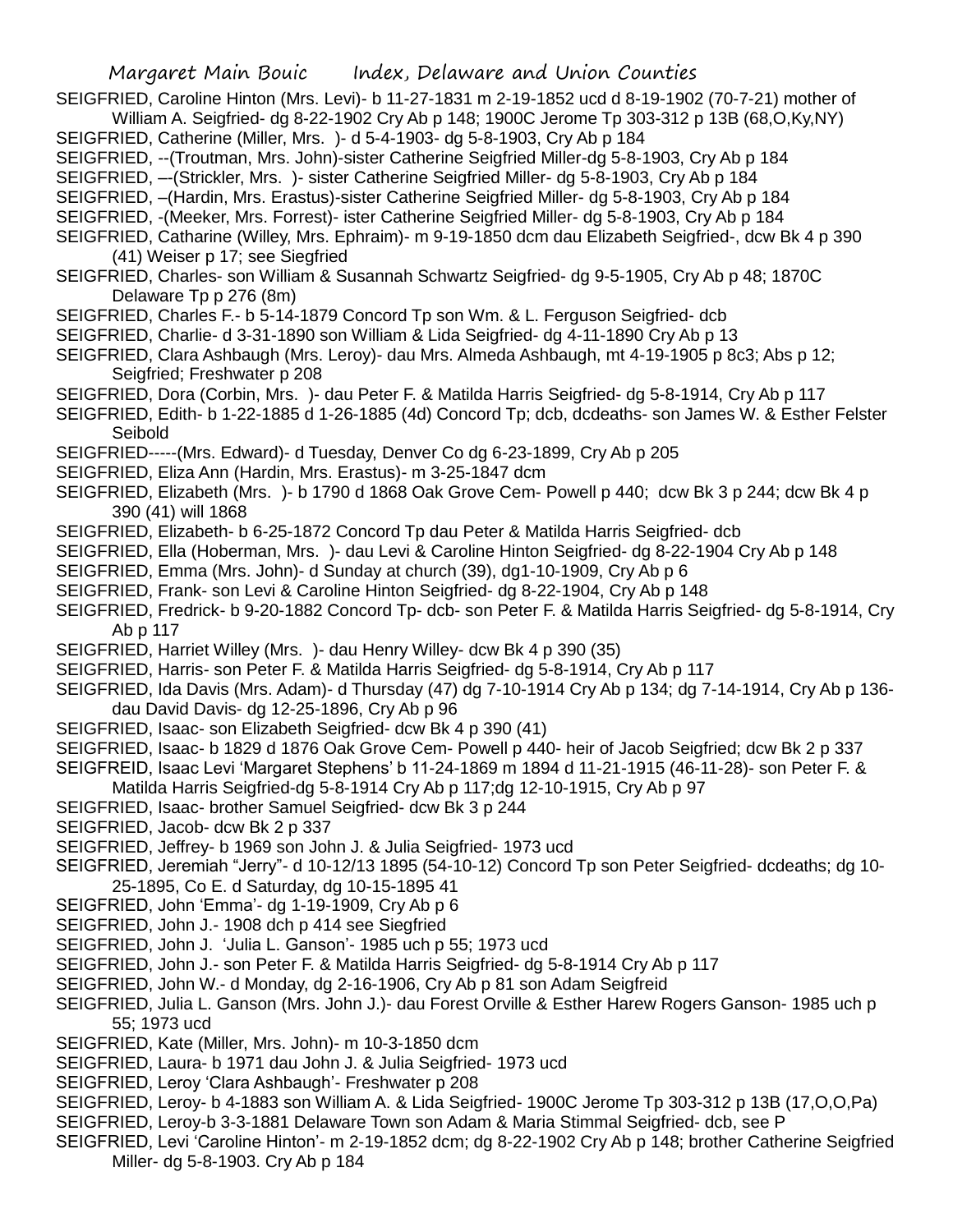- SEIGFRIED, Lida (Mrs. William A.)- b 3-1855; dg 4-11-1890 Cry Ab p 13; 1900C Jerome Tp 303-312 p 13B (45,Pa,Pa,Pa) m 22y 7 ch 2 living
- SEIGFRIED, Lydia (Kroninger, Mrs. John)- dg 10-12-1894, Cry Ab p 182
- SEIGFRIED, Margaret- sister Samuel Seigfried- dcw Bk 2 p 337
- SEIGFRIED, Margaret- dau Elizabeth Seigfried- dcw Bk 4 p 390 (41)
- SEIGFRIED, Margaret Stephens (Mrs. Isaac Levi)- m 1894; mt 12-10-1915, Cry Ab p 97
- SEIGFRIED, Margaret/Martha (Mrs. )- d Sunday- (75) dg 3-21-1899, dg 3-24-1899, Cry Ab p 192, 194
- SEIGFRIED, Maria (Levan, Mrs. )- dau Peter F. & Matilda Harris Seigfried- dg 5-8-1914 Cry Ab p 117
- SEIGFRIED, Maria M.- d 5-7-1882 (24-4-5) Delaware dcdeaths
- SEIGFRIED, Mariat- b 8-21-1874 Concord Tp dau Peter & Matilda Harris Seigfried- dcb
- SEIGFRIED, Marjorie (Edelblute, Mrs. Clinton Odell)- b 11-12-1924 m 6-12-1944 d 10-31-1952 dau Leroy & Clara Ashbaugh Seigfried- Freshwater p 208
- SEIGFRIED, Mary E.- d 5-15-1851 (1-3-3) Old Liberty Churchyard- Powell p 154 dau L. & C.
- SEIGFRIED, Matilda (Dangler, Mrs. )- dau Peter F. & Matilda Harris Seigfried- dg 5-8-1914 Cry Ab p 117
- SEIGFRIED, Matilda Harris (Mrs. Peter F.)- b 5-28-1841 n 3-15-1866 d 4-27-1914 (72-10-29) dg 5-8-1914 Cry Ab p 117; dg 12-10-1915, Cry Ab p 97
- SEIGFRIED, Mayetta- b 12-1890 dau William A. & Lida Seigfried- 1900C Jerome Tp 303-312 p 13B (9,O,O,Pa)
- SEIGFRIED, Nellie- b 5-12-1881 Delaware Town dau H. W,. & Lydia Fargeson Seigfried- dcb (see P. Blench)
- SEIGFRIED, Norman- nephew Adam Seigfried- dg 7-14-1914- Cry Ab p 135
- SEIGFRIED, Paul- son Adam & Ida Davis Seigfried- dg 7-10-1914 Cry Ab p 134
- SEIGFRIED, Peter F. 'Matilda Harris'- m 3-15-1866 d 25 years ago- dg 5-8-1914 Cry Ab p 117; dg 12-10-1915, Cry Ab p 97
- SEIGFRIED, Raymond- nephew Adam Seigfried- dg 7-14-1914 Cry Ab p 135
- SEIGFRIED, Raymond M.- b 2-28-1898 Delaware Tp son C. D. & Mary E. Gross Seigfried- dcb
- SEIGFRIED, Rebecca- heir of Jacob Seigfried- dcw Bk 2 p 337
- SEIGFRIED, Rebecca- dau Elizabeth Seigfried- dcw Bk 4 p 390(41)
- SEIGFRIED, Ruth- dau Adam & Ida Davis Seigfried- dg 7-10-1914 Cry Ab p 134
- SEIGFRIED, Samuel- son William & Susannah Schwartz Seigfried; dg 9-5-1905 Cry Ab p 48; 1870C Delaware Tp p 276 (9)
- SEIGFRIED, Samuel- youngest son of Jacob Seigfried- dcw Bk 2 p 337
- SEIGFRIED, Samuel- son Elizabeth Seigfried- will, dcw Bk 3 p 244
- SEIGFRIED, Samuel- pallbearer for John Stimmel- dg 12-21-1915- Cry Ab p 100
- SEIGFRIED, Sarah- b 1817 d 1861 Oak Grove Cem- Powell p 440
- SEIGFRIED, Sarah Annetta (Strickler, Mrs. Henry)- b 1-11-1836 Pa m 12-21-1854 dcm d Saturday (73), dg 7- 20-1909. Cry Ab p 48
- SEIGFRIED, Sarah- Heir of Jacob Seigfried- dcw Bk 2 p 337
- SEIGFRIED, Sarah- dau Elizabeth Seigfried- dcw Bk 4 p 390(41)
- SEIGFRIED, Sarah- sister Samuel Seigfried- dcw Bk 3 p 244
- SEIGFRIED, Susannah Schwartz (Mrs. William)- m 11-16-1848 dcm; d Thursday (75) Oak Grove Cem; dg 9-5- 1905, Cry Ab p 48, 49; 1870C Delaware Tp p 276 (40)
- SEIGFRIED, William, Mrs. -DJ Cem p 115
- SEIGFRIED, William A. 'Lida'- b 6-1855. dg 4-11-1890 Cry Ab p 13; 1900C Jerome Tp 303-312 p 13B (44,O,O,O) m 22y, blacksmith
- SEIGFRIED, William- son Jacob Seigfried- dcw Bk 2 p 227
- SEIGFRIED, William- son Levi & Caroline Hinton Seigfried- dg 8-22-1904 Cry Ab p 148
- SEIGFRIED, William 'Susannah Schwartz'- m 11-16-1848 dcm; dg 9-5-1905 Cry Ab p 48; 1870C Delaware Tp p 276 (47\*)
- SEIGFRIED, William- son William & Susannah Schwartz Seigfried- dg 9-5-1905, Cry Ab p 48
- SEIGFRIED, Wilmer Hudson- 1870C Delaware Tp p 276 (6)
- SEIGFRIED, Wilmer Hudson-b 4-16-1902 Delaware Tp son William & Gwendolyn Seigfried- dcb
- SEIGLER, Ellis 'Lora Snuffin'- dumch p 93
- SEIGLER, George W. 'Lucy E.'- b 1851 d 1915 York Cem p 43
- SEIGLER, Lora Snuffin (Mrs. Ellis)- dau Levi & Nancy Smith Snuffin- dumch p 93
- SEIGLER, Lucy E. (Mrs. George W.)- b 1857 d 5-19-1932- York Cem p 43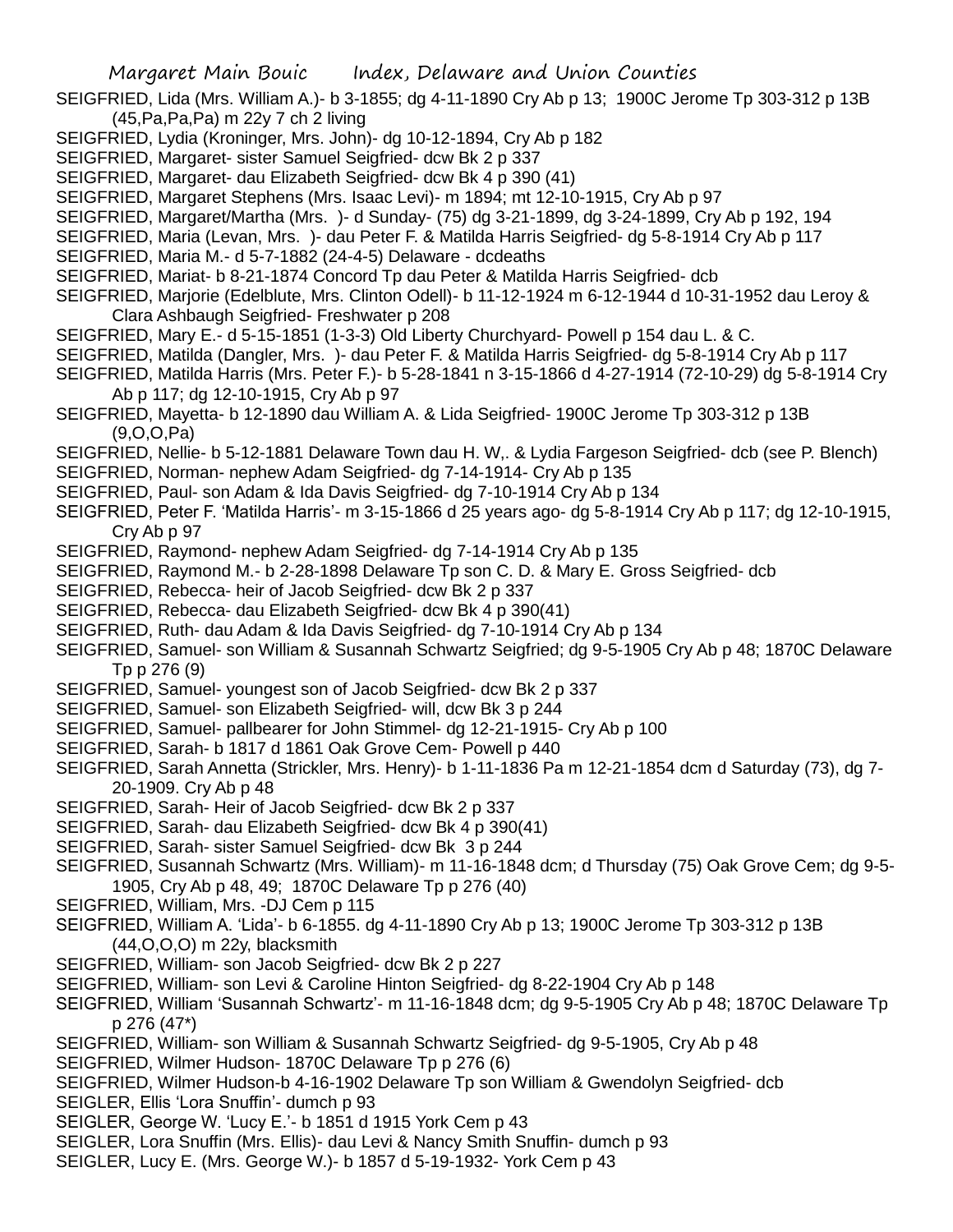SEIGLER, Margaret- York Cem p 44, not dates

- SEIGLER, Samuel- pallbearer for Noah Galbraith- dg 9-24-1915, Cry Ab p 78
- SEGRIST, Gertie- b 12-16-1882 Delaware Town dau J. & Mary Krieger Seigrist- dcb
- SEIGMAN, Mr.- hjt p 20; 1915 uch p 242See Siegman
- SEIGMAN, Ada (Gamble, Mrs. Emmett)- b 4-1882 dau Chester & Lucretia Beecher Seigman- obit Chester, mlib; ,t 8-3-1904 p 6c2, p8c5; Abs p 20; 1900C Jerome Tp 218-227 p 10A (18,O,NY,O)
- SEIGMAN, Blanche (Morelock, Mrs. )- b 4-1888 dau Chester & Lucretia Beecher Seigman- see Siegman MR-DAR p 7; obit Chester, Mlib; 1900C Jerome Tp 218-227 p 10A (12,O,O,O); 1910C Paris Tp-Marysville 178-182 p 7A (20,O,Pa,O)
- SEIGMAN, Chester K. 'Lucretia J. Beecher''Clara Beecher'- b 7-29-1854 m 10-13-1880 ucm (Hearl) d 3-31- 1941 (86) Oakdale I p 174 (C-6); mt 1-2-1901, Abs p 1; mt 8-3-1904, p6c2, p 8 c5, Abs p 20; 1900C Jerome Tp 218-227 (45,Pa,O,Pa) m 19y; 1910C Paris Tp-Marysville 178-182 p 7A (62,O, Ger,Ger)- m 38y
- SEIGMAN, Clara (Bloomer, Mrs. George S.)(Mrs. Chester)- b 12-18-1859 d 4-20-1931 (71) Oakdale 4334 (D-92) I p 73 (D-R1-25);dau George Beecher, cousin of Lucretia; 1910C Paris Tp-Marysville 179-183 p 7A (44,O,NY,O) m 1y no ch
- SEIGMAN, Clarence Loy b 5-1885 d 12-31-1900 (15y7m) Oakdale I p 174 (C-6)- son Chester & Lucretia Beecher Seigman-mt 1-2-1901, Ab p 1; mt 8-3-1904 p8c5, Abs p 20; 1900C Jerome Tp 218-227 p 10A (15,O,O,O)
- SEIGMAN, Lucretia Jane Beecher (Mrs. Chester K.)- b 3-28-1860 m 10-13-1880 ucm (Hearl) d 8-4/6-1904 (44-4-8) Oakdale I p 174 (C-6)- dau Walter Beecher; mt 8-3-1904 p6c2, p8c5, Abs p 20
- SEIKE, Margaretta (Ell, Mrs. Frederick)- m 8-21-1847 ucm 1238
- SEIL, Frederick John- son Joseph Seil- Seil

SEIL, Joseph- Seil

SEILER, Anna Yeager (Mrs. George Henderson)- b 4-17-1889 m 4-4-1911- Weiser p 631

- SEILER, Annemarie- dau Edmund & Elizabeth Kramer Seiler- Weiser p 200
- SEILER, Barbara- dau Edmund & Elizabeth Kramer Seiler- Weiser p 201
- SEILER, Catharine E. (Snyder, Mrs. John N.)- b 10-21-1843 m 1868 d 12-24-1925 dau George & Elizabeth Hart Seiler- Weiser p 628
- SEILER, Christoph- son Edmund & Elizabeth Kramer Seiler- Weiser p 200
- SEILER, Clarise- b 12-25-1952 dau Donald Levan & Margaret Ann Wagner Seiler- Weiser p 780
- SEILER, Clementine Marie- b 2-4-1903 dau Johannes & Emily Maria Schrader Seiler- Weiser p 200
- SEILER, Donald Levan 'Margaret Ann Wagner'- m 5-31-1952- Weiser p 780
- SEILER, Edna M. (Fetter, Mrs. David A.)- b 9-20-1921- Weiser p 420
- SEILER, Edmund 'Elizabeth Kramer'- b 7-20-1897 son Johannes & Emily Maria Schrader Seiler- Weiser p 200
- SEILER, Elizabeth Hart (Mrs. George)- b 9-12-1818 m 3-10-1842 d 12-18-1860 dau John & Catharine Weiser Hart- Weiser p 628
- SEILER, Elizabeth Kramer (Mrs. Edmund)- Seiler 200
- SEILER, Elizabeth Reich (Mrs. Hans)- Weiser p 201
- SEILER, Emily Maria Schrader (Mrs. Johannes)- b 5-30-1871 m 5-31-1896 d 3-29-1948 dau Hermann Wilhelm Georg & Amalie Elizabeth Clementine von Post Schrader- Weiser p 200
- SEILER, Flora Harrell Lee (Mrs. Lloyd Henderson)- b 2-24-1917 m 11-22-1946- Weiser p 631
- SEILER, George 'Elizabeth Hart'- b 12-16-1812 m 3-10-1842 d 3-26-1901- Weiser p 628
- SEILER, George Henderson 'Anna Yeager'- b 12-28-1888 m 4-4-1911 d 5-16-1957 son John Airsman & Rosetta J. Snyder Seiler- Weiser p 631
- SEILER, Grace Viola (Stroh, Mrs. Frank Clifford)- b 4-4-1888 d 4-10-1953- Weiser p 830
- SEILER, Hans 'Elizabeth Reich'- b 6-1-1899 son Johannes & Emily Maria Schrader Seiler- Weiser p 201
- SEILER, Hans Friedrich- son Edmund & Elizabeth Kramer Seiler- Weiser p 200
- SEILER, Hans Hermann- son Hans & Elizabeth Reich Seiler- Weiser p 201
- SEILER, Johannes 'Emily Maria Schader'- b 4-26-1860 m 5-31-1896 d 1937- Weiser p 200
- SEILER, John Airsman 'Rosetta J. Snyder'- b 5-14-1852 d 1-12-1937 son George & Elizabeth Hart Seiler-Weiser p 631
- SEILER, John Domer- b 4-2-1953 son John & Lois Janette Neidig Seiler- Weiser p 385
- SEILER, John 'Lois Janette Neidig'- m 1952- Weiser p 385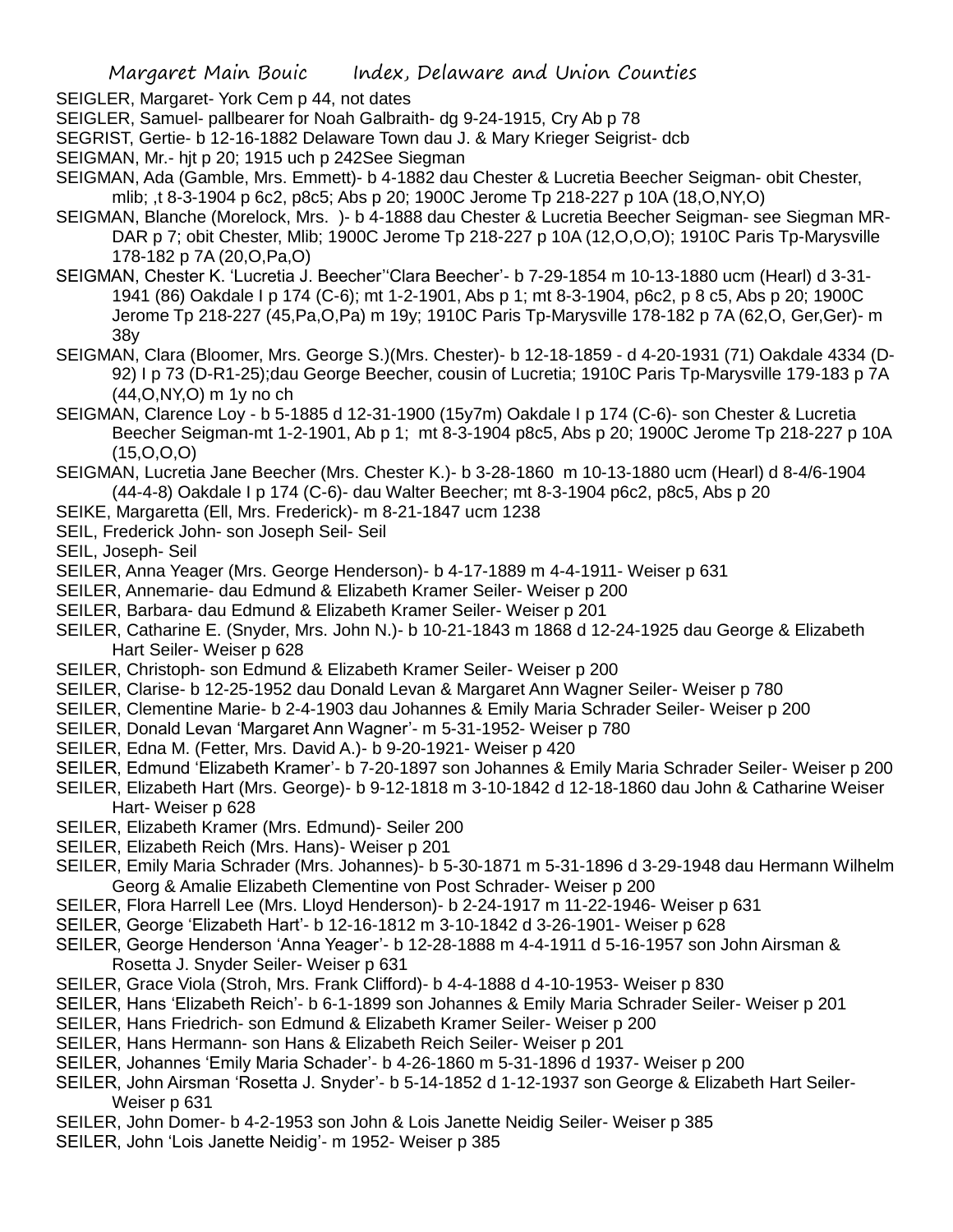- SEILER, Keturah Angelina (Little, Mrs. Robert F.)- b 7-11-1858 m 1898 d 1918 dau George & Elizabeth Hart Seiler- Weiser p 632
- SEILER, Laura Miriam- b 6-22-1959 dau John & Lois Janette Neidig Seiler- Weiser p 385
- SEILER, Linda Rebecca- b 6-8-1947 dau Roland Yeager & Mary Edith Mainhart Seiler- Weiser p 631
- SEILER, Lloyd Henderson 'Flora Harrell Lee'- b 2-5-1919 m 11-22-1946 son George Henderson & Anna Yeager Seiler- Weiser p 631
- SEILER, Lloyd Henderson- b 12-9-1951 son Lloyd Henderson & Flora Harrell Lee Seiler- Weiser p 632
- SEILER, Lois Janette Neidig (Mrs. John)- m 1952 dau Domer & Elda Wolf Neidig- Weiser p 385
- SEILER, Margaret Ann Wagner (Mrs. Donald Levan)(Davis, Mrs. Thomas) div- b 1-17-1927 m(1) 12-2-1944 div (2) 5-31-1952 dau Charles H. & Kay Kisling Seiler- Weiser p 780
- SEILER, Mary Amanda (Snyder, Mrs. Newton W.)- b 3-17-1848 d 12-12-1927 dau George & Elizabeth Hart Seiler- Weiser p 631
- SEILER, Mary Edith Mainhart (Mrs. Roloand Yeager)- b 10-24-1921 m 1-20-1943- Weiser p 631
- SEILER, Melody Lane- b 12-6-1957 dau John & Lois Janette Neidig Seiler- Weiser p 385
- SEILER, Randolph Lee- b 8-5-1954 son John & Lois Janette Neidig Seiler- Weiser p 385
- SEILER, Roland Yeager 'mary edith Mainhart'- b 12-8-1917 m 1-20-1943 son George Henderson & Anna Yeager Henderson Weiser p 631
- SEILER, Rolf- son Hans & Elizabeth Reich Seiler- Weiser p 201
- SEILER, Rosetta J. Snyder (Mrs. John Airsman)- b 8-5-1857 d 3-11-1933 Pa- Weiser p 631
- SEILER, Ruth J. (Summers, Mrs.Eric C.)- b 11-10-1914 m 6-20-1937 dau George Henderson & Anna Yeager Henderson- Weiser p 631
- SEILER, Sally (Kasler, Mrs. Floyd W,.)- m 1-15-1945- Seiler
- SEILER, Sue Ann- b 5-12-1952 dau Roland Yeager & Mary Edith Mainhart Seiler- Weiser p 631
- SEILER, Wilhelmina Lee- b 1-24-1957 dau Lloyd Henderson & Flora Harrell Lee Seiler- Weiser p 632
- SEIMONS, Susanna (Miller, Mrs. James Edward)- Genther p 184
- SEINBERG, Alexander Joan- b 5-27-1995 dau Mark & Tiffany Seinberg- Seinberg
- SEINBERG, Mark 'Tiffany'- Seinberg
- SEINBERG, Tiffany Jeisel (Mrs. Mark)- dau Mary Mike Jeisel- Seinberg
- SEINDENSTICKER, Jeffrey- 1971 dcd, Oxford Tp
- SEIP, Caroline (Klotz, Mrs. Jeremiah)- d 1887; dumch p 152
- SEIP, Cindy- b 1962 dau James & Doris Seip- 1964, 1969, 1971 dcd
- SEIP, Doris (Mrs. James)- 1964, 1969, 1971 dcd
- SEIP, James 'Coris'- 1964, 1969, 1971 dcd
- SEIPEL, Alma Petcher (Mrs. Edwin)- Seipel
- SEIPEL, Charles Edwin 'Marjorie Chamberlin'- b 8-11-1919 d 11-20-2001 (82) bur Cincinnati son Edwin & Alma Petcher Seipel- Seipel
- SEIPEL, Dennis Dale,Sr.- son Charles Edwin & Marjorie Chamberlin Seipel- Seipel
- SEIPEL, Dorothy (Linville, Mrs. )- dau Edwin & Alma Petcher Seipel- Seipel
- SEIPEL, Edwin 'Alma Petcher'- Seipel
- SEIPEL, Jacqueline Sue (Miller, Mrs. Miles)- dau Charles Edwin & Marjorie Chamberlin Seipel- Seipel
- SEIPEL, Lewis Craig 'Randie Diane Selover'- m 6-21-1975- Seipel
- SEIPEL, Marjorie Chamberlin (Mrs.Charles Edwin)- Seipel
- SEIPEL, Randie Diane Selover (Mrs. Lewis Craig)- b 12-24-1952 m 6-21-1975 d 12-27-2001 (49) bur Wapakoneta- dau William & Vera O'Dell Selover- Seipel
- SEIPLE, Adelbert,"Del" Jr.'Gail'- Seiple
- SEIPLE, Diane- b 1963 dau Robert S. & Donna Seiple- 1980 dcd
- SEIPLE, Donna (Mrs. Robert S.)- 1980 dcd
- SEIPLE, Donnajeanne (Mrs. Rolland)- 1975, 1977 ucd
- SEIPLE, Elizabeth- b 1973 dau Rolland & Donnajeanne Seiple- 1975, 1977 ucd
- SEIPLE, Gail (Mrs. Adelbert,Jr.)- Seiple
- SEIPLE, Jennifer- b 1969 dau Rolland & Donnajeanne Seiple- 1975, 1977 ucd
- SEIPLE, Kelsey Marie- b 9-25-1986 dau Stephen Bradley & Lyn Jessica Downing Seiple- Seiple
- SEIPLE, Lyn Jessica Downing (Mrs. Stephen Bradley)- m 6-18-1983 dau Noel Downing- Seiple
- SEIPLE, C. Richard- 1980 dcd
- SEIPLE, Robert S. 'Donna'- 1980 dcd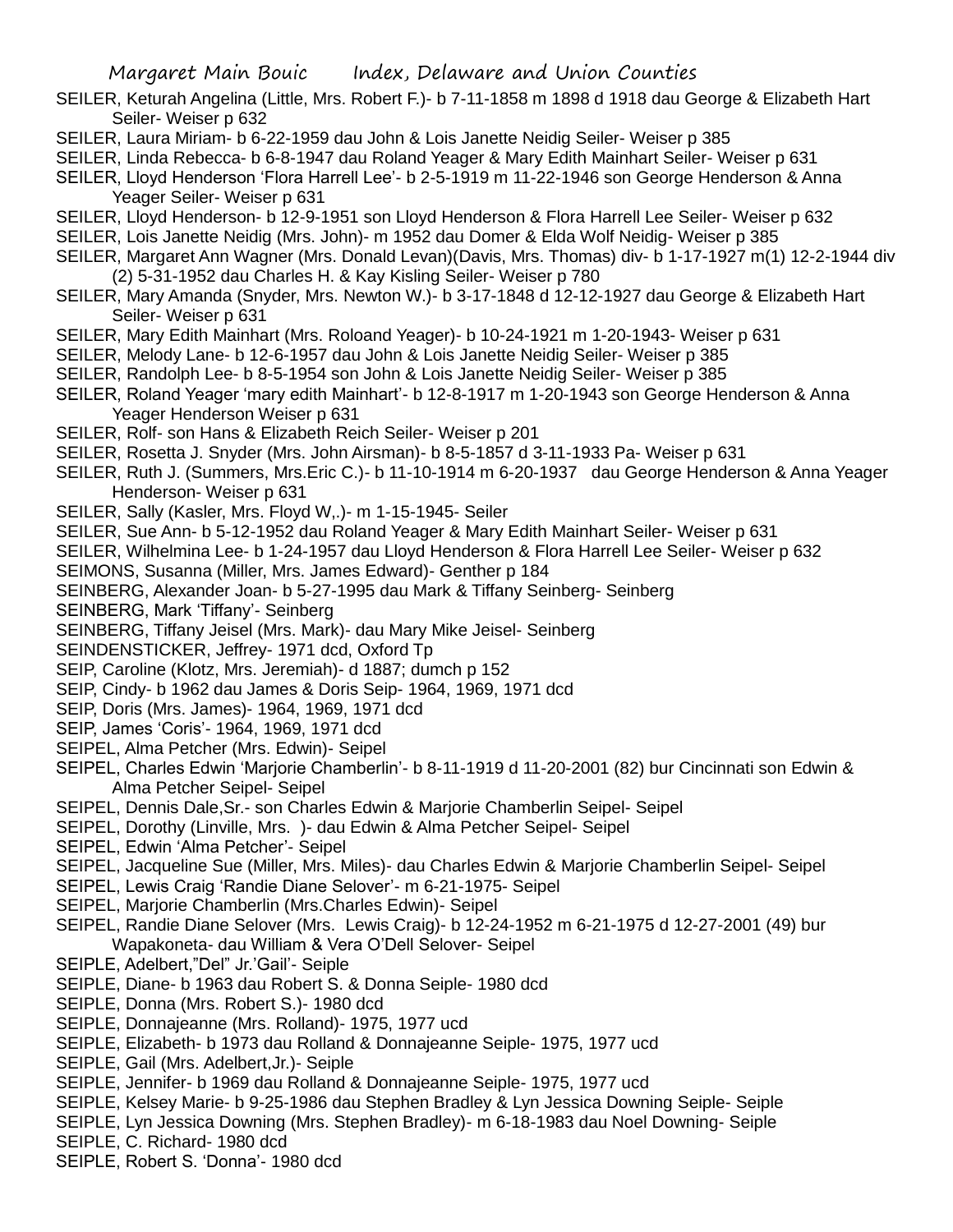- SEIPLE, Rolland 'Donnajeanne'- 1975, 1977 ucd
- SEIPLE, Stephen Bradley 'Lyn Jessica Downing'- m 6-18-1983 son Adelbert Seiple, Jr.- Seiple
- SEIPLE, Todd- b 1971 son Rolland & Donnajeanne Seiple- 1975, 1977 ucd
- SEIPLE, Tyler Brandon- b 9-2-1984 son Stephen Bradley & Lyn Jessice Downing Seiple- Seiple
- SEIPP, Caroline P.- query Robinson, unec XIV p 2
- SEIPT, Allen Anders- 1908 dch p 233
- SEISON, Mary- 1980 dcd
- SEISS, Helen (Vanderslice, Mrs. Henry Humlenberg)- Weiser p 182
- SEITER, Betty Patricia Bierce (Mrs. Warren)- b 11-1-1927 m 12–7-1947 dau Elmer & Laura Gail Freshwater Bierce- Freshwater p 213
- SEITER, Carl- son Samuel D. & Susan Elizabeth Oehler Seiter- Seiter
- SEITER, David D. 'Velma Almendinger'- b 5-4-1915 m 9-26-1936 d 10-8-2000 (85) Prospect Cem- son Samuel D. & Susan Elizabeth Oehler Seiter- Seiter
- SEITER, Debra Sue (Hendershot, Mrs. Michael)- b 12-6-1954 m 11-17-1973 dau Warren & Betty Patricia Bierce Seiter- Freshwater p 213
- SEITER, Donna (Flach, Mrs. H. Edward)- m 4-6-1939 Ky-
- SEITER, Helen M. Longnecker (Mrs. )- b 1900 d 1959 Claibourne Cem p 91 dau John A. & Myrla Turner Longnecker- 1985 uch p 93
- SEITER, Kathleen- dau David D. & Velma Almendinger Seiter- Seiter
- SEITER, Linda Taylor (Mrs. Philip)- dau Thomas Taylor- Seiter
- SEITER, Mary Elizabeth- b 2-28-1981 dau Philip & Linda Taylor Seiter- Seiter
- SEITER, Philip 'Linda Taylor'- Seiter
- SEITER, Mary Alice Griffiths- b 7-27-1922 dau George Washington & Gera Lenora Cowan Griffiths- Judith Ellis Wrinkle- see 6
- SEITER, Pam (Bumgarner, Mrs. Ben)- dau Wayne & Roberta Kirk Seiter- 1985 uch p 86
- SEITER, Patty- dau Wayne & Roberta Kirk Seiter- 1985 uch p 86
- SEITER, Paula- dau Wayne & Roberta Kirk Seiter- 1985 uch p 86
- SEITER, Penne (Rouse, Mrs. John)- dau Wayne & Roberta Kirk Seiter- 1985 uch p 86
- SEITER, Richard- son David D. & Velma Almendinger Seiter- Seiter
- SEITER, Robert- son Wayne & Roberta Kirk Seiter- 1985 uch p 86
- SEITER, Roberta Kirk (Mrs. Wayne)- dau Frank & Mildred Fryman Kirk- 1985 uch p 86; Seiter
- SEITER, Samuel D. 'Susan Elizabeth Oehler'- Seiter
- SEITER, Susan Elizabeth Oehler (Mrs. Samuel D.)- Seiter
- SEITER, Velma Almendinger (Mrs. David)- m 9-26-1936 dau Charles Elwood & Frances Gabriel Almendingersee Howison 1222; Seiter
- SEITER, Warren 'Betty Patricia Bierce'- Freshwater p 213
- SEITER, Wayne'Roberta Kirk'- son David D. & Belma Almendinger Seiter- Seiter; 1985 uch p 86
- SEITERS, Anita Louise Harvey (Mrs. Rex)- b 12-1962 d 1-5-1939 dau Herman Wallace & Vivian Louise Williams- Graham 1272441, 1325341
- SEITERS, Rex 'Anita Louise Harvey'- m 12-1962- Graham (1272441), (1325341)
- SEITON, Elizabeth R/Pippet (Mrs. Samuel)- m 11-13-1828 Madisn Co unec V p 39
- SEITON, Samuel 'Elizabeth R/Pippet'- m 11-13-1828 Madison Co- unec V p 39
- SEITTER, Anna L. Comer (Mrs. Homer)- d 4-5-1976 (70) bur Pleasant Tp; Seitter; 1964 dcd
- SEITTER, Carl F. 'Evelyn Miley'- d 9-23-1980 (54) bur Waldo- Seitter
- SEITTER, Donald R.- brother Carl F. Seitter- Seitter
- SEITTER, Edna (Boggess, Mrs. )- dau Homer & Anna L. Comer Seitter- Seitter
- SEITTER, Eileen (Ferriman, Mrs. James)- sister Carl F. Seitter- Seitter
- SEITTER, Esther (Congrove, Mrs. )- dau Homer & Anna L. Comer Seitter- Seitter
- SEITTER, Evelyn Miley (Mrs. Carl F.)- Seitter
- SEITTER, Garold M.- son Launie Seitter- Seitter
- SEITTER, Gerald- brother Carl F. Seitter- Seitter
- SEITTER, Homer 'Anna L. Comer'- Seitter
- SEITTER, Jack- son Homer & Anna L. Comer Seitter- Seitter
- SEITTER, Karen (Kurkey, Mrs.Cengiz)- dau Carl F. & Evelyn Miley Seitter- Seitter
- SEITTER, Kathleen Diane (Haegele, Mrs. Robert Lee)- m 7-31-1971 dau Carl & Evelyn Miley Seitter- Seitter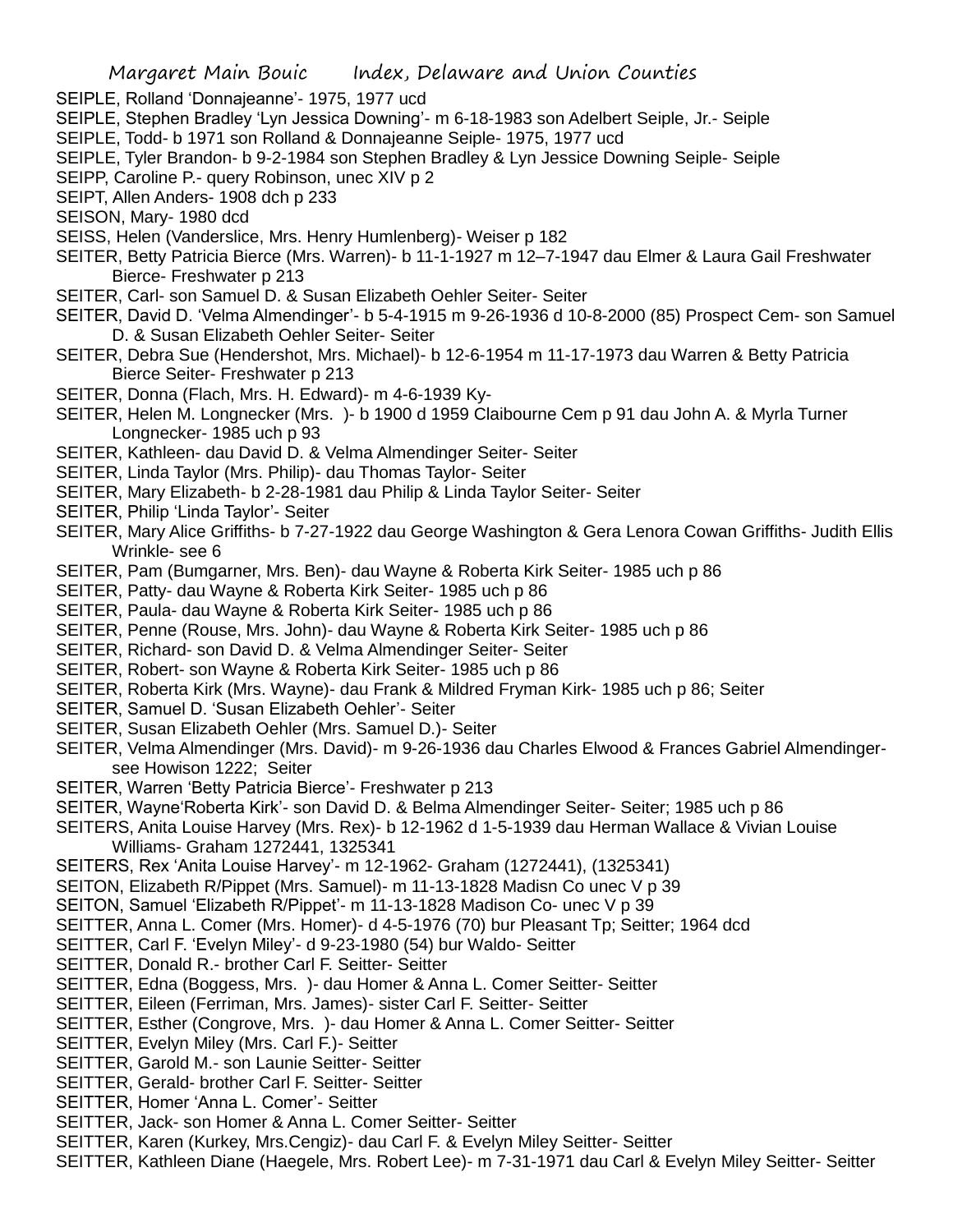- SEITTER, Launie ' ''Lena '- Seitter
- SEITTER, Lena (Bump, Mrs. )(Mrs. Launie)- d 10-17-1970 (73) Oak Grove Cem.- Seitter
- SEITTER, Linda Corwin (Mrs. Thomas)- m 8-15-1981 dau Damon & Connie Crowin- Seitter
- SEITTER, Mercedes Lynn- b 6-3-2000 dau William & Rebecca Seitter- Seitter
- SEITTER, Patty May- b 12-3-2001 dau William & Rebecca Seitter- Seitter
- SEITTER, Patty (Mishler, Mrs. Kenneth)- sister Carl F. Seitter- Seitter
- SEITTER, Rebecca (Mrs. William)- Seitter
- SEITTER, Roy 'Ruth Ehret'- 1985 uch p 46
- SEITTER, Russell- son Homer & Anna L. Comer Seitter- Seitter
- SEITTER, Ruth Ehret (Mrs. Roy)- dau Joseph & Elizabeth Brooker Ehret- 1985 uch p 46
- SEITTER, Thomas E.- son Carl F. & Evelyn Miley Seitter Seitter
- SEITTER, Mrs. William- Pabst 8 p 28, 32, 35
- SEITTER, William 'Rebecca'- Seitter
- SEITZ, ----Powers p 52
- SEITZ, Alice Marie- b 4-10-1941 dau Blaine & Gladys Shettel Seitz- Weiser p 459
- SEITZ, Beth-b 1962 dau Robert E. & Joyce Tuller Seitz- Seitz; 1964, 1969, 1981, 1980 dcd
- SEITZ, Blanche -dau John & Blanche Price Seitz- obit Irvin, Mlib
- SEITZ, Catherine Berry (Mrs. Daniel)-b 1808 d 1904- ped Virgil L. Krouse #340 23; unec XI p 65
- SEITZ, Christine (Wilmer, Mrs. Johann Philip)- dcq Marguerite Hoffman Buxton 43
- SEITZ, Clyde E. 'Wilma'- b 1-26-1890 d 2-11-1965 bur Dublin- son Samuel & Clarisa Tetrick Seitz- Seitz; 1964 dcd
- SEITZ, Daniel 'Catherine Berry'- b 1791 d 1864 ped Virgil l. Krouse #340 22; unec XI p 65
- SEITZ, Donald- son Irvine Maurice & Mary G. Kauble Seitz- Seitz; obit Irvin, mlib; 1959, 1962, 1975, 1977, 1979, 1981, 1983, 1991 ucd
- SEITZ, Dorothy (Hines, Mrs. )- dau John & Blanche Price Seitz- obit Irvin, mlib
- SEITZ, Elaine 'Gladys Shettel'- b 11-14-1896 m 6-25-1925- Weiser p 459
- SEITZ, Eleanor (Yost, Mrs. )- dau John & Blanche Price Seitz- Seitz
- SEITZ, Gladys Shettel (Mrs. Blaine)- b 6-21-1904 m 6-25-1925 dau Raymond John & Annie Hykes Shettel-Weiser p 459
- SEITZ, Irvine Maurice. 'Mary G. Kauble'- b 1-29-1898 m 6-16- 1926 d 1-21-1957- son John & Blanche Price Seitz- Seitz; obit, mlib
- SEITZ, Jacob Raymond- b 10-1-1945 son Blaine & Gladys Shettel Seitz- Weiser p 460
- SEITZ, James R. 'Theresa Marie Posenel'- m 9-2-1978 son Richard Seitz- Seitz; 1979, 1981 ucd
- SEITZ, John- son John & Blanche Price Seitz- obit Irvin, mlib
- SEITZ, Joyce C. Tuller (Mrs. Robert E.)- m 12-30-1955-Seitz; 1961, 1964, 1969, 1971, 1980 dcd
- SEITZ, Kathy- dau John & Blanche Price Seitz- obit Irvin, mlib
- SEITZ, Lester E.- teacher, Magnetic Springs, 1922-1923, unec XXII p 19
- SEITZ, Louise (Davis, Mrs. )- dau John & Blanche Price Seitz- Seitz
- SEITZ, Lydia (Culp, Mrs. David)- b 1835 d 1903 ped Welthea May Decker Ellis #263 19; unec XI p 18
- SEITZ, Mary (Mrs. )- unvmec p 16; 1959 ucd
- SEITZ, Mary G. Kauble (Mrs. Irvine M.)- b 7-11-1901 m 6-16-1926 d 10-30-1992 (91) bur Wharton-dau Samuel & Lucy Steiffel Kauble- Seitz; obit Irvin, mlib; 1962, 1975, 1977, 1979, 1981, 1983, 1991 ucd
- SEITZ, Melanie (Foreman, Mrs. Lee Nevin)- m 1950- Weiser p 494
- SEITZ, Medrith (Carson, Mrs. Paul)- dau Clyde E. & Wilma Seitz- Seitz; Carson
- SEITZ, Mericia Hollins (Mrs. Robert Michael)- dau Thomas & Reva Hollins- Seitz
- SEITZ, Millicent (Kirkpatrick, Mrs. )- dau Clyde E. & Wilma Seitz- Seitz
- SEITZ, Paul- son John & Blanche Price Seitz- obit Irvin, mlib
- SEITZ, Robert Michael 'Mericia Hollins'- b 1957 son Robert E. & Joyce Tuller Seitz- Seitz; 1964, 1969, 1971, 1980 dcd
- SEITZ, Rebecca Ann- d 12–6-1984 (13m) dau Robert Michael & Mericia Hollins Seitz- Seitz
- SEITZ, Richard son Irvine Maurice. & Mary G. Kauble Seitz- Seitz; obit Irvin, mlib
- SEITZ, Robert E. 'Joyce Tuller'- m 12-30-1955 Seitz; 1961, 1964, 1969, 1971, 1980 dcd
- SEITZ, Ruth (Wuertz, Mrs. Robert Philip)- b 1-8-1930 m 10-21-1950- Rausch 15317, III p 294
- SEITZ, Sally- dau Richard Seitz- Seitz
- SEITZ, Sandra "Sandy"- dau Richard Seitz- Seitz- engaged to James Gearhart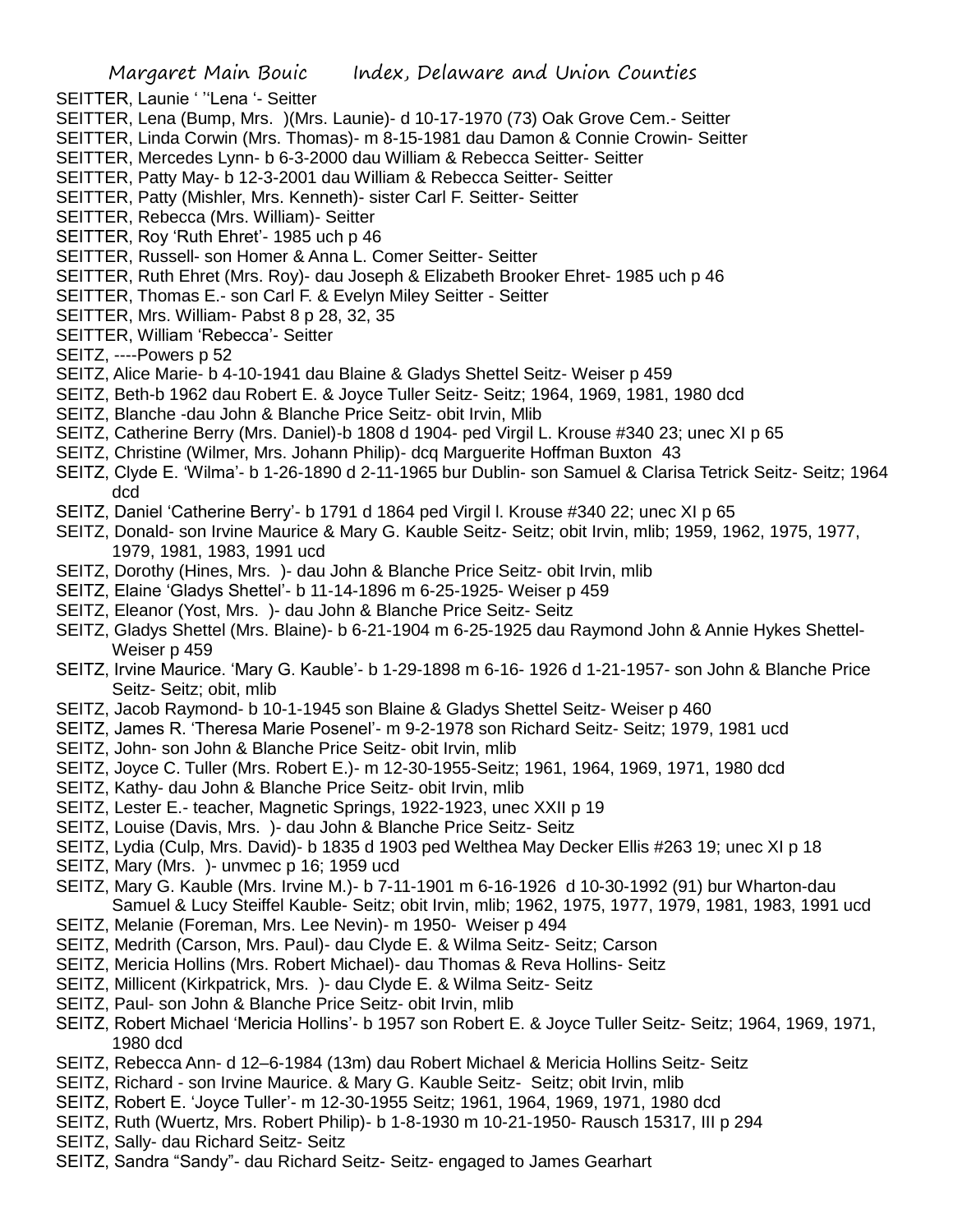- SEITZ, Sophrona (Blosser, Mrs. Jacob)- b 1833 d 1933 dau Daniel & Catherine Berry Seitz- ped Virgil L Krouse #340 11; unec XI p 65
- SEITZ, Susan Kay (Keilholz, Mrs. John Benjamin)- m 8-22-1981 dau Richard Seitz- Seitz
- SEITZ, Theresa Marie Pozenel (Mrs. James R.)- m 9-2-1978 dau Jack Pozenel- Seitz; 1979, 1981 ucd
- SEITZ, Wilma (Mrs. Clyde E.)- d 4-29-1976 (86) bur Dublin- Seitz; 1964, 1969 dcd
- SEIVE, Elizabeth Wottring (Mrs. Jonathan)- m 11-13-1862 dcm
- SEIVE, Jonathan 'Elizabeth Wottring'- m 11-13-1862 dcm
- SEIVER, Mary A. (Poling, Mrs. James D.)- m 6-3-1877 ucm 6074
- SEKARDI, Brian Andrew 'Julieanne Catherine Behrens'- m 10-26-1968 son Max Sekardi- Sekardi
- SEKARDI, Julieanne Catherine Behrens (Mrs. Brian Andrew)- m 10-26-1968 dau Winfield E Behrens- Sekardi; engaged to David Charles LeRoy; mt 6-19-1985
- SEKARDI. Katherine Ann- b 7-3-1980 dau Brian Andrew & Julianne Catherine Behrens Sekardi- Behrens SEKARDI, Kelly Elizabeth- dau Brian Andrew & Julianne Catherine Behrens Sekardi- Behrens; Sekardiengaged to Mark A. Morganstein
- SEKINS, Alma Cummings (Mrs. Edward H.)- m 2-3-1863 dcm; 1870C Radnor Tp p 463 (26)
- SEKINS, Edward H. 'Alma Cummings'- m 2-3-1863 dcm; 1870C Radnor Tp p 463 (32\*)
- SEKULICH, Dana Marie (Minot, Mrs. Paul Richard)- m 6-26-1982 dau William Sekulich- Sekulich SEKULICH, William- Sekulich
- SELANDERS, Amber Osborn (Mrs. Virgil R.)- d 5-17-1961 dau Flossie Osborn- Selanders
- SELANDERS, Amy- dau Ned Peak & Barbara Selanders- Selanders
- SELANDERS, Amy (Lance, Mrs. \_)- dau V. E. Jr. & Patricia Selanders- Selanders
- SELANDERS, Ann- b 6-4--1955 dau Charles Leslie & Jessie Margaret Baum Selanders- Gabriel
- SELANDERS, Ardath (Roberson, Mrs. )- dau Vernon & Ruth Selanders- Selanders
- SELANDERS, Avis (Fitzgerald, Mrs. )- d 2000 dau Vernon & Ruth Selanders- Selanders
- SELANDERS, Barbara (Mrs. Ned Peak)- Selanders; 1961 dcd
- SELANDERS, Becky- b 1951 dau Harold M. & Edna Selanders- 1961, 1964, 1969 dcd
- SELANDERS, Beth (Haggerty, Mrs. )- dau V. E. Jr. & Patricia Selanders- Selanders
- SELANDERS, Betty/Thelma (Nichols, Mrs. )- sister Virgil R. Selanders-Selanders
- SELANDERS, Brandt Goodwin- b 9-5-1964 son Ned Peak & Barbara Selanders- Selanders
- SELANDERS, Charles Leslie 'Lucille Thompson'- b 4-8-1899 m 11-27-1919- Gabriel
- SELANDERS, Charles Leslie 'Jessie Margart Baum'- b 6-9-1922 son Charles Leslie & Lucille Thompson Selanders- Gabriel
- SELANDERS, Christine- b 1954 dau Harold M. & Edna Selanders- 1964, 1969 dcd
- SELANDERS, Dan 'Tita'- son V. E.,Jr. & Patricia Selanders- Selanders; 1980 dcd
- SELANDERS, Diana- b 1960 dau Harold M. & Edna Selanders- 1961, 1964, 1969 dcd
- SELANDERS, Edna (Mrs. Harold M.)- 1961, 1964, 1969 dcd
- SELANDERS, Eleanor (Culp, Mrs. Simon)- b 6-22-1806 m 3-16-1827 dcc Vera Griffiths Hedges 31
- SELANDERS, Elizabeth Schultz (Mrs. John)- dau James & Mary Straub Schutz- Schultz p 8
- SELANDERS, Elvina Jane (Coleman, Mrs. )- d Friday (85) dg 5-12-1914 Cry Ab p 118
- SELANDERS, Harold M. 'Edna'- 1961, 1964,199 dcd
- SELANDERS, Harold- son William M. & Lottie Selanders- Selanders
- SELANDERS, Irene DeMopolis (Mrs. William Thompson)- m 9-6-1944 Gabriel
- SELANDERS, James M.- son James R. & Ruth L. Groves Selanders- Selanders
- SELANDERS, James R. 'Ruth L. Groves'- m 12-2-1945- Selanders
- SELANDERS, James- son William M. & Lottie Selanders- Selanders
- SELANDERS, Jennie Margaret Baum (Mrs. Charles Leslie)- b 11-11-1923- Gabriel
- SELANDERS, Joan Lee- b 9-10-1950 dau Charles Leslie & Jessie Margaret Baum Selanders- Gabriel
- SELANDERS, John 'Elizabeth Schultz- Schultz p 9
- SELANDERS, John M.- b 1887- Marlborough Cem. p 171
- SELANDERS, Lottie (Mrs. William M.)- d 8-1-1980 (82) Oak Grove Cem- Selanders
- SELANDERS, Lucille Thompson (Mrs. Charles Leslie)- b 5-20-1899 m 11-27-1919 dau Henry & Ida Maria Gabriel Thompson- Gabriel
- SELANDERS, Martha- dau Harold M & Edna Selanders- 1964 dcd (13)
- SELANDERS, Mary (Coleman, Mrs. Valentine)- m 8-31-1854 dcm
- SELANDERS, Mary J. (Mrs; )- d Thursday- dg 10-7-1910,, Cry Ab p 162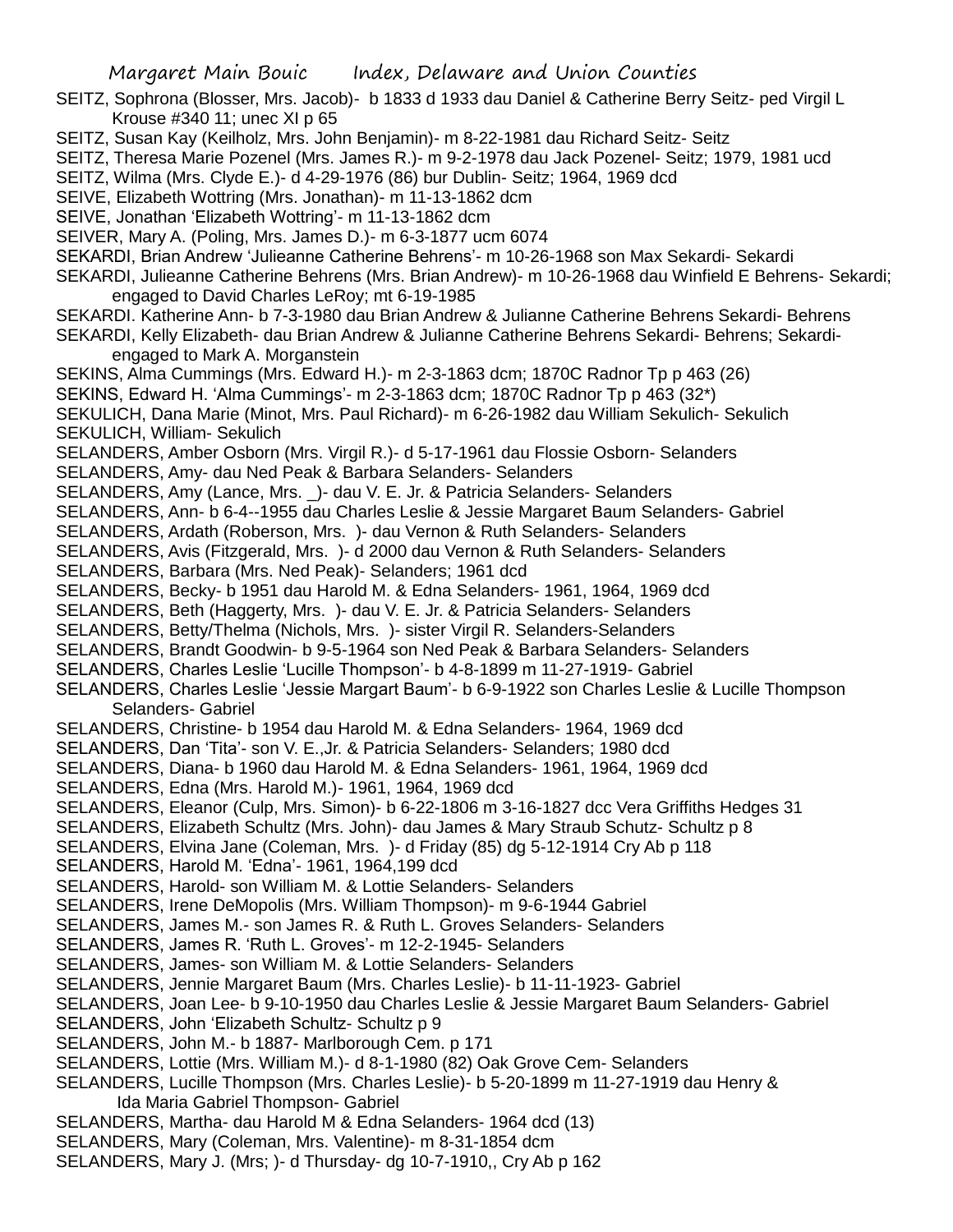- SELANDERS, Mary J. Brown (Mrs. William T.)- m 11-10-1865 dcm
- SELANDERS, Mary L. Breckenridge (Mrs. Sylvester F.)- b 1862 d 1942- Marlborough Cem. p 171 (25-1893, William McKinley)
- SELANDERS, Mattie Biggerstaff (Mrs. )- dau Michael & Lovina Biggerstaff- dg 3-21-1902, Cry Ab p 130 SELANDERS, Mayme- Pabst 7 p 27
- SELANDERS, Michael Robert- b 10-17-1948 son Charles Leslie & Jessie Margaret Baum Selanders- Gabriel
- SELANDERS, Mimi (Coldren, Mrs. )- sister William M. Selanders- Selanders
- SELANDERS, Ned Peak- 'Barbara'- b 1-2-1929 Ashley d 10-19-1996 bur Ariz.- son Vernon Edward & Ruth Anne Peak Selanders- Selanders; 1961, 1964 dcd
- SELANDERS, Patricia L. (Hines, Mrs. )- dau James R. & Ruth L. Groves Selanders- Selanders
- SELANDERS, Patricia (Mrs. V. E.,Jr.)- Selanders
- SELANDERS, Pearl A. Gilmore- b 1889 d 1948- Marlborough Cem. p 171
- SELANDERS, R.- 1980 dcd
- SELANDERS, Rita (Mrs. Danny)- 1980 dcd
- SELANDERS, Ruth L. Groves (Mrs. James R.)- m 12-2-1945 Selanders
- SELANDERS, Ruth Anne Peak (Mrs. Vernon Edward)- b 5-24-1903 m 6-18-1921 d 11-14-2001 (98) Ashley Union Cem- dau James L. & Emma Kyrk Peak- Selanders; 1974, 1969, 1971 dcd
- SELANDERS, Sally (Jenkins, Mrs. )- dau V. E. Jr. & Patricia Selanders- Selanders
- SELANDERS, Samuel R.- 1908 dch p 404
- SELANDERS, Scott- son V. E.,Jr. & Patricia Selanders- Selanders
- SELANDERS, Sue (McCaughey, Mrs. )- dau V. E. Jr. & Patricia Selanders- Selanders
- SELANDERS, --- (Fitzgerald, Mrs. Harry)- dau Vernon E. & Ruth Peak Selanders- Selanders
- SELANDERS, Sylvester F. 'Mary L. Breckenridge'- b 1860 d 1919 Marlborough Cem. p 171; (27-1893 (William McKinley)
- SELANDERS, Thaddeus F.- 1908 dch p 404
- SELANDERS, Vernon Edward 'Ruth Anne Peak'- b 8-31-1871 m 6-18-1921 d 8-31-1971 Ashley Union Cem Selanders; 1964, 1969, 1971 dcd
- SELANDERS, V.ernon Edward. Jr. "Sonny" 'Patricia'- b 4-19-1927 d 5-17-1991 (64) Ashley Union Cem- son Vernon Edward & Ruth Anne Peak Selanders- Selanders
- SELANDERS, Virgil R. "Jerry" 'Amber'- d 10-18-1978 (78\_) Oak Grove Cem- Selanders
- SELANDERS, W. E.- Pabst 7 p 31
- SELANDERS, William McKinley. 'Lottie'-b 9-23-1893 b 5-21-1972 (78)- Oak Grove Cem.- son Sylvester F. & Mary L. Breckenridge Seanders- dcb; Selanders
- SELANDERS, William Thompson 'Irene DeMopolis'- b 8-1924 m 9-6-1944 son Charles Leslie & Lucille Thompson Selanders- Gabriel
- SELANDERS, William T. 'Mary J. Brown'- m 11-19-1865 dcm
- SELBA, Grover C.- b 1-1886 son Wilson Selba- 1900C Marysville 219-226 p 9A (14,O,O,O)
- SELBA, Harry G.- b 2-1882 son Wilson Selba- 1900C Marysville 219-226 p 9A (8,O,O,O)
- SELBA, Wilson- b 7-1886 1900C Marysville 219-226 p 9A (39,O,O,O) wid
- SELBACH, Mrs. Albert K.-dau Z. Taylor & Hannah W.imspere Crago- dg 7-18-1916 Cry Ab p 76
- SELBY, Abigail (Mrs. John)- d 8-8-1845 (53) Sunbury Cem, Powell p 41
- SELBY, Amos- dumch p 410
- SELBY, Amos 'Martha M.'- 1850C Brown Tp 3003 p 164 (35,Vt)
- SELBY, Anna (Mrs. Charles)- 1880C Paris Tp 109-124 p 52 (22,O,Ger,Ger)
- SELBY, –d 4-24-1844 Sunbury Cem- infant son of A. T. & M. M.- Powell p 43
- SELBY, Barbara (Ramey, Mrs. )- dau Ralph C. Selby- Selby
- SELBY, Bernard D. "Butch" 'Mary A. Long'- son Gizella Selby- Selby
- SELBY, Bonnie- dau Fay D. Selby- 1964 (16) dcd
- SELBY, Beulah (Horn, Mrs. )- dau Clarence J. & Zenetta DeBolt Selby- Selby; dcq Zenetta DeBolt Selby 1
- SELBY, Bonnie (Raines, Mrs. )- dau Ralph C. Selby- Selby
- SELBY, Calvin G. 'Mary January'- m 3-14-1889 ucm (Hearl) son M. M. & Mary Selby- 1870C Washington Tp 10 p 2 (3,O); 1880C Wash Tp 101-105 p 11 (13,O,O,O); 1900C Marysville 4th ward 347-357 p 14A (33,O,O,O) m 11y
- SELBY, Carlyn- dau Fay D. Selby- 1964(14) dcd
- SELBY, Carolyn (Ebright, Mrs. )- dau Ralph C. Selby- Selby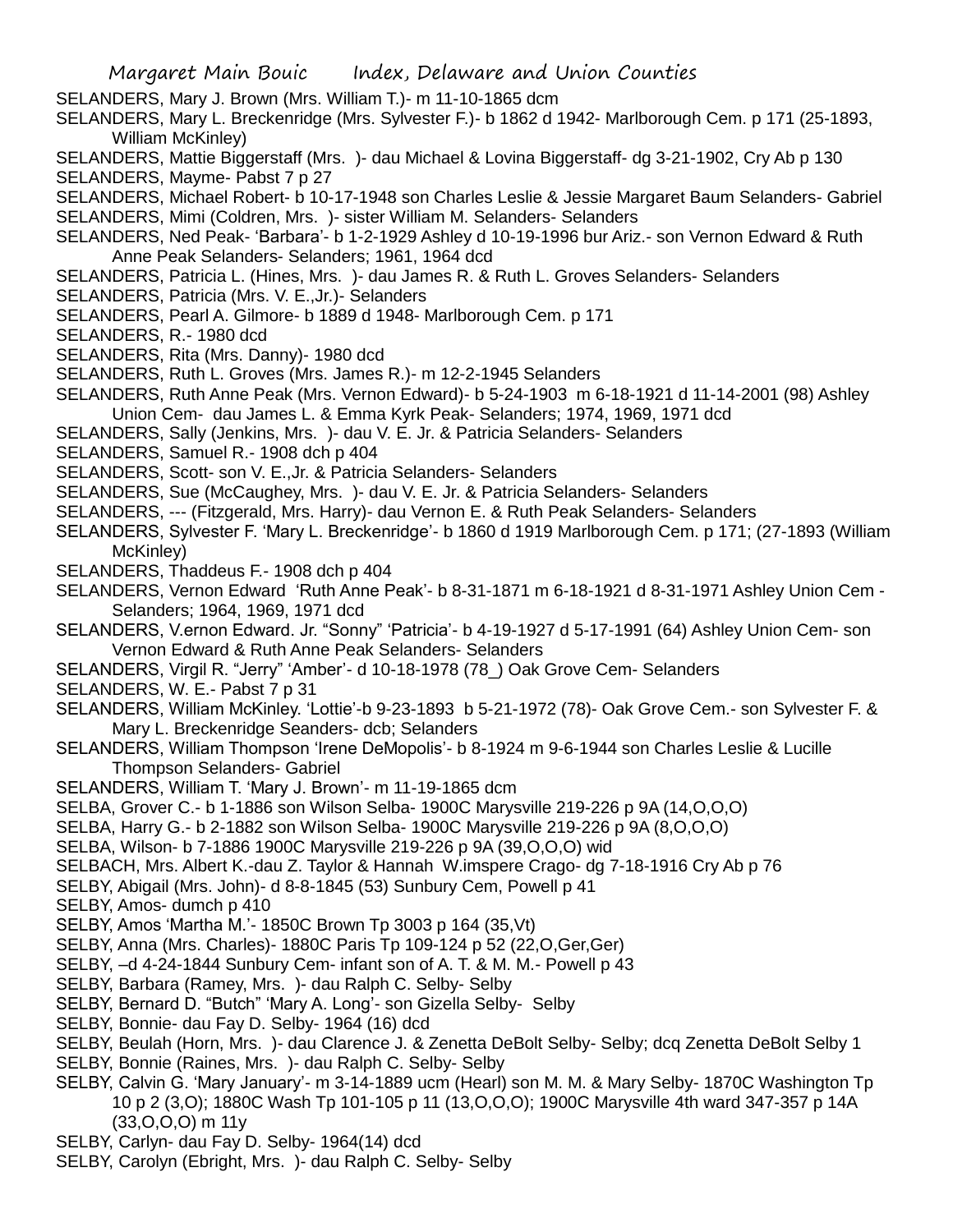- SELBY, Mrs. C. G.- mt 7–18-1906 p4c2 Abs p 16
- SELBY, Charles 'Anna'- 1880C Paris Tp 109-124 p 52 (24,O,O,O)
- SELBY, Charles G. 'Estella Williams'- b 7-1870 m 8-13-1898 ucm (Hearl)- son M. M. & Mary Selby- 1880C Washington Tp 101-105 p 11 (9,O,O,O) 1900C Wash. Tp 33 p 2A (29,O,O,O) m 1y
- SELBY, Clarence J. 'Zenetta DeBolt'- Selby dcq Zenetta DeBolt Selby 1
- SELBY, D. J.- dau Amos & Martha M. Selby- 1850C Brown Tp 3003 p 164 (8,O)
- SELBY, D. M.- ch Amos & Martha M. Selby- 1850C Brown Tp 3003 p 153 (5,O)
- SELBY, Dominic H.- son Eric D. & Tammy M. Edgington Selby- Selby
- SELBY, Edward C.- son M. M. & Mary Selby- 1870C Washington Tp 10 p 2 (5,O); 1880C Wash Tp 101-105 p 11 (15,O,O,O)
- SELBY, Effie (Bonham, Mrs. Oliver)- m 8-14-1897 ucm (Hearl)
- SELBY, Effie V.- dau M. M. & Mary Selby- 1880C Washington Tp 101-105 p 11 (4,O,O,O)
- SELBY, Eliza (Hughs, Mrs. Joseph)- m 12-4-1845 dcm
- SELBY, Eric D. 'Tammy M. Edgington'- b 11-18-1971 Newark d 4-30-1998 (27) bur Newark- son Bernard D. "Butch: & Mary A. Long Selby- Selby
- SELBY, Estella Williams (Mrs. Charles G.)- b 11-1878 m 8-13-1898 ucm (Hearl); 1900C Washington Tp 33 p 2A (21,O,O,O) m 1y, 1 ch
- SELBY, Eva Lorena- b 5-18-1887 Trenton Tp dau Jasper & L. R. Bearnes Selby- dcb
- SELBY, Everett M.- b 10-1890 son Calvin G. & Mary J. Selby- 1900C Marysville4th ward 348-358 p 14A (9,O,O,O)
- SELBY, Fay C.- 1964 dcd
- SELBY, Faye (Robison, Mrs. )- dau Clarence J. & Zenetta DeBolt Selby- Selby; dcq Zenetta Debolt Selby 1
- SELBY, Florence B.(Drake, Mrs. William H.)- m 2-28-1885 ucm (Hearl)- dau M. M. & Mary Selby- 1870C
	- Washington Tp 10 p 2 (6,O); 1880C Wash Tp 101-105 p 11 (16,O,O,O)
- SELBY, Frank L.- d 9-19-1874 (1-3-29) Byhalia Cem, lptw p 112 son M. M. & Mary Selby
- SELBY, Georgia Ann- b 8-16-1890 d 3-17-1891 (7m1d) Trenton Tp dau Jasper & Triza R. Barnes Selby- dcb, dcdeaths
- SELBY, Hannah Clayton (Mrs. John)- m 7-8-1845 dcm
- SELBY, Hattie C. (Ellis, Mrs. Benjamin H.)- m 1-25-1882 ucm 7111
- SELBY, O. Janell Greene (Votaw, Mrs. ) (Mrs. Paul)- b 6-5-1929 d 7-17-1991 (62) Oak Grove dau James Edgar & Dolly B. Young Greene- Selby; 1961, 1964, 1969, 1980 dcd
- SELBY, John- 1835 men p 53 #129 p 98 Radnor Tp; 1840C Radnor Tp 100 (60-70)
- SELBY, John C.- b 1881 d 1883 (3y) Oakdale 190 I p 151 (C-R4-8) buried here 10-5-1884
- SELBY, John 'Hannah Clayton'- m 7-8-1845 dcm
- SELBY, Joseph- 1840C Radnor Tp p 100 (30-40)
- SELBY, Joshua- 1840C Radnor Tp p 100 (20-30)
- SELBY, Lawrence L.- b 8-1899 son Charles & Estella Selby- 1900C Washington Tp 33 p 2A (?/12,O,O,O)
- SELBY, Lucille (Shoman, Mrs. Russell)- d 2-28-1974 (61)dau Clarence J. & Zenetta DeBolt Selby- Selby; dcq Zenneta DeBolt Selby 1
- SELBY, Lyde (Perfect, Mrs. Leroy)- dau Amos Selby- dumch p 410
- SELBY, Mabel- dau Charles & Anna Selby- 1880C Paris Tp 109-124 p 52 (1,O,O,O)
- SELBY, Manford- 1908 dch p 404
- SELBY, M. M.- building new house- mt 8-26-1891 p 8, Abs p 14
- SELBY, Mansir M. 'Mary'- b 10-24-1838 d 1-15-1897 Byhalia Cem, lptw p 112, 117; 1870C Washington Tp 10 p 1 (31,O); 1880C Wash. Tp 101-105 p 11 (41,O,Md,Pa)
- SELBY, Mark W.- d 4-30-1960 (83) bur Portsmouth- Selby
- SELBY, Mrs. Mark- sister of L. Browne Hare- dg 3-16-1915, Cry Ab p 27
- SELBY, ----(Grimes, Mrs. Frank)(Mrs. Mark) death, dg 1-10-1905 Cry Ab p 1
- SELBY, Martha M. (Mrs. Amos)- 1850C Brown Tp 3003 p 164 (26,O)
- SELBY, Mary (Mrs. )- b 3-1839 1900C Washington Tp 33 p 2A (61,O,Pa,Pa) wid, 6 ch 4 living
- SELBY, Mary A. Biggs (Mrs. Perry)- m 5-22-1845 dcm
- SELBY, Mary A. Long (Mrs. Bernard D.)(Fernandez, Mrs. )- Selby
- SELBY, Mary January (Mrs. Calvin G.)- b 3-1869 m 3-14-1889 ucm (Hearl); 1900C Marysville 4th ward 347- 357 p 14A (31,O,O,O) m 11y, 2 ch; mt 7-18-1906 p4c2, Abs p 16 dau Sarah M. Savage January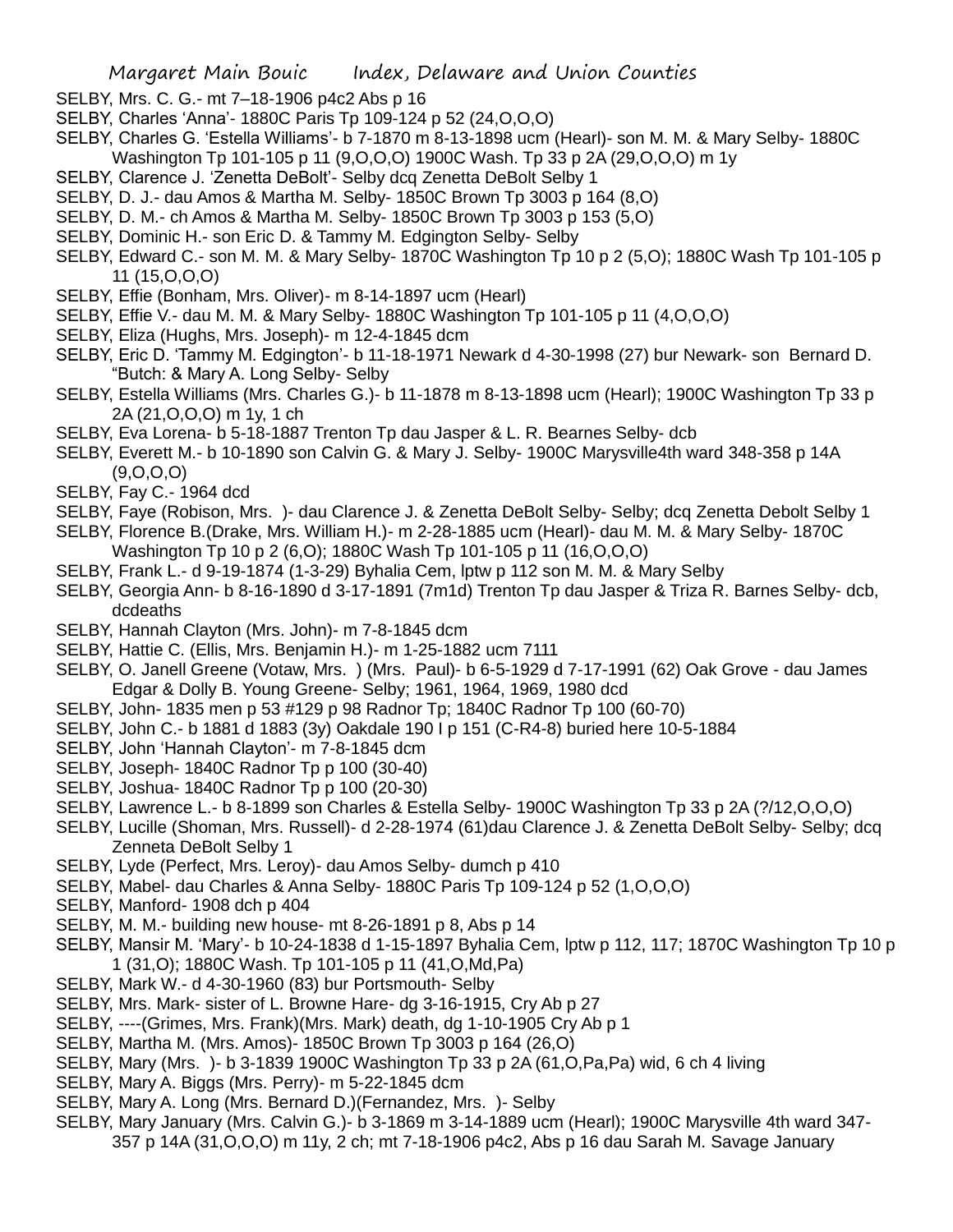- SELBY, Mary (Mrs. Mansir M.)- b 3-23-1839 d 3-16-1910 Byhalia Cem, lptw p 112, 117; 1870C Washington Tp 10 p 1 (30,O); 1880C Wash. Tp 101-105 p 11 (40,O,Pa,Pa)
- SELBY, M. M.- mt 8-26-1885, Abs p 16
- SELBY, Paul A. 'O. Janelle Greene'- b 2-22-1927 d 12-31-1993 Oak Grove son Clarence J. & Zenetta DeBolt Selby- Selby; dcq Zenetta DeBolt Selby 1; 1961, 1964, 1969, 1980 dcd
- SELBY, Perry 'Mary A. Biggs'- m 5-22-1845 dcm
- SELBY, Ralph- d 5-5-1980 (59) Oak Grove Cem- son Clarence J. & Zenetta DeBolt Selby- Selby; dcq Zennetta DeBolt Selby- 1
- SELBY, Ruthanne (Poulton, Mrs. )- dau Paul Selby- Selby
- SELBY, Sue (Miller, Mrs. William Amos)- Genther p 192
- SELBY, Tammy M. Edgington (Mrs. Eric D.)- Selby
- SELBY, Tonya Marie (Rees, Mrs. Brian Keith)- b 6-22-1966 m 9-7-1991 St. Paul p 137
- SELBY, Zenetta Belle DeBolt (Mrs. Clarence J.)- b 10-28-1891 d 197?- dau Simon Peter & Melissa T. Kempton DeBolt- Selby; Pabst 8 p 40, 42; dcq Zenetta DeBolt Selby 1
- SELDEN, Charles W.- d 6-1-1902 (73), dg 6-6-1902, Cry Ab p 141
- SELDEN, Ethelinda (Mrs. Joseph D.)- dcw Bk 2 p 73
- SELDEN, Joseph D. 'Ethelinda'- dcw Bk 2 p 73
- SELDEN, Miles- will; uccp p 11 JB1 p 204; 11-20-1834; estate CP69; unec III p 45
- SELDENS, Samuel- survey 2998; unec II p 20, 37
- SELDON, Charles- 1908 dch p 412
- SELDON, Samuel- 1883 uch V p 331; unec X p 66, XI p 69, XII p 66
- SELF, Catherine R.- dau Charles E. & Flossie B. Self- 1910C Jackson Tp 124 p 5B (4,O,O,O)
- SELF, Charles- son Clarence T. & Dorothy Self- 1961 (12) dcd; 1983 ucd
- SELF, Charles E. 'Flossie B. Jones'- b 1883 m 1902 d 1917 Claibourne Cem p 30; 1910C Jackson Tp 124 p 5B (27,Missouri, O,O); unec IV p 28, slip
- SELF, Clarence T. 'Dorothy'- 1961 dcd
- SELF, Della- dau Clarence T. & Dorothy Self- 1961(9) dcd
- SELF, Dorothy (Mrs. Clarence T.)- 1961 dcd
- SELF, Edward- b 3-1884 nephew of Edward W. & Cathrin Blain- 1900C Jackson Tp 214-216 p 9B (16,O,O,O) farm laborer
- SELF, Eliza S. (McFarland, Mrs. John)- m 2-24-1848 Madison Co, unec X p 64
- SELF, Ellen Ann (Pucket, Mrs. George)- m 11-14-1844 Madison Co, unec X p 8
- SELF, Flossie B. Jones (Mrs. Charles E.)- b 1884 m 1902 d 1973 Claibourne Cem p 30; 1910C Jackson Tp 124 p 5B (25,O,O,O) m 8y, 2 ch; unec IV p 28, slip, consent by Henry & Ruth Jones
- SELF, H. S.- attended funeral of E. J. Healley- dg 9-28-1915, Cry Ab p 79
- SELF, Mary A. Davis (Mrs. Ralph D.)- m 4-29-1877 ucm 6061
- SELF, Mary A. (Longberry, Mrs. Harrison)- b 10-20-1895 ucm (Hearl)
- SELF, Rachel- dau Clarence T. & Dorothy Self- 1961(15) dcd
- SELF, Ralph D. 'Mary A. Davis'- m 4-29-1877 ucm 6061
- SELF, Thurman F.- son Charles E. & Flossie B. Self- 1910C Jackson Tp 124 p 5B (2,O,O,O)
- SELF, Warren F.- 1969 dcd
- SELFRIDGE, Lawrence N. 'Ruth'- 1969, 1971, 1980 dcd
- SELFRIDGE, Ruth (Mrs. Lawrence N.)- 1969, 1971, 1980 dcd
- SELFRIDGE, Sharon- 1969, 1971 dcd
- SELHORST,Colleen Marie (Geer, Mrs. Phillip Norman)-b 2-18-1954 m 2-26-1977- St. Paul p 132
- SELHORST, —(Geer, Mrs. Phil)- dau Victor Selhorst- Selhorst
- SELHORST, Victor- Selhorst
- SELIG, Amelia Rose- b 12-4-1986 dau Scott A. & Barbara Kralik Selig- Selig; 1991 ucd
- SELIG, Barbara Kralik (Mrs. Scott A.)- m 1-4-1975 dau Andrew Kalik- Selig; 1977, 1981, 1991 ucd
- SELIG, Becky (Birchfield, Mrs. )- dau George A,Jr. & Jeannette Blumenschein Selig- Selig
- SELIG, Bonnie (Norris, Mrs. Sam)- dau George Albert,Jr. & Jeanette Amelia Blumenschein Selig- Selig; 1959(7), 1983 ucd
- SELIG, Debra (Miller, Mrs. Lee)- dau George A. Jr. & Jeanette Amelia. Blumenschein Selig- Selig; 1959 ucd (4)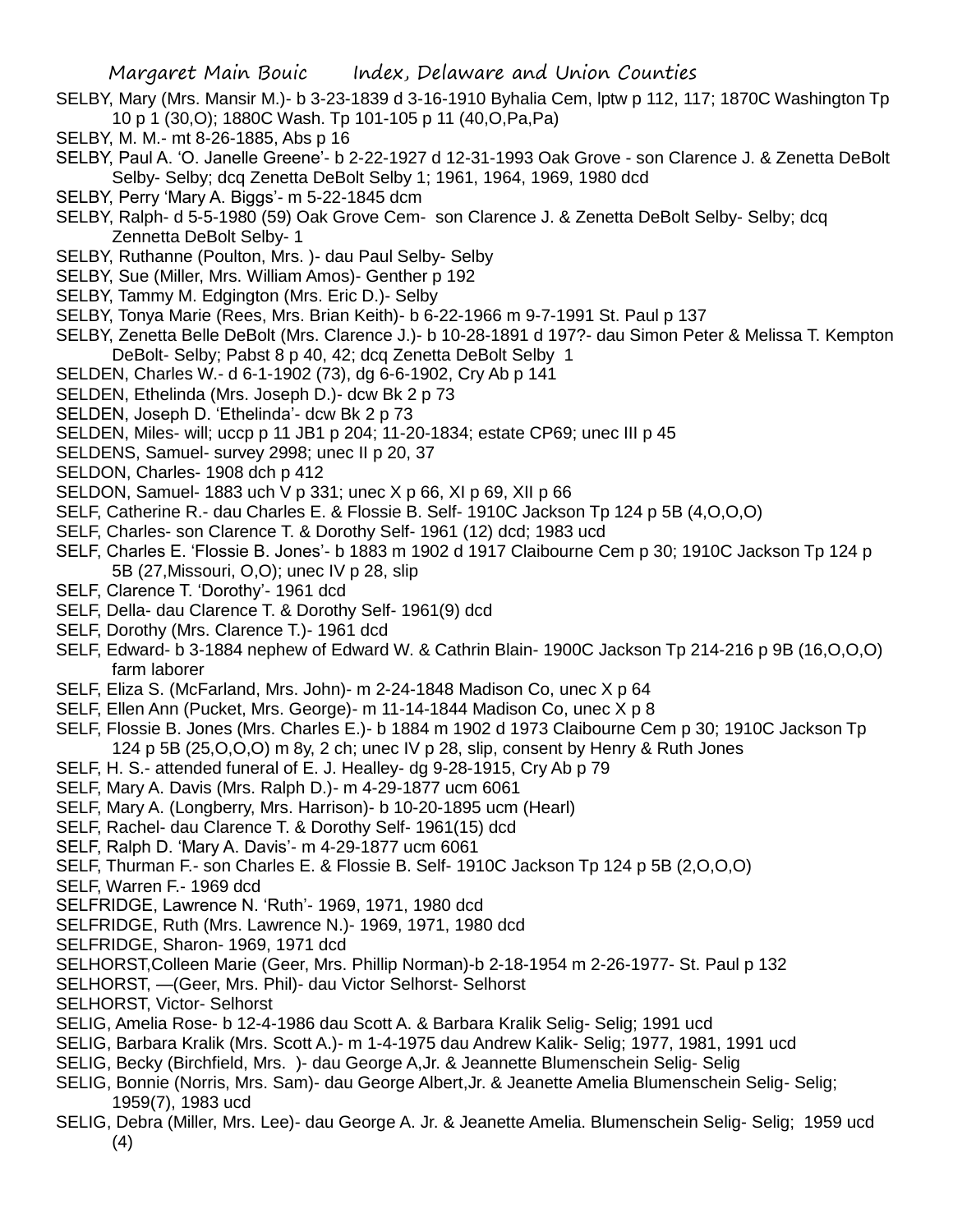- SELIG, Elsie F. Baichle (Mrs. George M. Sr.)- b 9-23-1890 d 12-18-1968 (78)- dau Charles & Elizabeth Weber Baechle Selig; Selig; 1962 ucd
- SELIG, George A. Sr. 'Elsie F. Baechle'- d 11-6-1967 (77) bur Columbus- Selig; 1962 ucd
- SELIG, George Albert, Jr "Jeanette Blumenschein'- b 5-24-1914 m 7-27-1949 d 12-15-1980 WWII St. John Cem, DJ p 74-son George A. Sr. & Elsie F. Baechel Selig- Selig; 1959, 1962 ucd
- SELIG, George III- son George A. Jr. & Jeannette Blumenschien Selig- Selig
- SELIG, Heather (7-1987) dau Matthew B. & —Cole Selig- Selig
- SELIG, Jeanetta Amelia Blumenschein (Mrs. George Albert,Jr)- b 10-8-1926 m 7-27-1949 d 3-27-2002 St. John Cem DJ p 74- dau Henry F. W. & Rosina Streng Blumenschein- Selig; 1959 ucd
- SELIG, Jeff ' Gohn'- son George A. Jr. & Jeanette A. Blumenschein Selig- Selig; 1959 ucd (6)
- SELIG, —Gohn (Mrs. Jeff)- dau William Gohn- Selig
- SELIG, Katherine R. Lammon (Mrs. Matthew B.)- m 6-12-1993 dau Maryann Clark- Selig
- SELIG, Matthew B. 'Katherine R. Lammon'- m 6-12-1993 son George Jr. & Jeanette Blumenschein Selig Selig
- SELIG, Michael- 1962 ucd
- SELIG, Nathan (15m-1987)- son Matthew B. Selig- Selig
- SELIG, Scott A 'Barbara Kralik'- m 1-4-1975 son George & Jeanette Blumenschein Selig,Jr.- Selig; 1959 (9), 1977, 1979, 1981, 1983, 1991 ucd
- SELIG, Sean Michael Albert- b 10-2-1987 son Matthew B. & —Cole Selig- Selig
- SELIG, Taylor Jordan- b 4-21-1982 son Jeff & –Gohn Selig- Selig
- SELIG, Valerie Ann (Barnhorst, Mrs. Jeffrey Paul)-m 10-1-1988 dau George & Jeanette Amelia Blumenschein Selig Jr.- Selig; 1959 (1) ucd
- SELIG, Vanessa- b 1982 dau Scott A. & Barbara Kralik Selig- Selig; 1991 ucd
- SELIGMAN, Art- 1983 ucd
- SELIGMAN, Elva M. Hartman (Mrs. George S.)- b 6-24-1919 d 10-26-1993 (74) Seligman; 1961 dcd
- SELIGMAN, George S. 'Elva M. Hartman'- Seligman; 1961 dcd; jeweler at Dunkin's Jewelers
- SELIGMAN, Helene (Young, Mrs. Edward)- dau George S. & Elva Hartman Seligman- Seligman; 1961(12) dcd
- SELIGMAN, Karen (Smith, Mrs. Howard M.)(Richards, Mrs. Chris)- m 9-6-1964 dau George S. & Elva Hartman Seligman- Seligman; 1961 (16) dcd
- SELISKAR, Dr. Carl E. 'Jeanet/Genet Broadbent'- b 3-4-1920 d 5–27-1989 (69) St. Mary Cem- Seliskar; 1969, 1980 dcd
- SELISKAR, Carlene Mary (Higashikubo, Mrs. Dr. Ryuji) b 1954 m 12-19-19--- dau Dr. Carl E. & Jeanet/Genet Broadbent Seliskar- Seliskar; 1969 dcd
- SELISKAR, Denise M.- b 1953 dau Dr. Carl E. & Jeanet/Genet Broadbent Seliskar- Seliskar; 1969 dcd
- SELISKAR, Father Donald- brother Dr. Carl E. Seliskar- Seliskar
- SELISKAR, Donald J.- b 1957 son Dr. Carl E. & Jeanet/Genet Broadbent Seliskar- Seliskar; 1969, 1980 dcd
- SELISKAR, Elizabeth (Kuhar, Mrs. )- sister Dr. Carl E. Seliskar- Seliskar
- SELISKAR, James Anthony- b 1-6-1999 son James & Sri Wahuningsi Seliskar- Seliskar
- SELISKAR, James Michel.- son Dr. Carl E. & Genet Seliskar- Seliskar; 1969 dcd; engaged to Jeanne Marie Rehark
- SELISKAR, James 'Sri Wahuningsi'- Seliskar
- SELISKAR, Jeane/Genet Broadbent (Mrs. Dr. Carl E.)- Seliskar; 1969, 1980 dcd
- SELISKAR, Mary Katherine (Sweeney, Mrs. )- sister Dr. Carl E. Seliskar- Seliskar
- SELISKAR, Sri Wahuningsi (Mrs. James)- Seliskar
- SELKE, Mrs. dau T. F. Bailey- dg 2-9-1906, Cry Ab p 78
- SELKING, Alice E. (Mrs. Donald)- 1975, 1977, 1979 ucd
- SELKING, Amy- b 1971 dau Donald & Alice E. Selking- 1975, 1977, 1979 ucd
- SELKING, Bruce- b 1962 son Danald & Alice E. Selking- 1975, 1977, 1979 ucd
- SELKING, Cindy- b 1964 dau Donald & Alice E. Seling- 1975, 1977, 1979 ucd
- SELKING, Donald 'Alice E.'- 1975, 1977, 1979 ucd
- SELKING, Mitchel- b 1960 son Donald & Alice E. Selking- 1975, 1977, 1979 ucd
- SELL, Blair ' Kandel'- Sell
- SELL, Brian-b 1965 son Dennis & Waldtraut Ludewig Sell- Sell;1 1969, 1971, 1980 dcd
- SELL, Brian- son Robert & Georgianna Ingle Sell- Sell
- SELL, Catherine-b 1968- dau Dennis & Waldtraut Ludewig Sell- Sell; 1969, 1971, 1980 dcd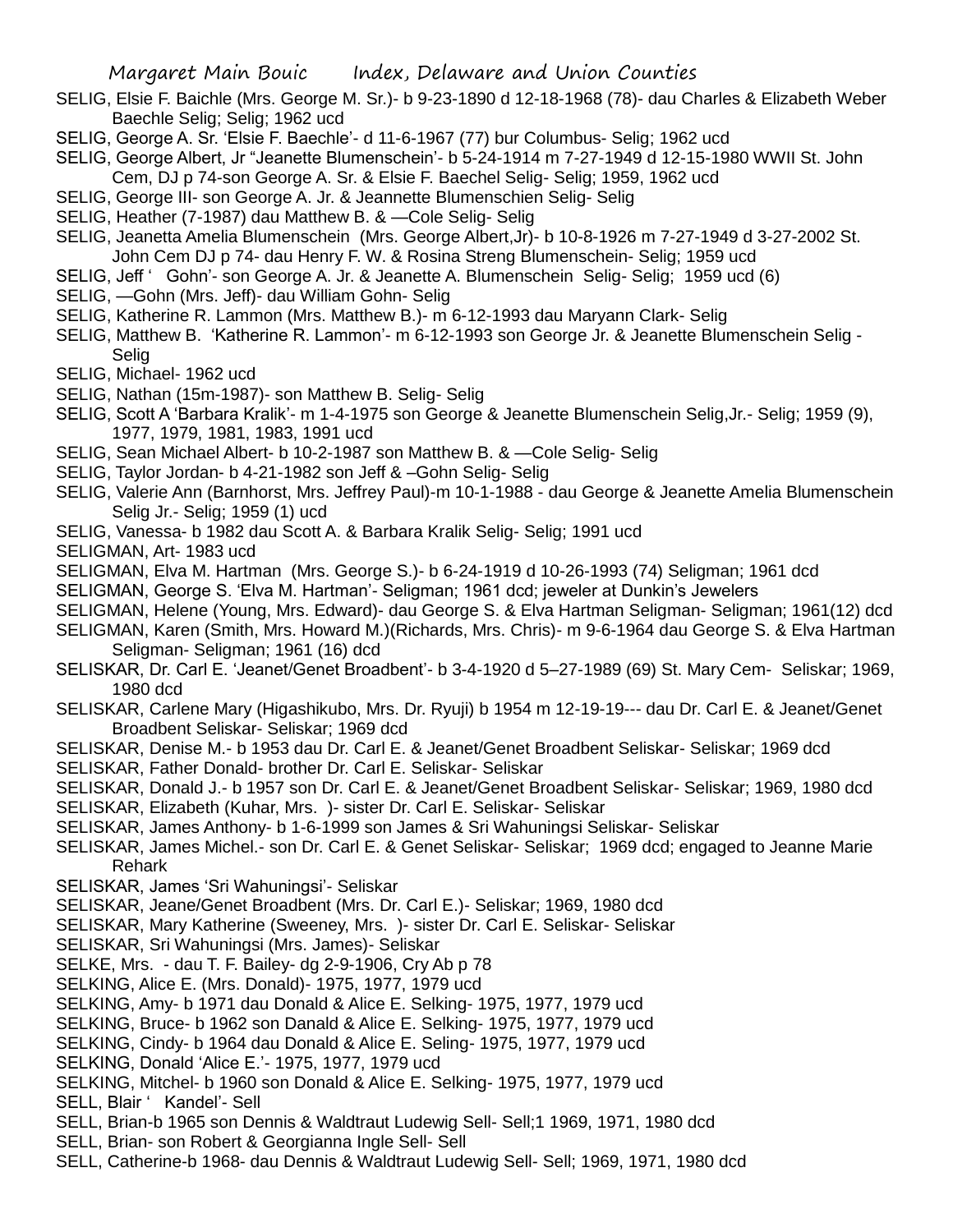- SELL, Charles 'Sophia'- 1850C Delaware Tp 1352 p 96 (28,O); dcw Bk 3 p 179
- SELL, Clyde- dg 2-16-1915, Cry Ab p 17
- SELL, Dennis 'Waldtraut Ludewig'"Vi"- Sell; 1969, 1971, 1980 dcd
- SELL, —(Mrs. Edward) death- dg 8-12-1913 Cry Ab p 51 dau J. C. Miller
- SELL, Elvira (Knecht, Mrs. Frank Emanuel)- b 10-6-1876- Weiser p 277
- SELL, Emma L.- b 7-114-1882 Delaware Town dau Henry & Mary Douglas Sell- dcb
- SELL, Ewin H.- b 10-19-1870 Delaware Town son John & Ann Hiller Sell- dcb
- SELL, Franklin- b 6-19-1884 Delaware Town son John H. & Hannah Heller Sell- dcb
- SELL, --- b 12-20-1880 Delaware Town son John A. & Hannah C. Heller Sell- dcb
- SELL, Frederick- son Charles & Sophia Sell- 1850C Delaware Tp 1352 p 96 (3,O)
- SELL, George W. d Sunday (55) dg 1-30-1914 Cry Ab p 89
- SELL, --- (McNamara, Mrs. John)- dau George W. & 1st wife Sell- dg 1-30-1914, Cry Ab p 89
- SELL, Georgianna Ingle (Mrs. Robert)- d 12-21-1977 (61) bur Worthington- Sell
- SELL, Hannah Heller (Mrs. J. A.)- dau Owen & Lavina Hess Heller- dumch p 441; 1870C Delaware Town p 303 (20); dg 1-24-1896, Cry Ab p 55
- SELL, Harry D.- b 1880 d 1881 Oak Grove Cem- Powell p 440
- SELL, Harry- son Nathan Sell- dg 9-19-1905. Cry Ab p 52
- SELL, Helen B. (Mrs. Orrie P.)- d 9-3-1959 (72) Oak Grove Cem; Sell
- SELL, Henry W.- 1908 dch p 404
- SELL, Mrs. Henry- aunt of Mrs. Mary Dague- dg 7-10-1900, Cry Ab p 27
- SELL, Howard Clyde- d Saturday, (4m) son Clyde Sell- dg 2-16-1915, Cry Ab p 17
- SELL, J. A. 'Hannah Heller- dumch p 441; Powell p 103; 1870C Delaware Town p 303 (23\*); Daniel Gaway d at his home, dg 1-26-1904, Cry Ab p 221
- SELL, J. A.- son Nathan Sell- dg 9-19-1905, Cry Ab p 52
- SELL, Jennifer (2-1984) dau Blair & –Kandel Sell- Sell
- SEL, John- property- dg 6-25-1909, Cry Ab p 41
- SELL, John- son George W. & 1st wife Sell- dg 1-30-1914 Cry Ab p 89
- SELL, Mrs. John- dau Mrs. Owen Heller- dg 8-17-1900- Cry Ab p 31
- SELL, John N.- b 8-7-1877 Delaware Town son Henry W. & Mary Douglas Sell- dcb
- SELL, Laura Elizabeth- b 4-16-1984 dau Blair & –Kandel Sell- Sell
- SELL, Lillie Alice- b 1875 Carroll Co, Ind d 11-16-1878 (3-8-2) Oak Grove Cem, Powell p 440 dau Henry & Mary Sell, dcdeaths
- SELL, Louise (Mrs. Paul)- m 11-22-1941 Sell
- SELL, Martha (Berry, Mrs. )- dau Robert & Georgianna Ingle Sell- Sell
- SELL, Mary A.- b 1850 d 9-18-1887(37-3-16) Del Tp, b Indiana- Oak Grove Cem, Powell p 440
- SELL, --- b 7-11-1880 Delaware Town son W. H. & Mary Douglass Sell- dcb
- SELL, Mary E. (Mrs. P. G.)- 1991 ucd
- SELL, Michael- b 1967 son Dennis & Waldtraut Ludewig Sell- Sell; 1969, 1971, 1980 dcd
- SELL, Moriah- ch Chrles & Sophia Zeigler Sell- 1850C Delaware Tp 1352 p 96 (1,O)
- SELL, Nathan, d Wednesday (86) dg 9-19-1905, Cry Ab p 52
- SELL, —(Mertz, Mrs. )- dau Nathan Sell- dg 9-19-1905, Cry Ab p 52
- SELL, Orrie P. 'Helen B.'-Sell; pallbearer for Edwin G. Lybrand- dg 9-7-1906, Cry Ab p 118
- SELL, O. Paul 'Louise'- b 11-17-1914 m 11-22-1941 d 8-8-2001 (86) son Orrie P. & Helen Brown Sell; Sell; dpc p 69; 1976 dch p 269 Mrs. Paul- 1976 dch p 333
- SELL, P.G. 'Mary E.'- 1991 ucd
- SELL, Robert 'Georgianna Ingle'- Sell
- SELL, Sophia Zeigler (Mrs. Charles)- dau Frederick Zeigler- dcw Bk 3 p 179; 1850c Delaware Tp 1352 p 96 (28,O)
- SELL, Stephanie Louise (Cala, Mrs. Samuel Anthony )- m 2-13-1971 dau Paul & Louise Sell- Sell
- SELL, Terri- dau Paul & Louise Sell- Sell
- SELL, "Vi" Waldtraut Ludewig (Mrs. Dennis)- b 1-15-1935 d 10-15-1987 (52) Resurrection Cem- sister Horst Hubertes Ludewig- Sell; 1969, 1971, 1980 dcd
- SELL, William Nathan- b 12-30-1888 d 3-19-1889 (2m19d) Delaware Town son James A. & Mary E. Alexander Sell- dcb, dcdeaths
- SELLAR, Frederick- Powers p 151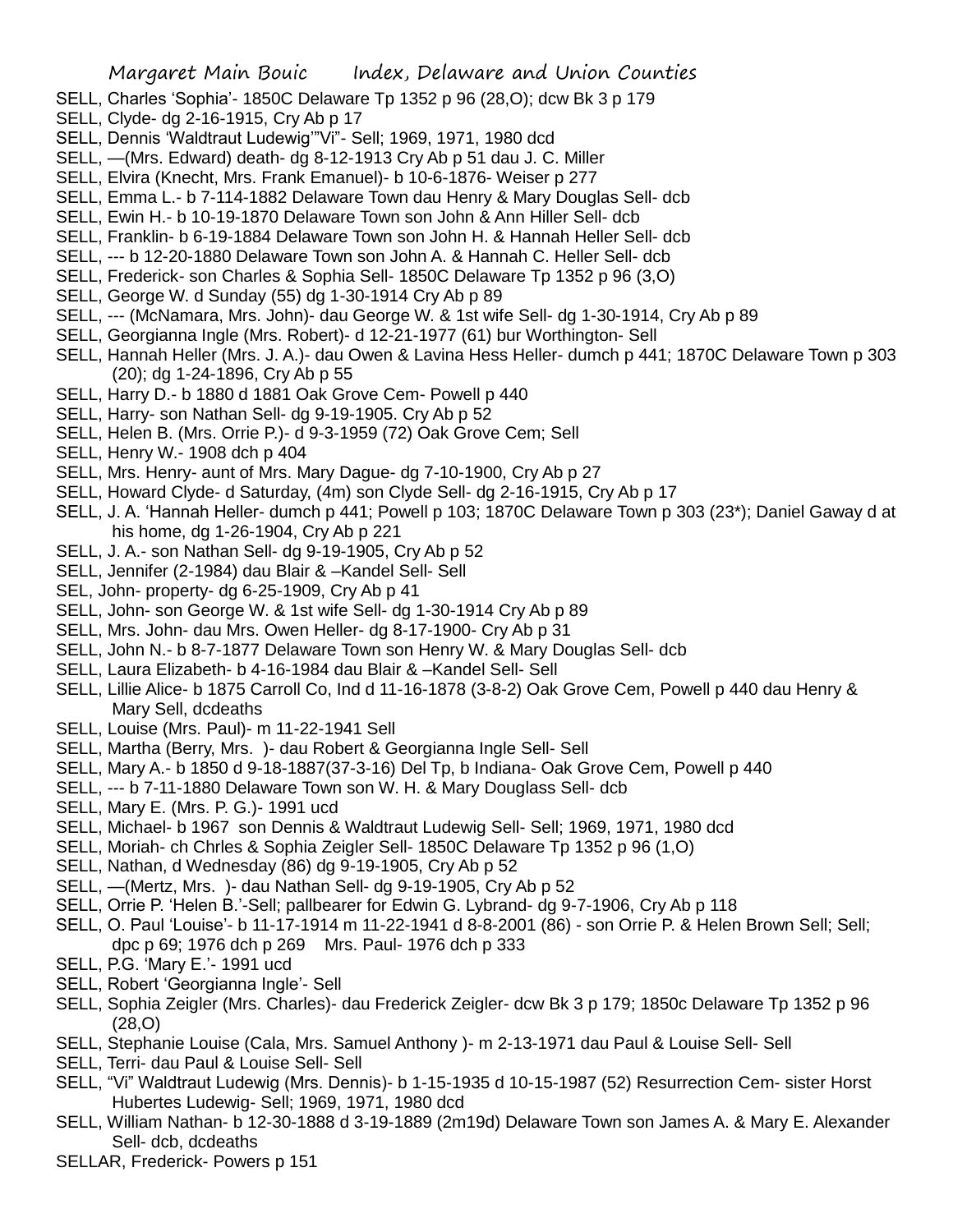- SELLAR, Rev. funeral of Sanford Howison- dg 4-24-1891 Cry Ab p 53; funeral of William Armstrong, dg 3-27- 1891 Cry Ab p 50
- SELLAR, Rev. T. J.- funeral of Mrs. McElvaine- dg 12-15-1893, Cry Ab p 143
- SELLARDS, George W. 'Lilly Hammock'- Sellards

SELLARDS, Lillian C. (Russell, Mrs. Franklin O.)- b 1-20-1928 m 1-25-1947 d 2-13-2000 (72) Grand Prairie Cem- dau George W. & Lilly Hammock Sellards- Sellards

- SELLARDS, Lilly Hammock (Mrs. George W.)- Sellards
- SELLARDS, Walter C. son George W. & Lilly Hammock Sellards- Sellards
- SELLARS, Agnes Hiddleston (Mrs. John)- m 10-8-1835 dcm
- SELLARS, Barbara Theresa Bishop (Mrs. Robert Willis)- b 1-16-1940 m 9-30-1962 dau Robert & Marie Boerger Bishop- St. Paul p 1, 51
- SELLARS, Berenise M. 'Gladys Clabaugh'- d 8-10-1969 (85) bur Cardington- Sellars
- SELLARS, Daniel M. 'Mary Ann Proser'- m 12-7-1837 dcm
- SELLARS, Danron Haydock- d 10-12-1954 (75) Ind. first county supt., Union County- obit mlib
- SELLARS, David- Powers p 44, 45, 188
- SELLARS, David- 1835 men p 32 Washington 47 p 56 Harmony Tp
- SELLARS, David Christopher 'Denise Barbara Batz'- b 7-1965 m 9-22-1990 son Robert Willis & Barbara Theresa Bishop- St. Paul p 1, 51
- SELLARS, Denise Barbara Batz (Mrs. David Christopher)- b 11-16-1967 m 9-22-1990 St. Paul p 1, 51
- SELLARS, Eliza M. Snodgrass (Mrs. G. L.)- m 11-26-1857 ucm 2641 dau Thomas & Elizabeth Snodgrass-1883 uch V p 141
- SELLARS, Elizabeth Sayre (Mrs. Joseph)- m 4-20-1841 dcm
- SELLARS, Ethel (Mrs. )- dau Mrs. Charles Bill- dg 1-4-1916 Cry Ab p 2
- SELLARS, Fanny Palmer (Mrs. William)- m 11-3-1842 dcm
- SELLARS, George- Powers p 151
- SELLARS, G. L. 'Eliza M. Snodgrass'- m 11-26-1857 ucm 2641; 1883 uch IV p 446, 449
- SELLARS, Gladys Clabaugh (Mrs. Berenise M.)- d 8-24-1962 (71) Glendale Cem- Sellars
- SELLARS, Hannah/Cellar- d 3-13-1891- dg 3-20-1891 Cry Ab p 49
- SELLARS, Hazel (Vanausdel, Mrs. Emmett)- dau Berenise M. & Gladys Clabaugh Sellars- Sellars
- SELLARS, Jane Curl (Mrs. John)- dau William,Sr. & Margaret Arbagast Curl- dumch p 245
- SELLARS, John- Powers p 51, 151
- SELLARS, John 'Agnes Hiddleston'- m 10-8-1835 dcm
- SELLARS, John H. 'Julia A. Wells' m 3-16-1843 dcm
- SELLARS, John 'Jane Curl'- dumch p 245
- SELLARS, John 'Mary George- m 2-24-1842 dcm
- SELLARS, Joseph 'Elizabeth Sayre'- m 4-20-1841 dcm
- SELLARS, Leonard- Powers p 151
- SELLARS, Leroy- DJ Cem p 119
- SELLARS, Linda (Mrs. Steve)- 1980 dcd
- SELLARS, Margaret Anna- Pabst 5 p 9
- SELLARS, Mary Ann Proser (Mrs. Daniel M.)- nm 12-7-1837 dcm
- SELLARS, Mary Elizabeth- Pabst 5 p 9
- SELLARS, Mary George (Mrs. John)- m 2-24-1842 dcm
- SELLARS, Matthew Patrick- b 4-3-1971 son Robert Willis & Barbara Theresa Bishop Sellars- St. Paul p 1, 51
- SELLARS, Michael- Powers p 45, 47
- SELLARS, Mildred (Welch, Mrs. Lowell)- dau Berenise & Gladys Clabaugh Sellars- Sellars
- SELLARS, Orland Floyd- d 6-1-1977 (900 Glendale Cem- brother Berenise M. Sellars- Sellars
- SELLARS, Orvilletta- Pabst 5 p 9
- SELLARS, R.- dg 4-16-1897, Cry Ab p 113
- SELLARS, Robert- 1908 dch p 143
- SELLARS, Robert Willis 'Barbara Theresa Bishop'- b 3-6-1941 m 9-30-1962 St. Paul p 1, 51
- SELLARS, Sarah G,.(Nutt, Mrs. James N.)- m 10-2-1842 dcm
- SELLARS, Temperance (Mrs. )- Pabst 5 p 9
- SELLARS, William 'Fanny Palmer'- m,11-3-1842 dcm
- SELLARS, Seth Addison- b 8-3-1991 son David Christopher & Denise Addison Sellars- St. Paul p 1, 51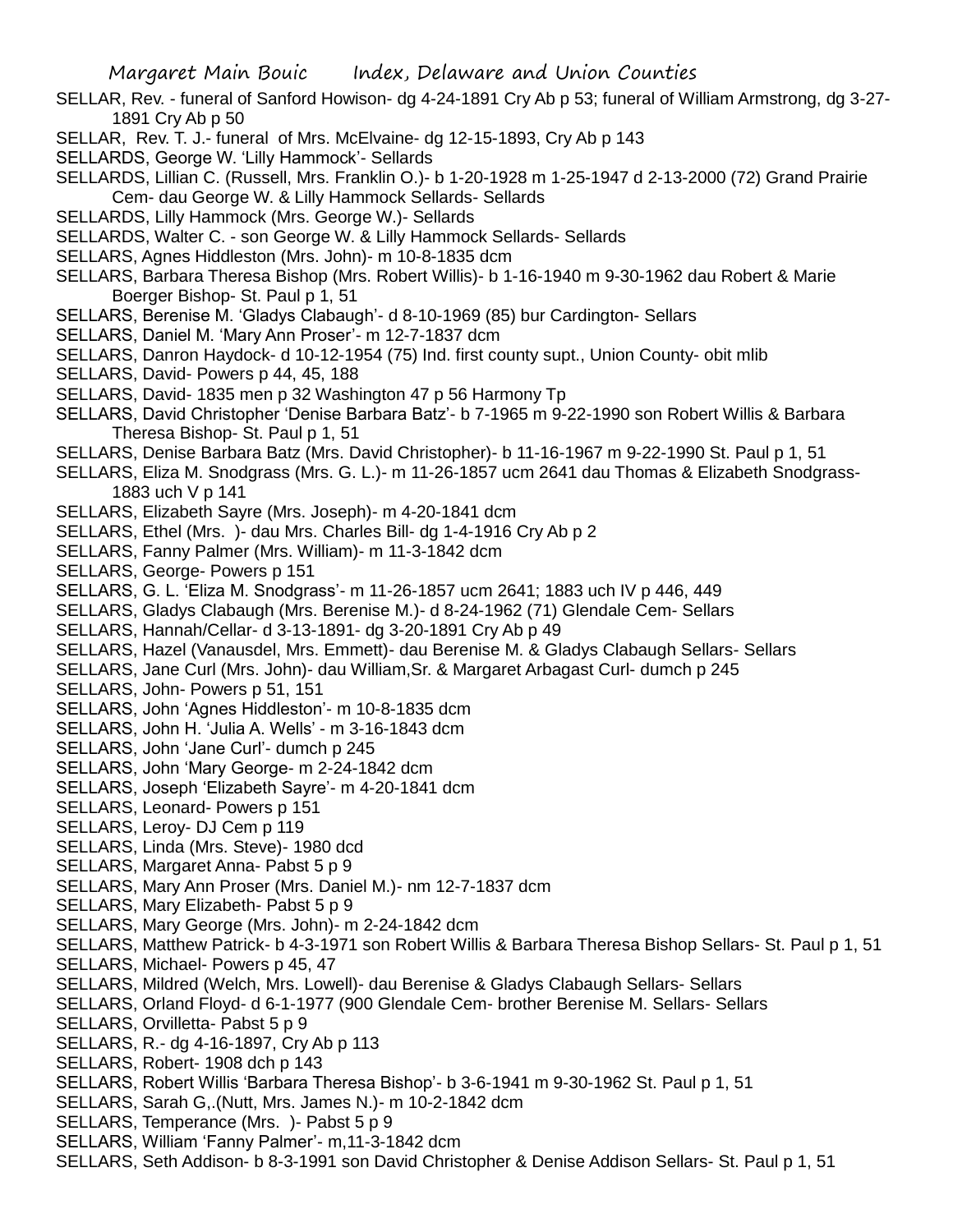- SELLARS, Steve 'Linda'- 1980 dcd
- SELLARS. Rev. T. J.- dg 11-5-1897, Cry Ab p 133
- SELLECK, Edward- dcw Bk 4 p 103(12) exec.
- SELLECK, Edward J. C.- son Edward Selleck- dcw Bk 4 p 103(12), will 1862
- SELLECK, Jerome- d 8-31-1863 Memphis, battle of Shiloh- dg 1-16-1862 Cry Ab p 28
- SELLECK, Marcia Jan (Miller, Mrs. James H.)- m 7-16-1966 dau Richard R. Selleck- Selleck
- SELLECK, Richard R.- Selleck
- SELLER, Rev., funeral of Grace Dunlap- dg 1-10-1890 Cry Ab p 1
- SELLER, Amy- b 1971 dau David J. & Roberta Sellers- 1979 ucd
- SELLER, Christian 'Elizabeth'- Powers p 15
- SELLER, Christian 'Susannah Hill'- Powers p 15
- SELLER, Christine (Lenox, Mrs. Robert)- Seller
- SELLER, Christopher- b 1974 son David J. & Roberta Seller- 1979 ucd
- SELLER, David J. 'Roberta'- 1979 ucd
- SELLER, Jacob- Powers p 15, 44, 45, 54, 56
- SELLER, Jacob P. b 1840 d 1912 Powell Cem- Powell p 166
- SELLER, Roberta (Mrs. David J.)- 1979 ucd
- SELLER, Susannah Hill (Mrs. Christian)- Powers p 15
- SELLERS, ----Powers p 51; hmp p 88; family related to Alexander-Sprague family, unec XXII p 38, family of Eric Alexander #714, unec XXII p 58
- SELLERS, Rev,- funeral of James W. Davis- dg 2-21-1890, 2-25-1890 Cry Ab p 8, 9; of Mrs. Eliza Baker- dg 8- 14-1900, Cry Ab p 30
- SELLERS, Abraham- Powers p 55
- SELLERS, A. J.- 1883 uch IV p 518
- SELLERS, Albert D. 'Ramona "Monie"J. Mulligan'- m 10-16-1946 son Arthur Dudley. & Nellie E. Shoaf Sellers-Sellers; obit Arthur D., mlib (brown); 1967 ucd
- SELLERS, Alexander- son Michael & Elizabeth Sellers- Powers p 47
- SELLERS, Alfred Eugene 'Britta'- 1983, 1991 ucd
- SELLERS, Alice M. (Mrs. John M.)- b 6-30-1888 d 3-3-1954 Oakdale I p 176 (C-13)
- SELLERS, Amena (McCracken, Mrs. Isaac)- dau Joseph Sellers- Powell p 321, 369
- SELLERS, Amy (Mrs. Kevin)- Sellers
- SELLERS, Amy- b 1971 dau David & Roberta Sellers- 1973, 1975, 1977, 1981, 1983 ucd
- SELLERS, Angela Michelle- b 1-8-1978 dau John & Dolores Near Sellers- Sellers
- SELLERS, Ann E. (Mrs. William)- b 6-6-1778 m 3-6-1820 d 8-3-1842 Africa Cem- Powell p 181
- SELLERS, Anna Marie Carmean (Mrs. Edward)- b 2-13-1885 m 1907 d 7-19-1969 (84) Oakdale II p 90 (H-R21-10) dau B. F. Carmean- 1915 uch p 559; obit, mlib (brown); 1910C Marysville 4th ward (25,O,O,O) m 2y, no ch
- SELLERS, Anna Mary- b 9-17-1884 Delaware Town dau Frank W. & Eliza Gane Sellers- dcb
- SELLERS, Arthur Dudley 'Nellie E. Shoaf'- m 6-12-1928 d 2-5-1978 (78) Radnor Cem.-son Charles & Emma Vinson Sellers- Sellers; 1961, 1964, 1969, 1971 dcd
- SELLERS, B. A. 'Minerva Bruce'- b 2-3-1851 son Henry Sellers- Powell p 323
- SELLERS, Bart- b 1970- son Robert A. & Karen Belt Sellers- Sellers; 1971, 1980 dcd
- SELLERS, Beth (Weber, Mrs. )- b 1965 dau Robert A. & Karen Belt Sellers- Sellers; dg 3-23-1983; 1969, 1971 dcd
- SELLERS, Beth(Young, Mrs. William,Jr,.)- dau Ernest E. & Marjorie Mitman Sellers- Sellers
- SELLERS, Beulah (Davis, Mrs. Paul A.)- m 1970- Sellers
- SELLERS, Beverly A. Smith (Mrs. Keith L.)- m 10-3-1993 dau Jim & Rita Smith- Sellers
- SELLERS, Brigham Young 'Delilah Jeane Beckstead'- McKitrick p 169
- SELLERS, Britta B. (Mrs. Alfred Eugene)- 1983, 1991 ucd
- SELLERS, Burl T.Sr. 'Mary M.'- d 1-30-1987 (64) Sunbury Mem Pk- brother Grady Sellers- Sellers; 1961, 1964, 1969, 1971, 1980 dcd
- SELLERS, Burl T. Jr.- son Burl T. Sr. & Mary M. Sellers- Sellers
- SELLERS, Catherine-d 7-20-1862 (29) bur Md- dau George & Elizabeth Sellers- Sellers
- SELLERS, Catherine- dau Michael & Elizabeth Sellers- Powers p 47
- SELLERS, Catherine (Osler, Mrs. Richard)- dau John & Elizabeth Weaver Sellers- 1915 uch p 558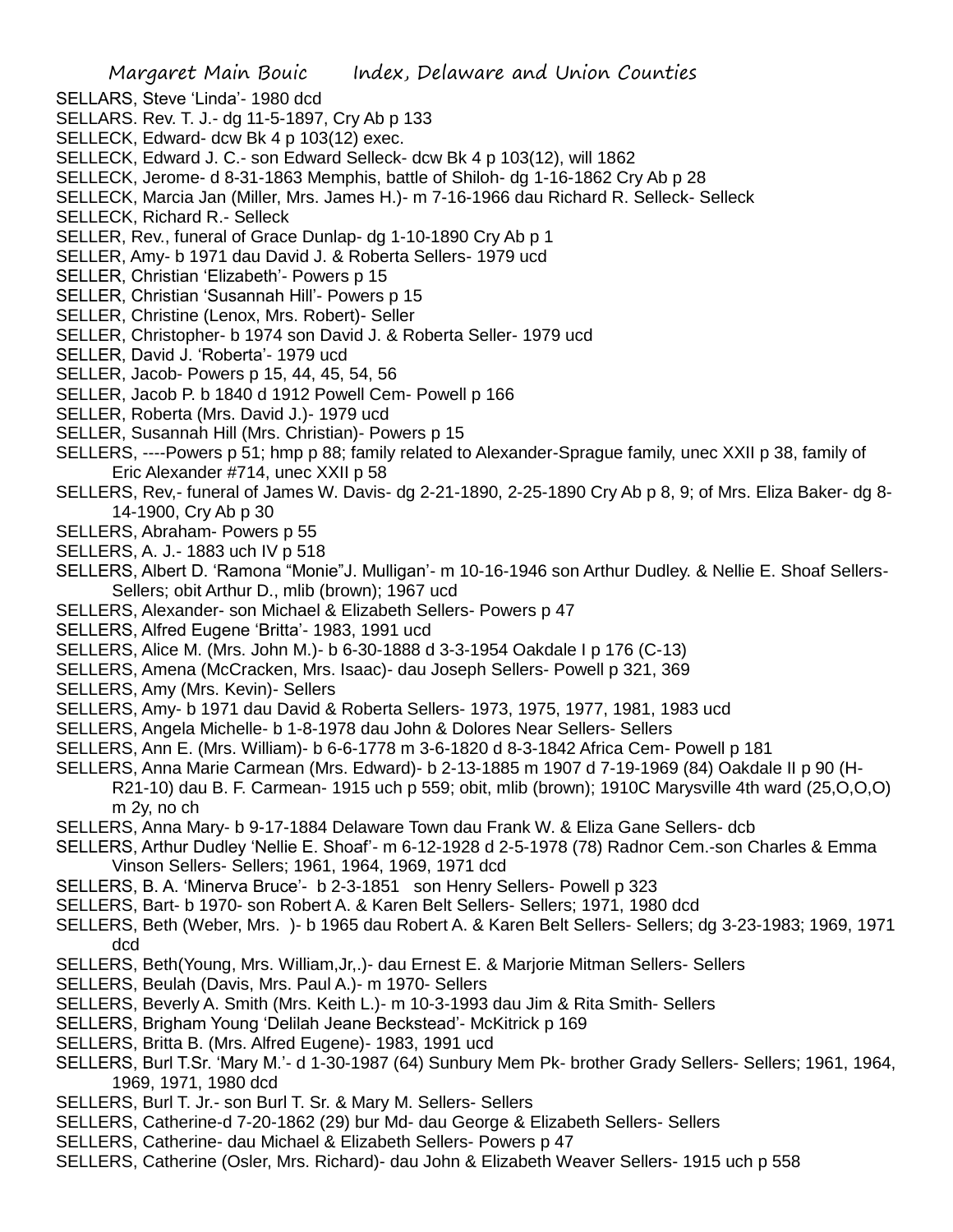- SELLERS, Cecil Bishop (Mrs. Vaugh Dean)- div- Maugans Anc p 132
- SELLERS, Charles- 1870C Berkshire Tp p 220 (19)
- SELLERS, Charles 'Emma Vinson'- Sellers; obit Arthur D., mlib (brown)
- SELLERS, Charles F.- 1883 uch IV p 557; Capt. Co D.4th OVI
- SELLERS, Charles F. 'Jennie B.Hopkins''Mary L.'- b 8-31-1861 m 11-25-1885 ucm (Hearl) d 10-22-1942 Oakdale I p 170 (C-41)son John & Nancy Alexander Sellers- 1915 uch p 317, 318, 327; 1870C Taylor Tp 69-66 p 9 (9,O); 1880C Marysville 266-286 p 17 (19,O, Md,O); 1900C Marysville 3rd ward 39-42 p 2A (38,O,Md,O); m 14y; 1910C Marysville 4th ward 58-62 p 3A (48,O,Md,O) md 4y; - Curry cadet, picture- mt 7-28-1897, p 6, Abs p 23
- SELLERS, Charles 'Sophia Zeigler'- m 10-3-1846 dcm see Sell
- SELLERS, Charlotte (Emory, Mrs. Bishop John)- bur Md- Powers p 53
- SELLERS, Christena Fritz (Mrs. David)- b 11-14-1828 d 10-26-1888 Harmony Chapel, Powell p 320
- SELLERS, Christina (Loy, Mrs. Martin)- m 4-24-1800- P owers p 44
- SELLERS, Christopher- b 1975 son David & Roberta Sellers- 1973, 1975, 1977, 1981, 1983 ucd
- SELLERS, Clara Martha (Kidd, Mrs. David Bickmore)- b 9-4-1880 m 9-14-1898 dau Brigham Young & Delilah Jane Beckstead Sellers- McKitrick p 169
- SELLERS, Cornelia (Sawyer, Mrs. Walter A.)- b 10-1887- dau John L. & Dorothy E. Cole Sellers- 1915 uch p 559; 1900C Marysville 4th ward 407-421 P 16B (12,O,O,O)
- SELLERS, Damon H. 'Mary F.'- 1910C Marysville 84-76 p 3B (31,O,O,O) m 4y
- SELLERS, Dana Clyde 'Mildred M. Atrock'- b 8-8-1897 (dcb b 10-8-1897) m 9-28-1918 d 1-3-1965 bur Union Cem- son Leroy Boring & Mary Jane Chambers Sellers- Maugans Anc p 132; Sellers; dcb
- SELLERS, Daniel- 1835 men p 46 #17 p 83 Orange Tp
- SELLERS, Daniel M. 'Sophia Patterson'- m 3-18-1835 dcm
- SELLERS, David 'Christene Fritz'- b 2-17-1825 m 10-26-1888 Harmony Chapel- Powell p 320
- SELLERS, David- son David & Sarah Snyder Sellers- Powell p 323
- SELLERS, David 'Debora Jeanne Burns'- m 9-29-1978 son Lawrence Sellers- Sellers
- SELLERS, David J. 'Roberta A.'- 1973, 1975, 1977, 1981, 1983, 1991 ucd
- SELLERS, David Michael- b 3-26-1951 son Vaugh Dean & Ruth Krepps Sellers- Maugans Anc p 133
- SELLERS, David R. 'Pamela M.'- son Lawrence Edwin & Ruth Elizabeth Sellers- Sellers
- SELLERS, David 'Sarah'- d 5-4-1852 (70) Harmony Chapel- Powell p 320
- SELLERS, David 'Sarah Snyder'- Powell pp 323
- SELLERS, Debora Jeanne Burns (Ms. David)- m 9-29-1978 dau William Burns- Sellers
- SELLERS, Delilah Jane Beckstead (Mrs. Brigham Young)- McKitrick p 169
- SELLERS, Prof. D. H.- 1915 uch p 136, 259
- SELLERS, D. L.- hmp p 105, 1147 Mrs. D. L.- hmp p 326
- SELLERS, Dollie E. Cole (Mrs. John)- m 10-9-1883 ucm (Hearl)
- SELLERS, Dolores Near (Mrs. John)- m 10-29-1966 Sellers; 1967 ucd
- SELLERS, Donald Virgil- d 1-5-1999 (55) bur Marion- son Arthur Dudley & Nellie E. Shoaf Sellers- Sellers; obit Arthur D., mlib (brown); 1961(17), 1964, 1969, 1971 dcd
- SELLERS, Donald Waine- b 8-8-1971 d 8-9-1971 Walnut Grove Cem- son David Sellers- Sellers
- SELLERS, Donna L (Mrs. Lawrence C.)- Sellers
- SELLERS, Donna (Mrs. Melvyn L.)- Maugans Anc p 132
- SELLERS, Dorothea E. Cole (Mrs. John L.)- b 1861 d ?-28-1921 Oakdale I p 90 (D-R7-4)- dau Philander B. & Dorothy Barden Witter Cole- dumch p 379; 1915 uch p 558 1900C Marysville 4th ward 407-421 p 16 (38,O,O,O) m 17y 6 ch; 1910C Marysville 4th ward 170-186 p 7A (49,O,O,O) m 26y, 7 ch
- SELLERS, Dorothy (Napier, Mrs. )- sister Burl T.,Sr. Sellers- Sellers
- SELLERS, Edna (Eppley, Mrs. Roger Lewis)- b 7-13-1895 m 2-17-1938- Weiser p 466
- SELLERS, Edward L.'Anna Marie Carmean'- b 2-2-1885 m 1907 d 2–14-1963 Oakdale II p 90 (H-21-10)- son John L. & Dorothy E. Cole Sellers; obit Anna Marie, mlib (brown); 1910C Marysville 4th ward (25,O,o,O) m 2y
- SELLERS, Edwin 'Jacquett'- Nash p 62
- SELLERS, E. E.- Sellers
- SELLERS, Effie C. (Smalley, Mrs. Charles E.)- m 4-25-1889 ucm (Hearl)- dau George L. & Eliza Snodgrass Sellers- 1915 uch p 558; 1883 uch V p 141; mt 12-4-1907, Abs p 62; 1870C Marysville 63 p 7 (8,0); 1880C Marysville 20-23 p 2 (18,O,Md,O)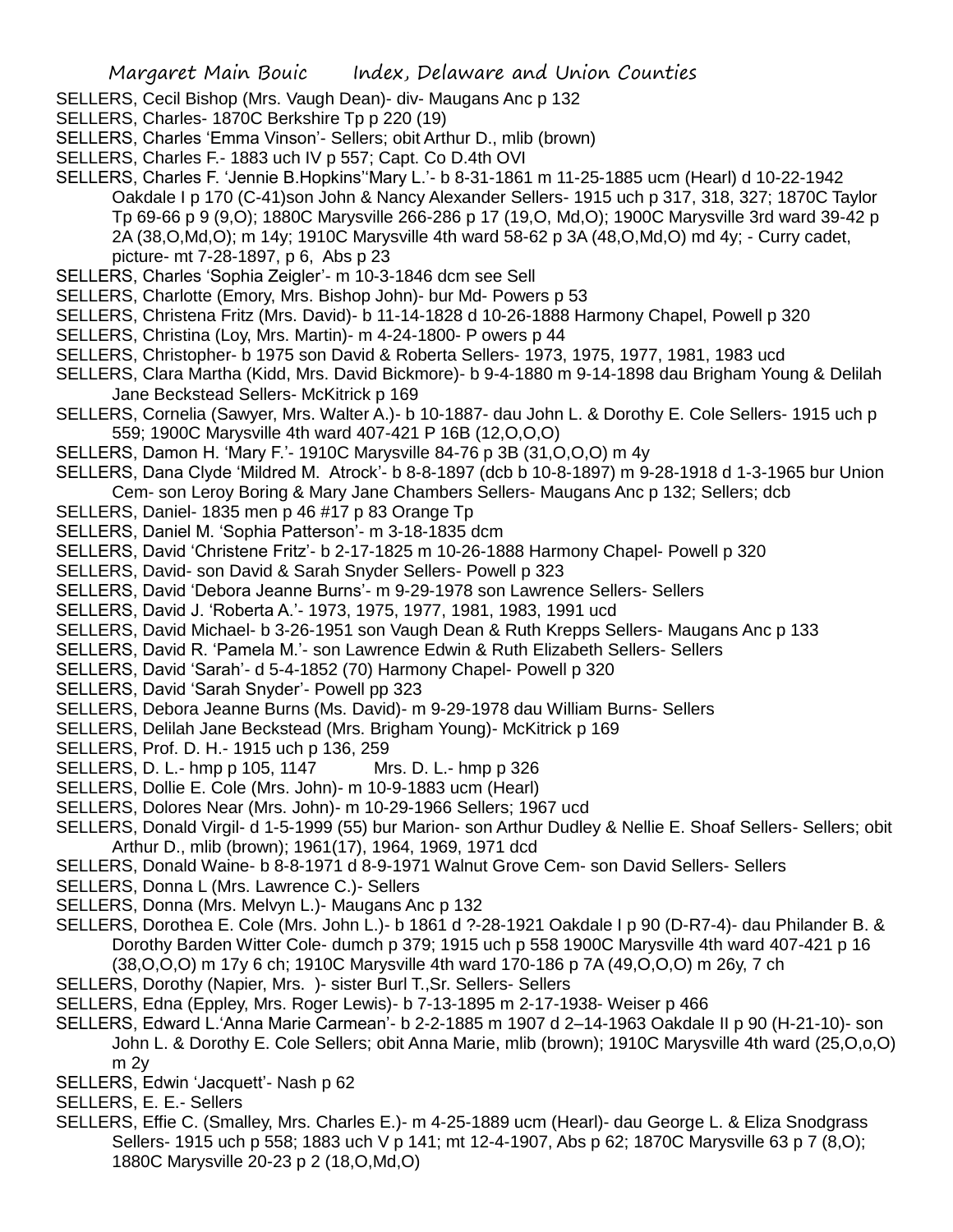- SELLERS, E. H.- d 3-22-1861 (1m) Oakdale 553 (41F) I p 90 (D-R7-4) buried here 8-29-1890
- SELLERS, Eliza- d 4-22-1800 dau Abraham Sellers- Powers p 55
- SELLERS, Eliza M. Snodgrass (Mrs. George L.)- b 4-10-1838 m 11-26-1857 ucm 2641d 11-30-1907 (69y9m) Oakdale 2082 (140D) I p 90 (D-R7-4)- dau Thomas & Eliza Galloway Snodgrass; 1915 uch p 558; 1883 uch V p 141; mt 9-2-1896 p5c6, Abs p 9; mt 12-4-1907, Abs p 62; unec XII p 15, unec XVIII p 33; 1850C Marysville 497-506 p 76 (12,O) 1860C Marysville 1573-1568 p 207 (22,O);1870C Marysville 63 p 7 (32,O);
- SELLERS, Elizabeth Ann- b 1965 dau Robert A. & Karen S. Sellers- Sellers. 1980 dcd- engaged to David Kevin Weber
- SELLERS, Elizabeth (Catherine) Weaver (Mrs. John)- 1915 uch p 558; 1883 uch V p 141
- SELLERS, Elizabeth (Douglas, Mrs. Thomas)- b 1897 d 9-24-1973 dau John L. & Dorothy E. Cole Sellers-Sellers; 1915 uch p 559; obit William C., mlib (brown); 1900C Marysville 4th ward 407-421 p 16B (3,O,O,O)
- SELLERS, Elizabeth (Finckham, Mrs. Joseph)- m 8-13-1835 dcm
- SELLERS, Elizabeth (Mrs. Michael)- Powers p 47
- SELLERS, Elizabeth Sayres (Mrs. Joseph)- m 1841 dau John & Mary Sayres- Powell p 323
- SELLERS, Ellen (Grove, Mrs. Henry)- dau John & Elizabeth Weaver Sellers- brother Frederick Sellers- 1915 uch p 558; 1900C Marysville 4th ward 407-421 p 16B (15,O,O,O)
- SELLERS, Emma Vinson (Mrs.Charles)- Sellers; obit Arthur D- mlib (brown)
- SELLERS, Ernest E. 'Marjorie Mitman'- b 5-29-1916 d 10-25-1983 (67) bur Springfield- WWII- son Jesse & Zoe Dixon Sellers- Sellers
- SELLERS, Estella M.- d 10-14-1893 (29y2m) Oakdale 957 (O41) I p 90 (D-R7-4)
- SELLERS, Esther (Thomas, Mrs. Elmer)- dau Henry & Margaret Wolf Sellers- Powell p 322
- SELLERS, Ethan Nathaniel- b 9-30-1991 son Scott Alan & Julie Marie Luning Sellers- Sellers
- SELLERS, Evelyn M. (Hines, Mrs. James)- dau Arthur Dudley & Nellie E. Shoaf Sellers- Sellers; obit Arthur D, mlib (brown); 1961 (14), 1964 dcd
- SELLERS, Franklin- son Michael & Elizabeth Sellers- Powers p 47
- SELLERS, Frederick P.- son John L. & Dorothy E. Cole Sellers- 1915 uch p 559; Sellers; obit William C., mlib (brown); 1910C Marysville 4th ward 170-186 p 7A (6,O,O,O)
- SELLERS, French- 1883 uch V p 53
- SELLERS, —d 6-4-1885 (0-0)Oakdale 263 I p 83 (D-R4-7) infant son of French Sellers
- SELLERS, Gail Gene 'Joy Dressel''Jean Dawson'- son Vaughn Dean & Cecil Bishop Sellers- Maugans Anc p 132, 133
- SELLERS, Gary- son Ernest E. & Marjorie Mitman Sellers- Sellers
- SELLERS, Earnest "Gene" 'Norma Kear'- Sellers
- SELLERS, Estella Mary (Mrs. James)- d Saturday (29-2-6) m 7y; mt 10-18-1893, Ab p 43
- SELLERS, George- d 10-20-1856 (60) Powers p 57
- SELLERS, George- son David & Sarah Snyder Sellers- Powell p 323
- SELLERS, George 'Elizabeth'- Powers p 41, 47, 54, 557
- SELLERS, George 'Iva Nell Sparkes'- m 1-30-1918- Genther p 121, 211
- SELLERS, George L. 'Eliza M. Snodgrass'- b 11-27-1832 Manchester, Md m 11-26-1857 ucm 2641 d 2-13- 1914 (81y11m) Oakdale 2627 (D-41)- son John & Elizabeth (Catherine) Weaver Sellers; Sellers; mt 12- 4-1907, Abs p 62; honorary pallbearer for John K. Dodge, mt 9-4-1907, Abs p 54; 1883 uch IV p 492 V p 51, 52, 141; 1915 uch p 152, 558, 559, 593, 608; unec XVIII p 33; 1860C Marysville1578-1568 p 206 (27,Md); 1870C Marysville 68 p 7 (35,Md); 1880C Marysville 20-23 p 2 (47,Md,Md,Md); 1910C Paris Tp 20-21 p 1A (77,Md,Md,Md) wid, brother Amanda Ellen Grave
- SELLERS, George son Michael & Elizabeth Sellers- Powers p 47
- SELLERS, George P.- b 9-1889 son John L. & Dorothy Cole Sellers- 1900C Marysville 4th ward 407-421 p 16B (10,O,O,O)
- SELLERS, G. I.- grandparents of Howard Lewis Smalley, parents of Mrs. Charles Smalley- mt 7-26-1893, Abs p 39
- SELLERS, G. L. 'Margret'- b 11-1832-1900C Marysville 1st ward 164 p 7A (67,Md,Md,Md) m 42y
- SELLERS, G. L.- father-in-law of Charles E. Smalley- mt 8-226-1903, p1c6. Abs p 16
- SELLERS, Grady- brother Burl T.,Sr.- Sellers
- SELLERS, H. D.- Sellers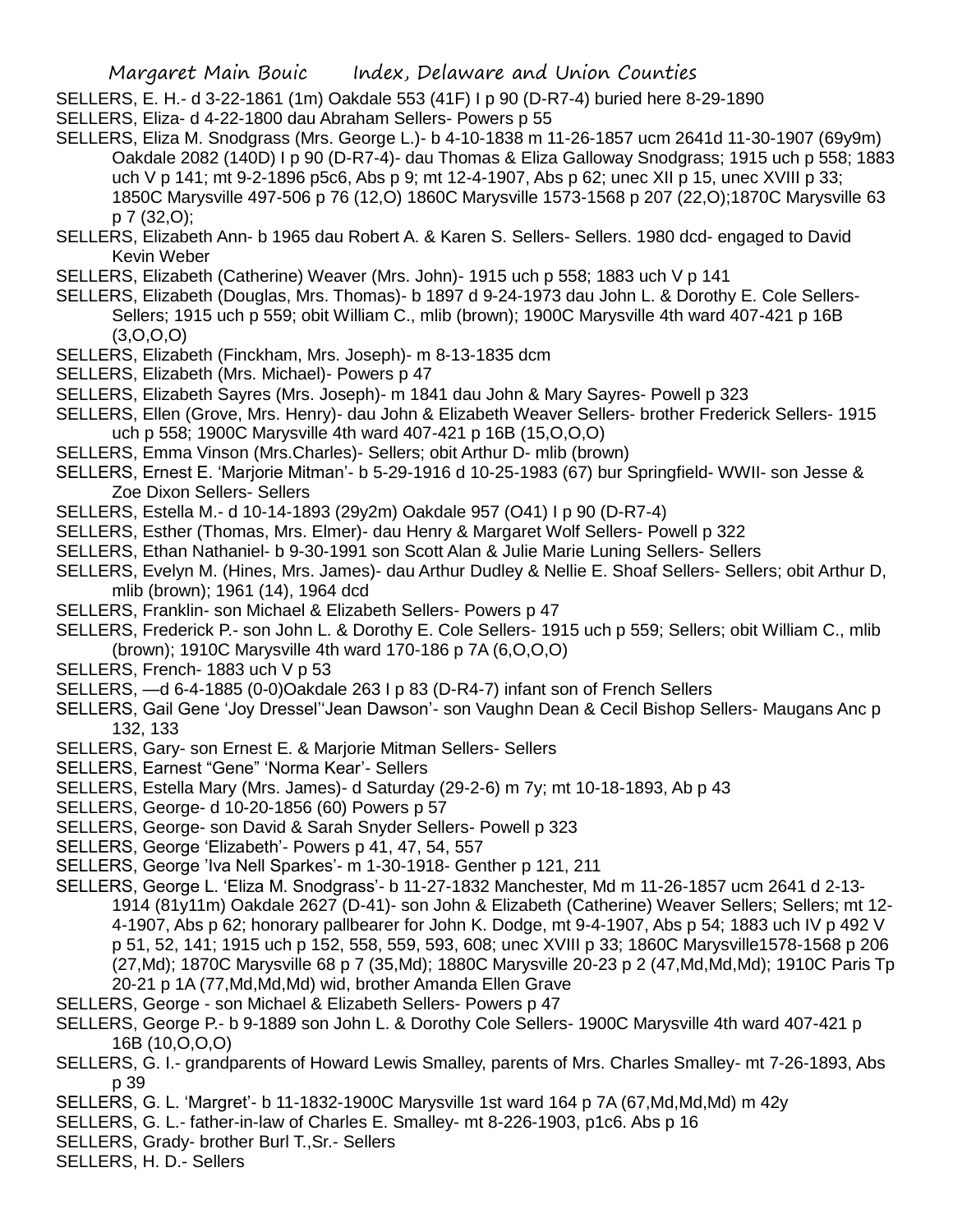- SELLERS, Helen (Augur, Mrs. E. W.)- dau Jesse & Zoe Dixon Sellers- Sellers
- SELLERS, Henry K.- son John & Nancy Alexander Sellers- 1880C Marysville 266-286 p 17 (2,O,Md,O)
- SELLERS, Henry 'Margaret Wolf'- son David & Sarah Snyder Sellers- Powell p 322, 323
- SELLERS, Henry- son Michael & Elizabeth Sellers- Powers p 47, 57
- SELLERS, Henry 'Ruth'- Powers p 44, 45, 47, 57
- SELLERS, H. L. 'Eliza M. Snodgrass'- marriage slip, unec XII p 15
- SELLERS, Howard P.- son Charles F. & Mary L. Sellers- 1910C Marysville 4th ward 58-62 p 3A (1/12,O,O,O)
- SELLERS, Inez Irene (Mcmillern, Mrs. Bill)- dau Dana C. & Mildred M. Atlrock Sellers Maugans Anc p 132
- SELLERS, Iva Nell Sparkes (Mrs. George)- b 1-25-1892 m 1-30-1918 Okla- Genther p 211, 212
- SELLERS, Jackson- son Michael & Elizabeth Sellers- Powers p 47
- SELLERS, Jacob- son Michael & Elizabeth Sellers- Powers p 47
- SELLERS, Jacob Peter 'Rachel Ann Boring'- Maugans Anc p 132; 1880C Paris Tp 529-578 p 42 (40,Md,Md,Md)
- SELLERS, Jacob Steffen- b 3-10-1990 son Scott Alan & Julie Luning Sellers- Sellers
- SELLERS, James A.- son John & Nancy Alexander Sellers- 1883 uch IV p 557; 1870C Taylor Tp 49-66 p 9 (6,O); 1880C Marysville266-286 p 17 (16,O,Md,O)
- SELLERS, James 'Estella Mary' m 7y- mt 10-18-1893 Abs p 43
- SELLERS, James- nephew J. G. Turner- 1880C Milford Centre 104 p 40 (16,O,Md,O)
- SELLERS, Jasper Floyd- b 1-30-1904 d 9-15-1904 (7m15d) Oiwekk- son Leroy Boring & May Jane Chambers Sellers- dcdeaths; Maugans Anc p 132, 133
- SELLERS, Jean Dawson (Mrs. Gail Gene)- Maugans Anc p 133
- SELLERS, Jeffrey L.- b 1958 son Burl T. Sr. & Mary M. Sellers- Sellers; 1961, 1964, 1969, 1971 dcd
- SELLERS, Jeff 'Shirley'- Sellers
- SELLERS, Jennie B. Hopkins (Mrs. Charles F.)- b 11-26-1862 m11-26-1885 ucm (Hearl) d 11-5-1900 Oakdale I p 170 (C-41)- dau William B. Hopkins; mt 8-23-1899 p8c3, Abs p 60; 1900C Marysville 39-42 p 2A (37,O,Eng, Md)- m 14y 1 ch
- SELLERS, Jennie (Mrs. John)- mt 6-20-1877 Abs p 2
- SELLERS, Jesse 'Zoe Dixon'- Sellers
- SELLERS, ----(Mrs. J. H.)- sister of Scott Alexander- mt 9-23-1903 p1c1 Abs p 18
- SELLERS, J. M.- 1883 uch IV p 452
- SELLERS, Joan (McClure, Mrs. Thomas)- dau Ernest E. & Marjorie Mitman Sellers- Sellers
- SELLERS, John- uccp p 17, appraiser JB2 p 75
- SELLERS, John- Darby Tp, unec XII p 41
- SELLERS, John- d 1860 (69) Harmony Chapel- Powell p 320
- SELLERS, John Jr.- d 10-4-1860 (46-3-9) Harmony Chapel- Powell p 320
- SELLERS, John- son David & Sarah Snyder Sellers- Powell p 323
- SELLERS, John 'Dollie E. Cole'- m 10-9-1883 ucm (Hearl)
- SELLERS, John 'Dolores Near'- m 10-29-1966 son Albert D. & Ramona J. Mulligan Sellers- Sellers; 1967 ucd
- SELLERS, John 'Elizabeth Weaver'- d 1879; 1883 uch V p 141; 1915 uch p 558
- SELLERS, John H.- son John & Elizabeth Weaver Sellers- 1915 uch p 558
- SELLERS, John H. 'Nancy J. Alexander'- b 1840 m 10-28-1860 ucm 3092 d 10-10-1895 (55y8m) Oakdale I p 170 (C-40)- son George L. & Eliza Snodgrass Sellers- 1883 uch V p 141; 1915 uch p 558; unec XX p 6; 1870C Taylor Tp 69-66 p 8 (30,Md); 1880C Marysville 266-286 p 17 (40,Md,Md,Md); pallbearer for Eliza Callaway Snodgrass- mt 9-2-1896 p5c6; Abs p 9
- SELLERS, John 'Jennie'- mt 6-20-1877, Abs p 2
- SELLERS, John- son Michael & Elizabeth Sellers- Powers p 47
- SMITH, John l.- Curry Cadet, picture, mt 7-28-1897 p 6, Abs p 23
- SELLERS, John L. 'Dorothy Cole'- b 11-1858 d 10-15-1933 Oakdale I p 90 (D-R7-4) Spanish War; WWI- son George L. & Eliza M. Snodgrass Seller- mt 12-4-1907, Abs p 62; 1883 uch IV p 557, V p 61; 1915 uch p 265, 317, 318, 557, 558, 559; dumch p 379; Marysville p 39; 1860C Marysville 1573-1585 p 207 (1,O); 1880C Marysville 20-23 p 2 (21,O,Md,O) 1900C Marysville 4th ward 407-421 p 16B (40,O,Md,O) m 17y; 1910C Marysville 4th ward 170-186 p 7A (51,O,Md,O) m 26y
- SELLERS, John L. 'Lottie Dell Spain'- d 1933, obit Lottie, mlib
- SELLERS, John M. 'Alice M.'- b 8-23-1887 d 10-14-1940 Oakdale II p 176 (C-13)
- SELLERS, --- d 6-15-1848 (3d) dau John & Mary Sellers- Harmony Chapel Powell p 320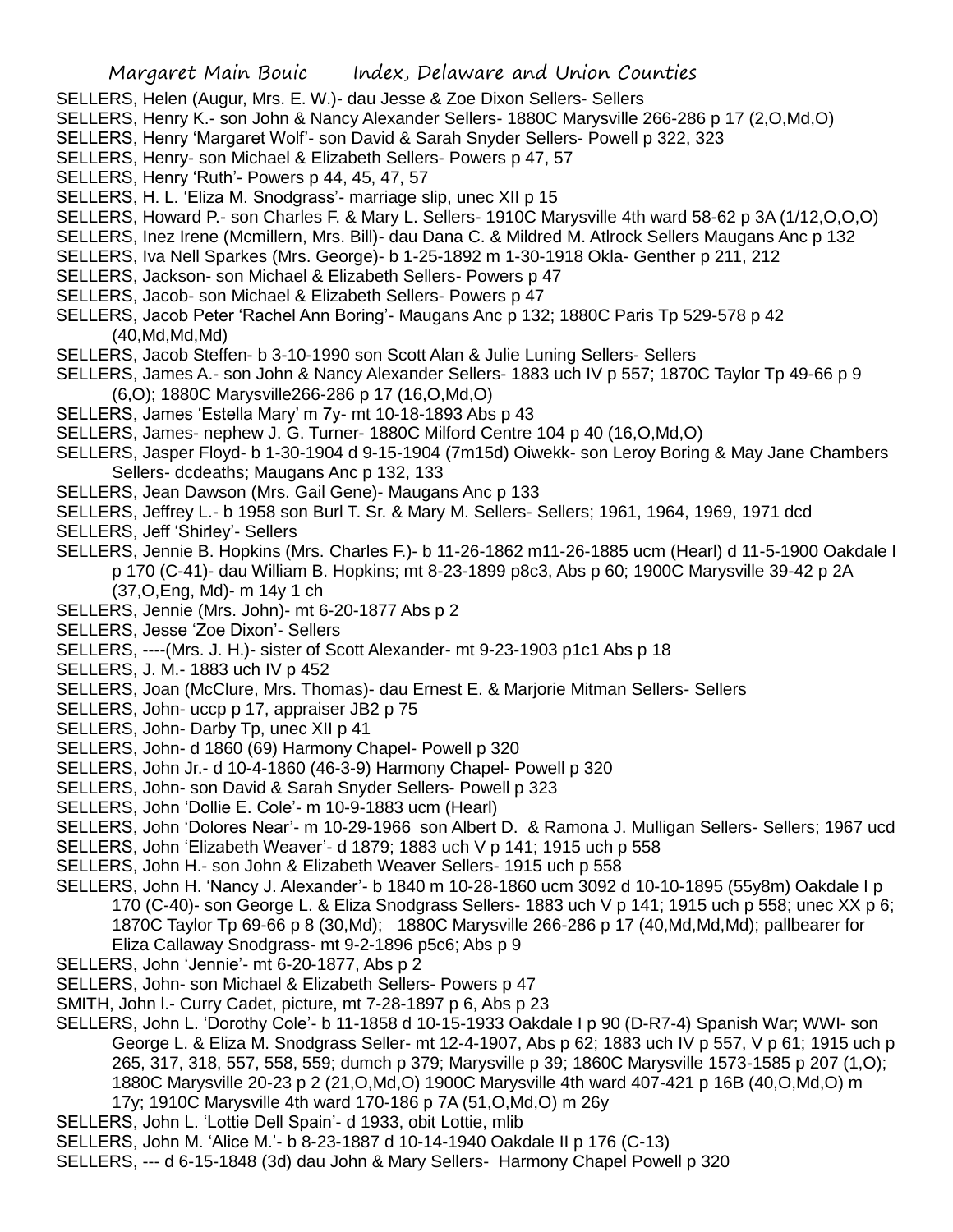- SELLERS, John 'Nancy J. H. Alexander'- m 10-28-1860 ucm 3092; entertainer Alexander reunion- mt 7-25- 1888 p7c5, Abs p 48
- SELLERS, John R.- b 1873 Shelby Co d 6-17-1877 (4y) Oakdale 550 (41F) I p 170 (C-41) also p 90 (D-R7-4) buried here 8-29-1870
- SELLERS, John W.- b 8-1887 son Charles F. & Jennie B. Sellers- 1900C Marysville 3rd ward 39-42 p 2A  $(12,0,0,0)$
- SELLERS, Johnie- d Friday (4) son John & Jennie Sellers- mt 6-20-1877, Abs p 2
- SELLERS, Joseph 'Elizabeth Sayres'- b 7-19-1819 m 1841 son David & Sarah Snyder Sellers- Powell p 323, 369
- SELLERS, Joy Dressel (Ms. Gail Gene)- Maugans Anc p 132
- SELLERS, Julie Marie Luning (Mrs. Scott Alan)- m 9-17-1983 dau William Sr. & Ellen M. Luning- Sellers
- SELLERS, Karen Belt (Mrs. Robert A.)- m 1-20-1963- Sellers; 1969, 1971, 1980 dcd
- SELLERS, Karen (Mrs. Roy A.)- 1964 dcd
- SELLERS, Kate- teacher, Millcreek Tp, mt 9-14-1887, Abs p 38
- SELLERS, Kathrine D.- dau Charles F. & Mary L. Sellers- 1910C Marysville 4th ward 58-62 p 3A (1,O,O,O)
- SELLERS, Kathryn- b 1870 d 1939 first woman Judge of US Court- Oakdale I p 170 (C-41)
- SELLERS, Katie- dau John & Nancy Alexander Sellers- 1880C Marysville 266-286 p 17 (9,O,Md,O)
- SELLERS, Keith L. 'Beverly A. Smith'- m 10-3-1993 son Ernest Gene & Norma Sellers- Sellers SELLERS, Kevin 'Amy'- Sellers
- SELLERS, Kris- b 1966 ch Robert A. & Karen Belt Sellers- Sellers; 1969, 1971, 1980 dcd
- SELLERS, Kurt- b 1972 son Robert A. & Karen Belt Sellers- Sellers; 1980 dcd
- SELLERS, Laura Helen- b 4-12-1920 dau George & Iva Nell Sparkes Sellers- Gentheer p 212
- SELLERS, Lawrence C. 'Donna L.'- son Lawrence Edwin & Ruth Elizabeth Sellers- Sellers
- SELLERS, Lawrence Edwin 'Ruth'- d 9-6-1996 (84) bur Leatart Falls- Sellers
- SELLERS, Leah June (Bornino, Mrs. Douglas)- b 4-10-1973 m 11-18-1995 dau John & Dolores Near Sellers-**Sellers**
- SELLERS, Leonard- Powers p 47
- SELLERS, E. Leone (Davis, Mrs. Don)- b 1-22-1922 dau Dana Clyde & Mildred Altrock Sellers- Sellers; Maugans Anc p 132
- SELLERS, Leroy Boring 'May Jane Chambers'- b 1-3-1874 m 2-24-1895 d 1-20-1937 son Jacob Peter & Rachel Ann Boring Sellers- Maugans Anc p 132; 1880C Marysville 529-578 p 42 (6,Md,Md,Md); dcb (Dana Clyde)
- SELLERS, Lilla- dau Jacob Peter & Rachel Ann Boring Sellers- 1880c Paris Tp 529-578 p 42 (2,Md,Md,Md)
- SELLERS, Lizzie- dau John & Elizabeth Weaver Sellers- 1915 uch p 558
- SELLERS, Lori Lynn- b 1976 dau John & Dolores Near Sellers- Sellers
- SELLERS, Lottie Dell Spain (Bowersmith, Mrs. Lewis)(Mrs. John L.)- b 1-21-1874 d 10-9-1955 Oakdale I p 1151 (C-R4-6); obit, mlib
- SELLERS, Lucinda- dau Michael & Elziabeth Sellers- Powers p 47
- SELLERS, Major- mt 11-17-1897 p5c3; Abs p 38
- SELLERS, Marcella (Yake, Mrs. Robert)- m 10-30-1960 dau Arthur Dudley & Nellie E. Shoaf Sellers- Sellers; obit Arthur D., mlib (brown)
- SELLERS, McCoy- see Cellers- 1880 dch p 479; 1908 dch p 475; 1976 dch p 117
- SELLERS, Margret (Mrs. G. L.)- b 4-1837 1900C Marysville 1st ward 164 p 7A (62,O,O,O) m 42y 3 ch 2 living
- SELLERS, Margaret Wolf (Mrs. Henry)- dau Jacob & Priscilla Martin Wolf- Powell p 322, 323
- SELLERS, Maria- dau Abraham Sellers- Powers p 55
- SELLERS, Maria Elizabeth Eppley (Mrs. )- b 8-7-1849 d 3-28-1905 dau William Henry & Amanda Geib Epplkey- Weiser p 468
- SELLERS, Mariah (Pike, Mrs. Charles)- m 1-21-1847 dcm
- SELLERS, Marjorie Mitman (Mrs. Ernest E.)- Sellers
- SELLERS, Martha E.- d 11-18-1844 (1m6d) Harmony Chapel- Powell p 320
- SELLERS, Mary E.- dau John L. & Dorothy E. Sellers- 1910C Marysville 4th ward 170-186 p 7A (12,O,O,O)
- SELLERS, Mary F. (Mrs. Damon H.)- 1910C Marysville 84-76 p 3B (32,O,Pa) 1 ch
- SELLERS, Mary L (Mrs. Charles F.)- b 8-6-1882 d 3-9-1911 (28y7m) Oakdale 2367 (149C) I p 170 (C-41);
- 1910C Marysville 4th ward 58-62 p 3A (--,O,O,O) m 4y, 2 ch
- SELLERS, Mary M. (Mrs. Burl T.,Sr.)- Sellers; 1961, 1964, 1969, 1971, 1980 dcd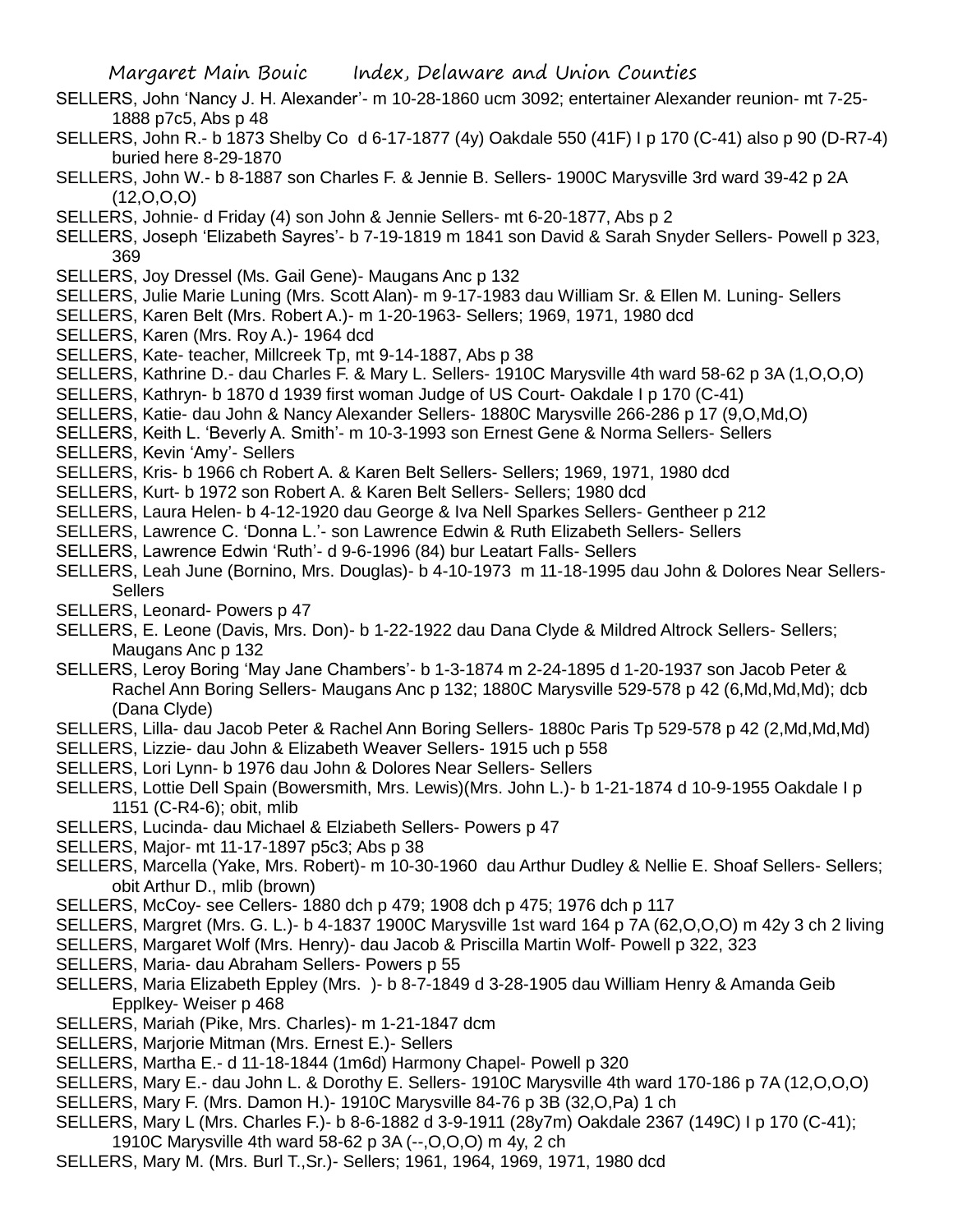- SELLERS, May Jane Chambers (Mrs. Leroy Boring)- b 9-14-1875 d 8-21-1917 Jerome Cem- dau Cyrus,Jr. & Nancy Jane Finley Chambers- Maugans Anc p 132; dcb (Dana Clyde)
- SELLERS, Melanie b 1971 dau Alfred E."Gene" & Britta Sellers- Sellers; 1983 ucd- engaged to Mark Landon SELLERS, Melvyn L. 'Donna'- b 11-1-1939 son Dana Clyde & Mildred M. Altrock Sellers- Maugans Anc p 132; **Sellers**
- SELLERS, Michael 'Elizabeth'- Powers p 47
- SELLERS, Mike- son Ernest E. "Gene" & Norma Sellers- Sellers
- SELLERS, Michael- son Michael & Elizabeth Sellers- Powers p 47
- SELLERS, Mildred M. Altrock (Mrs. Dana Clyde)- m 9-28-1918 d 8-7-1974 Union Cem- Maugans Anc p 132; **Sellers**
- SELLERS, Minerva Bruce (Mrs. B. A.)- b 3-2-1855 m 1873 dau Joel & Abigail Lewis Bruce- Powell p 323
- SELLERS, Myron Doyle- b 6-1-1905 d 8-10-1905 son Leroy Boring & May Jane Chambers Sellers- Maugans Anc p 132
- SELLERS, Nancy C. (Dingess, Mrs. )- dau Burl T. Sr. & Mary M. Sellers- Sellers; 1961(17), 1964 dcd
- SELLERS, Nancy J. Alexander (Mrs. John)- b 1841 m 10-28-1860 ucm 3092 d 5-19-1916 (75y1m) Oakdale I p 170 (C-41)- 1883 uch V p 141; unec XX p 6 1870C Taylor Tp 69-66 p 9 (28,O); 1880C Marysville 266- 286 p 17 (40,Md,Md,Md)
- SELLERS, Nellie E. Shoaf (Mrs. Arthur Dudley)- b 12-29-1909 m 6-12-1928 d 3-31-1987 (77) Radnor Cem, dau Horace & Rose Slonecker Shoaf.- Sellers; obit Arthur D., mlib (brown); 1961, 1964, 1969, 1971, 1980 dcd
- SELLERS, Nellie R. (Grazier, Mrs. Marshall)- b 10-1-1918 m 4-25-1936 dau George & Iva Nell Sparkes Sellers- Genther p 212
- SELLERS, Nina Sawyer (Mrs. William C.)- b 11-20-1894 Oakdale II p 107 (H-RL-8)- dau Emory Sawyer; obit William C. mlib (brown); Sawyer

SELLERS, —(Hayes, Mrs.Harold E.)- dau William C. & Nina Sawyer Sellers- obit William C., mlib (brown)

- SELLERS, Noah- son John & Elizabeth Weaver Sellers- 1915 uch p 558
- SELLERS, Noah Lee- b 8-31-1998 son Dr. Keith & Beverly A. Smith Sellers- Sellers
- SELLERS, Norma Kear (Mrs. Gene)- dau Raymond F. Kear- Sellers
- SELLERS, Owen F.- son Damon H. & Mary F. Sellers- 1910C Marysville 84-76 p 3B (3,O,O,O)
- SELLERS, Pamela M. (Mrs. David R.)- Sellers
- SELLERS, Paul- Powers p 54
- SELLERS, Paul J.- b 11-1891 son John L. & Dorothea Cole Sellers- 1915 uch p 559; Sellers; obit William C., mlib (brown); 1900C Marysville 4th ward 407-421 p 16B (8,O,O,O); 1910C Marysville 4th ward 170-186 p 7A (18,O,O,O)
- SELLERS, Philip Henry- Powers p 56
- SELLERS, Rachel Ann Boring (Mrs. Jacob Peter)- Maugans Anc p 132; 1880C Paris Tp 529-578 p 42  $(35, Md, Md, Md)$
- SELLERS, Ramona J. Mulligan (Mrs. Albert)- m 10-16-1946- Sellers
- SELLERS, Rebecca C.- dau H. D. Sellers- Sellers
- SELLERS, Rebecca (Fitzgerald, Mrs. J. Daniel)- dau Jeff & Shirley Sellers- Sellers
- SELLERS, Richard- b 1965 son Alfred E. & Britta B. Sellers- 1983 ucd
- SELLERS, Robert A. 'Karen Belt'- m 1-20-1963- son Arthur Dudley & Nellie E. Shoaf Sellers-Sellers; obit Arthur D., mlib (brown); 1961(19), 1969, 1971, 1980 dcd
- SELLERS, Roberta A. (Mrs. David J.)- 1973, 1975, 1979, 1981, 1983, 1991 ucd
- SELLERS, Roena Geneva (Rabold, Mrs. John Alexander0- b 11-10-1886 m 6-29-1905 d 2-16-1959- Weiser p 709
- SELLERS, Roy- 1908 dch p 475
- SELLERS, Roy A. 'Karen'- 1964 dcd
- SELLERS, Ruth Elizabeth (Mrs. Lawrence Edwin)- d 2-2-1998 (82) bur Leatart Falls- Sellers
- SELLERS, Ruth Krepps (Mrs. Vaughn Dean)- b 8-9-1917 d 8-11-1964 Union Cem.- 1883 uch V p 133
- SELLERS, Sam- d 1-29-1854 (31) Oakdale 552 (41F)
- SELLERS, Samuel,Jr.- Powers p 46
- SELLERS, Samuel,Sr.- Powers p 46, 47
- SELLERS, Samuel W. 'Sarah'- b 1823 Md d 1-29-1854 (31-6-5) Oakdale I p 90 (D-R7-4) ; mt 3-8-1854, 3-29-, 1854, abs p 14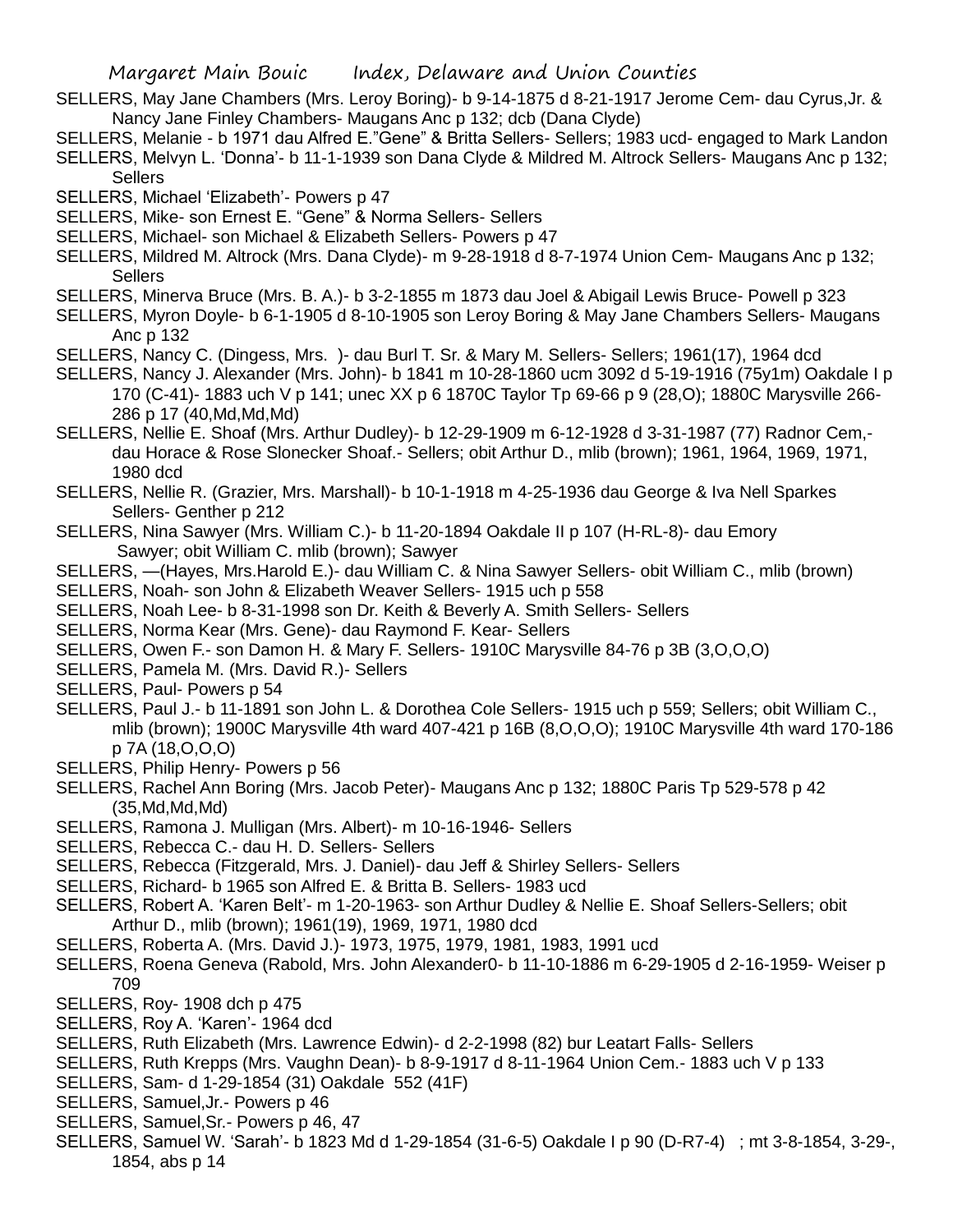- SELLERS, Sandra M. (Jennings, Mrs. )- dau Burl T. Sr. & Mary M. Sellers- Sellers; 1961914), 1964 dcd
- SELLERS, Sarah (Mrs. David) d 10-29-1866 (79)- Harmony chapel- Powell p 320
- SELLERS, Sarah Flenniken (Mrs. Thomas)- b 9-30-1754 dau John Alexander & Martha Alexander Flenniken-Powers p 162
- SELLERS, Sarah- dau Michael & Elizabeth Sellers- Powers p 47
- SELLERS, Sarah (Mrs. Samuel W.)- b 1829 Md d 11-29-1853 (24y5m) Oakdale 551 (41F) I p 90 (D-R7-4)
- SELLERS, Sarah Snyder (Mrs. David)- Powell p 323
- SELLERS, Sarah- dau David & Sarah Snyder Sellers-, twin of William- Powell p 323
- SELLERS, Sarah Wilson (Mrs. John F.)- Powers p 58, 178
- SELLERS, Scott Alan 'Julie Marie Luning'- m 9-17-1983- son Earnest E. "Gene" Sellers- Sellers
- SELLERS, Shannon Noel- (2-1990) dau Scott Alan & Julie Marie Luning Sellers- Sellers
- SELLERS, Sharon Lee- b 1943 d 8-8-1957 bur Mifflin- dau Gail Gene & Joy Dressel Sellers- Maugans Anc p 132, 133
- SELLERS, Shawn Michael- b 5-8-1971 son John & Dolores Near Sellers- Sellers
- SELLERS, Sherry V.- 1969 dcd
- SELLERS, Shirley (Mrs. Jeff)- Sellers
- SELLERS, Sophia Patterson (Mrs. Daniel M.)- m 3-18-1835 dcm
- SELLERS, Sophia Zeigler (Ms. Charles)- m 10-3-1846 dcm see Sell
- SELLERS, Susan J. (Davis, Mrs. )- b 1960 dau Burl T. & Mary M. Sellers- Sellers; 1961, 1964, 1969, 1971 dcd
- SELLERS, Susanna- dau Michael & Elziabeth Sellers- Powers p 47
- SELLERS, Temperance, Mrs. Pabst 5 p 9, 10 see Sellars
- SELLERS, Terry- d infancy- son Vaughn Dean & Cecil Bishop Sellers- Maugans Anc p 132
- SELLERS, Tom- son Burl T. & Mary Sellers- 1961 (12), 1964 dcd
- SELLERS, Thomas B.- d 9-7-1885 (36y25d) Harmony Chapel- Powell p 320
- SELLERS, Thomas J.- hmp p 61
- SELLERS, Thomas 'Sarah Flenniken'- Powers p 46, 88, 145, 162
- SELLERS, Tonya- dau Melvyn L. & Donna Sellers- Maugans Anc p 132
- SELLERS, Vaughn Dean 'Cecil Bishop''Ruth Krepps'-b 10-7-1899 Liberty Tp- son Leroy Boring & May Jane Chambers Sellers- Sellers; Maugans Anc p 132; dcb
- SELLERS, Virgil O.- son Charles & Emma Vinson Sellers- Sellers; obit Arthur D., mlib (brown)
- SELLERS, William- 1835 men p 46 #16 p 83 Orange Tp
- SELLERS, William- 1915 uch p 318
- SELLERS, William- d 6-3-1891 (61y3m) Harmony Chapel Cem- Powell p 320
- SELLERS, Dr. William- d 12-25-1959 (76) bur Paulding- Sellers
- SELLERS, William C.'Nina Sawyer'- b 402601895 d 2-3-1969 (73) bur Norwood Oakdale II p 107 (H-RL-8) son John L. & Dorothy E. Cole Sellers- 1st Lt Co E 166 inf 42 WWI; Sellers; 1915 uch p 559; 1915 uch p 318; 1900C Marysville 4th ward 407-421 p 16B (5,O,O,O); 1910C Marysville 4th ward 170-186 p 7A (14,O,O,O); obit, mlib (brown)
- SELLERS, William C. Jr.- son William C. & Nina Sawyer Sellers- Sellers; obit William C, mlib (brown)
- SELLERS, William- son David & Sarah Snyder Sellers- Powell p 323
- SELLERS, William H.- son Michael & Elizabeth Sellers- Powers p 47
- SELLERS, William- d 7-4-1850 (5-9-28) Harmony Chapel- Powell p 320- son John & Mary
- SELLERS, Zachary Andrew- b 5-23-1995 son Kevin & Amy Sellers- Sellers
- SELLERS, Zoe Dixon (Mrs. Jesse)- Sellers
- SELLMAN,m Akexander Arthur 'Lucelia knapp'- b 1837 d 1923 ped Kirk Robert Sellman #125 (16); unec VIII p 43
- SELLMAN, Arthur Alexander 'Lennie Leota Knapp'- b 1866 d 1921 son Alexander Arthur & Lucelia Agatha Rice Sellman- ped Kirk Robert Sellman 125 8; unec VIII p 43
- SELLMAN, Beal- Dover Tp, unec XII p 50
- SELLMAN, Kirk Robert #125, ped 1 son Robert Troy & Patricia Joanne Brown Sellman, ; unec VIII p 43
- SELLMAN, Lennie Leota Knapp (Mrs. Arthur Alexander)- b 1876 d 1957 dau Ira & Nancy Ann Tilbury Knappped Kirk Robert Sellman #125 9; unec VIII p 43
- SELLMAN, Lucelia Agatha Rice (Mrs. Alexander Arthur)- b 1843- ped Kirk Robert Sellman #125 17; unec VIII p 43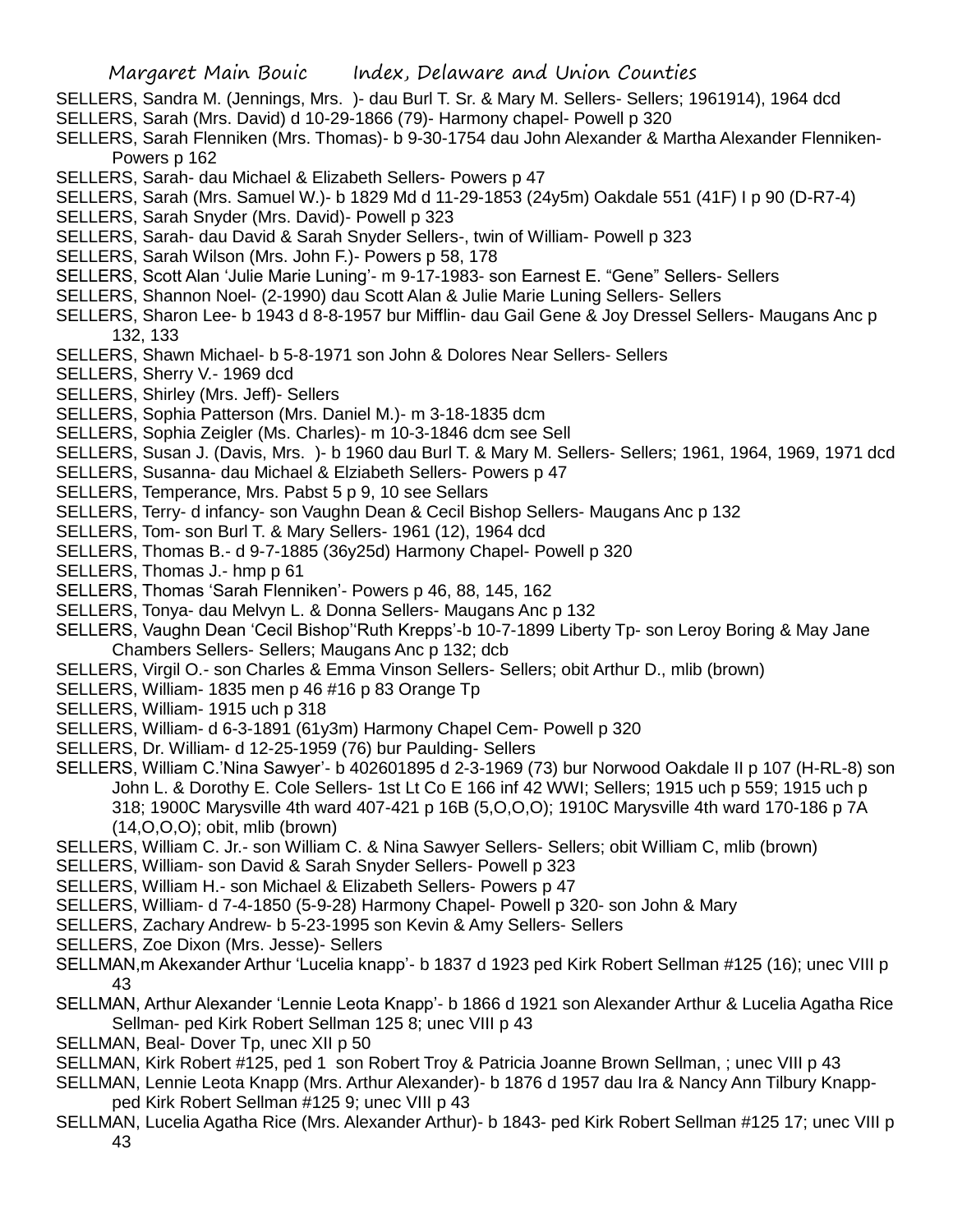- SELLMAN, Mary Margaret Arnold (Mrs. Troy Maurice)- b 1905 dau Charles Ellsworth & Grace Stewart Arnoldped Kirk Robert Sellman #125 5; unec VIII p 43
- SELLMAN, Patricia Joanne Breown (Mrs. Robert Troy)- b 1932 dau Bryan Verle & Gladys Irene McHendry Breon- ped Kirk Robert Sellman #125 3; unec VIII p 43
- SELLMAN, Robert Troy 'Patricia Joanne Breon'- b 1927 son Troy Maurice & Mary Margaret Arnold Sellmanped Kirk Robert Sellman #125 2; unec VIII p 43
- SELLMAN, Troy Maurice 'Mary Margaret Arnold'- b 1898 d 1971 son Arthur Alexander & Lennie Leota Knapp Sellman- ped Kirk Robert Sellman #125 4; unec VIII p 43
- SELLORS, Frances- d 4-5-1901 Delaware dau D. & Effa Haririgle Sellors- dcdeaths
- SELLS, Mrs.- purchase at sale, Genther p 50
- SELLS, Aaron-b 1984 son Herbert & Elizabeth Sells- 1991 ucd
- SELLS, Allie M.- b 429-1886 Liberty Tp dau John & Anna M. Rumsey Sells- dcbirths
- SELLS, Alma (Smith, Mrs. Jim)- dau John Cato & Hester E. Winningham Sells- Sells
- SELLS, Amanda- 1870C Liberty Tp Delaware Co p 403 (30\*)
- SELLS, Amanda (Keeler, Mrs. William)- m 10-31-1880 dau Peter & Catherine Sells- 1883 uch V p 507; 1880C Claibourne Tp 91-96 p 9 (28,O,Pa,Pa)
- SELLS, Amanda R. (Mrs. Richard H.)- 1910C Jerome-Pl City 38-42 p 2A (64,O,O,O) m 5y, 10 ch, 7 living
- SELLS, Amaziah- 1870C Liberty Tp Del Co p 403 (3)
- SELLS, Amaziah 'Florence Davis'- Sells
- SELLS, Anna McGrevy (Mrs. George W.)- m 10-2-1884 ucm (Hearl)
- SELLS, Betsy- 1870C Liberty Tp Del Co p 403 (35)
- SELLS, Burton W.- b 7-29-1902 Columbus, Franklin Co son Webster & Babel Hall Sells- dcb
- SELLS, Catharine Bishop (Mrs. W. M.)- m 8-7-1861 ucm 3179; unec XIX p 66
- SELLS, Catharine Stambaugh (Mrs. Peter)- d 1876 1883 uch V p 507, 648, 651,
- SELLS, Charles- 1870C Liberty Tp Del Co p 403 (3)
- SELLS, Christian b 1980 son Herbert & Elizabeth Sells- 1991 ucd
- SELLS, Cleveland R.- b 3-1885 son Richard & Rachel A. Sells- 1900C Jerome Tp 74-80 p 3B (15,O,O,O)
- SELLS, Dan B. 'Ruth Hensley'- b 9-6-1907 d 12-1-1987 (80) WWII, Sells; 1980 dcd
- SELLS, Danny- son Dan B. & Ruth Hensley Sells- Sells
- SELLS, Donald F. b 11-16-1908 d 11-12-1991 (82) Bloomfield Cem- son Amaziah & Florence Davis Sells-Sells
- SELLS, Ebor H.- b 4-1883 son Richard & Rachel A. Sells- 1900C Jerome Tp 74-80 p 3B (17,O,O,O)
- SELLS, Elizabeth (Mrs. Herbert)- 1991 ucd
- SELLS, Elliot 'Polly Sells'- Washington Tp, Franklin Chron 8-27-1820, dcga p 12
- SELLS, Ethel (Jackman, Mrs. )- b 9-30-1896 dau Webster M. & Mabel Hale Sells- Sells; dcb
- SELLS, Finley- d 12-1-1891 (35-4-3) Brown Tp, dcdeaths
- SELLS, Florence (Bishop, Mrs. )- sister Dan B. Sells- Sells
- SELLS, Florence Davis (Mrs. Amaziah)- Sells
- SELLS, Frank- b 7-31-1878 Liberty Tp son John & Anna Rumsey Sells- dcb
- SELLS, Fredrick- 1870C Liberty Tp Del Co p 403 (8)
- SELLS, Gayle (Houser, Mrs. )- dau Webster M. Sells- Sells
- SELLS, George- 1870C Concord Tp p 259 (8)
- SELLS, George 'Anna McGrevy'- m 10-2-1884 ucm (Hearl)
- SELLS, George- grandson Peter Sells- 1880C Claibourne Tp 90-95 p 9 (21,O,O,O)
- SELLS, Gertie- b 4-1877 dau Richard & Rachel A. Sells- 1900C Jerome Tp 74-80 p 3B (23,O,O,O); 1910C Jerome Pl City 38-42 p 2A (33,O,O,O)
- SELLS, Grace- b 1980 dau Herbert & Elizabeth Sells- 1991 ucd
- SELLS, Hannibal- 1870C Liberty Tp Del Co p 403 (30)
- SELLS, Hattie A.- d 5-25-1882 (3m10d) Claibourne Cem p 29- dau P. & N.J. Sells
- SELLS, Henry D.- d 7-30-1881 (1y19d) Delaware dcdeaths
- SELLS, Herbert 'Elizabeth'- 1991 ucd
- SELLS, Hester E. Winningham (Mrs. John Cato)- b 3-31-1910 d 9-24-1986 (76) Smyrna Cem- dau Harrison & Hattie Young Winningham- Sells
- SELLS, Jacob- b 7-5-1871 Liberty Tp son Hanibal & Amanda Bower Sells- dcb
- SELLS, Jessica- b 1975 dau Herbert & Elizabeth Sells- 1991 ucd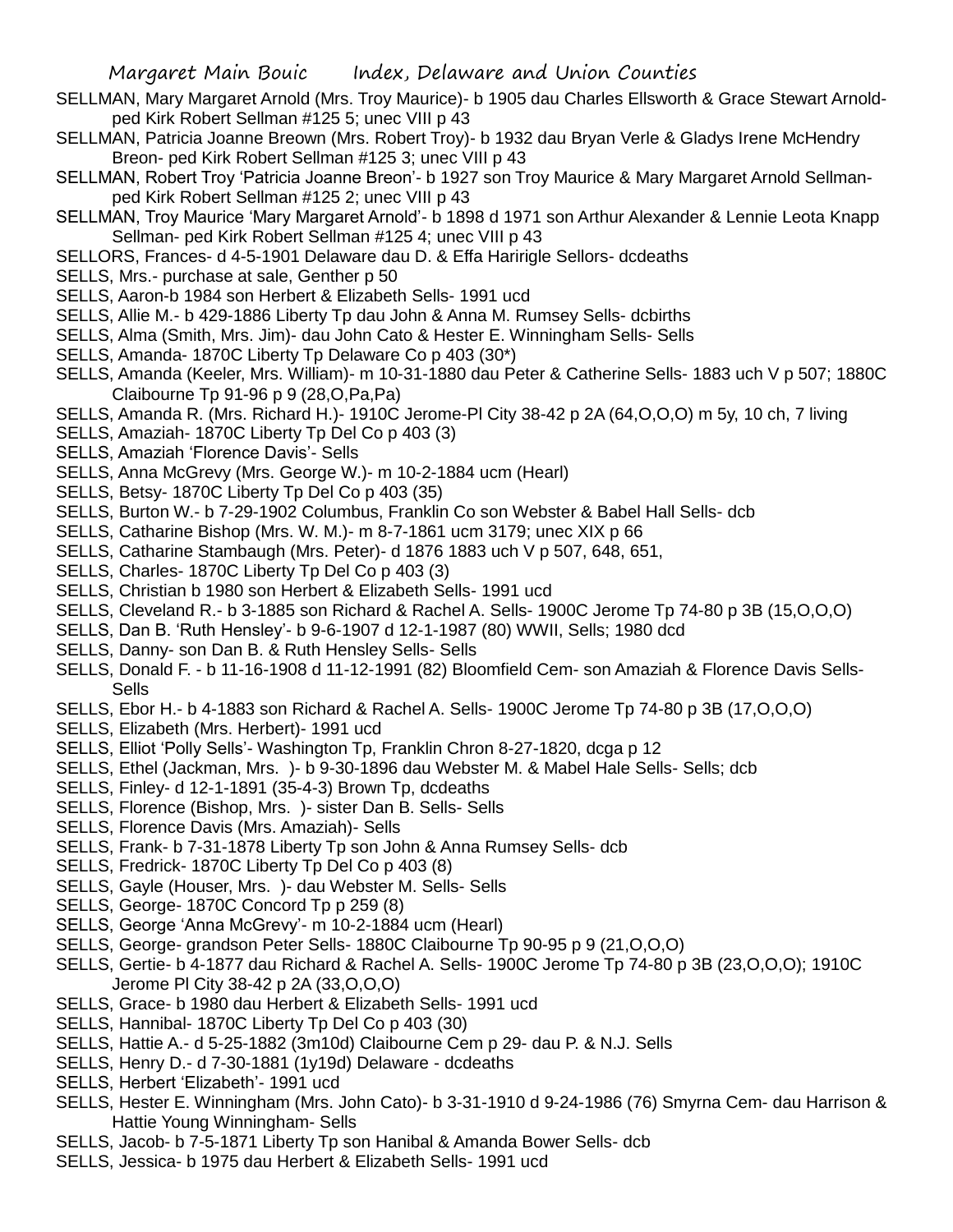- SELLS, Jim- son John Cato & Hester E. Winningham Sells- Sells
- SELLS, John 1st- 1870C Liberty Tp Del Co p 403 (67\*)
- SELLS, John 2nd- 1870C Liberty Tp Del Co p 403 (22)
- SELLS, John 3rd- 1870C Liberty Tp Del Co p 403 (2)
- SELLS, John- founder of Dublin, father-in-law of Dr. Albert Chapman- 1985 uch p 34
- SELLS, John, Mr. and Mrs.- friend of Mrs. J. C. Miller- dg 4-30-1909, Cry Ab p 28
- SELLS, John Cato 'Hester E. Winningham'- d 1982- Sells
- SELLS, John H.- son Webster M. Sells- Sells
- SELLS, John d 9-25-1879 (76-8-15) Liberty Tp son John Sells- dcdeaths
- SELLS, John 'Susan L. Flesher'- m 12-7-1875 ucm 5796 mt 1-12-1876 mt 3-20
- SELLS, Judith- dau John Cato & Hester E. Winningham Sells- Sells
- SELLS, Julia (Boyer, Mrs. Frank)- m 5-9-1895 ucm (Hearl)
- SELLS, Kate- 1870C Concord Tp p 259 (29)
- SELLS, Katie (Edwards, Mrs. Glenn)- dau John Cato & Hester E. Winningham Sells- Sells
- SELLS, Kelly- b 1972 ch James A. & Terri Sells- 1973, 1975 ucd
- SELLS, Lena- b 9-10-1884 Liberty Tp dau John & Anna M. Rumsey Sells- dcb
- SELLS, Lester B. "Red"'Marjorie A. Emch'- d 7-5-1977 (64) bur Youngstown- Sells
- SELLS, Logan- b 4-16-1876 Liberty Tp son John & Ann Rennsey Sells- dcb
- SELLS, Lottie- 1870C Liberty Tp Del Co p 403 (5)
- SELLS, Luther R. 'Shirley'- 1961 dcd
- SELLS, Mack D.- 1870C Liberty Tp p 403 (37\*)
- SELLS, Margaret (Coffman, Mrs. Henry)- m 5-18-1808 onwq I
- SELLS, Marie (Testaguzza, Mrs. ) sister Lester B. Sells- Sells
- SELLS, Marilla- Rebekah Lodge 1912, unec Xvi p 53a
- SELLS, Marinda- 1870C Liberty Tp Del Co p 403 (6)
- SELLS, Marinda- 1870C Liberty Tp Del Co p 403 (66)
- SELLS, Marjorie A. Emch (Mrs. Lester B.)- Sells
- SELLS, Martha (Dyer, Mrs. )- sister Webster M. Sells- Sells
- SELLS, Mary- 1870C Liberty Tp Del Co p 403 (1)
- SELLS, Mildred Gale- b 4-5-1899 Liberty Tp dau Webster & Mabel Hall Sells- dcb
- SELLS, Nancy (Cardosi, Mrs. )- sister Dan B. Sells- Sells
- SELLS, Nancy J. Clark (Mrs. Peter)- m 2-17-1881 ucm 6918 (Snair) Claibourne Cem p 29; 1883 uch V p 507, 651
- SELLS, Nancy Jane (Wilson, Mrs. James H.)- m 3-22-1888 ucm (Hearl)
- SELLS, Nancy J. Snare (Mrs. Peter)- m 2-11-1881 ucm (Hearl)
- SELLS, Nellie (Wilson, Mrs. Robert)- dau John Cato & Hester E. Winningham Sells- Sells
- SELLS, Nettie Carilla- b 9-26-1893 Liberty Tp dau John & Anna Rumey Sells- dcb
- SELLS, Oleta (Smith, Mrs. )- dau John Cato & Hester E. Winningham Sells- Sells
- SELLS, Otway- 1870C Liberty Tp Del Co p 403 (13)
- SELLS, Pauline (Mrs. Allen T.)- 1969, 1971 dcd
- SELLS, Peter- 1840C Radnor Tp p 105 (20-30)
- SELLS, Peter- 1870C Lliberty Tp Del Co p 403 (6)
- SELLS, —(Mrs. Peter)- sister Hamerson Landon- dg 10-24-1913 Cry Ab p 6
- SELLS, Peter 'Catharine Stambaugh''Nancy J. Clark'- b 6-15-1811m(2) 2-17/11-1881 ucm 6918 (Nancy Snair) d 12-9-1884 (73-5-24) Claibourne Cem p 29 son Jacob & Mary Thrush Sells- 1883 uch V p 648, 651
- SELLS, Peter 'Salley Casey'- m 9-3-1807 onwq I
- SELLS, Rachel A. (Mrs. Richard)- b 7-1840 1900C Jerome Tp 74-80 p 3B (59,O,O,O) m 41y, 13 ch, 8 living
- SELLS, Ralph- 1870C Concord Tp p 259 (1)
- SELLS, Rebecca (Mrs. Benjamin)- Powers Pat p 172
- SELLS, Richard- brother Dan B. & Donald Sells- Sells
- SELLS, Richard 'Rachel Amanda'- b 4-1840 1900C Jerome Tp 74-80 p 3B (60,O,Ky,Mass) m 41y' 1910C Jerome -Pl City 38-42 [ 2A 070.O,O,O) m 50y
- SELLS, Robert- brother Dan B. & Donald Sells- Sells
- SELLS, Roger- son John Cato & Hester E. Winningham Sells- Sells
- SELLS, Ruth Hensley (Mrs. Dan B.)- Sells; 1980 dcd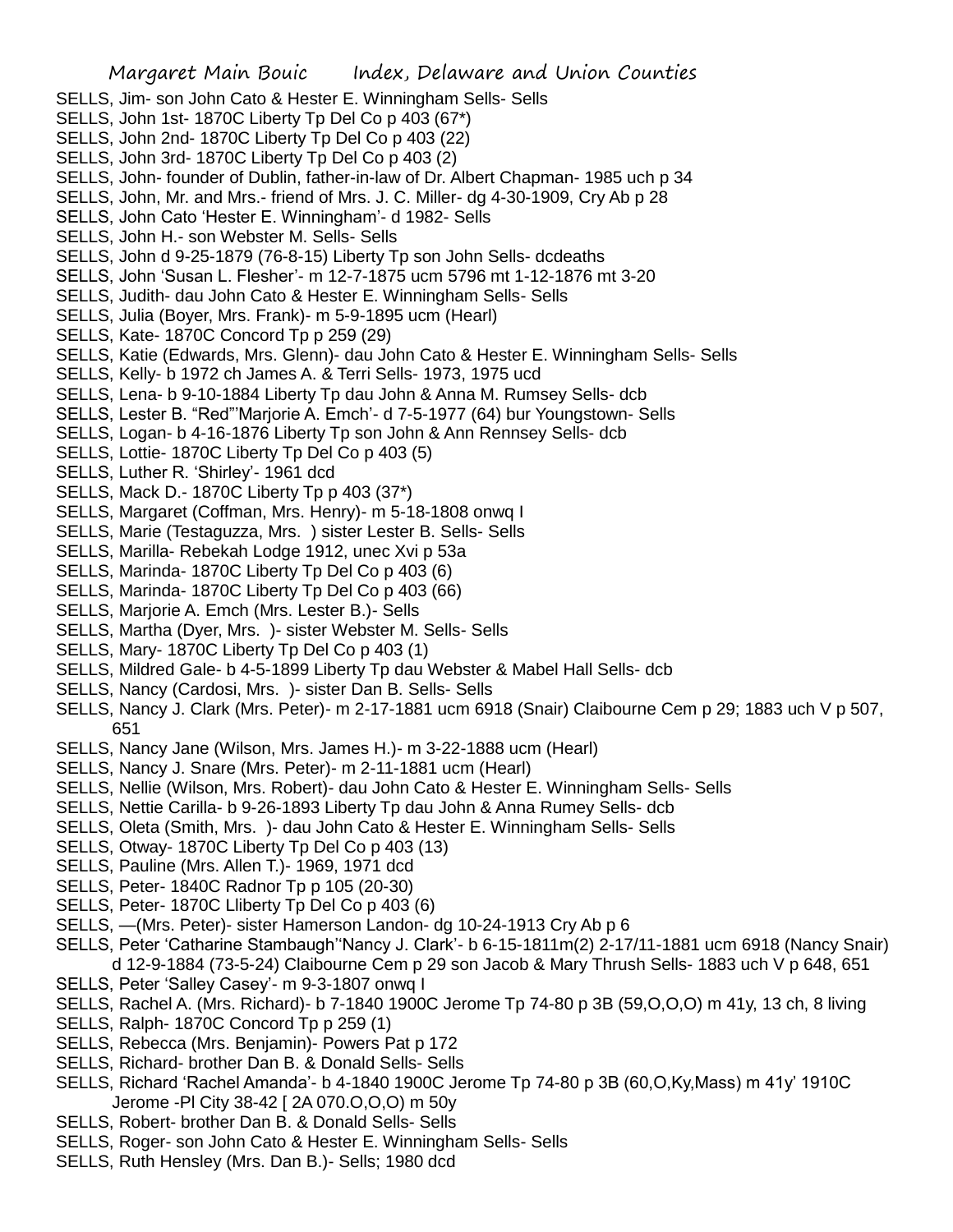- SELLS, Salley Casey (Mrs. Peter)- m 9-3-1807 onwq I
- SELLS, Samuel 'Elizabeth Woolcutt'- m 4-22-1806 onwq I
- SELLS, Sandra (Wright, Mrs. Glenn)- dau Lester B. & Marjorie A. Emch Sells- Sells
- SELLS, Sandy (Ellis, Mrs. )- dau Dan B. & Ruth Hensley Sells- Sells
- SELLS, Sarah- b 1982- dau Herbert & Elizabeth Sells- 1991 ucd
- SELLS, Sherman-1870C Concord Tp p 259 (6)
- SELLS, Shirley (Mrs. Luther R.)- 1961 dcd
- SELLS, Suffiah (Ashbaugh, Mrs. John)- m 7-31-1806 onwq I
- SELLS, Susan L. (Flesher, Mrs. )(Mrs. John )- m (2) 12-7-1875 ucm 5796 mt 1-12-1876 mt 3 p 20
- SELLS, Terri (Mrs. James A.)- 1973, 1975 ucd
- SELLS, Webster M.- b 3-25-1874 d 1-4-1964 bur Dublin- Sells
- SELLS, William- 1975 ucd
- SELLS, William- 1870C Concord Tp p 259 (48\*)
- SELLS, Bill- son John Cato & Hester E. Winningham Sells- Sells
- SELLS, William Richard- b 9-27-1904 Liberty Tp son Webster M. & Mabel D. Hall Sells- Sells;dcbirths
- SELLS, W. M. 'Catharine Bishop'- m 8-7-1861 ucm 3179; unec XIX p 66
- SELLS, Yavonne- dau Luther R. & Shjirley Sells- 1961 (9mo) dcd
- SELMAN, Alice- dau Bearl & Mary B. Selman- 1850C Dover Tp 855-872 p 128 (3,O)
- SELMAN, Beal 'Mary B.'- 1915 uch p 438; 1883 uch V p 363, 371; 1840C Dover Tp 1362 (30-40), 1f (20-30) 1 f (-5); 1850C Dover Tp 855-872 (40,Md)
- SELMAN, Calvin G.- son Beal & Mary B. Selman- 1850C Dover Tp 855-872 p 128 (5,Md)
- SELMAN, Charles- son Beal & Mary B. Selman- 1850C Dover Tp 855-872 p 128 (7,Md)
- SELMAN, Martha- dau Beal & Mary B. Selman- 1850C Dover Tp 855-872 p 128 (9,O)
- SELMAN, Mary B. (Mrs. Beal)- 1840C Dover Tp 1362 (20-30); 1850C Dover Tp 855-872 p 128 (34,Md)
- SELNER, Susan Jackson (Mrs. Tillman)(Zimmer, Mrs. Henry)- dau William & Catherine McKitrick Jackson-1908 dch p 883; McKitrick p 277
- SELNER, Tillman 'Susan Jackson'- 1908 dch p 883; McKitrick p 277
- SELOVER, Anna/Ama V. Maine (Mrs. James Reverdy)- b 10-12-1869 d 1949 Marlborough Cem. p 168 dau Henry & Minerva Bishop Maine- Asp 2397b; (42 1912) dcb (Robert Briggs Selover)(James Florein Selover)
- SELOVER, Candace A.- dau Isaac B. & Catharine Follin Selover- 1880 dch p 780
- SELOVER, Catharine Follin (Mrs. Isaac B.)- dau Daniel & Mary M. Ewers Follin- 1880 dch p 780; 1908 dch p 336; dg 11-27-1891, Cry Ab p 71
- SELOVER, Daniel- 1870C Marysville, Paris Tp 131 p 15 (22,O)
- SELOVER, Daniel- d several years ago, mt 10-9-1907 p 7c4, Abs p 57
- SELOVER, Daniel- son Isaac B. & Catharine Follin Selover- 1880 dch p 780
- SELOVER, Ethel (Maloney, Mrs. T. F.)- b 12-31-1888 Troy Tp dau J. R. & Amy Main Selover- Selover; dcbirths
- SELOVER, Florence E. (Mrs. Frank)- d 1-2-1977 (55) Oak Grove Cem.- dau Mrs. Cecil Conroy- Selover
- SELOVER, Floyd M.- b 5-9-1895 Troy Tp son J. R. & Anna Main Selover- dcbirths
- SELOVER, Frank 'Florence'- Selover
- SELOVER, Garrett- ch William & Hannah Sambersom- 1880 dch p 779
- SELOVER, George- brother William Selover- mt 10-9-1907 p7c4, Abs p 57
- SELOVER, Hannah Sambersom (Mrs. William)- 1880 dch p 779
- SELOVER, Harriett (Mrs. William L.)- 1870C Marysville-Paris Tp 176 p 20 (22,O)
- SELOVER, Hattie C.- b 8-13-1891 Troy Tp dau J. R. & Amy Main Selover- dcb
- SELOVER, Isaac B. 'Catherine .Follin''Mary A. Corwin'- b7-15-1815 d 9-18-1891 dg 11-27-1891, Cry Ab p 71 son William & Hannah Samberson Selover- 1880 dch p 780; 1908 dch p 336
- SELOVER, J. A.- pallbearer for A. C. Krauskopf- dg 10-5-1909, Cry Ab p 64
- SELOVER, James Florein- b 8-16-1893 Mlb Cp son James Reverdy & Ama Main Selover- dcb
- SELOVER, James Reverde 'Ama Main'- b 1862 d 1932 Marlborough Cem. p 168- son Isaac B. & Catharine Follin Selover- 1880 dch p 780; 1908 dch p 117, 336, 426, 431; dcb (James Florein), (Robert Briggs Selover)
- SELOVER, James-son William & Hannah Samberson Selover- 1880 dch p 779; 1976 dch p 284
- SELOVER, J. B.- brother Ruth Selover- Selover
- SELOVER, J. F.- brother Ruth Selover- Selover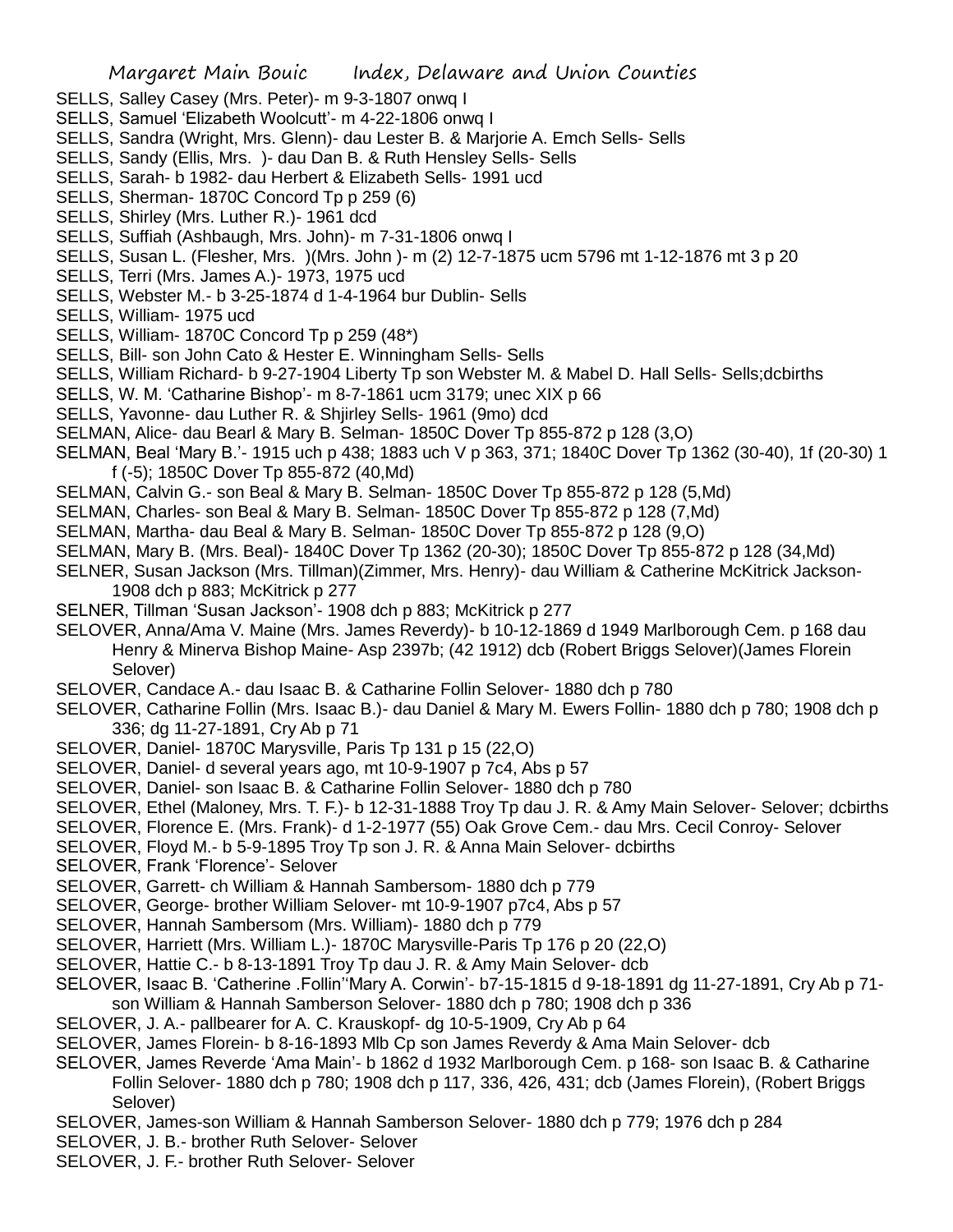- SELOVER, John W.- son William & Hannah Samberson Selover- 1880 dch p 779
- SELOVER, Judith Ann (Elliott, Mrs. )- dau Frank & Florence Selover- Selover
- SELOVER, Mary A. Corwin (Mrs. Isaac B.)- dau Ephraim & Margaret Sharp Corwin- 1880 dch p 779; dg 11-17- 1891, Cry Ab p 71
- SELOVER, Mary H.- dau Isaac B. & Catharine Follin Selover- 1880 dch p 780
- SELOVER, Mary- dau William & Hannah Samberson Selover- 1880 dch p 779
- SELOVER, Mehitable- dau William & Hannah Samberson Selover- 1880 dch p 779
- SELOVER, Nettie Catherine- d 7-30-1966 (74) Marlborough Cem. sister Ruth Selover- Selover
- SELOVER, Peter- son William & Hannah Samberson Selover- 1880 dch p 779
- SELOVER, Robert Briggs- b 5-12-1925- son James Reverdy & Ama Main Selover- dcbirths
- SELOVER, Robert- brother Ruth Selover- Selover
- SELOVER, Ruth- b 1-16-1905 d 5-8-1978 Marlborough Cem.- dau J. R,. & Anna Main Selover; dcb; 1961, 1964, 1969, 1971 dcd
- SELOVER, Thomas- b 11-29-1897- Delaware T son J. R. & Anna Main Selover- dcbirths
- SELOVER, William 'Hannah Samberson'- 1880 dch p 779
- SELOVER, William L. 'Harriett'- 1870C Marysville-Paris Tp 176 p 20 (22,O)
- SELOVER, William- brother George, Daniel- mt 10-9-1907 p7c4, Abs p 57
- SELSBY, Eleanor (Hutson, Mrs. Henry)- b 1818 ped Ramona Hoffman- 31; unec XX p 23
- SELSER, Anna McClelland- Powers p 210
- SELSER, Ary Phebus (Mrs. Christian)- m 8-10-1817 Madison Co, unec IV p 30
- SELSER, Betsey (Rankin, Mrs. Sinnet)- m 10-19-1826 Madison to, unec V p 27
- SELSER, Christian 'Ary Phebus'- m 8-10-1817 Madison Co, unec IV p 39
- SELSER, Dr. 'Minerva Smeltzer'- Powers p 313
- SELSER, Minerva Smeltzer (Mrs. Dr.)- dau Felty Smeltzer- Powers p 313
- SELSOR, Christian 'Harretta Watkins'- m 12-30-1830 Madison Co, unec V p 47
- SELSOR, Eliza Ann (Ray, Mrs. Daniel)- m 3-13-1842 Madison Co, unec IX p 56
- SELSOR, Harretta Watkins (Mrs. Christian)- m 12-30-1830 Madison Co, unec V p 47
- SELSOR, Jane (Haskins, Mrs. Henry)- m 1-20-1846 Madison Co, unec X p 27
- SELSOR, John Z.' Margaret Thomas'- m 10-31-1845 Madison Co, unec X p 18
- SELSOR, Margaret Thomas (Mrs. John Z.)- m 10-31-1845 Madison Co, unec X p 18
- SELSOR, Maria (McIntire, Mrs. Joseph)- m 3-17-1846 Madison Co, unec X p 27
- SELSOR, Maria (Moose, Mrs. Joseph)- m 1-21-1847 Madison Co, unec X p 28
- SELSOR, Mary Ann (Linson, Mrs. George W.)- m 8-12-1844 Madison Co, unec X p 8
- SELTZER. Daniel 'Maria Weiser'- m 7-28-1810- Weiser p 812
- SELTZER, Laura M. (Weiser, Mrs. Thomas Patton)- Weiser p 670
- SELOVER, Maria Weiser (Mrs. Daniel)- m 7-28-1810 dau John & Elizabeth Anspach Weiser- Weiser p 812
- SELSKAR, Carl/Earl E. 'Jeanette B.'- 1964, 1971 dcd
- SELSKAR, Carlene- b 1954 dau Earl E. & Jeanet B. Selskar- 1964, 1971 dcd
- SELSKAR, Denise- dau Earl E. & Jeanet B. Selskar- 1964, 1971 dcd
- SELSKAR, Donald- b 1957 son Earl E. & Jeanet B. Selskar- 1964, 1971 dcd
- SELSKAR, James- son Earl E. & Jenet B. Selskar- 1964, 1971 dcd
- SELSKAR, Jeanet B. (Mrs. Earl E.)- 1964, 1971 dcd
- SELTENRIGHT, Dorcas Wuertz (Mrs. Ken)- b 12-6-1964 m 2-14-1987 dau Don & Karma Stillings Wuertz- St. Paul p 102
- SELTENRIGHT, Ken 'Dorcas Wuertz'- b 11-6-1962 m 2-14-1987 St. Paul p 102
- SELTENRIGHT, Kenzia- b 8-20-1987 dau Ken & Dorcas Wuertz Seltenright- St. Paul p 102
- SELVAGE, Bessie (Fairchild, Mrs. Kennis)- b 4-27-1916 Ky m 12-24-1936 d 8-29-1996 (80) Milford Cem- dau Harry B. & Cora Grace Selvage- Selvage
- SELVAGE, Cathy Marie (Roy, Mrs. )- b 1961 dau Reecie & Eskaleen Selvage- Selvage; 1964, 1969, 1971, 1980 dcd
- SELVAGE, Cora Grace (Mrs. Harry B.)- Selvage
- SELVAGE, Dan- son Reecie & Eskaleen Selvage- Selvage
- SELVAGE, Eskalein Baldwin (Mrs. Reecie)- m 1-3-1938- Selvage; 1964, 1971, 1980 dcd
- SELVAGE, Harry B. 'Cora Grace'- Selvage
- SELVAGE, Harry B. Jr. 'Katie'- son Harry B. & Cora Grace Selvage- Selvage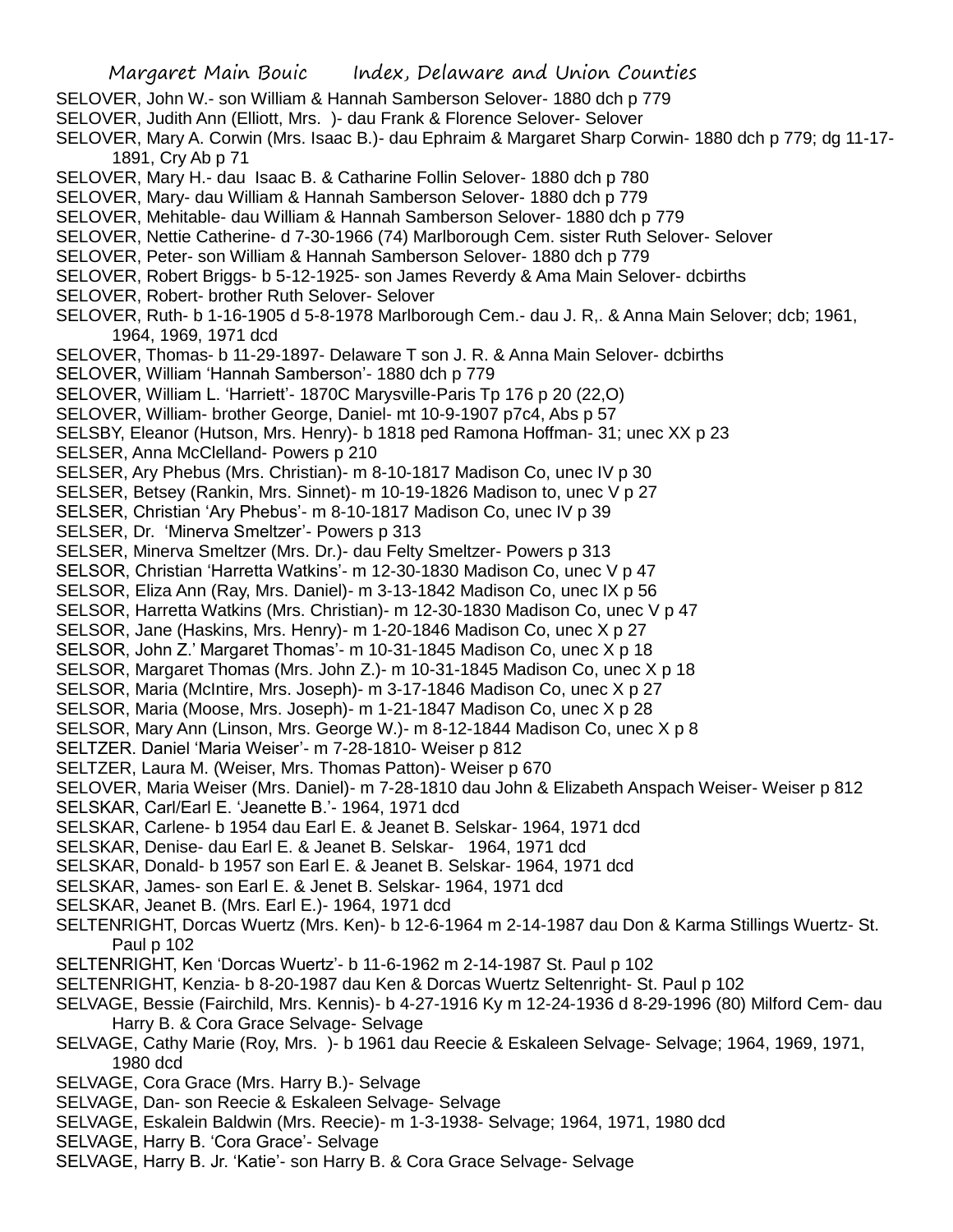- SELVAGE, Marie (Webb, Mrs. )- dau Harry b. & Cora Grace Selvage- Selvage
- SELVAGE, Martha Jean (McCurdy, Mrs. )- dau Reecie & Eskaleen Baldwin Selvage- Selvage
- SELVAGE, Molly- dau Harry B. & Cora Grace Selvage- Selvage
- SELVAGE, Erie Phyllis (Volz, Mrs. )- dau Reecie & Eskalein Selvage- Selvage
- SELVAGE, Reecie 'Eskaleen Baldwin'-m 1-3-1938- Selvage; 1961, 1964, 1969, 1971, 1980 dcd
- SELVAGE, Robert- son Harry B. & Cora Grace Selvage- Selvage
- SELVAGE, Stella Mae (Caudill, Mrs. )- dau Harry B. & Cora Grace Selvage- Selvage
- SELVAGE, Teddy- d 1-1-1970 (25) Green Mound Cem- son Reecie & Eskaleen Baldwin Selvage- Selvage; 1961 (16), 1964 dcd
- SELVAGE, William- son Harry B. & Cora Grace Selvage- Selvage
- SELVEGE, Hester (Pierce, Mrs. Stanley)- dcw Wilmer Pierce 1; Doris S. Pierce 1
- SELVEY, Anna M. (Mrs. Sanford)- 1961, 1964, 1969, 1971, 1980 dcd
- SELVEY, Sanford 'Anna M.'- 1961, 1964, 1969, 1971 dcd
- SELWYN, Betty Jane (Morris, Mrs. Barto Blount)- b 1-10-1923 m 12-30-1941 dau Clarence Menell & Flora Belle Richey Selwyn- Maugans Anc p 40
- SELWYN, Clarence Menell 'Flora Belle Richey'- b 4-18-1891 m 9-5-1914- Maugans Anc p 40
- SELWYN, Christina Ann- b 2-7-1955 dau George Harvey & Virginia Emma Ellison Selwyn- Maugans Anc p 40
- SELWYN, Flora Belle Richey (Mrs. Clarence Menell)- b 11-24-1891 m 9-5-1914 dau Jay Harvey & Flora Garvin Maugans Richey- Maugans Anc p 40
- SELWYN, George August- Powers p 138, 152, 153, 162, 165
- SELWYN, George Augustus- Nash p 136
- SELWYN, George Harvey 'Virginia Emma Ellison'- b 7-28-1916 son Clarence Menell & Flora Belle Richey Selwyn- Maugans Anc p 40
- SELWYN, Karla Florein (Stohr, Mrs. Howard)- b 1-7-1946 m 1963 dau George Harvey & Virginia Emma Ellison Selwyn- Maugans Anc p 40
- SELWYN, Sandra Lee- b 7-7-1947 dau George Harvey & Virginia Emma Ellison Selwyn- Maugans Anc p 40
- SELWYN, Virginia Emma Ellison (Mrs. George Harvey)- b 6-10-1918- Maugans Anc p 40
- SEMAN, Alvina- b 6-1885 dau James & Emma Seman- 1900C Jackson Tp 9 p 1A (14,O,O,O)
- SEMAN, Artinitia (Mrs. James)- 1850C York Tp 333-338 p 52 (22,O)
- SEMAN, Charles- son James & Artinitia Seman- 1850C York tp 333-338 p 52 (3/12,O)
- SEMAN, Claranne (Mrs. John Louis)- Seman
- SEMAN, Dewey J.- b 7-1898 son James & Emma Seman- 1900C Jackson Tp 9 p 1A (1,O,O,O)
- SEMAN, Eliza Blackburn (Mrs. Joseph)- m 6-25-1863 ucm 3448
- SEMAN, Emma (Mrs. James)- b 1-1868- 1900C Jackson Tp 9 p 1A (—) m 15y
- SEMAN, Ester M.- b 2- 1890 dau James & Emma Seman- 1900C Jackson Tp 9 p 1A (10,O,O,O)
- SEMAN, Frances M.- 2-1895 dau James & Emma Seman- 1900C Jackson Tp 9 p 1A (4,O,O,O)
- SEMAN, Helen (Schilling, Mrs. )- sister John Louis Seman- Seman
- SEMAN, Henry M.- son Smith & Jemime Seman- 1850C York Tp 354-339 p 52 (4,O)
- SEMAN, James 'Artinitia'- 1850C York Tp 333-338 p 52 (33,O)
- SEMAN, James 'Emma'- b 8-1863 1900C Jackson Tp 9 p 1A (36,O,O,O) m 15y
- SEMAN, James H?- son Smith & Jemima Seman- 1850C York Tp 354-339 p 52 (1,O)

SEMAN, Joe- Sunbury p 91

- SEMAN, John Louis 'Claranne'- b 8-28-1912 d 1-14-1989 (76) Seman
- SEMAN, John Robert- son John Louis & Claranne Seman- Seman
- SEMAN, Joseph 'Eliza Blackburn'- m 6-25-1863 ucm 3448
- SEMAN, Kathleen L. (Ensign, Mrs. )- dau John Louis & Claranne Seman- Seman
- SEMAN, Kay (Davidson, Mrs. )- sister John Louis Seman- Seman
- SEMAN, Margaret (Ohrstedt, Mrs. )- sister John Louis Seman- Seman
- SEMAN, Martha- dau James & Artinitia Seman- 1850C York Tp 333-338 p 52 (2,O)
- SEMAN, Mary Jane- 1850C York Tp 333-335 p 52 (22,O)
- SEMAN, Mary (Naiden, Mrs. Earl Larue)- b 12-3-1895 m 12-20-1919- Weiser p 842
- SEMAN, Nellie R.- b 6-1892 dau James & Emma Seman- 1900C Jackson Tp 9 p 1A (7,O,O,O)
- SEMAN, Rachael S.- dau Smith & Jemima Seman- 1850C York Tp 334-339 p 52 (1,O)
- SEMAN, Ruby P.- b 9-1887- dau James & Emma Seman- 1900C Jackson Tp 9 p 1A (12,O,O,O)
- SEMAN, Smith 'Jemima'- 1850C York Tp 334-339 p 52 (36,O)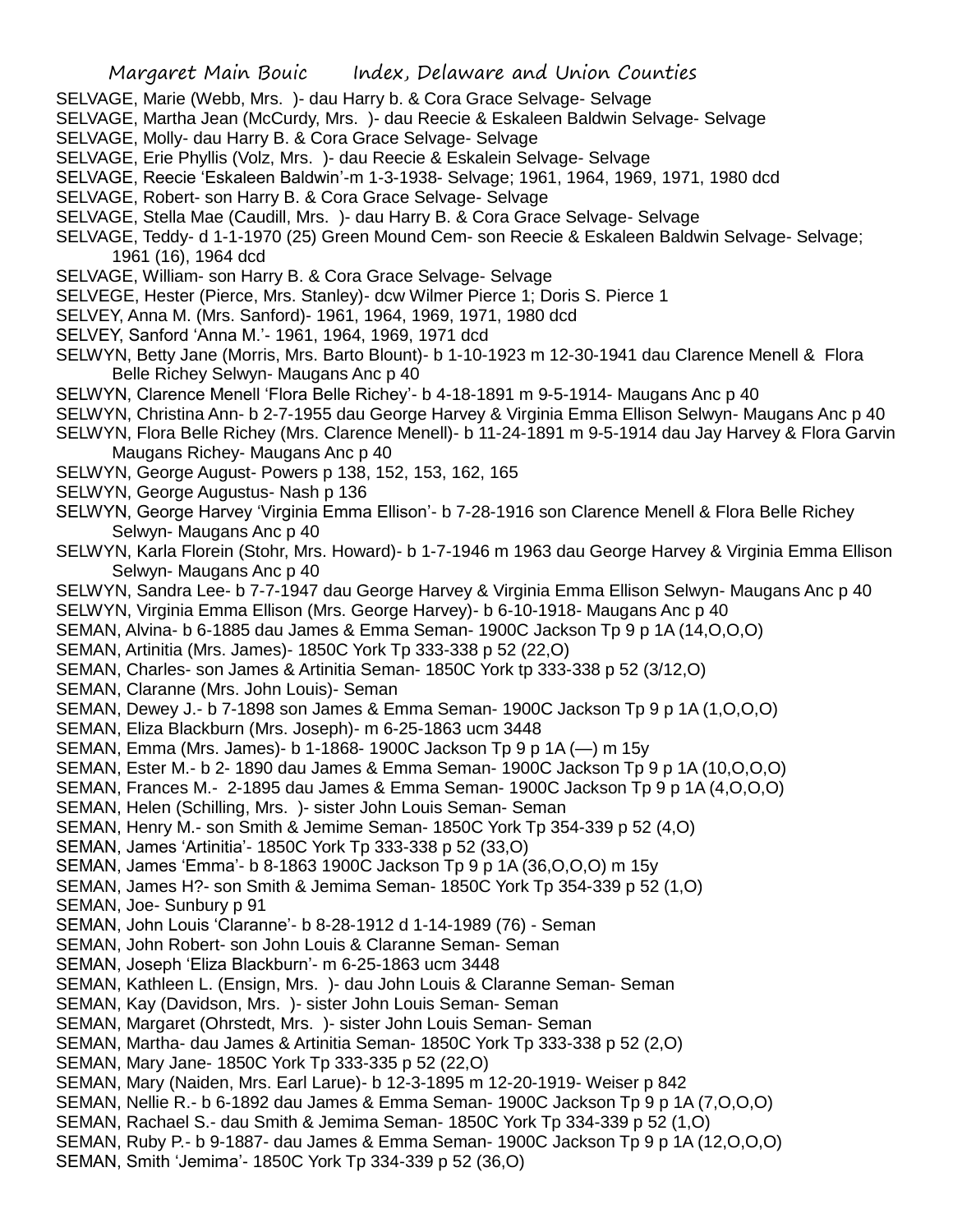- SEMANS, Abigail Merrick (Mrs. William O.) -b 5-3-1838 m 2-27-1862 d 9-15-1973 cremated- dau Roderick S. Merrick - Semans; Pabst 8 p 20, 43; 1976 dch p 328; dg 1-17-913 Cry Ab p 8; dg 10-27-1908, Cry Ab p 164
- SEMANS, A. M.- nephew of Miss Helen Merrick, pallbearer, dg 1-11-1901, Cry Ab p 55
- SEMANS, Anna E. (Nave, Mrs. )- dau William & Mary W. Semans, sister Prof. William O. Semans- dg 7-18- 1893, Cry Ab p 127 dg 10-18-1904, Cry Ab p 268
- SEMANS, Anne (Anderson, Mrs. H. Rummell)- b11-5-1901 Delaware Tp d 10-29-1976 dau Dr. Edward Merrick & Sallie Reid Semans- Semans; Anderson; dcbirths
- SEMANS, Barbara (Mrs. William)- Semans
- SEMANS, Cinda Jane- dau Thomas Benson & Mary Jane Semans- Semans- engaged to Dana D. Waggoner SEMANS, Eddie- Pabst 8 p 25
- SEMANS, Dr. Edward Merrick- b 1863- son Prof. William O. & Abigail Merrick Semans- Semans; 1976 dch p 197, 218, 297; pallbearer for N,. U. Starr, dg 8-22-1902, Cry Ab p 149; dg 10-18-1904, Cry Ab p 268; dg 1-11-1901, dg 6-8-1906, Cry Ab p 102; pallbearer for Helen Merrick, Cry Ab p 55; dg 1-14, 1913 Cry Ab p 6, dg 1-17-1913 Cry Ab p 8; pallbearer for Mrs. J. D. Van Deman dg 7-14-1914 Cry Ab p 136; for C. H. Bodurtha- dg 10-1-1915, Cry Ab p 81, for Dr. F. L. Gage- dg 9-23-1910, Cry Ab p 160, for Professor Grove, dg 9-22-1908, Cry Ab p 157
- SEMANS, Mrs. Edward M.- Pabst 8 p 31, 32, 37; niece of James W. Newan, dg 1-3-1902, Cry Ab p 115
- SEMANS, —(Starkweather, Mrs. Fred)- sister Dr. Edward Merrick Semans- Semans
- SEMANS, Grace Elnora Williams (Mrs. Dr. William Oliver)- b 9-11-1899 m 5-1-1925 d 9-16-1992 (93) dau Thomas Benson & Elizabeth Disbro Williams- Semans; Pabst 8 p 30, 40, 42
- SEMANS, Dr. Harry M.- son Prof. Wm. O. & Abigail Merrick Semans- Semans; dg 10-18-1904, Cry Ab p 268; Pallbearer for Frank McElroy- dg 3-29-1904, Cry Ab p 237; dg 1-14-1913, dg 1-17-1913 Cry Ab p 6, 8
- SEMANS, Mrs. Dr. Harry- daughter of Frank W. Merrick- dg 9-30-1904, Cry Ab p 265
- SEMANS, H. M.- pallbearer for Helen Merrick- dg 1-11-1901, Cry Ab p 55
- SEMANS, Joseph R.- b 10-17-1899 Delaware Town son Dr. Edward Merrick. & Sallie Reed Semans- dcbirths; dg 6-8-1906, Cry Ab p 102
- SEMANS, Mary Jane (Mrs. Thomas)- Semans
- SEMANS, Mary (Phillips, Mrs. )- dau Prof. Willliam O. Semans, dg 10-18-1904 Cry Ab p 268 dg 8-5-1898. Cry Ab p 163
- SEMANS, Mary (Starkweather, Mrs. )- dau William O. & Abigail Merrick Semans- dg 1-14-1913 Cry Ab p 6
- SEMANS, Mary- dau W. M. Semans- Semans
- SEMANS, Mary Sue (Kneubel, Mrs. Jerry Dean)- m 8-11-1961 dau Dr. William Oliver & Grace Elnora Williams Semans- Semans
- SEMANS, Mary W. (Mrs. William)(Wells, Mrs. Joshua)- b 9-9-1807 m(2) 1834; dg 7-18-1893, Cry Ab p 127
- SEMANS, Mary (Weaver, Mrs. )- sister Prof. William O. Semans- dg 10-18-1904, Cry Ab p 268
- SEMANS, Thomas Benson 'Mary Jane'- son Dr. William Oliver & Grace Elnora Williams Semans- Semans
- SEMANS, Wendy Susan (Miehls, Mrs. James Arthur)- m 8-31-1985 dau Thomas Benson & Mary Jane Semans- Semans
- SEMANS, Dr. William- dg 3-1-1898, Cry Ab p 149; dg 8-5-1898, Cry Ab p 163
- SEMANS, Dr. William M.- d 12-1917 (56) son William O. & Abigail Merrick Semans- Semans; dg 1-14-1913, dg 10-17-1913, Cry Ab p 6, 8
- SEMANS, Dr. William M. 'Barbara'- son Dr. William Oliver & Grace Elnora Williams Semans- Semans; dg 10- 18-1904, Cry Ab p 268
- SEMANS, Dr. W. M,- physician for Mrs. Elmira Besse- dg 1-1-1916, Cry Ab p 6
- SEMANS, William 'Mary W.'- d 1860, dg 7-18-1893, Cry Ab p 127
- SEMANS, Prof. W. O.- son William & Mary W. Semans- dg 7-18-1893, Cry Ab p 127
- SEMANS, Dr. William O. 'Abigail Merrick'- dg 1-14-1913 Cry Ab p 6
- SEMANS, Dr. William O.- b 1835 Defiance, d 10-18-1904; dg 10-18-1904, Cry Ab p 268
- SEMANS, Dr. William Oliver 'Grace Elnora Williams'- d 11-19-1973 Oak Grove Cem- Semans; 1976 dch p 202, 227, 291, 297; Pabst 8 p 13, 20, 22
- SEMANS, William O- grandson Wm. O. & Abigail Merrick Semans- dg 1-17-1013, Cry Ab p 8
- SEMANS, --- b 10-1-1867 Delaware Tp son Wm. O. & Abby S. Semans- dcb
- SEMANS, W. M.- pallbearer for Helen Merrick- dg 1-11-1901, Cry Ab p 55; for Louis Welch- dg 6-29-1906, Cry Ab p 105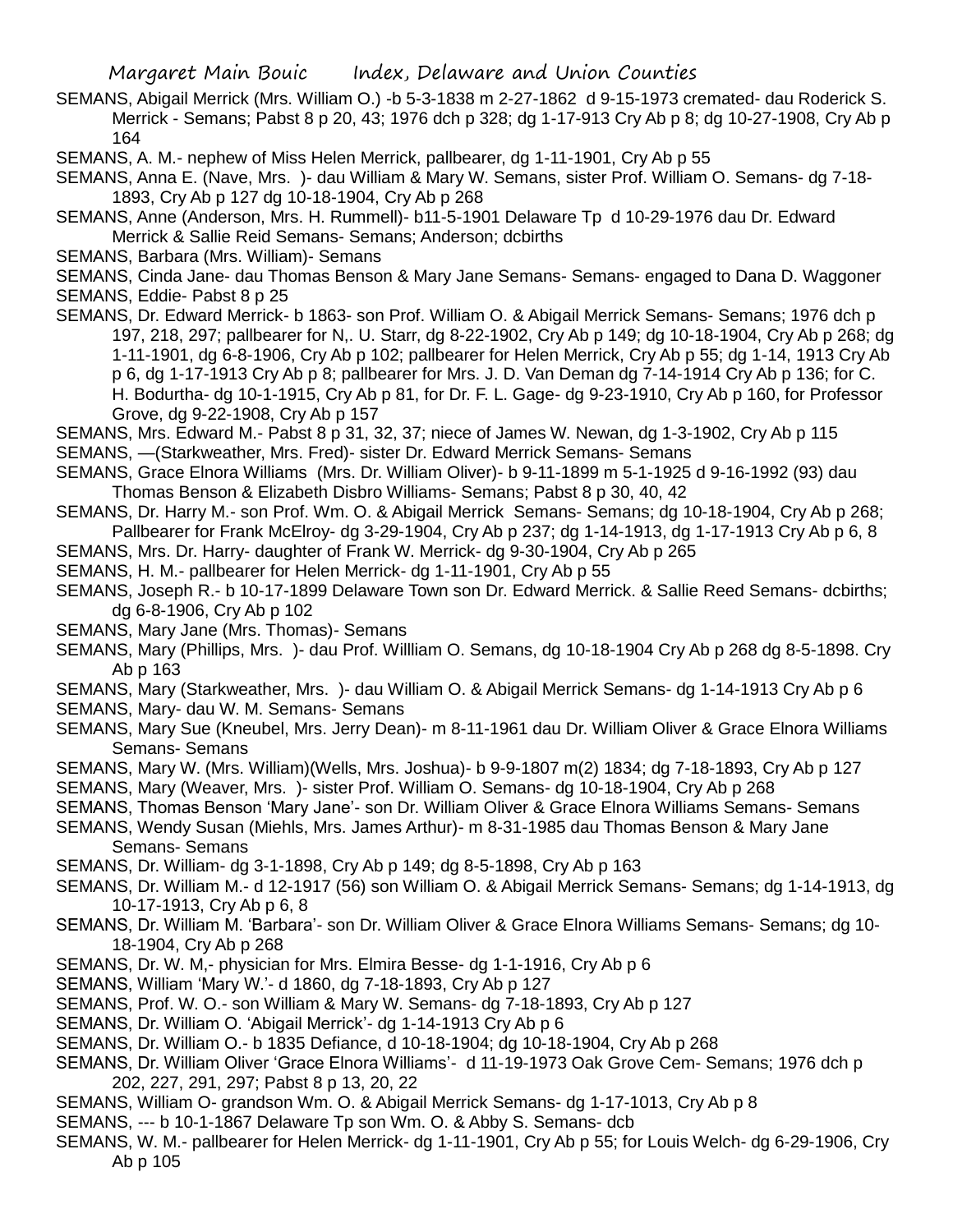Margaret Main Bouic Index, Delaware and Union Counties SEMANS, Mrs. Prof. W. O.- niece of Helen Merrick- dg 1-8-1901, Cry Ab p 52 SEMANS, Willie- Pabst 8 p 25 SEMEN, Barbara Eckle (Mrs. )(Holbrook, Mrs. Raymond Jr.) 1985 uch p 73 SEMENTS. Anna Repco (Mrs. Jerry)- Sements SEMENTS, Heather Nicole- b 5-12-1993 dau James Robert & Jill Naomi Groat Sements- Sements SEMENTS, James Robert 'Jill Naomi Groat'- m 4-25-1981- son James & Mary Sements- Sements SEMENTS James 'Mary'- b 11-4-1925 d 9-2-1999 (73) Perry Cem- son Jerry & Anna Repco Sements-**Sements** SEMENTS, Jerry 'Anna Repco'- Sements SEMENTS, Jill Naomi Groat (Mrs. James Robert)- m 4-25-1981- dau Rev. John M. & Joy Groat- Sements SEMENTS, Kellie Jo- b 2-24-1988- dau James Robert & Jill Naomi Groat Sements- Sements SEMENTS, Mary (Mrs. James)- Sements SEMENTS, Mary Kathryn (Chapman, Mrs. John)- dau James & Mary Sements- Sements SEMER, Cathy Beals (Mrs. )- dau Marvin & Marilyn Ann Harper Beals- 1985 uch p 145 SEMINA, Mary 1860C Allen Tp 871-881 p 119 (14,O) or Marsh? SEMMANN, Gustas A. G. 'Hannah S. C. Grothmann'- m 12-27-1887 ucm (Hearl) SEMMANN, Hannah S. C. Grothmann (Mrs. Gustas A. G.)- m 12-27-1887 ucm (Hearl) SEMMES, Ann- dau James Semmes, - Nash p 144 SEMMES, Elizabeth- Nash p 142 SEMMES, Fidelmus- Nash p 142 SEMMES, Frances- Nash p 142 SEMMES, Ignatius- son James Semmes, - Nash p 143, 144 SEMMES, James- Nash p 143 SEMMES, James- son James Semmes - Nash p 143, 144 SEMMES, Joseph Milburn- son James Semmes, - Nash p 142, 143, 144 SEMMES, Julianna- dau James Semmes, - Nash p 144 SEMMES, Marmaduke- son James Semmes, - Nash p 142, 143, 144 SEMMES, Mary- dau James Semmes, - Nash p 143, 144 SEMMES, Mary Ann- Nash p 142 SEMMES, Susannah- dau James Semmes - Nash p 143, 144 SEMMES, Thomas- Nash p 123, 146, 149, 150 SEMON, Mrs. Angeline (Lemmon, Mrs. Carter)- slip, unec VII p 58 SEMON, Ann E. (Enoch, Mrs. Henry) marriage slip, unec XII p 12 SEMON, Carl, W. Jr.- Semon SEMON, Donald T.- b 1958 son Joseph R, & Elsie M. Bates Semon- Semon; 1961, 1964, 1969, 1971, 1980 dcd SEMON, Elaine Marie (McKinley, Mrs. )- dau Joseph R. & Elsie M. Bates Semon- Semon; 1961(16), 1964 dcd SEMON, Elsie M. Bates (Mrs. Joseph R.)- b 6-22-1924 d 11-21-1990 (66) Sunbury Mem. Pk- dau Leslie & Sennie Fincarty Bates- Semon; 1961, 1964, 1969, 1971, 1980 dcd SEMON, Hazel B. - d 9-5-1984 (90) Oak Grove Cem- Semon; 1980 dcd SEMON, Jerry A.- b 1952 son Joseph R. & Elsie M. Bates Semon- Semon; 1961, 1964, 1969, 1971 dcd SEMON, John A.- 1961 dcd SEMON, Joseph R, 'Elsie M. Bates'- nephew of Hazel B. Semon; Semon; 1961, 1964, 1969, 1971, 1980 dcd SEMON, Joseph Richard II- d 7-23-1964 (15) Sunbury Cem- son Joseph R. & Elsie M. Bates Semon- Semon; 1961(12) dcd SEMON, Kristin Arlene- dau Carl W. Semon,Jr.- Semon SEMON, Susan (Schneider, Mrs. )- b 1956 dau Joseph R. & Elsie M. Bates Semon- Semon; 1961, 1964, 1969, 1971 dcd SEMON, William "Bill"J.- b 1953 son Joseph R. & Elsie M. Bates Semon- Semon; 1961, 1964, 1969, 1971 dcd SEMON, Joseph 'Elsie M. Bates'- Semon SEMONIS, Sara- query on Underhill- unec X p 26

- SEMONS, Alex W.- b 1967 son William A. & Dorothy Semons- 1975, 1977, 1979, 1981, 1983, 1991 ucd
- SEMONS, Dorothy M. (Mrs. William A.)- 1975, 1977, 1979, 1981, 1983, 1991 ucd
- SEMONS, Polly- Pabst 8 p 7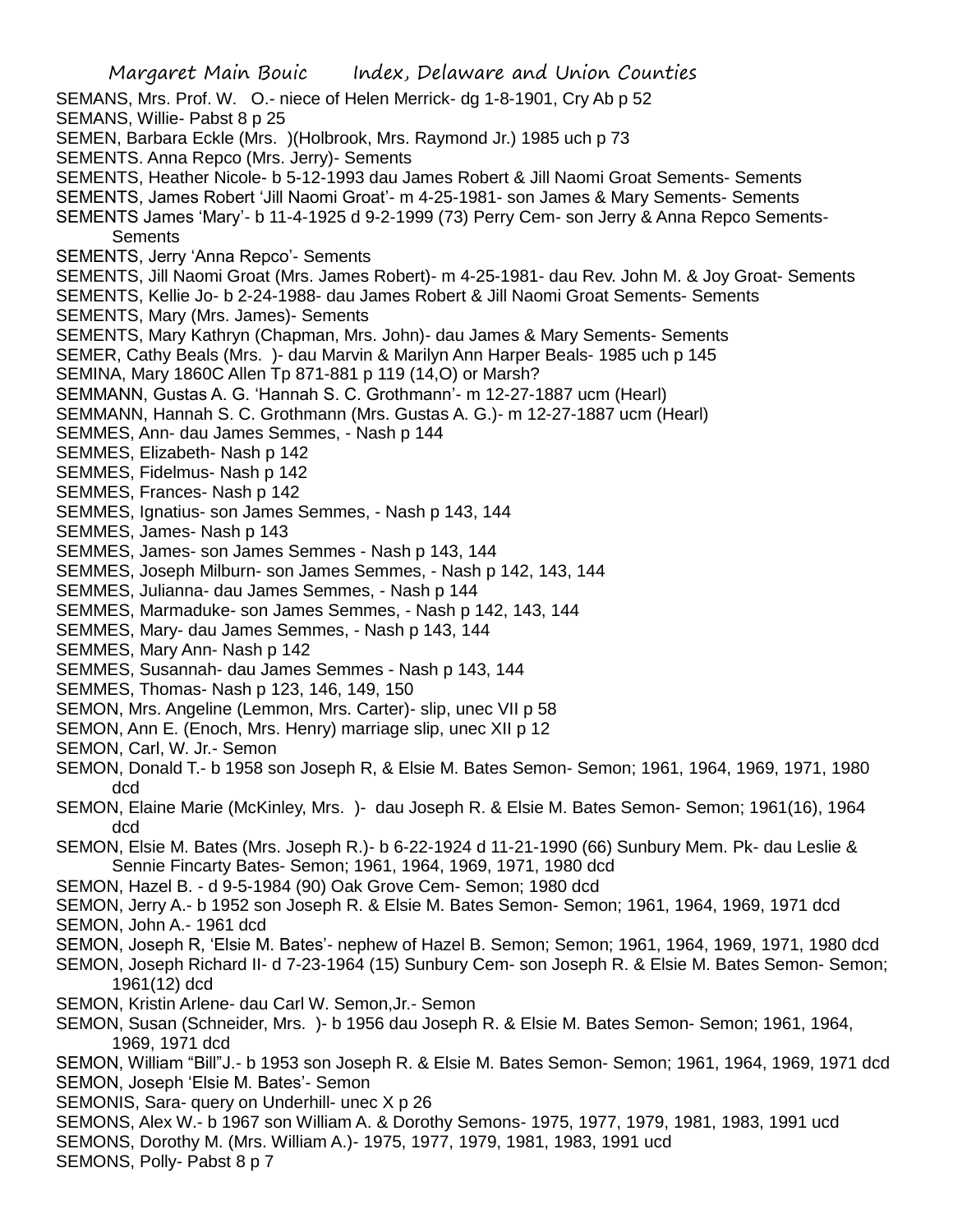- SEMONS, Seth- b 1971 son William A. & Dorothy Semons- 1975, 1977, 1979, 1981, 1983 ucd
- SEMONS, Tad- b 1966 son William A. & Dorothy Semons- 1975, 1977, 1979, 1981, 1983 ucd
- SEMONS, William A. 'Dorothy M.'- 1975, 1977, 1979, 1981, 1983. 1991 ucd
- SEMPLE, James- 1908 dch p 430
- SEMPLE, Laura (Pocock, Mrs. Rev. William Melanthon)- dau Rev. P. M. Semple- hmp p 279
- SEMPLE, Rev. P. M.- hmp p 279
- SEMPLE, William- 1915 uch p 449; 1883 uch V p 416
- SENAFT, Elizabeth (Mrs. Isaac J.)- 1850C Liberty Tp Union Co 892-909 p 133 (32,Vt)
- SENAFT, Inena- dau Isaac J. & Elizabeth Senaft- 1850C Liberty Tp Union Co 892-909 p 133 (8,O)
- SENAFT, Isaac J. 'Elizabeth'- 1850C Liberty Tp Union Co 892-909 p 133 (32,O)
- SENAFT, Marilla- dau Isaac J. & Elizabeth Senaft- 1850C Liberty Tp Un Co 892-909 p 133 (2,O)
- SENAFT, Sarepta- dau Isaac J. & Elizabeth Senaft- 1850C Liberty Tp Un Co 892-909 p 133 (3,O)
- SENDPT, J. J.- road- unec IV p 35, 50
- SENDRY, Kirsten Marie- b 1-15-1970 dau William & Patricia Hutchisson Sendry-Hutchisson p 53
- SENDRY, Patricia Hutchisson (Mrs. William)- b 6-12-1946 m 10-28-1965 dau William Wallace & Sue M. Vitaz Hutchisson - Hutchisson p 53
- SENDRY, Sherrylee Ann- b 11-11-1966 dau William & Patricia Hutchisson Sendry- Hutchisson p 53
- SENDRY, William 'Patricia Hutchisson '- b 5-20-1946 m 10-28-1965- Hutchisson p 53
- SENEK, Alyssa Marie- b 2-26-1998 dau Timothy & Pamela Senek- Senek
- SENEK, Cameron Scott- 7-4-1996 son Timothy & Pamela Senek- Senek
- SENEK, Pamela (Mrs. Timothy)- Senek
- SENEK, Timothy 'Pamela'- Senek
- SENER, Godieth/Godlieb- land, Taylor Tp. unec III p 27, 39
- SENEY, George 'Laura Spearman'- McKitrick p 440
- SENEY, Henry- son Eileen David letter
- SENEY, Jennie (Stevens, Mrs. Floyd Ray)- m 5-7-1925- 1985 uch p 134
- SENEY, Laura Spearman (Mrs. George)-dau John & Sarah McKitrick Spearman- McKitrick p 440
- SENFF, Helen M. (Mrs. Irvin C.)- b 12-1-1910 d 3-2-1989 (78) Stantontown Cem- Senff
- SENFF, Irvin C. 'Helen M.'- d 5-11-1987 (77) Stantontown Cem- son Eva Fite- Senff
- SENFT, Charlotte Smith (Mrs. William T.)- b 3-19-1930 Okla. d 9-25-1997 (67) Oak Grove Cem- dau Hal C. & Gladine Mead Smith- Senft; 1964 dcd
- SENFT, William David- son William T. & Charlotte Smith Senft- Senft; 1964 (5) dcd
- SENFT, Donald- son William J. & Emma E. Senft- Senft
- SENFT, Emma E. (Mrs. William J.)-b 3-7-1906 Wisc. d 12-11-1987 (81) Oak Grove Cem- Senft; 1961, 1964 dcd
- SENFT, Kay Lyne- dau William T. & Charlotte Smith Senft- Senft; 1964 (7) dcd
- SENFT, Kim Ann (Paras, Mrs. Bruce F.)- m 10-11-1980 dau William T. & Charlotte Smith Senft- Senft; 1964(9) dcd
- SENFT, Meta (Jones, Mrs. )- dau William J. & Emma E. Senft- Senft
- SENFT, William J. 'Emma E.'- Senft
- SENFT, William T. 'Charlotte Smith'- d 2-14-1978 (49) Oak Grove Cem- son Emma Senft-Senft; 1964 dcd
- SENGE, Diana Way (Mrs. Jeff)- dau Dick & Mary Anna Way- Senge
- SENGE, Jeff 'Diana Way'- son Rosemary Senge- Senge
- SENGE, Rosemary (Mrs )- senge
- SENGE, Ryan Jeffrey- b 5-19-1993 son Jeff & Diana Way Senge- Senge
- SENGER, Christian 'Nellie Fiery'- b 5-4-1868 d 4-21-1907 son Daniel & Rebecca Bovey Maugans- Maugans Anc p 30, 31
- SENGER, Daniel 'Rebecca Bovey'- m 7-4-1861 d 1-8-1906 Maugans Anc p 30
- SENGER, Mary Elizabeth (Varner, Mrs. Daniel)- b 9-4-1862 d 3-12-1953 dau Daniel & Rebecca Bovey Senger-Maugans Anc p 30
- SENGER, Olivia Katie (McCarty, Mrs. H. B.)- b 4-10-1872 d 5-1906 dau Daniel & Rebecca Bovey Maugans Maugans Anc p 30, 31
- SENGER, Rebecca Bovey (Mrs. Daniel)- b 12-29-1839 m 7-4-1861 d 2-1927- dau John Christian,Jr. & Mary "Polly" Maugans Bovey- Maugans Anc p 30
- SENGER, Susan B.- b 3-2-1864 d inf. dau Daniel & Rebecca Bovey Senger- Maugans Anc p 30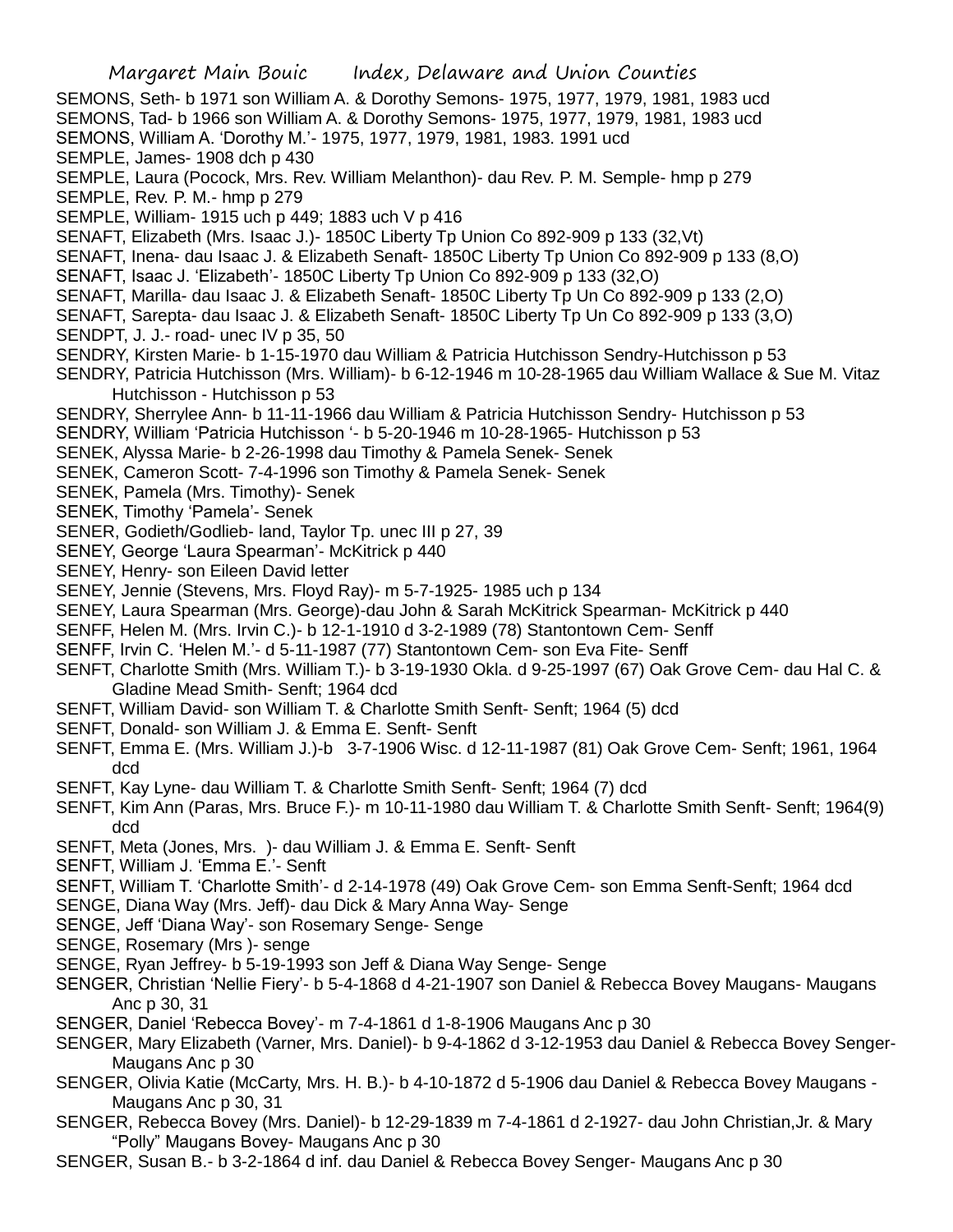SENIOR, Hazel (Lenker, Mrs. Lester Clayton)- b 9-16-1892 m 5-31-1913- Weiser p 324

SENNETT, Eve King (Mrs. Jacob)- m 2-15-1826 ucm 107; 1883 uch III p 287; unec II p 15 1840C Allen Tp 677 (40-50)

SENNETT, Gideon 'Lucy Alby/Alley'- m 10-2-1828 ucm 154; 1883 uch III p 288; unec II p 26

SENNETT, Jacob 'Eve King'- m 2-15-1826 ucm 107; 1883 uch III p 287; unec II p 15; 1840C Allen Tp (40-50)

SENNETT, Lucy Alby/Alley (Mrs. Gideon)-m 10-2-1828 ucm 154; 1883 uch III p 288; unec II p 26

SENNETT, Polly Kite (Mrs. William)- m 3-30-1809 onwq I

SENNETT, William 'Polly Kite'- m 3-30-1809 onwq I

SENNETT, Zella- sister of Mrs. Frank Pierce/Pearse- mt 6-8-1892, Abs p 25

SENNHANN, Judy (Graham, Mrs.Michael Dean)- b 11-1-1946 m 7-26-1969- Graham (1614421); Taylor (117421) ; Genther p 104

SENNIT, Jacob- 1840C ??? Tp 1m (20-30), 1m (15-20) 1m (10-15). 1f 5-10) 1m (-5), 1f (-5)

SENRRY?, Bipie- d 3-1-1871 (4y4m) dcdeaths

SENS, Carol (Steiner, Mrs. John)- dau Joe E. & Doris Hibbett Sens- Sens

SENS, Denise (Mrs. John F.)- Sens

SENS, Doris Hibbett (Mrs. Joe E.)- b 8-31-1922 m 8-10-1940 d 5-21-1991 (68) bur Marion- dau Harry J. & Clara C. Landon Hibbett- Sens

SENS, John F. 'Denise'- Sens

SENS, Joe E. 'Doris Hibbett'- m 8-10-1940-Sens

SENS, Joseph R.- son Joe E. & Doris Hibbett Sens- Sens

SENS, Lexis Samantha- b 11-28-1996 dau John F. & Denise Sens- Sens

SENS, Matthew Robert - son Gloria Harper- Sens- engaged to Rebecca Gailewicz

SENSABAUGH, Absolum- b about 1809 son Jacob & Susannah Felkner Sensabaugh- Hutchisson p 27, 32

SENSABAUGH, Anne- dau Jacob & Susannah Felkner Sensabaugh- Hutchisson p 27, 32

SENSABAUGH, Betsey- dau Jacob & Susannah Felkner Sensabaugh- Hutchisson p 27, 32

SENSABAUGH, Jacob 'Susannah Felkner'- Hutchisson 27, 29, 32

SENSABAUGH, Jacob- b c 1807 son Jacob & Susannah Felkner Sensabaugh- Hutchisson p 27, 32

- SENSABAUGH, Jefferson- b c 1812 son Jacob & Susannah Felkner Sensabaugh- Hutchisson p 27, 32
- SENSABAUGH, John- b 1815 son Jacob & Susannah Felkner Sensabaugh- Hutchisson p 32
- SENSABAUGH, Nicolas 'Louisa Armstrong'- b 1827 d 186- son Jacob & Susannah Felkner Sensabaugh-Hutchisson p 27, 32

SENSABAUGH, Priscilla- dau Jacob & Susannah Felkner Sensabaugh- Hutchisson p 27, 32

SENSABAUGH, Rosanna (Hutchisson , Mrs. Joseph R.)- dau Jacob & Susannah Felkner Sensabaugh-Hutchisson p 5. 27, 32, 34, 43, 45

SENSABAUGH, Sarah- b 1900- dau Jacob & Susannah Felkner Sensabaugh- Hutchisson p 27, 32

SENSABAUGH, Susannah Felkner (Mrs. Jacob)- dau Henry & Rosannah Felkner- Hutchisson p 27, 29, 32 SENSABAUGH, William- b 1824 d 1863 son Jacob & Susannah Felkner Sensabaugh- Hutchisson p 27, 32

SENSEL, Elizabeth (Mrs. John)- 1870C Jerome Tp 113 p 1 (75,Ger)

SENSEL, Frank- d (40) dg 7-20-1909 Cry Ab p 48- son Susannah Sensel- 1870C Jerome Tp 112 p 16 (1,O); 1880C Jerome Tp 135-138 p 15 (11,O,O,O)

SENSEL, John A.- son Susannah Sensel- dg 7-20-1909, Cry Ab p 48; 1870C Jerome Tp 112 p 16 (2,O); 1880C Jerome Tp 135-138 p 15 (13,O,O,O)

SENSEL, John 'Elizabeth'- 1870C Jerome Tp 113 p 16 (74,Ger)

SENSEL, John 'Lydia'- 1870C Jerome Tp 115 p 16 (25,Pa)

SENSEL, Lydia (Mrs. John)- 1870C Jerome Tp 115 p 16 (30,O)

- SENSEL, Matthias 'Susan Wise'- 1915 uch p 704
- SENSEL, Sarah E. (Bower, Mrs. Harry M.) M 11-22-1888 ucm (Hearl)- dau Susannah Sensel- 1870C Jerome Tp 112 p 16 (5,O); 1880C Jerome Tp 135-138 p 15 (15,O,O,O)

SENSEL, Susan Wise (Fulk, Mrs. William)(Mrs. Matthias)- dau Anthony & Sarah Leighley Wise- 1915 uch p 704; mt 4-22-1903 p2c4, Abs p 9

- SENSEL, Susan (Mrs. )(Wilcox, Mrs. Andrew J.)- m 10-10-1877 ucm 6136
- SENSEL, Susannah (Wil(l)cox, Mrs. Andrew J. )- m 10-10-1877 ucm (Hearl); 1870C Jerome Tp 112 p 16 (34,O); 1880C Jerome Tp 135-138 p 15 (44,O,Pa,Pa)

SENSER, John 'Lydia Latimer'- m 11-13-1864 ucm 3638; unec XXI p 44

SENSER, Lydia Latimer (Mrs. John)- m 11-13- 1864 ucm 3638; unec XXI p 44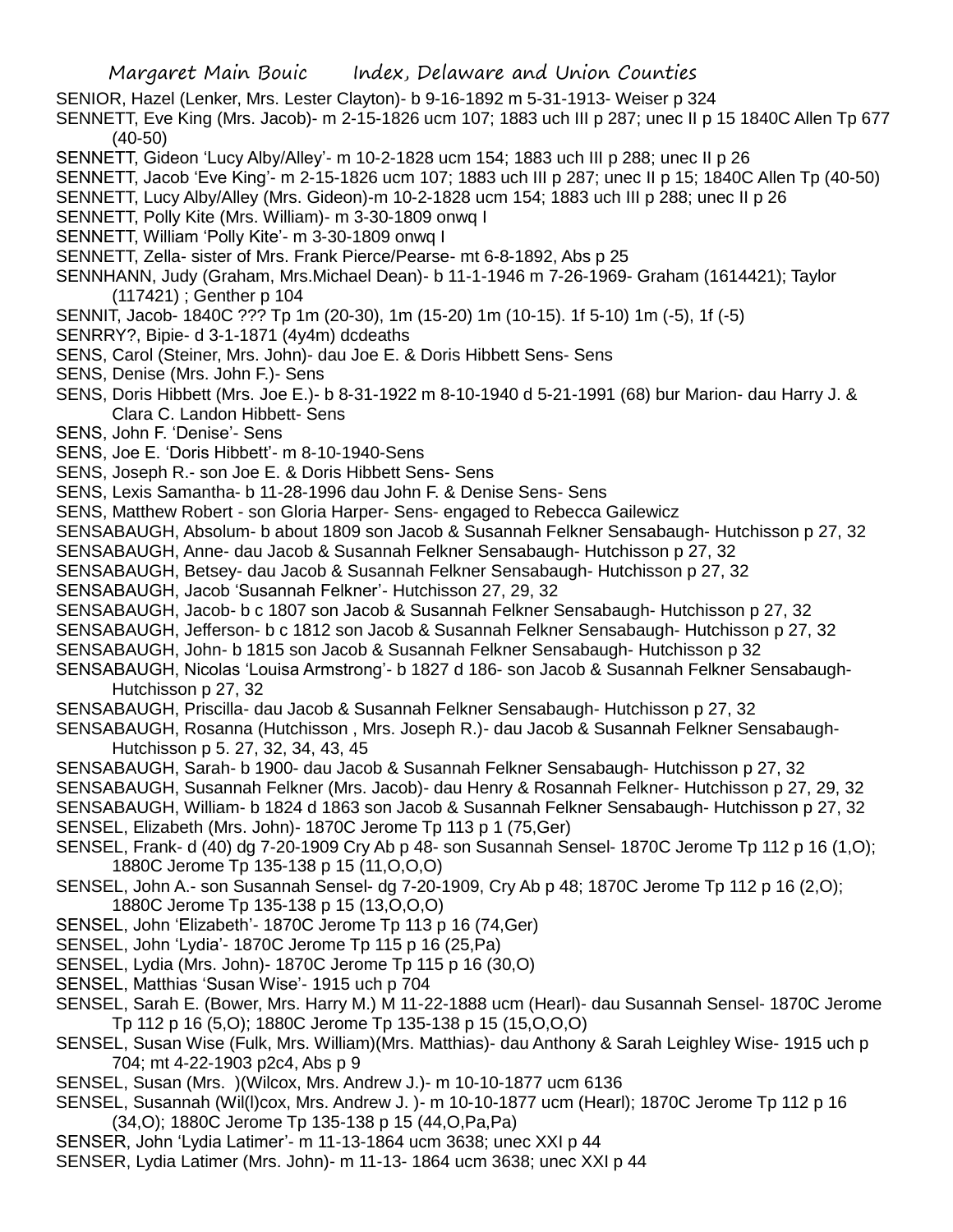- SENTILLE, Jeffry- b 1961 son Roger O. & Penny Sentille- 1969 dcd
- SENTILLE, Penny (Mrs. Roger O.)- 1969 dcd
- SENTILLE, Richard- b 1965 son Roger O. & Penny Sentille- 1969 dcd
- SENTILLE, Roger O. 'Penny'- 1969 dcd
- SENTILLE, Steve- 1962- son Roger O. & Penny Sentille- 1969 dcd
- SENTNOR, Elizabeth (Snyder, Mrs. Burnett)- 1883 uch V p 145
- SENTOR, & Sharp- unclaimed letter, 1853- unec V p 22
- SEPADA, Adam- (5)son Jesse & Charlotte Martin Sepada- Sepada
- SEPADA, Charlotte Martin (Mrs. Jesse)- dau Herbert & Jennie Martin- Sepada
- SEPADA, Jesse 'Charlotte Martin'- Sepada
- SEPADA, Josey (11) son Jesse & Charlotte Martin Sepada- Sepada
- SEPADA, Kasie Nicole- b 1-14-19–dau Jesse & Charlotte Martin Sepada- Sepada
- SEPERT, Elizabeth (Crawford, Mrs. Jackson)- m 8-18-1850 dcm
- SEPINTH, Peyton-nephew of Louisa C. Shaw- dcw Bk 2 p 437
- SEPIONS, Cynthia- 1860C Union Tp 625-630 p 87 (13,O)
- SEPIONS, Minard- 1860C Union Tp 625-630 p 87 (17,O) Farm hand
- SERAFINO, Anthony Domonick 'Betty Lois Pontius'- b 1918 m 1941- Weiser p 340
- SERAFINO, Betty Lois Pontius (Mrs. Anthony Domonick)- b 1921 m 1941 dau Harry Elmer & Mildred Katharine Messner Pontius- Weiser p 340
- SERAFINO, Frances Ann (Myers, Mrs. Dennis Collins)- b 1-13-1942 m 9-23-1959 dau Anthony Domonick & Betty Lois Pontius Serafino- Weiser p 340
- SERAFINO, Suzanne Marie- b 7-19-1947 dau Anthony Domonick & Betty Lois Pontius Serafino- Weiser p 340 SERAFOSS, Peter- d Tuesday the 10th, Center Village- dg 3-20-1891 Cry Ab p 49
- SERAN, Artemiss/Artemason (Mrs. James)- b 7-1827 1860C York Tp 1275-1283 p 172 (32,O); 1870C York Tp 181-178 p 24 (43,O); 1900C York Tp 81 p 4A (72,O,O,O) wid, 1 ch
- SERAN, Charles A.- 1870C York Tp 181-178 p 24 (20,O)
- SERAN, Charles A,. 'Clara C. Hubbard'- b 1850 m 7–18-1878 d 8-20-1919 York Cem p 79; 1860C York Tp 1275-1283 p 172 (10,O); 1900C York Tp 81 p 4A (50,O,NY,O) m 21y
- SERAN, Charles A. 'Ella M. Smith'- m 7-1-1874, ucm 5507; mt 3 p 8, mt 2-24-1875
- SERAN, Clara C. Hubbard (Mrs. Charles A.)- b 1858 m 7-18-1878 ucm 6290 d 8-4-1949 York Cem p 79; 1900C York Tp 81 p 4A (42,O,O,O) m 21y, 1 ch
- SERAN, Elizabeth Southard- dau Sylvester Fowler & Rebecca Tilton Southard- 1915 uch p 549, 899
- SERAN, Ella M. Smith (Mrs. Charles A.)-m 7-1-1874 ucm 5507 d 2-11-1875 (19-1-2) dau L. W. Smith- mt 3 p 8; mt 2-24-1875
- SERAN, James, Governor of Ohio, 1845; unec XVIII p 65
- SERAN, James- 1870C York Tp 181-178 p 24 (75,NJ)
- SERAN, James A.- d 5-26-1890, mt 6-4-1890 p8c3 Summersville- Abs p 12
- SERAN, James Garfield 'Leota Thomas'- b 4-1880 d 3-29-1947 York Tp Cem p 79 son Charles & Clara C. Seran- 1915 uch p 1086; 1900C York Tp 81 p 4A (20,O,O,O)
- SERAN, James 'Artamissa'- 1860C York Tp 1275-1283 p 172 (44,NJ); unec XV p 66
- SERAN, James- 1915 uch p 479; 1883 uch V p 518, 524, 526
- SERAN, Leota Thomas (Mrs. James Garfield)-b 1880 d 6-1-1956 York Cem p 79- dau William C. & Clara E. Harrison Thomas- 1915 uch p 1086;
- SERAN, Martha M. (Dickison, Mrs. Thomas)- m 7-1-1866 ucm 3989 dau James & Artamissa Seran- unec XXII p 57 1860C York Tp 1275-1283 p 172 (12,O)
- SERAN, Mary Jane (Phelps, Mrs. Derastus)- m 7-29-1866 ucm 4002; unec XXII p 57
- SERAN, Mary Jane- dau James & Artamissa Seran 1860C York Tp 1275-1283 p 172 (14,O)
- SERBOURN, Arthur- b 10-1-1893 Trenton Tp son Robert & Mattie Elsey Serbourn- dcb
- SEREAN, Tony- 1980 dcd
- SEREMI, Andrew- 1991 ucd Magnetic Springs
- SERGEANT, Berniece- sister Dr. Heber V. Sergeant- Sergeant
- SERGEANT, Charles H. 'Vallie Magill'- m 2-20-1890 ucm (Hearl)
- SERGEANT, David S.- father-in-law of Henry P. & Mary E. Samlers- 1910C Jackson Tp 243-246 p 10A (74,NY,NJ,NY) wid
- SERGEANT, Eliza Jane Thornburg (Mrs. William E.)- m 12-31-1843 dcm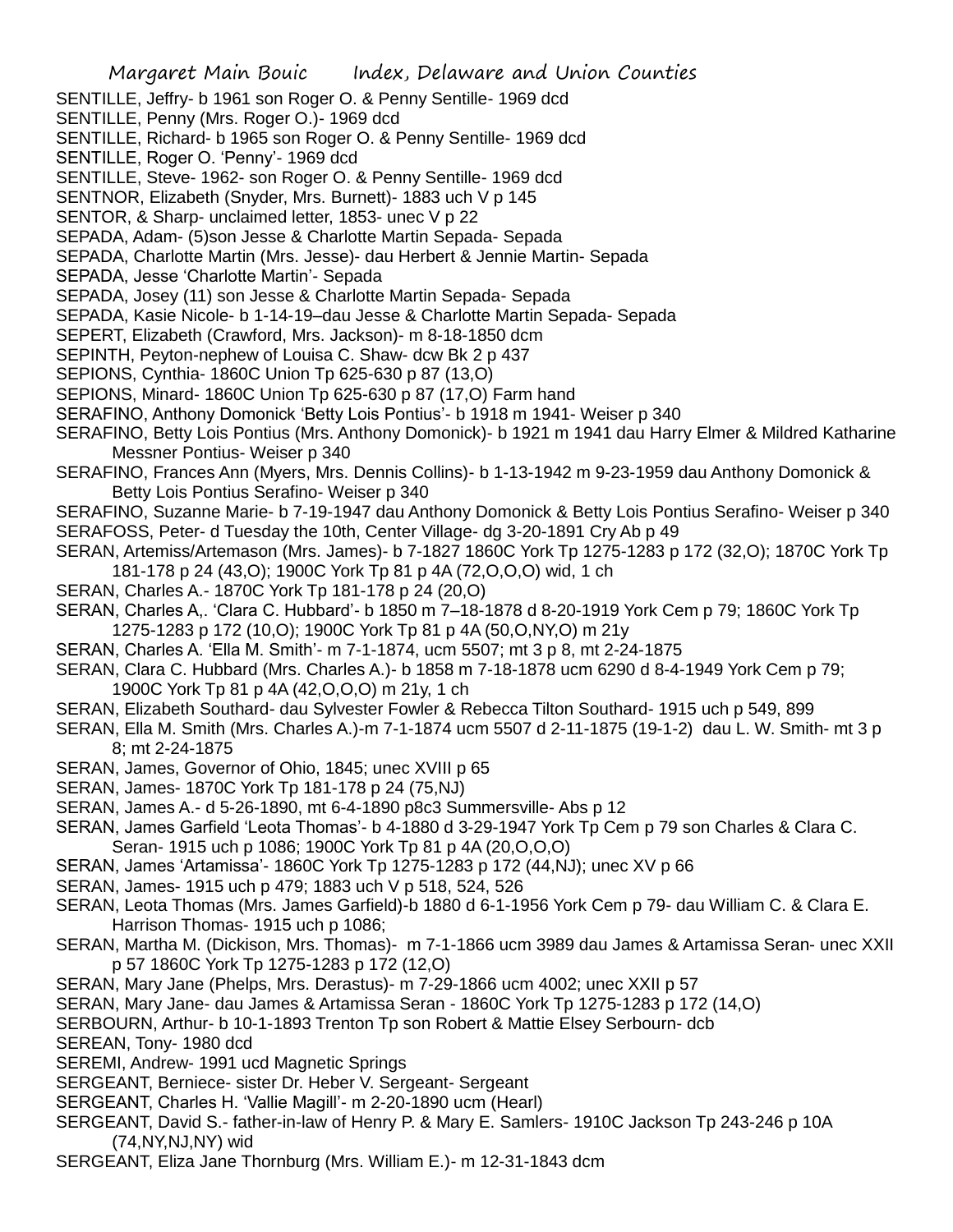- SERGEANT, Dr. Heber (Herbert) N,. 'Sarajean Slack Sergeant- Sergeant
- SERGEANT, Orville Winston- b 2-27-1947 son Dr. Herbert & Sarajean Slack Sergeant- Freshwater p 88
- SERGEANT, Portia Elaine- b 8-13-1944 dau Dr. Herbert & Sarajean Slack Sergeant- Freshwater p 88
- SERGEANT, Quentin- son Dr. Heber V. & Sarajean Slack Sergeant- Sergeant
- SERGEANT, Sarajean Slack (Mrs. Dr. Herbert)- b 7-9-1920 m 4-18-1943 dau Reed & Laura Null Slack-Freshwater p 88
- SERGEANT, Susan (Freeman, Mrs. Warren)- mother of Susannah H. Freeman McAdams- unec XX p 64 SERGEANT, Thomas- letter 1843; unec XII p 55
- SERGEANT, Vallie Magill (Mrs. Charles H.)- m 2-20-1890 ucm (Hearl)
- SERGEANT, William E. 'Eliza Jane Thornburg- m 12-31-1843 dcm
- SERGEAUX, Phillipa Fitz-Alan (Mrs. Richard)- dau Richard & Isabelle Despencer Fitz-Alan- Powers Pat p 256 SERGEAUX, Richard 'Phillipa Fitz-Alan'- Powers Pat p 256
- SERGEAUX, Phillipa (Pashley, Mrs. Robert)- dau Richard & Phillipa Fitz-Alan Sergeaux- Powers Pat p 256
- SERGENT, Amy Marie (Bushong, Mrs. Craig)- b 4-2-1975 dau Drexall & Linda Beightler Sergent- Sergent SERGENT, Charles H. 'Valarie V.'- 1910C Darby Tp 9 p 1A (45,O,NY,O) m 20y
- SERGENT, Coburn L. 'Donna J. Pallett'- son Lorice & Darline Mae Haney Sergent- Sergent; 1962 ucd
- SERGENT, Darline Mae Haney (Mrs. Lorice)- m 6-19-1937- Sergent; 1962, 1973, 1975, 1977, 1979, 1981, 1991 ucd
- SERGENT, Dawn (Mrs. Lee)- Sergent
- SERGENT, Donald- son Lorice & Darline Mae Haney Sergent- Sergent
- SERGENT, Donna J. Pallett (Msr. Coburn L.)- Sergent
- SERGENT, Drexall 'Linda Beightler'- m 6-9-1968 son Lorice & Darline Mae Haney Sergent- Sergent; 1959(11), 1962, 1983 ucd
- SERGENT, Harriet (Adams, Mrs. Edward Alonzo)- dg 4-23-1897, Cry Ab p 115
- SERGENT, Lee 'Dawn'- son Lorice & Darline Mae Haney Sergent- Sergent; 1959 ucd (16)
- SERGENT, Linda Beighjtler (Mrs. Drexall)- m 6-9-1968- Sergent
- SERGENT, Lorice "Sarge"'Darline Mae Haney'- m 6-19-1937 d 10-10-1994 (76) Watkins Cem- son McKinley &
- Effie Lewis Sergent- Sergent; 1959, 1962, 1973, 1975, 1977, 1979, 1981, 1991 ucd
- SERGENT, M.- 1869 wsc; Pabst 8 p 20
- SERGENT, Patricia L.- 1977 ucd
- SERGENT, Ryan Lee- b 9-24-1978 dau Drexall & Linda Beightler Sergent- Sergent
- SERGENT, Shirley (Birling, Mrs. Joe)(Karner, Mrs. )- dau Lorice & Darlene Mae Haney Sergent- Sergent; 1959(14), 1962 ucd
- SERGENT, Stephanie (5-1975) dau Drexall & Linda Beightler Sergent- Sergent
- SERGENT, Valarie V. (Mrs. Charles H.)- 1910C Darby Tp 9 p 1A (41,O,Va,Va)- m 20y, no ch
- SERIO, Deborah K. (Mrs. James M.)- 1980 dcd
- SERIO, James M. 'Deborah K.'- 1980 dcd
- SERIO, Nanelle- b 1978 ch James M. & Deborah K. Serio- 1980 dcd
- SERJAK, Charlotte A. (Mrs. Donald H.)- 1969, 1971, 1980 dcd
- SERJAK, David- b 1968 son Donald H. & Charlotte A. Serjak- 1969, 1971, 1980 dcd
- SERJAK, Donald H. 'Charlotte A.'- 1969, 1971, 1980 dcd
- SERJAK, Laura- b 1966 dau Donald H. & Charlotte A. Serjak- 1969, 1971, 1980 dcd
- SERLE, Ambrose- Nash p 71
- SERLES, Albert C.- d 11-9-1875 (8y5m) Curtis Cem, Powell p 110 son W. F. & A.
- SERLES, Angeline Walker (Mrs. Warren V.)- m 12-10-1865 dcm See Searles
- SERLES, Charity (Mrs. H.)- d 11-17-1850 (63) Old Eden Cem- Old Kilb Cem p 9, Powell p 67
- SERLES, A. Delno son E. L. & J.- Sunbury Cem, Powell p 39
- SERLES, Dora Belle Serles (Watson, Mrs. Orville)(Ashley, Mrs. )- d 12-1953 (75) bur Sunbury- Ashley; Serles
- SERLES, Ernest Allen- son Lulu K. Serles- Serles
- SERLES, Fred A. 'Mary L.'- 1961, 1964, 1969, 1971, 1980 dcd
- SERLES, Fred A. III- 1980 dcd
- SERLES, Harry/Henry 'Lena Tuller '- b 12-30-1879 m 1-10-1906 d 7-8-1950- Serles; Weiser p 248
- SERLES, Hazel (Bowen, Mrs. )- dau Lulu K. Serles- Serles
- SERLES, Ira Washington -d 4-11-1841 (22-1-21) Curtis Cem- Powell p 110
- SERLES, Jane (Mrs. Peter V.)- d 12-4-1859 940-1-110 Powell p 39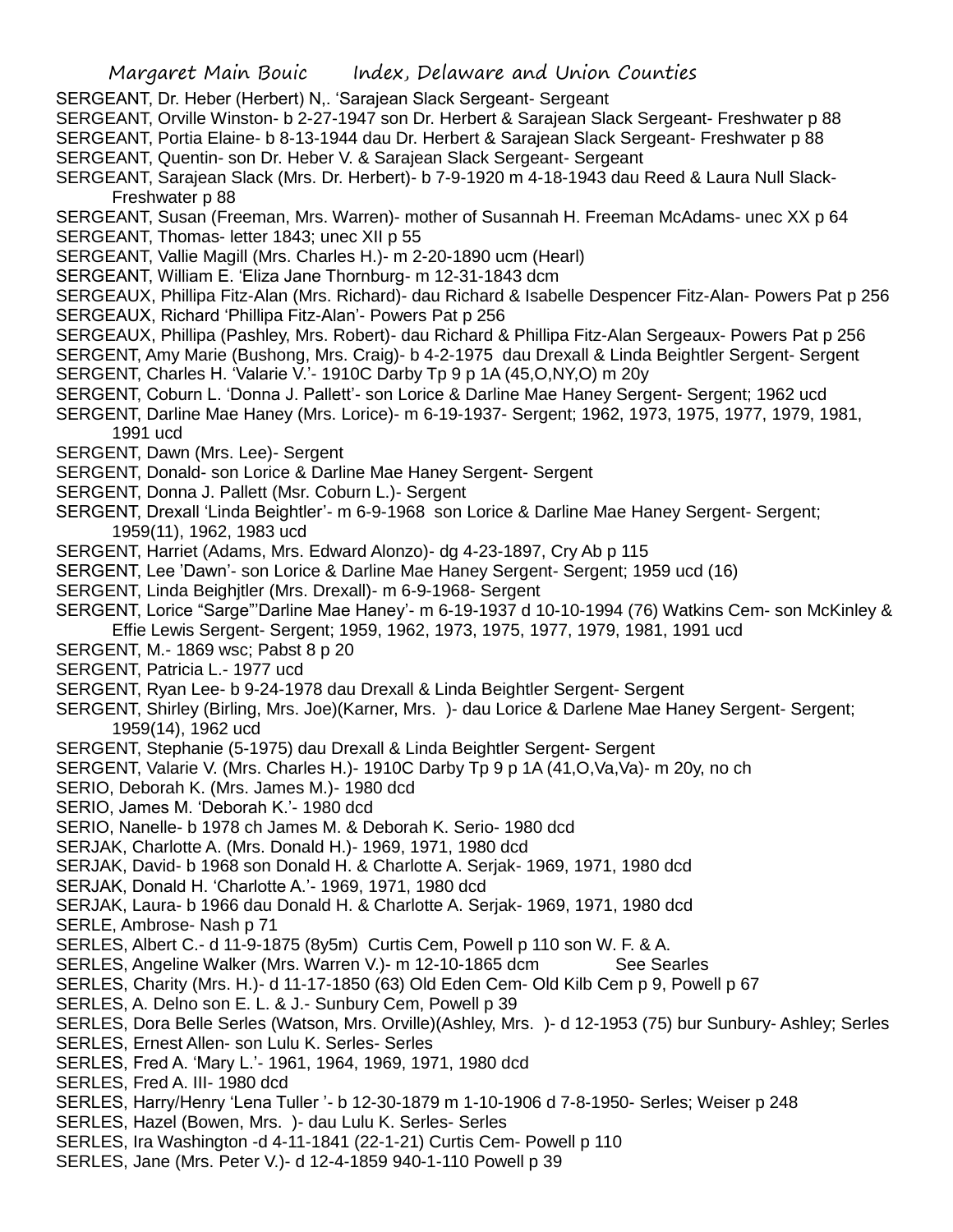- SERLES, Jennie- d 10-30-1880 (23-0-22) Sunbury Cem, Powell p 39
- SERLES, Lena Ellen Tuller (Mrs. Henry/Harry)- b 4-4-1887 m 1-10-1906 d 3-31-1969 (81) bur Sunbury- dau Erwin & Cora Verlindia Reynolds Tuller- Weiser p 248; Serles
- SERLES, Lucy (Mrs. Lewis)- d 1-17-1830 (48-6-22) Sunbury Cem- Powell p 39
- SERLES, Lulu K.- d 7-5-1964 (80) bur Sunbury- Serles
- SERLES, Mary L. (Mrs. Fred A.)- 1964, 1969, 1971, 1980 dcd
- SERLES, Peter V.'Jane'- d 3-23-1880 (69-6-12) Trenton Cem- Powell p 272
- SERLES, Phebe (Mrs. )- d Thursday, funeral at Harlem Ch, dg 7-27-1894, Cry Ab p 174
- SERLES, Sherri- b 1965 dau Fred A. & Mary L. Serles- 1969, 1971, 1980 dcd
- SERLES, Warren- brother Dora Belle Serles Watson Ashley- Serles
- SERLES, Warren V. 'Angeline Walker'- m 12-10-1865 dcm
- SEROUSSI, David 'Diane Lee Spencer'- Seroussi
- SEROUSSI, Deborah Beth- dau David & Diane Lee Spencer Seroussi- Seroussi
- SEROUSSI. Diane Lee Spencer (Mrs. David)- b 11-23-1943 d 12-9-2000 (57) Radnor Cem dau Denzel C. &
- M. Eilene Rodman Spencer- Seroussi
- SERRAN, James- 1840C York Tp 303 (30-40)
- SERRANO, Belizario 'Belva V. Cook'- McKitrick p 144
- SERRANO, Belva V. Cook (Mrs. Belizario)- McKitrick p 144
- SERRANO, Elaine Roper (Mrs. Gary Neil)- b 11-6-1945 m 9-27-1963 dau Bryant Laroe & Marcella Kidd Roper-McKitrick p 144
- SERRANO, Gary Neel 'Elaine Roper'- b 10-4-1945 m 9-27-1963 son Belizario & Belva V. Cook Serrano-McKitrick p 144
- SERRARD, Martha Jane Neil (Mrs. William)- m 1-15-1852 ucm 1756, unec XIV p 66
- SERRARD, William 'Martha Jane Neil'- m 1-15-1852 ucm 1756; unec XIV p 66
- SERRY, Bessie C.- b 3-24-1889 Delaw Town, colored, dau Eugene McGuire & Nettie Serry- dcb
- SERVAN, Gerald 'Marjorie Battles'- m 6-18-1941- Weiser p 522
- SERVAN, Linda Lee- b 6-2-1944 dau Gerald & Marjorie Battles Servan- Weiser p 522
- SERVAN, Marjorie Battles (Mrs. Gerald)- b 2-1-1918 m 6-18-1941 dau Joseph & Blanche Pughley Battles-Weiser p 522
- SERVIE, Oliver- 2-10-1871 Orange Tp son G. W. & Rhoda Boyd Servie- dcb
- SERVIN, James Y.- 1915 uch p 438 see Sevryn
- SERVISS, Jeff- son Ray & Marla J. Lucas Serviss- Serviss
- SERVISS, Marla J. Lucas (Mrs. Ray)- b 6-26-1936 d 1-5-1992 (55) Oak Grove Cem- dau Wendall & Marvel Humphreys Lucas- Serviss
- SERVISS, Ray 'Marla J. Lucas'- Serviss
- SERVISS, Sheryl (Maxey, Mrs. )- dau Ray & Marla J. Lucas Serviss- Serviss
- SERVISS, Steve- son Ray & Marla J. Lucas Serviss- Serviss
- SESKER, Norma Jeanne (Goff, Mrs. John Robert)- b 8-18-1933 m 6-23-1957- Weiser p 123
- SESLAR, Amanda Lee Thrasher (Mrs. Henry)- Seslar
- SESLAR, Barbara Ann (Miller, Mrs. Kevin)(Oty, Mrs. Mark)- b 1958 m (1) 8-16-1980 dau Richard H. & Mary E. Seslar- Seslar; 1971, 1973, 1975, 1977, 1979, 1981 ucd
- SESLAR, Caroline Chaney (Mrs. William)- b 1825 d 1869 ped Richard Henry Seslar #58 9; unec V p 31
- SESLAR, Catherine (Mrs. Jonas)- b ca 1804 d 1884 ped Richard Henry Seslar #58 17- unec V p 31
- SESLAR, Deborah- b 1955 dau Robert V. & Lois Seslar- 1969, 1971 dcd
- SESLAR, David- b 1955 son Richard H. & Mary E. Seslar- unec VII p 5; 1971, 1973, 1975, 1977, 1979, 1981 ucd
- SESLAR, Florence Hazel Thrasher (Mrs. Henry Newton)- b 1897 d 1959 dau Charles Van Houten & Emeline Prowant Thrasher- ped Richard Henry Seslar #58 3; unec V p 31
- SESLAR, Henry Newton 'Florence Hazel Thrasher'- b 1890 d 1973 son William Nathan & Ida Jenette Hughes Seslar- Seslar; ped Richard Henry Seslar 2; unec V p 31
- SESLAR, Ida Jenette Hughes (Mrs. William Nathan)- b 1869 d 1890 dau Jasper Newton & Mary Coffelt Hughes- ped Richard Henry Seslar #58 5; unec V p 31
- SESLAR, Jonas 'Catherine'- b 1848 d 1868 ped Richard Henry Seslar #58 16; unec V p 31
- SESLAR, Lois (Mrs. Robert V.)- 1969, 1971 dcd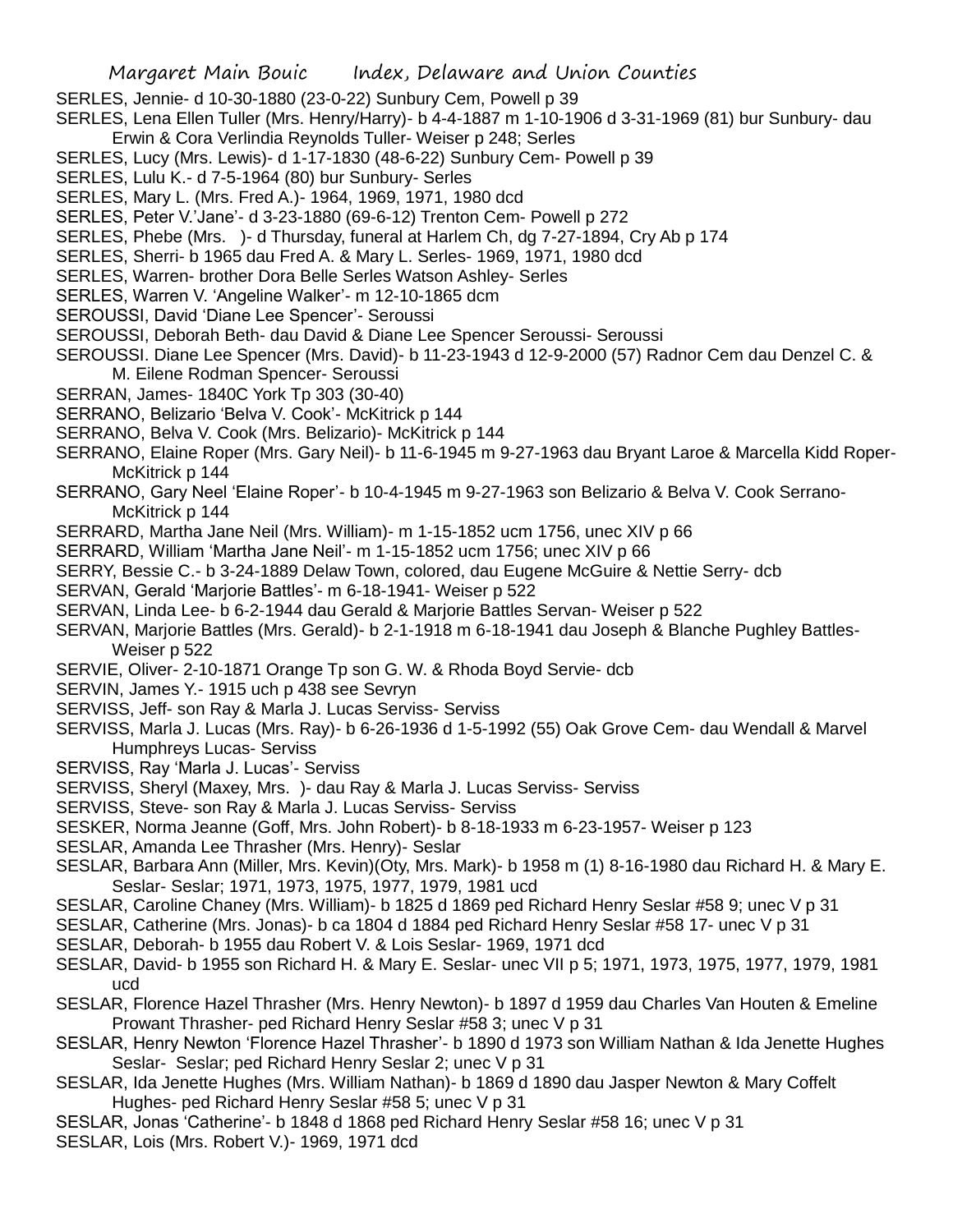- SESLAR, Mary E, (Mrs. Richard H.)- #58, Seslar; 1971, 1973, 1975, 1977, 1979, 1981, 1983, 1991 ucd; #58, unec IV p 2, 67, VI p 2, 44, VII p 2, 5, 50, VIII p 61, IX p 1,2,48, X p 69, XII p 1,2; XIII p 1, 3, 13, 35, 37, XIV p 1, 4, 10, 13, 25, 37, 49, 61, XV p 1,3,25,37,73; XVI p 1, 25, 37, 49, 49a, 52a; XVII p 1, 5, 13, 25, 37, 49, 62; XVIII p 1, 4, 113, 25, 37, 41, 50, 61, 64; XIX p 1, 13, 25, 37, 50, 61. XX 1, 2, 13, 25, 37, 49, 61; unec XX p 64; XXI p 1, 3, 13, 25, 37, 49
- SESLAR, Richard Henry 'Mary E Altman'- b 1929 son Henry Newton & Florence Hazel Thrasher Seslar- ped 1; Seslar; 1971, 1973, 1975, 1977, 1979, 1981, 1983, 1991 ucd; #59, unec IV p 2, V p 2, 31, VI p 2, 44 (Eyer Bible), VII p 2, IX p 2, X p 69, XII p 2, XIII p 3, 9, 13, 35, 37, 43, XIV p 1, 13, 25, 37, 49, 61; XV p 1,13, 25, 36, 73; XVI p 1, 25, 37, 49, 49a; XVII p 1, 5. 13, 25, 37, 49, 50, 62; XVIII p 1, 13, 25, 26, 37, 38, 50, 61, 64; XIX p 1, 2,13, 14, 25, 26, 37, 50, 59, 61; XX p 1, 11, 13, 25, 37, 49, 61; XXI p 1,13,25, 37, 49, 61. XXII p 1, 13, 25, 37, 49, 61
- SESLAR, Robert- b 1957 son Robert B. & Lois Seslar- 1969, 1971 dcd
- SESLAR, Robert V. 'Lois'- 1969, 1971, 1980 dcd
- SESLAR, William 'Caroline Chaney'' '- b 1823 d 1902 son Jonas & Catherine Seslar- ped Richard Henry Seslar 8; unec V p 31
- SESLAR, William Nathan 'Ida Jenette Hughes'- b 1865 d 1944 son William & Caroline Chaney Seslar- ped Richard Henry Seslar #58 4; unec V p 31
- SESLER, Alanson Lansing 'Lovisa M. Hager'- b 1838 m 4-6-1864 d 4-2-1908 Civil War 1883 uch V p 536, 1985 uch p 56 see Sessler; unec II p 43; 1870C Jerome Tp 16 p 2 (31,O)
- SESLER, Clara (Genther, Mrs. Theodore S.)- dau William L. Cuirry & Ethel Clara Simkins Sesler- 1985 uch p 56
- SESLER, Dessie Belle (Converse, Mrs.George A.)- b Sept.1869 m 2-26-1887 ucm (Hearl)- dau Alanson Lansing & Lovisa M. Hager Sesler- 1985 uch p 56; 1870C Jerome Tp 16 p 2 (9/12,O)
- SESLER, Edith Amanda (Stevens, Mrs. Harry J.0- b 2-1876 dau Alanson L. & Lovisa M. Hager Sesler- 1985 uch p 56; 1900C Darby Tp 80-85 p 4A (24,O,O,O) m 3y, 1 ch
- SESLER, Emily Gertrude (Sherwood, Mrs. Amos Beach)- dau Alanson L. & Lovisa M. Hager Sesler- 1985 uch p 56
- SESLER, Ethel Clara Simkins (Mrs. William L. Curry)- dau Sumner Taylor & Clara E. Huff Simkins- 1985 uch p 56
- SESLER, Ethel Louise- dau William L. Curry & Ethel Clara Simkins Sesler- 1985 uch p 56
- SESLER, Ethel M. (Boylan, Mrs. Guy M.)- m 4-19-1914- Maugans Anc p 233
- SESLER, Evalda- died young- dau Alanson L. & Lovisa M. Hager Sesler- 1985 uch p 56
- SESLER, Fannie Fern- d (14) dau Alanson L. & Lovisa M. Hager Sesler- 1985 uch p 56
- SESLER, Florence Lucretia (Freese, Mrs. John)- dau Alanson Lansing & Lovisa M. Hager Sesler- 1985 uch p 56; 1870C Jerome Tp 16 p 2 (3,O)
- SESLER, Francisco Sangesmo- died young son Alanson L. & Lovisa M. Hager Sesler- 1985 uch p 56
- SESLER, George Rudisell 'Minnie E. Temple'- b 3-1879 son Alanson L. & Lovisa M. Hager Sesler- 1985 uch p 56; 1900C Darby Tp 80-85 p 4A (21,O,O,O)
- SESLER, Ione Clafin (Mills, Mrs. Joseph S.)- dau Alanson L. & Lovisa M. Hager Sesler- 1985 uch p 56
- SESLER, Irwin- died young- son Alanson L. & Lovisa M. Hager Sesler- 1985 uch p 56
- SESLER, Lovisa M. Hager (Mrs. Alanson Lansing)- m 4-6-1864- dau Simeon & Amanda Atwood Smith Hager-1985 uch p 56; unec II p 43; 1870C Jerome Tp 16 p 2 (24,O)
- SESLER, Minnie Temple (Mrs. George Rudisell)- 1985 uch p 56
- SESLER, William L. Curry 'Ethel Clara Simkins'- m 1916 son Alanson L. & Lovisa M. Hager Sesler- 1985 uch p 56
- SESSIONS, Rev. John- unec XVII p 35
- SESSIONS, Nancy (Comstock, Mrs. David)- 1883 uch V p 293
- SESSLER, Alanson L.- hjt p 80; picture 137, 191; 1883 uch IV p 524, 526 see Sesler
- SESSLER, Ethan- b 1991 son Rocky & Michelle Sessler- 1991 ucd
- SESSLER, Holly- b 1974 dau Marion E. & Sharon K. Sessler- 1983 ucd
- SESSLER, Joyce- dau Otho & Opal Sessler- 1949 ucd
- SESSLER, Marion E. 'Sharon K.-1983 ucd
- SESSLER, Marion- ch Otho & Opal Sessler- 1949, 1991 ucd;
- SESSLER, Michelle (Mrs. Rocky)- 1991 ucd
- SESSLER, Opal (Mrs. Otho)- 1949 ucd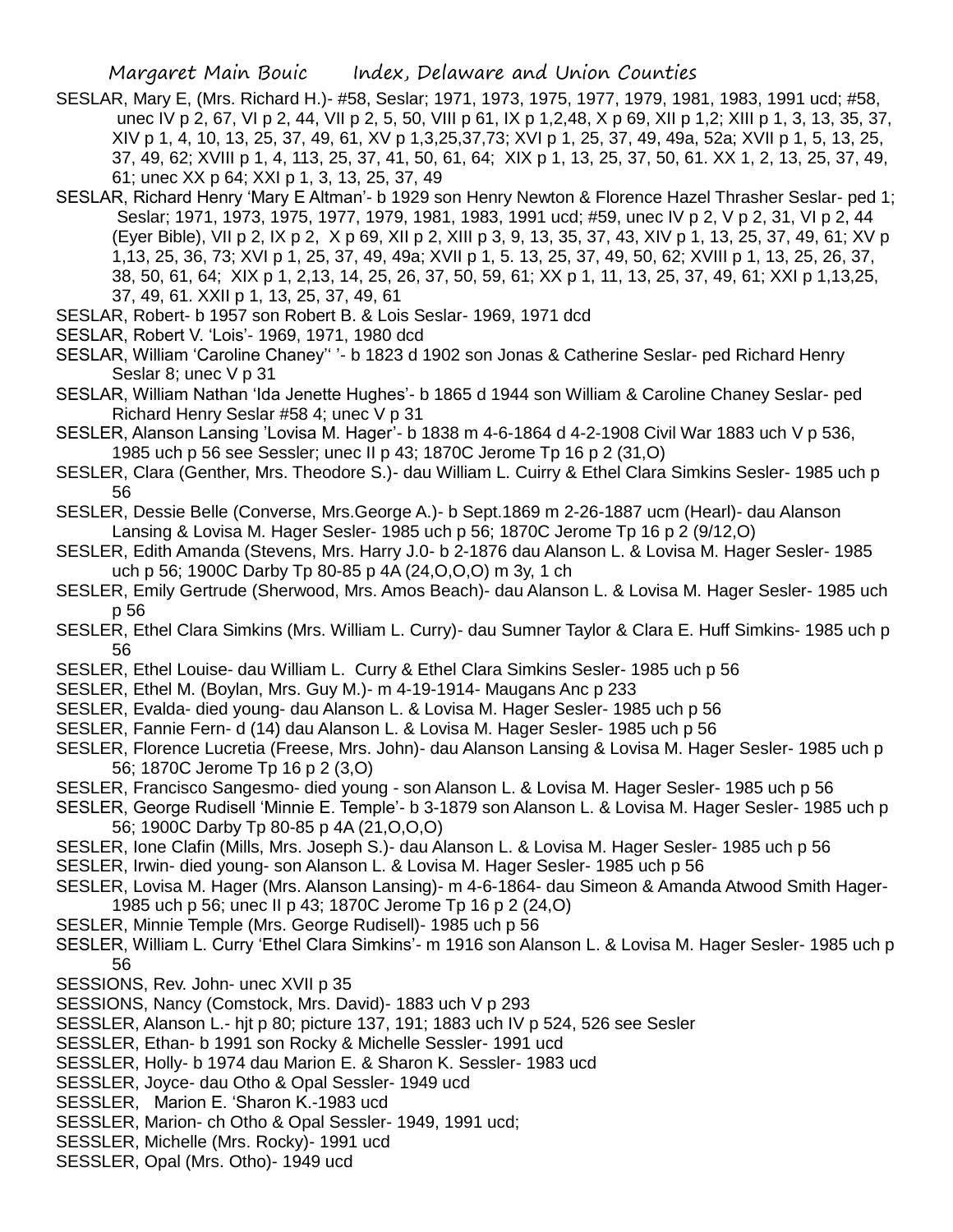- SESSLER, Otho 'Opal'- 1949 ucd
- SESSLER, Rocky 'Michelle;- 1983, 1991 ucd
- SESSLER, Sharon K. (Mrs. Marion E.)- 1983 ucd
- SESSLER, Stoney- b 1968 ch Marion E. & Sharon K. Sessler- 1983, 1991 ucd
- SESSNER, Charles Sessner
- SESSNER, Barbara Ann (Overly, Mrs. Brian Dale)-m 12-27-1987 dau Charles Sessner- Sessner
- SESSOR, Charles R.'Joan R. Walters'- m 10-7-1943- Sessor
- SESSOR, Chris (Lala, Mrs. )- dau Charles R. & Joan R. Walters Sessor- Sessor
- SESSOR, Craig 'Gloria Espinosa'- m 8-11-1973 son Charles R. & Joan R. Walters Sessor- Sessor
- SESSOR, Gloria Espinoza (Mrs. Craig)- dau Henry & Mercedes Espinosa Sessor- Sessor
- SESSOR, Grace Ann (Mohler, Mrs. Robert)- dau Charles R. & Joan R. Walters Sessor- Sessor
- SESSOR, Joan R. Walters (Mrs. Charles R.)- b 6-10-1926 m 10-7-1943 d1-31-1993 (66) Oakdale dau Carl & Grace Marvin Walters- Sessor
- SESSOR, Nancy Rae (Richardson, Mrs. Robert E.)- m 6-26-1976 dau Charles R. & Joan R. Walters Sessor-Sessor
- SESTER, Wm- 1977 ucd
- SETAW?, Inez (Mrs. Jacob)- b 3-1871; 1900C Paris Tp 99-102 p 6B (29,O,Va,O) m 5y, 2 ch
- SETAW?, Jacob 'Inez'- b 6-1871- 1900C Paris Tp 99-102 p 6B )28,O,Md,O) m 5y
- SETAW, ? Lewis- 1870C Marysville 33 p 4 (21,O); tanner
- SETAW, Melvina- b 11-1895 dau Jacob & Inez Setaw- 1900C Paris Tp 99-102 p 6B (4,O,O,O)
- SETAW, ----b 5-1900 son Jacob & Inez Setaw- 1900C Paris Tp 99-102 p 6B (0/12,O,O,O)
- SETH, Emma Reiniger (Mrs. Frank)- dau Charles & Barbara Suter Reiniger- dumch p 298
- SETH, Frank 'Emma Reiniger'- dumch p 298
- SETHIFF, Cheryl- 1980 dcd
- SETLEY, John- b Germany d 12-8-1893 (60-11-10) Concord Tp dcdeaths
- SETLIFF, James P.Jr.- Setliff; dg 10-2-1979
- SETLIFF, James P. Sr- Setliff
- SETSER. Amber-b 1980 ch Terry L. & Debbie F. Setser- 1983, 1991 ucd
- SETSER, Billie Kay (Bidwell, Mrs. Tom)- dau William Setser,Jr.- Setser; obit William, Jr. mlib (brown)
- SETSER, Dana (Campbell, Mrs. )- dau wWilliam & Mary Preston Setser- obit William Setser,Jr.
- SETSER, Debbie F. (Mrs. Terry L.)- 1981, 1983, 1991 ucd
- SETSER, Eric- b 1985 son Terry L. & Debbie F. Setser- 1991 ucd
- SETSER, Grace (Mrs. William)- 1971 ucd
- SETSER, Louise (Farley, Mrs. )- sister William Setser, Jr.- Setser; obit William,Jr. mlib (brown)
- SETSER, —(Campbell, Mrs. Dana)- sister William Setser,Jr.- Setser; obit Wm.Jr. mlib (brown)
- SETSER, Mary Preston (Mrs. William)- Setser; obit William,Jr.- mlib (brown)
- SETSER, Terry L. 'Debbie F.- b 1955/56 son William Setser; obit William, Jr. mlib (brown); 1971, 1973, 1975, 1981, 1983, 1991 ucd
- SETSER, William 'Grace'- 1971, 1973, 1975, 1979 ucd
- SETSER, William 'Mary Preston'- Setser, obit William,Jr., mlib (brown)
- SETSER, William Jr- b 4-26-1920 d 7-26-1978 (58) bur Brick Union Cem- son William & Mary Preston Setser; obit, mlib (brown)
- SETTERLIN, Ralph,Jr. (2-1963) son Ralph & -- Conklin Setterlin- Setterlin
- SETTERLIN, ----Conklin (Mrs. Ralph,Jr.)- Setterlin
- SETTERLIN, Stephen John- d 7-19-1963 (12d) Union cem- son Ralph & -- Conklin Setterlin- Setterlin
- SETTICK, Elizabeth (Whelply, Mrs. David)- m 5-28-1856 dcm
- SETTLE, James 'Judy Ann Ims'- Weiser p 27
- SETTLE, Judy Ann Ims (Mrs. James)- b 5-6-1938 dau Cyril P. & Doris Meredith Ims- Weiser p 27
- SETTLE, Mary (Hutchison, Mrs. Frederick)- Hutchisson p 15
- SETTLE, Susan M. (Rambo, Mrs. Jacob Hulen)- b 1828 d 1895 ped Lorilee Parmeter Thomas #196 25; unec X p 22
- SETTLES, Annie (Shelton, Mrs. Samuel)- m 9-14-1864 dcm
- SETTLES, Rev. Joseph- offiiciated funeral of Miss Minnie Heller- dg 5-2-1916 Cry Ab p 59
- SEUCIES, ? Homer- b 9-1891 black, Children's Home- 1900C Paris Tp 22 p 29 (8,O)
- SEUCIES?, Ralph- b 2-1893 black, Children's Home- 1900C Paris Tp 22 p 29 (7,0)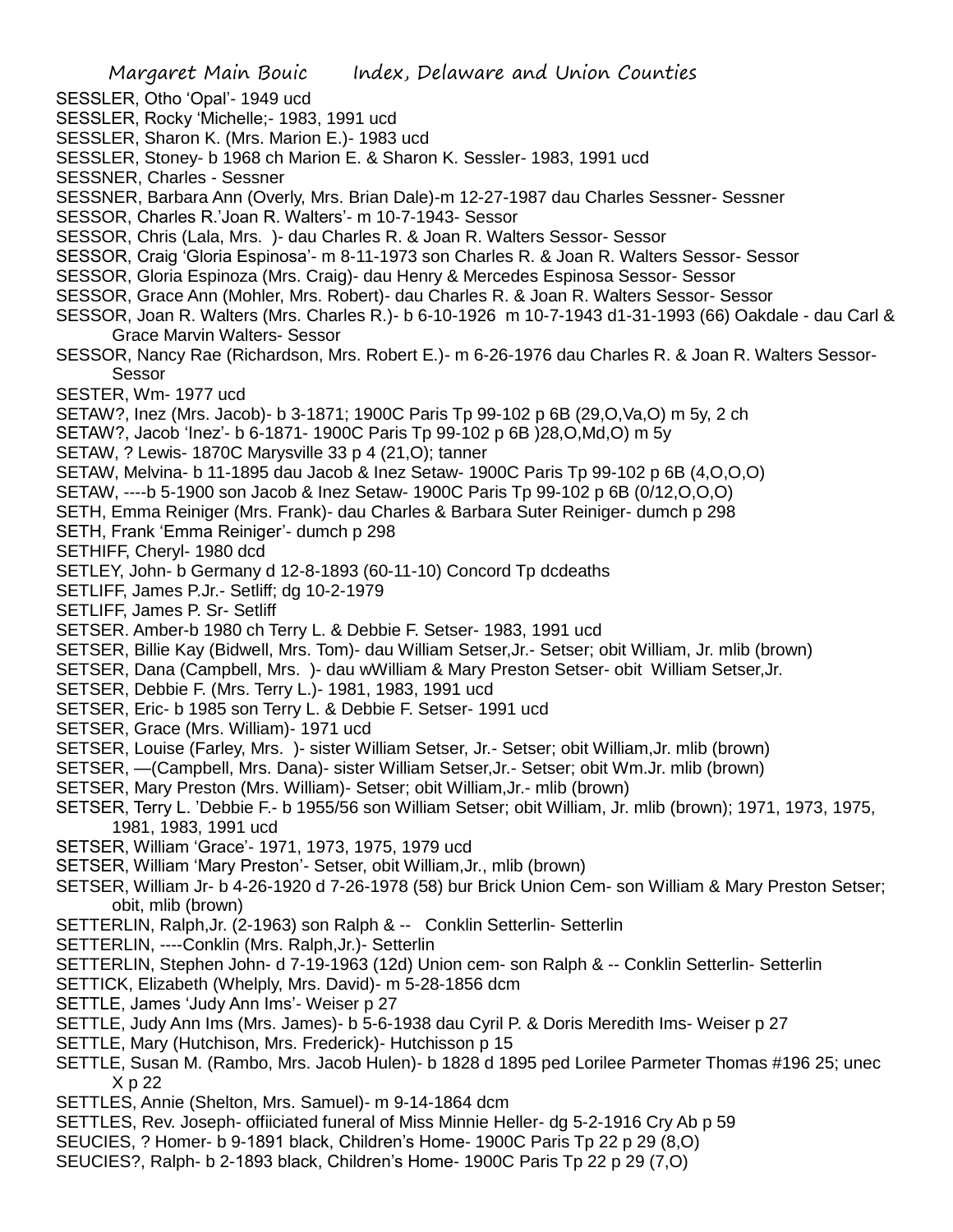Margaret Main Bouic Index, Delaware and Union Counties SEUM, Balinda- b 7-26-1867 Concord Tp dau George & Elizabeth Seum- dcb SEUM, George- 1908 dch p 431; hadc p 119 (1900 Scioto Tp)' hadc p 97 SEUM, Maria A. (Swick, Mrs. Samuel A.)- Newhouse p 83 SEURFOS, --- b 11-21-1880 Harlem Tp dau James & Mary Neddles Seurfos- dcb SEVANS, --- (Indian) 1908 dch p 466 SEVARE, Jesse- dumch p 220 SEVARE, Nancy (Osborn, Mrs. John H.)- m 10-7-1838 dau Jesse Sevare- dumch p 220 SEVEENY/SWEENY, Mary Hayes (Mrs. William)- m 5-14-1856 dcm SEVEENY/SWEENY, William 'Mary Hayes'- m 5-14-1856 dcm SEVEN, Lulu B. (Tracy, Mrs. Allen G.)- ,m 7-14-1891 ucm (Hearl) SEVER, Cindy- b 1968 dau Rudolph A. & Elaine M. Sever- 1980 dcd; dg 12-27-1956; Severance SEVER, Elaine M. (Mrs. Rudolph A.)- 1980 dcd SEVER, Hugh B. 'Ivey D. Mannasmith'- m 7-2-1895 ucm (Hearl) SEVER, Ivey D. Mannasmith (Mrs. Hugh B.)- m 7-2-1895 ucm (Hearl) SEVER, Mrs. Loyce- granddau of Elisha William Bargdill- dg 2-9-1915, Cry Ab p 14 SEVER, Marjorie, great grandchild of Elisha William Bargdill- dg 2-9-1915, Cry Ab p 14 SEVER, Rudolph A. 'Elaine M.'- 1980 dcd SEVER, Shannon- b 1972 ch Rudoph A. & Elaine M. Sever- 1980 dcd SEVERAN, Mary J. (Hedges, Mrs. Harrison)- m 11-1-1859 ucm 2943; unec XIX p 34 SEVERANCE, Betty Lou (Mrs. ) d 5-6-1985 (43) Forest Grove Cem- dau Mrs. Glenna Jordan- Severance SEVERANCE, Eva Higley (Mrs. )- dau Julian Higley- dg 3-2-1915 Cry Ab p 21 SEVERANCE, Jesse James- son Betty Lou Severance- Severance SEVERANCE, Lisa- b 1965 dau Ronald G. & Suzanne E. Severance- 1980 dcd SEVERANCE, Ronald G. 'Suzanne E.'- 1980 dcd SEVERANCE, Suzanne E. (Mrs. Ronald G.)- 1980 dcd SEVERANCE, Ted- 1980 dcd SEVERE, Bethel- unec IV p 34 SEVERE, Blanch L. -dau Wane & Elizabeth Severe- 1880C York Tp 305 p 29 (10,O,O,O) SEVERE, Dora A.- dau Wane & Elizabeth Severe- 1880C York Tp 305 p 29 (15,O,O,O) SEVERE, Dora Wolf (Mrs. William F.)- m 12-8-1887 ucm (Hearl) SEVERE, Elizabeth (Mrs. Wane)- 1880C York Tp 305 p 29 (35,O,O,NY) SEVERE, Ferdie D.- son Wane & Elizabeth Severe- 1880C York Tp 305 p 29 (2,O,O,O) SEVERE, Hugh B.'Iva D.'- b 6-1875 son Wane & Elizabeth Severe- 1880C York Tp 305 p 29 (5,O,O,O); 1900C York Tp 334 p 14 (24, O, -, -) m 4y blacksmith SEVERE, Iva D. (Mrs. Hugh B.)- b 4-1879 1900C York Tp334 p 74 (21,O,O,O) m 4y, no ch SEVERE, Jefferson- 1883 uch V p 664 SEVERE,Madge A.- step-dau Frank & Dora Delsaver- 1910C Claibourne Tp 154-156 p 7B (18,O,O,O) SEVERE, Wayne, attachment 1869, unec III p 53 SEVERE, Wayne 'Elizabeth'- 1880C York Tp 305 p 29 (35,O,Pa,O) SEVERE, Willia- son Wane & Elizabeth Severe- 1880C York Tp 305 p 29 (13,O,O,O) SEVERE, William F. 'Dora Wolf'- m 12-8-1887 ucm (Hearl) SEVERENCE, Jack 'Judy'- Severence SEVERENCE, Judy (Mrs. Jack)- Severence SEVR(E)NCE, Pamela Hermann (Mrs. Timothy)- m 9-7-1991 dau Robert & Beverly Hermann- Sevrence SEVERENCE, Susan Jo (Allen, Mrs. Jerry Clark)- dau Dr. Claude Severence- Allen SEV(E)RENCE, Timothy 'Pamela Hermann'- m 9-7-1991 son Jack & Judy Severence- Severence SEVERENCE, Tricia Lynn (Knight, Mrs. Richard II)- m 5-16-1992- dau Jack & Judy Severence- Severence SEVERENS, Sarah (Mrs. )- ped Ardith Luticia Cox Felts #62 26; unec V p 46 SEVERIGN, James G. 'Lucinda R.'- 1880C Dover 13-15 p 38 (54,O) see Severn SEVERIN, Allie (Shuller, Mrs. William)- m 12-24-1867 ucm (Hearl) SEVERIN, Mary C. (Turner, Mrs. Edwin B.)- m 12-29-1874 ucm (Hearl) SEVERIN, Mary J. (Hedges, Mrs. Harrison)- m 11-1-1859 ucm (Hearl) SEVERING, Lavina (Patrick, Mrs. Harmon)- m 3-3-1859 ucm (Hearl); unec IV p 66 SEVERINGEN, Vicki (Howison, Mrs. David Arlington)- 1985 uch p 44 SEVERIUS, Roman Emperor- McKitrick p 11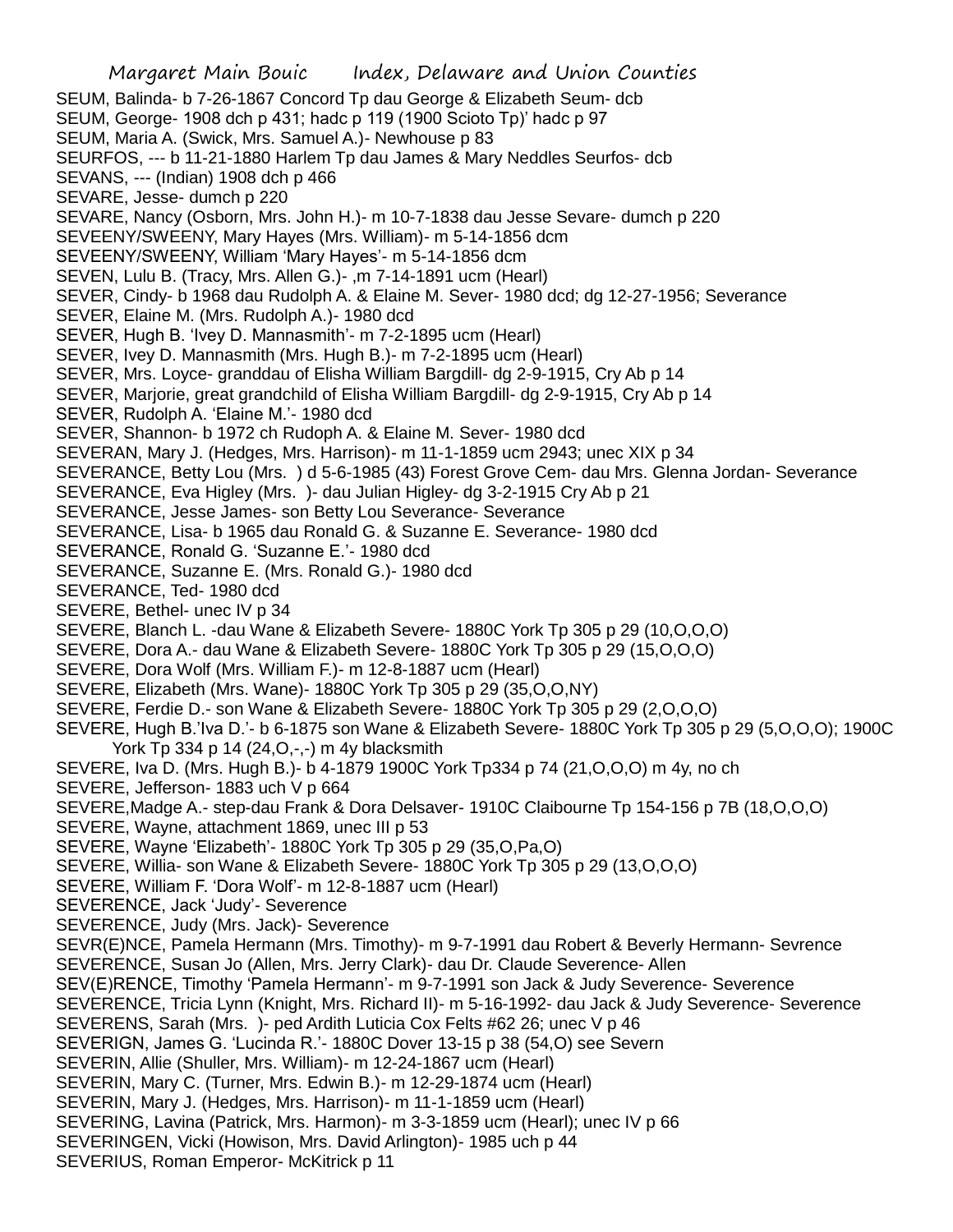SEVERN/SEVIRN, Allie (Shuler, Mrs. William A.Jr.)- m 12-24-1867 ucm 4306 dau James Y. & Luanta Rose Sevirn- 1883 uch V p 377

- SEVERN, d (70) Dover Tp, soldier, dg 3-5-1895, Cry Ab p 11
- SEVERN, James Y. 'Lucinda Rose'- b 12-18-1825 m 5-18-1848 ucm 1315 d 2-28-1895 Oakdale I p 25 (E-R23- 1)- mt 6-3-1896 1883 uch IV p 512, V p 377; 1915 uch p 438, 439; 1860C Dover Tp 234 (34,O); 1870C Dover Tp 14 p 2 (44, O); 1880C Dover Tp 13-15 p 38 (54, O); uccp p 37 guardian of Matthew, JB 4 p 145; unec III p 40, 49, VII p 39
- SEVERN, John- 1830C Leesburg Tp 515 p 299 (60-70)
- SEVERN, John 'Rachel Bennet'- m 3-3-1838 ucm 489
- SEVERN, J. T.- 1883 uch IV p 459
- SEVERN/SEVIRN, Lucinda Rose (Mrs. James )- b 4-9-1830 m 5-18-1848 ucm 1315 d 5-27-1890/6; mt 6-3- 1896 Oakdale p 25 (E-R23-1); 1883 uch V p 365, 377; unec VII p 39; 1860C Dover Tp 234 (30,O); 1870C Dover Tp 14 p 8 (40,O); 1880C Dover Tp 13-15 p 38 (50,O)
- SEVERN, Mary C. (Turner, Mrs. Edwin B.)- m 12-29-1874 ucm 5610 dau James & Lucinda Rose Severndumch p 95; 1883 uch V p 365; mt 3 p 5,6; 1860C Dover Tp 234 (7,O); 1870C Dover Tp 14 p 2 (16,O); 1880C Dover Tp 13-16 p 38 (26,O)
- SEVERN, Mathew- d 6-9-1862; 1883 uch IV p 486; (10-1848) uccp p 37, JB4 p 145
- SEVERN, Rachel Bennet (Mrs. John)- m 3-3-1838 ucm 489
- SEVERN, Rose Anice- b 9-1-1859 d 9-2-1861 moved here 6-3-1896 Oakdale I p 25 (E-R23-1); dau James & Lucinda Rose Severn- 1860C Dover Tp 234 (1,O)
- SEVERNS, —family of Thomas Longberry, unec IX p 14
- SEVERNS, Allice- dau Oscar & Mary J. Severns- 1870C Taylor Tp 27 p 4 (9/12,O)
- SEVERNS, Anna Maria (Listen, Mrs. Elisha)- b 6-9-1836 d 7-16-1884 (48-1-7)- dau Sarah Severns, ped Ardith Luticia Cox Felts 13; unec V p 46; mt 8-6-1884 p5c6, Abs p 9; 1985 uch p 49
- SEVERNS, Beatrice (Mrs. )- sister Harold A. Anderson- Anderson
- SEVERNS, Della- b 1870 d 1940 Price Cem, djlm p 55
- SEVERNS, Diana M.- dau Don Severns- Severns
- SEVERNS, Don- Severns
- SEVERNS, Eva L.- dau Simon D. & Mary F. Severns- 1910C Jackson Tp 14 p 1A (15,O,O,O)
- SEVERNS, Levine (Patrick, Mrs. Harman)- m 3-3-1859, mt 2-10-1897, p4c2; Abst p 16
- SEVERNS, Mary- b 1874 d 1953 Price Cem, djlm p 55
- SEVERNS, Mary F. (Mrs. Simon D.)- 1910C Jackson Tp 14 p 1A (36,O,O,O) m 22y, 2 ch
- SEVERNS, Mary J. (Mrs. Oscar)- 1870C Taylor Tp 27 p 4 (21,O)
- SEVERNS, Nancy Jane Prettyman (Mrs. William Oscar)- b 1881 d 1935 ped Thomas N. Longberry #172 31 unec IX p 64
- SEVERNS, Oscar 'Mary J.'- 1870C Taylor Tp 27 p 4 (25,O)
- SEVERNS, Ruth Ella (Gates, Mrs. Lester Pearl)- b 1913 d 1948 dau William Oscar & Nancy Jane Prettyman Severns- ped Thomas N. Longberry #172 15, unec IX p 64
- SEVERNS, Sarah- d 11-21-1861 (56-5-11) York Cem p 35
- SEVERNS, Sarah (Mrs. )- 1985 uch p 49
- SEVERNS, Saraha (Mrs. Wilson)- b 6-16-1832 d 9-26-1912 Mother; Price Cem, djlm, p 32
- SEVERNS, Simon D. 'Mary F.'- 1910C Jackson tp 14 p 1A (39,O,O,O) m 22y
- SEVERNS, William- 1883 uch IV p 494; 1880C Taylor Tp 263-266 p 26 (45,O,O,Pa) boarder
- SEVERNS, William Oscar 'Nancy Jane Prettyman'- b 1879 d 1959 ped Thomas N. Longberry #172 30; unec IX p 64
- SEVERNS, Wilson 'Saraha'- b 1-15-1828 d 7-19-1901 Father, Price Cem. djlm p 32
- SEVERS, Ann (Waits, Mrs. )- dau Darwin F. & Donna M. Price Severs- Severs
- SEVERS, Darwin F. 'Donna M. Price'- m 6-18-1929 d 8-8-1977- Severs
- SEVERS, Donna M. Price (Mrs. Darwin F.)- b 8-26-1909 m 6-18-1929 d 10-8-1985 (76) Kirkwood Cem,
- Madison Co- dau Thomas & Merel James Price Severs
- SEVERS, Fred- son Darwin F. & Donna M. Price Severs- Severs
- SEVERS, Jane (Garey, Mrs. David)- dau Darwin F. & Donna M. Price Severs- Severs
- SEVERS, Tom- son Darwin F. & Donna M. Price Severs- Severs
- SEVERT, Blanche (Miglorie, Mrs. )- dau W. F. & Tishie Bare Severt- severt
- SEVERT, Claude- son W. F. & Tishie Bare Severt- Severt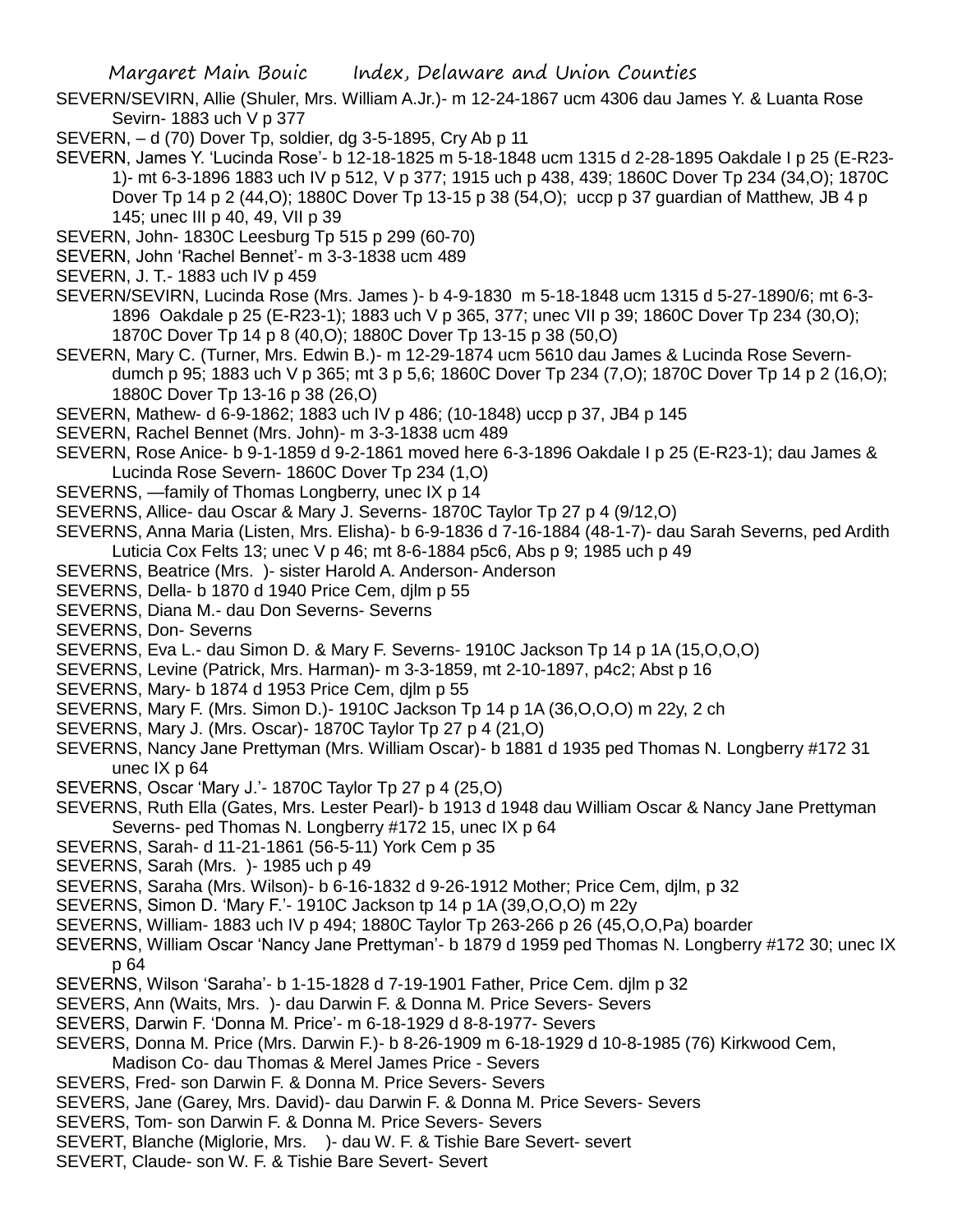- SEVERT, Effie (Lewis, Mrs. )- dau W. F. & Tishie Bare Severt- Severt
- SEVERT, Janice (Mrs. Kenneth)- Severt
- SEVERT, John Glenn 'Ottie'- son W. F. & Tishie Bare Severt- Severt; 1959, 1962 ucd
- SEVERT, Kenneth 'Janice'- Severt
- SEVERT, Loubeth (Stemm, Mrs. )- dau W. F. & Tishie Bare Severt- Severt
- SEVERT, Ottie (Mrs. John Glenn)- 1959, 1962 ucd
- SEVERT, Paul- son W. F. & Tishie Bare Severt- Severt
- SEVERT, Tishie Bare (Mrs. W. F.)(Hale, Mrs. Dan)- b 4-15-1886 d 4-29-1964 bur Gallia county- dau John & Matilda Miller Bare- Severt; 1959, 1962 ucd
- SEVERT, Vickie Yonne (White, Mrs. Floyd Dennis)- , 6-27-1982 dau Kenneth & Janice Severt- Severt
- SEVERT, W. F. 'Tishie Bare'- Severt
- SEVEY, Mrs. d Monday, mt 1-4-1893 p 1c3, Abs p 32
- SEVILLE, Lillie Elberta (Cline, Mrs. William Francis)-1985 uch p 36
- SEVILLE, T. V.- 1883 uch IV p 536
- SEVIRN, James Y 'Lucinda Rose'- m 5-18-1848 mt 6-3-1896 Abs p 4- dumch p 95; 1883 uch V p 363, 364, 465, 367, 371 ; unec VI p 54, VII p 30, XIX p 30
- SEVIRN, John 'Sarah Brooks'- m 4-25-1818 Madison Co, unec IV p 30
- SEVIRN, Lucinda Rose (Mrs. James Y.)- b 4-9-1830 m 5-18-1848 d (66-1-18) mt 6-3-1896 p 4 Abs p 16
- SEVIRN, Sarah Brooks (Mrs. John)- m 4-25-1818 Madison Co, unec IV p 30
- SEVORN, Mary J. (Hedges, Mrs. Harrison)- m 1859; unec IV p 66
- SEVRENS family of Ardith Cox Felts #62; unec V p 1, VI p 1, VII o 7
- SEVY, Sara (12-1989 dau Tom & Susan K. Sevy- Sevy
- SEVY, Susan K. (Mrs. Tom)- officer,Ashley- Sevy
- SEVY, Tom 'Susan K.'- Sevy
- SEWALL, Eliza- Pabst 1 p 68
- SEWALL, Henry- Sewell 1 p 61; hadc p 28
- SEWALL, Rev. Jonathan- uncle of Mrs. Mary J. Sewall Hitchcock- dg 11-27-1891- Cry Ab p 72
- SEWALL, Rev. Richard- Nash p 92, 93, 94, 110
- SEWARD, Canfield- uccp p 12, will JB 1 p 231; estate, unec III p 45
- SEWARD, John- Nash p 62
- SEWARD, Linda (Mrs. Ronald R.)- 1980 dcd
- SEWARD, Ronald R. 'Linda'- 1980 dcd
- SEWARD, Timothy- Powers Pat p 141, 318
- SEWART, Anna B.- b 2-1892 dau Henry & Sarah B. Sewart- 1900C Washington Tp 5 p 1A (8,O,Va,O)
- SEWART. Elmer B.- b 12-1888 son Henry & Sarah B. Sewart- 1900C Washington Tp 5 p 1A (11,O,O,O)
- SEWART. Henry 'Sarah B.'- b 11-1836- 1900C Washington Tp 5 p 1A (63,Va,Ky,Ky) m 35y
- SEWART, Joseph H.- b 12-1881 son Henry & Sarah B. Sewart- 1900C Washington Tp 5 p 1A (18,O,O,O)
- SEWART. Nathaniel- 1860C Liberty Tp Un Co 1068-1078 p 146 (73,Conn)
- SEWART, Sarah B. (Mrs. Henry)- b 7-1850 1900C Washington Tp 5 p 1A (49,O,O,O) m 35y, 11 ch, 7 living
- SEWELL, —family of Betty Reams #53 unec V p 2, IX p 14, X p 3, XII p 26, XXII p 58; family of Keith Cullumber #235, unec XI p 2
- SEWELL, —d 1903, infant Byhalia Cem, lptw p 116
- SEWELL, Mr.- death, Byhalia, Asbury Cem- mt 1-27-1891 p 8c1; Abs p 20
- SEWELL, Aaron 'Margaret Mosher'- b 1810 d 12-21-1874 (64) Powell p 250; dumch p 84; 1883 uch III p 219; ped Betty Cleveland Reams #53 28 unec IV p 32, 70; 1860C Millcreek Tp 109 (50,Va); 1870C Dover Tp 169-171 p 21 (59,Va)
- SEWELL, Alena Belle (Kavenaugh, Mrs. George W.)- m 2-14-1892 ucm (Hearl)- dau George W. & Susannah Brown Sewell- 1880C Washington Tp 137-142 p 15 (8,O,O,O)
- SEWELL,. Alice- b 1897 d 1921 Byhalia Cem, lptw p 116
- SEWELL, Alice M. Holt (Mrs. Mervin E.)- d 4-14-1987 (81) Galena Cem- dau Frank & Goldie Violet Holt-Sewell; 1961, 1964, 1969, 1971, 1980 dcd
- SEWELL, Andrew- son Mervin E. & Alice M. Holt Sewell- Sewell
- SEWELL, Andrew 'Theresa Y.'- 1964, 1971, 1980 dcd
- SEWELL, Anthony D.- b 1955 son Andrew W. & Teresa Y. Sewell- 1964, 1969, 1971, 1980 dcd
- SEWELL, Billie Jo- dau Bill & Joan K. Blackburn Sewell- Sewell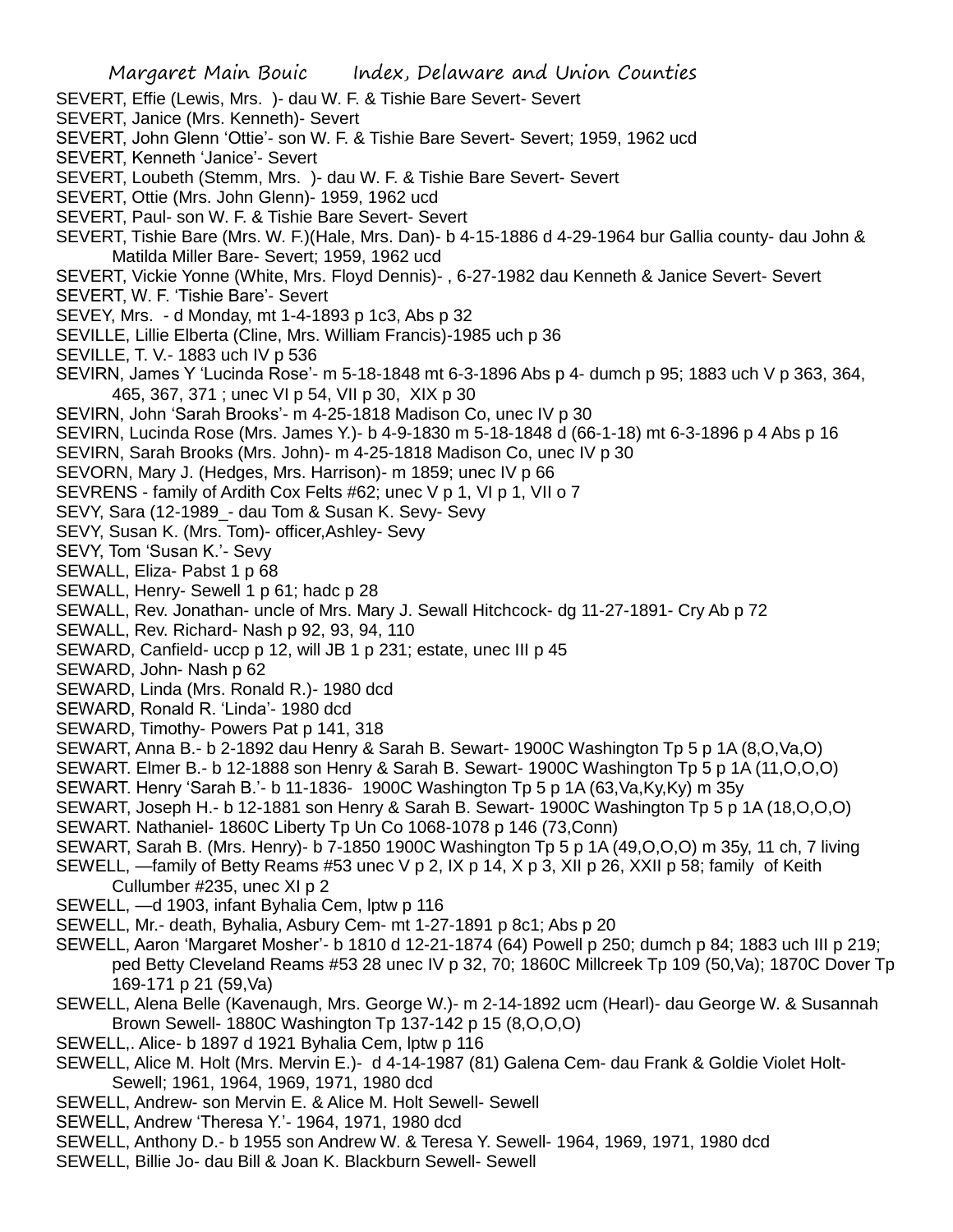- SEWELL, Blanche (Stone, Mrs. )- b 1-1899 dau Frank & Myrta Guy Sewell- Sewell; 1900C Washington Tp 225 p 10B (1,O,O,O)
- SEWELL, Bonnie L. (Mrs. Frank M.)- 1969, 1971, 1980 dcd
- SEWELL, Calista (Thompson, Mrs. Calvin E/B.) m 7-31-1870 ucm 4753 dau Aaron & Margaret Mosher Sewell-Thompson (1712); 1860C Millcreek Tp 109 (10,O); 1870C Dover Tp 1690171 p 21 (19,O)
- SEWELL, Calvin 'Nancy M. Landes'- b 2-1869 m 11-18-1894 ucm (Hearl) d 1954 Byhalia Cem, lptw p 119; Sewell, brother-in-law of Samuel Landes; 1985 uch p 74; 1900C Washington Tp 8 p 1A (31,O,O,O) m 5y; 1949 ucd
- SEWELL, Calvin- son George W. & Susanna Sewell- 1880C Washington Tp 137-142 p 145 (11,O)
- SEWELL, --- d 2-5-1899 Byhalia Cem, lptw p 119 infant son of Calvin & Nancy
- SEWELL, Catharine (Foreman, Mrs. Isaac)- b 1834 m 5-16-1854 ucm 2126 d 3-29-1896 Somerville Cem, York Cem p 20; 1880C York Tp 145 (48,O)
- SEWELL, Catherine (Gilbert, Mrs. Philander)- m 11-25-1854 dcm
- SEWELL, Cecil- son Eva Sewell- 1910C Union Tp 19 (11,O,O,O)
- SEWELL, Charles- son David & Rebecca Green Sewell- 1870C Dover Tp 170-172 p 21 (1,O)
- SEWELL, Charlotte (Mrs. Mervin)- 1971, 1980 dcd
- SEWELL, Cheryl-b 1962- dau Andrew W. & Teresa Y. Sewell- 1964, 1969, 1971 dcd
- SEWELL, Clara- b 8-1897 dau Frank A. & Myrta Sewell- 1900C Washington Tp 225 p 10B (2,O,O,O)
- SEWELL, Cleo- b 2-1-1901 d 5-15-1902 (1y3m14d) Byhalia Cem, lptw p 115 ch James B. Sewell; mt 5-21- 1902 p8c1, Abs p 10
- SEWELL, David- b 1966 son Mervin & Charlotte Sewell- 1971, 1980 dcd
- SEWELL, David 'Rebecca Green'- m 7-3-1868 ucm 4404 d 10-24-1878 (34y) New Millcreek Cem p 20- son Aaron & Margaret Mosher Sewell- Powell p 250; 1860C Millcreek Tp 109 (15,O); 1870C Dover Tp 170,. 172 p 21 (24,O)
- SEWELL. Doug- b 1970 son Fank M. & Bonnie L. Sewell- 1971, 1980 dcd
- SEWELL, Edith L.- d 10-15-1876 (1-7-20) dau G. W. & S. Union Christian Ch Cem, lptw p 91
- SEWELL, Edna- dau Lucien & Eva Minturn Sewell- Sewell; obit Eva, mlib; obit, Jack C. mlib (brown); 1910C Union Tp 19 (7,O,O,O)
- SEWELL, Sarah Elizabeth (Henderson, Mrs. William C.)- m 12-9-1869/70 ucm 4657 dau Aaron & Margaret Mosher Sewell- dumch p 84; 1915 uch p 723; 1883 uch V p 346; mt 4-27-1898 p3c6 Abs p 35; 1860C Millcreek Tp 109 (17,O)
- SEWELL, Ellen- dau Frank & Myrta Guy Sewell- Sewell
- SEWELL, Elma L,(Mrs. Jack, Jr.)- b 10-25-1916 Oakdale II p 146 (M-R12-8); Sewell
- SEWELL, Erma Holt (Grooms, Mrs. Charles)(Hobson, Mrs. Tom)(Mrs. Willmer)- b 5-17-1907 d 5-5-1996 (88) Oak Grove Cem- dau Frank & Goldie A. Violet Holt- Sewell
- SEWELL, Erma/Irma (Eirich, Mrs. Richard) (Mitchell, Mrs. Thomas )- d 1978- dau Jack,Sr. & Nora Fancey Sewell- Sewell; obit Jack C., mlib (brown)
- SEWELL, Erthen Landes 'Thelma Marie Reed'- b 1-14-1901 d 9-30-1962 Byhalia Cem, lptw p 122- son Calvin & Nancy Landes Sewell- Sewell; 1949, 1959, 1962 ucd
- SEWELL, Eva Minturn (Mrs. Lucien)- d 2-25-1951 Maple Grove Cem- Sewell; obit Jack, mlib (brown); 1910C Union Tp 19 (45,O,O,Va) wid; 4 ch
- SEWELL, Fanny O. (Harris, Mrs. Jasper)- b 11-1883 m 1900 dau George W. & Susannah Sewell- 1900C Washington Tp 3 p 1A (16,O,O,O); unec IV p 66
- SEWELL, Flora R. (Haydock, Mrs. )- descendant William Stewart- Pabst Pion I p 65
- SEWELL, Frank A. 'Myrta Guy'- b 8-1871/0 m 12-23-1894 ucm (Hearl) d 1958 Byhalia Cem, lptw p 116; Sewell; 1900C Washington Tp 225 p 10B (28,O,O,O) m 6y
- SEWELL, Frank M. 'Bonnie'- son Mervin E. & Alice M. Holt Sewell- Sewell; 1961 (15), 1964, 1969, 1971 dcd
- SEWELL, Franklin- son George W. & Susannah Brown Sewell- 1880C Washington Tp 137-142 p 15 (9,O,O,O)
- SEWELL, Fred L.- b 1-8-1933 d 7-24-1986 (53) Oakdale II p 148 (M-R14-7), Korean War- son Jack,Sr. & Nora Fancey Sewell- Sewell; obit Jack C., mlib (brown)
- SEWELL, George- 1883 uch IV p 495
- SEWELL, George W. 'Susan Brown'- b 1840 m 3-17-1867 ucm 4161 d 1-21-1892 (51-4-25) Byhalia Cem, lptw p 88, 91, 119; Co G. 88th Reg; son Aaron & Margarett Mosure Sewell- ped Betty Cleveland Reams #53 14; unec IV p 32, 70; 1880C Washington Tp 137-142 p 15 (39,O,O,O)
- SEWELL, Glendora (Carr, Mrs. Gerald)- dau Frank & Myrta Guy Sewell- Sewell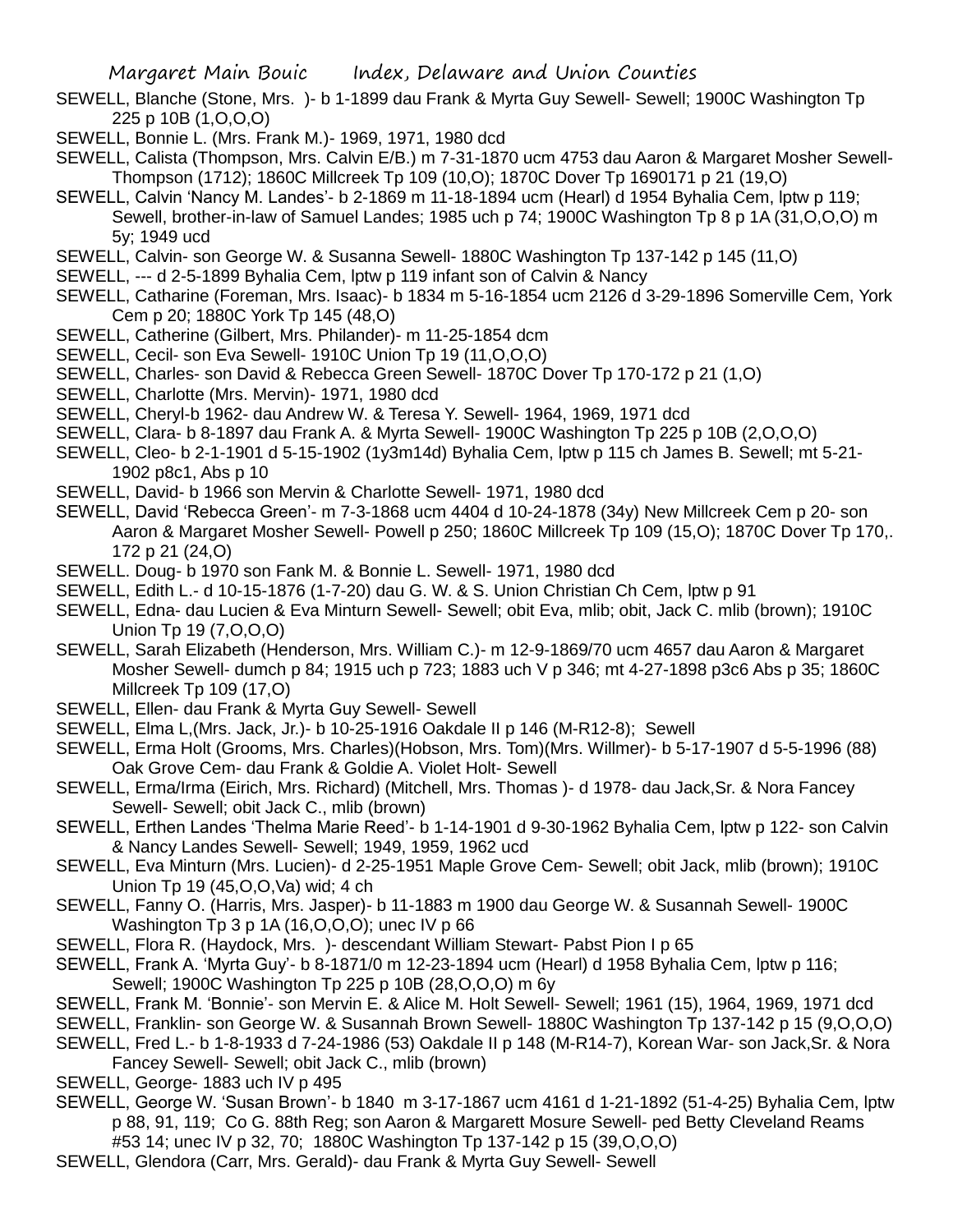- SEWELL, Gregory- b 1963 son Frank M. & Bonnie L. Sewell- 1971, 1980 dcd
- SEWELL, Guy- b 1901 d 4-13-1932 (31) Oakdale 4428 (G166) II p 51 (G-R10-4)
- SEWELL, Guy- son Frank & Myrta Guy Sewell- Sewell
- SEWELL, Hannah (Tossey, Mrs. Ransom)- m 8-23-1872 ucm (Hearl)- dau Aaron & Margaret Mosher Sewell-1860C Millcreek Tp 109 (8,O)
- SEWELL, Hannah (Nunn, Mrs. )- dau Mervin E. & Alice M. Holt Sewell- Sewell
- SEWELL, Harry- son David & Rebecca Green Sewell- 1880C Dover Tp 2 p 19 (2,O,O,O)
- SEWELL, Hazel (Purdum, Mrs. George)- dau Jack,Sr. & Nora Fancey Sewell- Sewell; obit Jack, mlib (brown)
- SEWELL, Helen Dawson (Mrs. Willmer L.)- Sewell
- SEWELL, Henry- d 7-23-1866 (73-0-4) Cheshire Cem, War 1812, Powell pp 53; 1908 dch p 381
- SEWELL, Herbert- brother Russell E. Sewell- Sewell
- SEWELL, Isabel (Clevenger, Mrs. Frank)- dau Frank & Myrta Guy Sewell- Sewell
- SEWELL, Jack C. 'Nora Fancey: Sr.- b 12-15-1898 m 8-30-1920 d 3-10-1974 Oakdale II p 148 (M-R14-6)-son Lucien & Eva Minturen Sewell- Sewell; obit, mlib (brown); obit Eva, mlib
- SEWELL, Jack C.Jr 'Elma'- b 12-21-1928 Oakdale II p 146 (M-R12-8) Korean War- son Jack, Sr. & Nora Fancey Sewell- Sewell; obit Jack C., mlib (brown)
- SEWELL, James B.- b 1872 d 1947 Byhalia Cem, lptw p 115
- SEWELL, James- mt 5-21-1902 p8c1, Abs p 10
- SEWELL, James R. 'Minnie'- b 3-1873 son George W. & Susannah Brown Sewell- 1880C Washington Tp 137- 142 p 15 (7,O,O,O); 1900C Washington Tp 268 p 12A (27,O,O,O) m in yr
- SEWELL, Jane- dau Aaron & Margaret Mosher Sewell- 1860C Millcreek Tp 109 (20,O)
- SEWELL, Jane (Thompson, Mrs. James H.)- m 12-24-1870 ucm 4845
- SEWELL, Jane (Turner, Mrs. Samuel)- mt 6-5-1907 p2c5, Abs p 46
- SEWELL, Jean (Levings, Mrs. Robert)- d 4-1985 dau Jack C. & Nora Fancey Sewell,Sr.- Sewell; obit Jack C., mlib (brown)
- SEWELL, Jeff- b 1971 son Bonnie L. Sewell- 1980 dcd
- SEWELL, Jennie C. (Southwick, Mrs. Ely)- m 2-28-1895 ucm (Hearl)- dau George W. & Susanna Brown Sewell- 1880C Washington Tp 137-142 p 15 (2,O,O,O)
- SEWELL, Jennifer- b 1967 dau Andrew W. & Theresa Y Sewell- 1980 dcd
- SEWELL, Joan (Mrs. Bill)- Sewell
- SEWELL, JoAnn (Indiciani, Mrs. )- dau Mervin E. & Alice M. Holt Sewell- Sewell
- SEWELL, John- 1860C Millcreek Tp 7 (15,O)
- SEWELL, John- b 1971 son Mervin & Charlotte Sewell- 1980 dcd
- SEWELL, Lamont (Faulkner, Mrs. )- dau Frank & Myrta Guy Sewell- Sewell
- SEWELL, Lawrence E.- son Russell & Rachel A. Sewell- Sewell
- SEWELL, LeRoy C.- son Erthen Landes & Thelma Marie Reed Sewell- Sewell; 1949, 1959, 1962, 1967, 1971, 1973, 1975, 1979, 1981, 1983, 1991 ucd
- SEWELL, Lewis G.-b 2-1879- son George W. & Susannah Sewell-1880C Washington Tp 137-142 p 15 (1,O,O,O); 1900C Washington Tp 3 p 1A (21,O,O,O)
- SEWELL, Linda Lou (Dare, Mrs. )- dau Erthen & Thelma Marie Reed Sewell- Sewell; 1949, 1959(14), 1962 ucd
- SEWELL, Lucien 'Eva Minturn'- Sewell; obit Jack C., mlib (brown)
- SEWELL, Lucretia- b New York d 12-7-1893 (59-3-23) Galena- dau \_\_\_Hults- dcdeaths
- SEWELL, Lulu May- dau David & Rebecca Green Sewell- 1880C Dover Tp 2 p 19 (6,O,O,O)
- SEWELL, Mable (Latshaw, Mrs. )- b 1906 dau Frank A. & Myrta Guy Sewell- Sewell; 1900C Washington Tp 225 p 10B (3,O,O,O)
- SEWELL. Maggie (Hicks, Mrs. Tracey)- m 8-18-1894 ucm (Hearl); unec IV p 66, slip
- SEWELL, Margaret- dau George W. & Susanna Brown Sewell- 1880C Washington Tp 137-142 p 15 (2,O,O,O)
- SEWELL, Margaret Mosher/Mosure (Mrs. Aaron)- b 1814 d 3-4-1881 (66-6-4) New Millcreek Cem p 19, Powell
- p p 250; dumch p 84; 1883 uch V p 346; ped Betty Cleveland Reams #53 29; unec IV p 32, 701860C

Millcreek Tp 109 (47,O); 1870C Dover Tp 1690171 p 21 (56,O); 1880C Dover Tp 2 p 19 (66,O,Va,Va) SEWELL, Marilla- dau Aaron & Margaret Mosher Sewell- 1870C Dover Tp 169-171 p 21 (17,O)

- SEWELL, Marilyn Marie (Trout, Mrs. Richard)- b 7-13-1940 d 9-16-1995 (55)dau Erthen Landes & Thelma Marie Reed Sewell- Sewell; 1949, 1959, 1962 ucd
- SEWELL, Marjorie (Dellenbach, Mrs. )- dau Frank & Myrta Guy Sewell- Sewell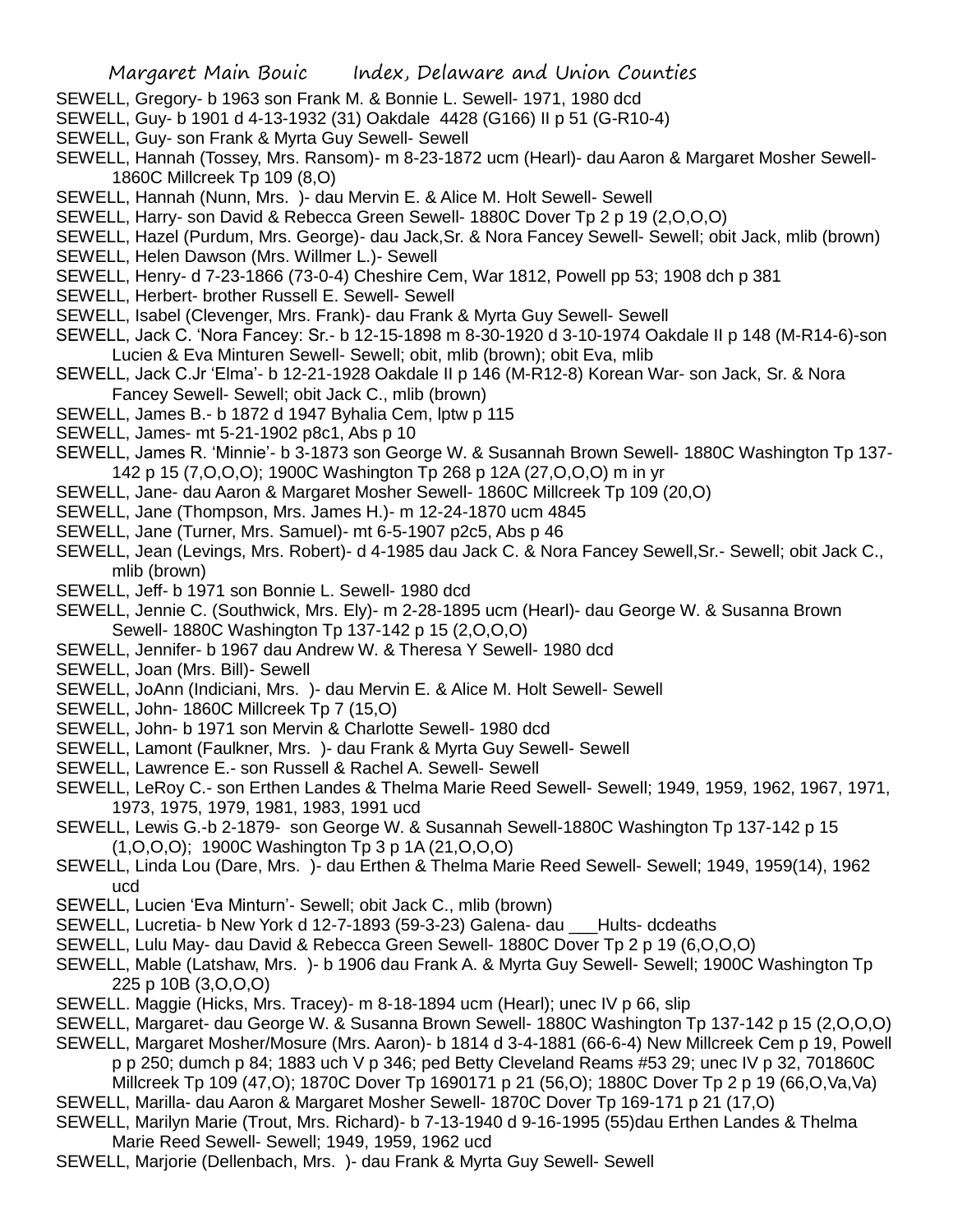- SEWELL, Mark- b 1959 son Andrew W. & Teresa Y. Sewell- 1964, 1969, 1971 dcd
- SEWELL, Marley- d 9-9-1875 (9-9-28) New Millcreek Cem, Powell p 250
- SEWELL, Martha (McCabe, Mrs. Lorenzo Dow)- 1880 dch p 635
- SEWELL, Mary (Bozman, Mrs. Tom)- dau Lucien & Eva Minturn Sewell- Sewell; obit Eva, mlib; obit Jack C., mlib (brown); 1910C Union Tp 19 (9,O,O,O)
- SEWELL, Mary E.- no dates -dau George W. & S. Byhalia Cem, lptw p 119
- SEWELL, Mary Herd (Mrs. Ralph L.)- b 1911 m 11-22-1930-Oakdale II p 1147 (M-R13-9) Sewell
- SEWELL, Mary J.- dau Aaron & Margaret Sewell- 1870C Dover Tp 169-171 p 21 (26,O)
- SEWELL, Mary Jane (Phillians, Mrs. )- b 1957 dau Erthen Landes & Thelma Marie Reed Sewell- Sewell; 1959, 1962, 1967, 1971, 1973 ucd
- SEWELL, Mary J. (Hitchcock, Mrs. Leonard M.)-m 6-11-1843 d 1891 (74) Cheshire Cem- Powell p 60B; dg 2- 1-1907, Cry Ab p 11
- SEWELL, Mason A.- d 8-31-1868 (8m16d) son G. W. & S. Un Christian Ch Cem, lptw p 88
- SEWELL, Mauderly- infant, Byhalia Cem, lptw p 119 no dates
- SEWELL, Maxine (Davis, Mrs. Carl)- dau Jack,Sr. & Nora Fancey Sewell- Sewell; obit Jack C., mlib (brown)
- SEWELL, Mertie- d 1-28-1887 (1-3-16) dau George W. & S. Byhalia Cem, lptw p 119
- SEXTON, Mervin 'Charlotte'- 1964, 1971, 1980 dcd
- SEWELL, Mervin E. 'Alice M. Holt'- Sewell
- SEWELL, Mervin- son Mervin E. & Alice M. Holt Sewell- Sewell; 1961, 1969 dcd
- SEWELL, Michael- son Russell E. & Rachel O. Sewell- Sewell
- SEWELL, P. Mike- 1964 dcd
- SEWELL, Minnie (Mrs. James R.)- b 11-1880- 1900C Washington Tp 268 p 12A (19,O,O,O) m in year, no ch
- SEWELL, Moses 'Margaret' 1883 uch V p 346 Perhaps should be Aaron
- SEWELL, Myrta Guy (Mrs. Frank A.)- b 9-1874 m 12-23- 1894 ucm (Hearl) d 1936 Byhalia Cem, lptw p 116 dau James & Clarinda Gamble Guy -Sewell; mt 10-11-1905, p1c3, Abs p 25mt 4-27-1907, mt 5-1-1907 Abs p 43, 44; 1900C Washington Tp 225 p 10B (25,O,O,O) m 6y, 3 ch
- SEWLL, Nathan- 1820C Delaware township
- SEWELL, Nancy Elizabeth dau Erthen Landes & Thelma Marie Reed Sewell- Sewell; 1949, 1959(11) ucd
- SEWELL, Nancy M. Landes (Mrs. Calvin)- b 4-1877/8 m 11-18-1894 ucm (Hearl) d 1958 Byhalia Cem, lptw p 49; Sewell; 1900C Washington Tp 8 p 1A (22,O,O,O) m 7y, 1 ch, O living; 1949 ucd
- SEWELL, Nora Opal Fancey (Mrs. Jack)- b 9-2-1900 m 1920 d 1-17-1983 (82) Oakdale II p 148 (M-R14-6) dau Charles & Retta Patch Fancey- Sewell; obit Jack C., mlib (brown)
- SEWELL, Nora Zuma (Fleck, Mrs. Adolphys Edward) -b 12-1887 d 1954 dau George W. & Susannah Brown Sewell- ped Betty Cleveland Reams #53 7; unec IV p 32, 70; 1900C Washington Tp 3 p 1A (12,O,O,O)
- SEWELL, Paul- son Russell E. & Rachel A. Sewell- 1961 (15) dcd
- SEWELL, Rachel A. (Mrs. Russell E. )- d 1-12-1986 (70) East Liberty Cem- Sewell; 1961, 1964, 1969, 1971, 1980 dcd
- SEWELL, Ralph L. 'Mary Herd'- b 2-21-1909 m 11-22-1930 d 12-13-2000(91) Oakdale II p 147 (M-R3-9)-son Frank & Myrta Guy Sewell- Sewell; Marysville p 23
- SEWELL, Rebecca (Conklin, Mrs. William J.)- m 3-17-1881 ucm 6937
- SEWELL, Rebecca Green (Mrs. David)- m 7-3-1868 ucm 4404; 1870C Dover Tp 170-172 p 21 (20,O)
- SEWELL, Richard- Powers Pat p 225, 226
- SEWELL, Robert Lee- d 5-15-1941 Byhalia Ceml lptw p 122 infant son Erthen Landes & Thelma Marie Reed Sewell
- SEWELL, Russell E. 'Rachel A.'- 1961, 1964, 1969, 1971 dcd
- SEWELL, Russell O.- b 6-4-1921 d 11-1987 (66) Oakdale Cem. II [ 1148 (M-R14-7) WWII- son Jack C. & Nora Fancey Sewell,Sr.- Sewell; obit Jack C., mlib (brown)
- SEWELL, Ruth M. (Mouser, Mrs. Lawrence E.)- m 8-27-1923 Sewell
- SEWELL, S (Mrs. G. W.)- lptw p 88, 91
- SEWELL, Shirley (Garey, Mrs. Jeff)- dau Ralph L. & Mary Herd Sewell- Sewell
- SEWELL, Shirley M. (Garey, Mrs. David E.)-b 1933 m 8-1-1952 d 6-1973 Oakdale II p 147(M-R13-8)
- SEWELL, Susannah Brown (Mrs. George W.)- b 2-1842 m 3-17-1867 ucm 4161- dau James W. & Catherine Luckenbill Brown- ped Betty Cleveland Reams #53 15; unec IV p 32, 70; 1880C Washington Tp 137- 142 p 15 (38,O,O,Pa); 1900C Washington Tp 3 p 1A (58,O,O,O) wid 13 ch, 9 living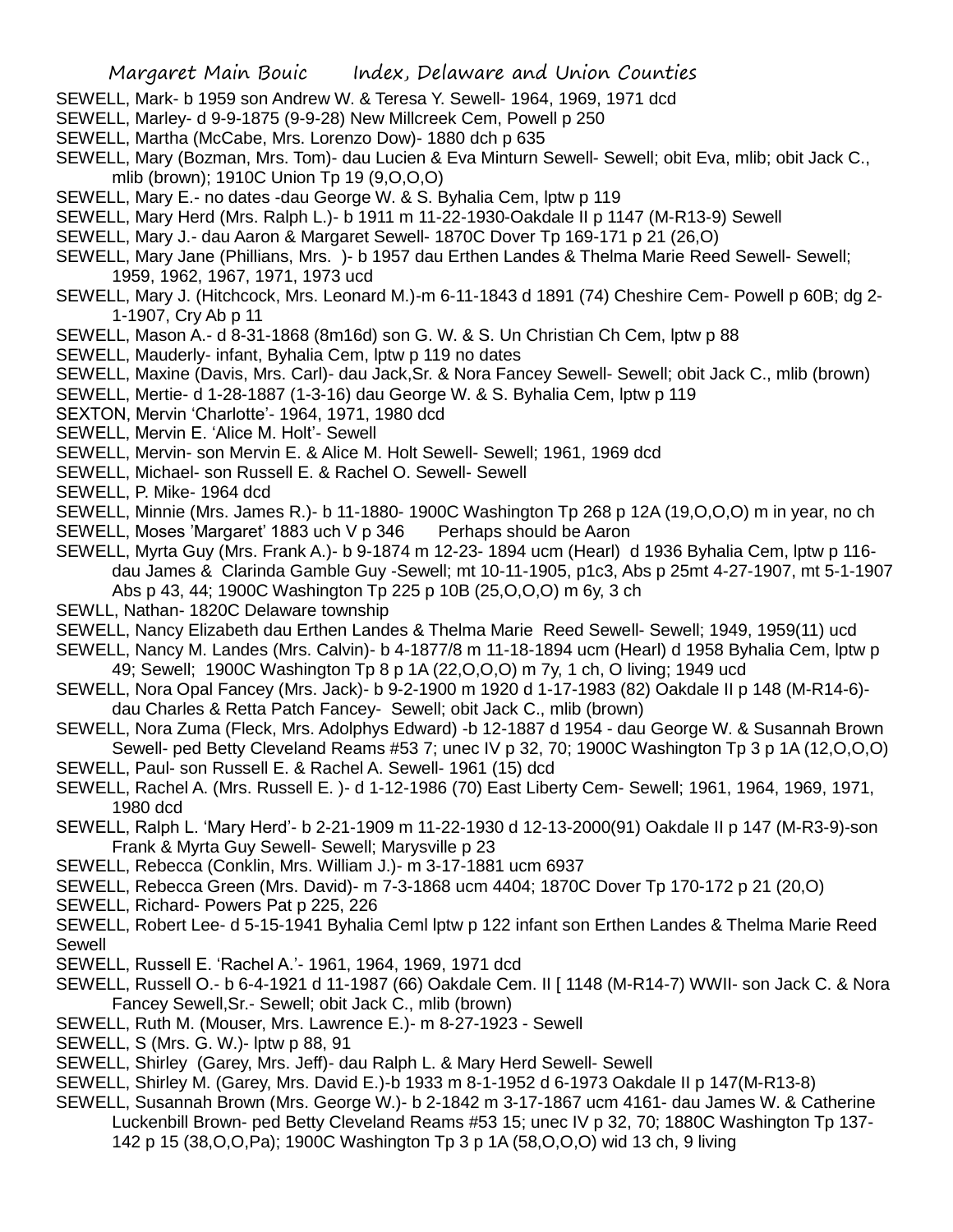- SEWELL, Thelma Marie Reed (Mrs. Erthen Landes)- b 1916 Byhalia Cem, lptw p 122; Sewell; 1949, 1959, 1962, 1967, 1971, 1973, 1975, 1977, 1979, 1981, 1983, 1991 ucd
- SEWELL, Theresa M.- b 1957 dau Andrew W. & Teresa Y,. Sewell- 1964, 1969, 1971 dcd
- SEWELL, Theresa Y, (Mrs. Andrew W.)- 1964, 1969, 1971, 1980 dcd
- SEWELL, Rev. William'- 1908 dch p 282
- SEWELL, Bill 'Joan'- son Jack,Sr. & Nora Fancey Sewell- Sewell; obit Jack C., mlib (brown)
- SEWELL, Willmer L. 'Helen Dawson''Erma Holt'- b 2-18-1909 d 8-20-1996 (87) Maple Grove Cem,- son Lucien & Eva Minturn Sewell- Sewell; obit Jack C., mlib (brown); Obit Eva, mlib; 1910C Union Tp 19 (1 3/12,O,O,O)
- SEWEY, Susannah (Dement, Mrs. Henry) m 1802- Maugans Anc p 168
- SEXT. John 'Magdalena Nicol'- m 10-26-1854 ucm 2185 unec VIII p 20, XVI p 59a
- SEXT, Magdalena Nicol (Mrs. John)- m 10-26-1854 ucm 2185; unec VIII p 20, XVI p 59a
- SEXTEN, Anita (Mrs. Nelson)- d 7-19-1974 (54) Sexten; 1961, 1964, 1969, 1971 dcd
- SEXTEN, Charlotte (Sewell, Mrs. Mervin)- dau Nelson & Anita Sexten- Sexten; 1961(12), 1964, 1969 dcd
- SEXTEN, Deborah-b 1958 dau Nelson & Anita Sexten- Sexten; 1961, 1964, 1969, 1971 dcd
- SEXTEN, Fannie (Mrs. )- Sexten
- SEXTEN, Maria (Allen, Mrs. Lewis)- dau Ruth Jane Sexten- Sexten
- SEXTEN, Mary (Richardson, Mrs. Miles)- dau Nelson & Anita Sexten- Sexten
- SEXTEN, Nelson 'Anita'- d 7-19-1974 (54) Burnside Cem- son Fannie Sexten- Sexten; 1961, 1964, 1969, 1971 dcd
- SEXTEN, Phyllis (Vance, Mrs. Michael)- dau Nelson & Anita Sexten- Sexten; 1961(11), 1964, 1969 dcd
- SEXTEN, Ruth Jane (Mrs. )- d 10-7-1976 (81) Oak Grove Cem- Sexten
- SEXTON/SAYTON, Viola Bertha Kidd (Mrs. William Glen)- b 3-27-1924 m 2-21-1941 dau Hyrum Alexander & Drusille Pearl Judd Didd- McKitrick p 163
- SEXTON/SAYTON, William Glen ;Viola Bertha Kidd'- m 2-21-1941- McKitrick p 163
- SEXTON, America Browning (Mrs. James)- Sexton
- SEXTON, Barbara (Mrs. Robert E.)- Sexton; 1964, 1969, 1971, 1980 dcd
- SEXTON, Barry- b 1966 son Eugene & Gladys Sexton- 1969, 1971 dcd
- SEXTPM. B. L.- ch of John A. & Caroline Durfey Sexton- dg 8-4-1905, Cry Ab p 42
- SEXTON, Blanch (Mrs. Robert V.)- 1967 ucd
- SEXTON, Bobbie- b 1969 ch Forest C. & Brenda Sexton- 1971, 1980 dcd
- SEXTON, Brenda (Mrs. Forest C.)- 1979, 1971 dcd
- SEXTON, Caroline Durfey (Mrs. John A.)- m 6-11-1857 dcm; dg 8-4-1905, Cry Ab p 42; 1870C Radnor Tp p 465 (35)
- SEXTON, Charles S.- son John A. & Caroline Durfey Sexton- dg 8-4-1905, Cry Ab p 42
- SEXTON, Charles- son Gilbert & Marie Sexton- 1949 ucd
- SEXTON, Charles P 'Rosalee K. Matthews'- Sexton; 1971 dcd
- SEXTON, Charles, Jr. b 1961 son Charles P. & Rosalee K. Matthews Sexton- Sexton; 1971 dcd
- SEXTON, Charles W. 'Mary A. Rizer'- m 8-25-1864 dcm
- SEXTON, Clarence Floy- b 1-20-1899 Delaware Town son L. B. & Caroline Durfey Sexton- dcb
- SEXTON, Cora Lillian Kidd (Mjrs. Elmer Charles)- b 2-11-1896 m 10-7-1915 d 12-27-1931 dau John Bickmore & Anna Mary Staley Kidd- McKitrick p 163
- SEXTON, Cynthia- b 1967 dau Forrest C. & Brenda Sexton- 1969, 1971 dcd
- SEXTON, Darrell D. 'Frances'- 1980 dcd
- SEXTON, Daryl- b 1968 son Eugene & Gladys Sexton- 1969, 1971 dcd
- SEXTON, Doris (Mrs. Kermit A.)- 1959 ucd
- SEXTON, Edward- 1870C Radnor Tp p 465 (6)
- SEXTON, E. Eugene 'Gladys'- 1969, 1971 dcd
- SEXTON, Eliza (Pheasant, Mrs. )- dau John A. & Caoline Durfey Sexton- dg 8-4-1905, Cry Ab p 42
- SEXTON, Fanny-1870C Radnor Tp p 465 (10)
- SEXTON, Forrest C. 'Brenda'- 1969, 1971 dcd
- SEXTON, Frances- dau Gilbert & Marie Sexton- 1949 ucd
- SEXTON, Gary 'Susan Wiese'- Sexton
- SEXTON, George- 1870C Radnor Tp p 465 (8)
- SEXTON, George- son John A. & Caroline Durfey Sexton- dg 8-4-1905, Cry Ab p 42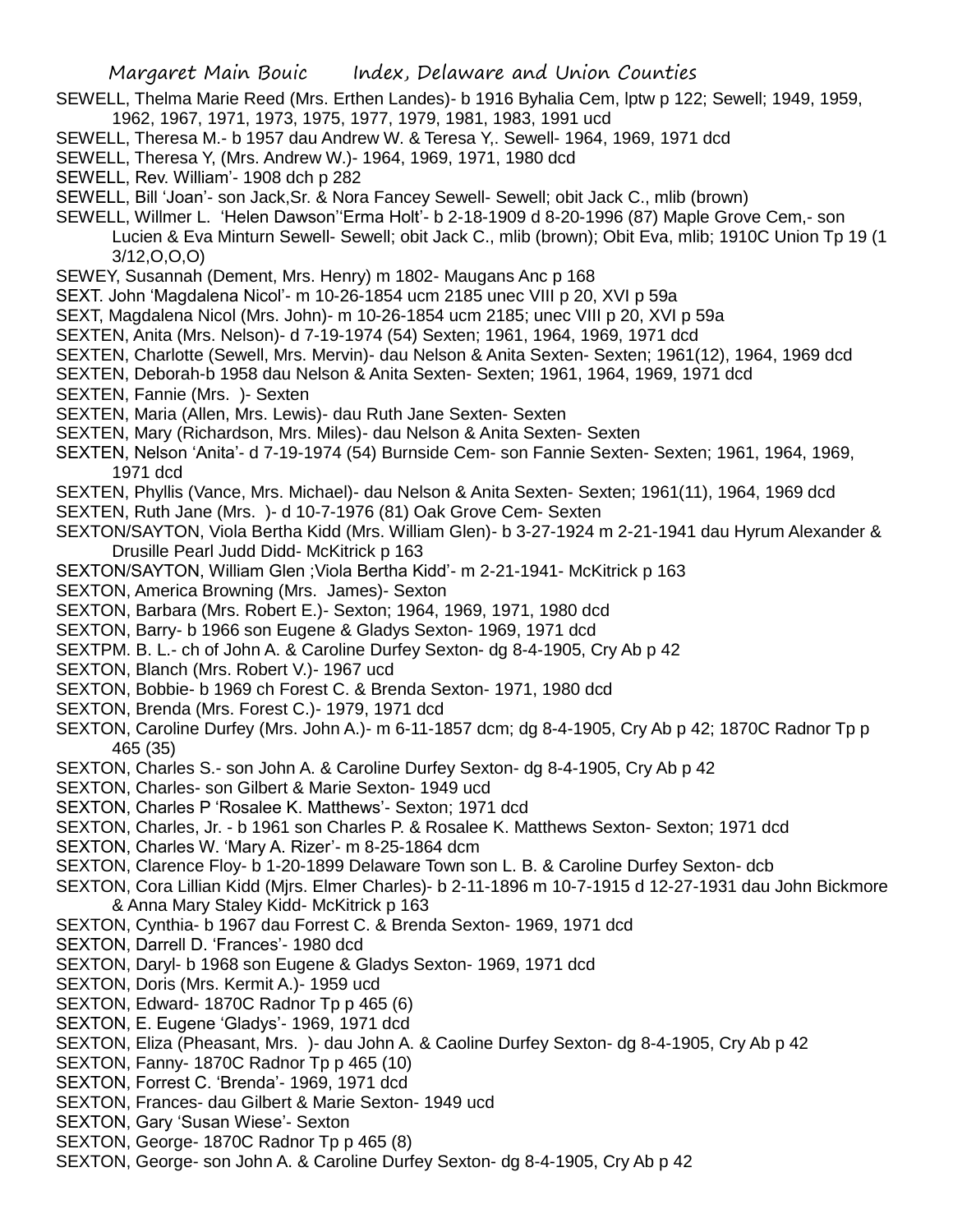- SEXTON, -----(Mrs. George)- dau Sarah Rebecca Minturn- dg 8-18-1916, Cry Ab p 85
- SEXTON, Gilbert 'Marie'- 1949 ucd
- SEXTON, Gladys (Mrs. Eugene)- 1969, 1971 dcd
- SEXTON, Glenda- dau Kermit A. & Doris Sexton- 1959 (3) ucsd
- SEXTON, Harriet- 1870C Radnor Tp p 465 (4)
- SEXTON, Harriet C. Green (Mrs. Jacob) (20 on 4-27-1890)- dcb (Thurlow Reason)
- SEXTON, Howard W.- 1979, 1991 ucd
- SEXTON, J.- 1915 uch p 144; 1883 uch III p 329
- SEXTON, Jackson E. (46-1965) Sexton
- SEXTON, Jacob 'Harriet C. Green'- dcb (Thurlow Reason) (22-on 4-27-1890)
- SEXTON, James 'America Browning'- Sexton
- SEXTON, James C. 'Ruth A.'- 1980 dcd
- SEXTON, James- b 1969 son James C. & Ruth A. Sexton- 1980 dcd
- SEXTON, Jane- 1870C Radnor Tp p 465 (12)
- SEXTON, Jennie E. (Minturn, Mrs. )- dau John A. & Caroline Durfey Sexton- dg 8-4-1905, Cry Ab p 42
- SEXTON, J. H.- son John A. & Caroline Durfey Sexton- dg 8-4-1905, Cry Ab p 42
- SEXTON, Joey- ch Kermit A. & Doris Sexton- 1959(7) ucd
- SEXTON, John A. 'Caroline Durfey'- m 6-11-1857 dcm d (71) dg 8-4-1905, Cry Ab p 42; 1870C Radnor Tp p 465 (35\*)
- SEXTON, Joseph, Paris Tp, unec XII p 51
- SEXTON, Kermit A 'Doris'- 1959 ucd
- SEXTON, Kimberly- b 1967 dau James C. & Ruth A Sexton- 1980 dcd
- SEXTON, L. B.- attended funeral of Peter Snedeker- dg 8-4-1905, Cry Ab p 43
- SEXTON, Leo F.- Sexton
- SEXTON, Linda- dau Gilbert & Marie Sexton- 1949 ucd
- SEXTON, Lloyd- son James & America Browning Sexton- Sexton
- SEXTON, Lora Kitchen (Mrs. Marion)- Sexton
- SEXTON, Luther -b 1963 son Charles & Rosalee Matthews Sexton- Sexton; 1971 dcd
- SEXTON, Mae (Perry, Mrs. Michael H.)- Sexton
- SEXTON, Marie (Mrs. Gilbert)- 1949 ucd
- SEXTON, Marion 'Lora Kitchen'- Sexton
- SEXTON, Mark- b 1965 son Charles & Rosalee Matthews Sexton- Sexton; 1971 dcd
- SEXTON, Mary A. Rizer (Mrs. Charles W.)- m 8-25-1864 dcm
- SEXTON, Mary (Mrs. \_ )- niece of Media Gamble- dcw Bk 4 p 196(22)
- SEXTON, Maud E.- 1870C Radnor Tp p 465 (4m)
- SEXTON, Melissa Marie- b 11-1-1981- dau Gary & Susan Wiese Sexton- Sexton
- SEXTON, Nancy Emeline (Sager, Mrs. Samuel)- b 3-12-1854 d 1-2-1926 ped Donald Wayne DeLaughter #568 11; unec XVIII p 67
- SEXTON, Nettie (Conner, Mrs. )- dau John A. & Caroline Durfey Sexton- dg 8-4-1905, Cry Ab p 42
- SEXTON, Nicole- b 1970 ch Robert E. & Barbara Sexton- 1971, 1980 dcd
- SEXTON, Norma (Herold, Mrs. )- djau James & America Browning Sexton- Sexton
- SEXTON, Opal E. (Etling, Mrs. Paul N.)- b 4-13-1909 m 8-31-1925 d 3-13-1991 (81) dau Marion & Lora Kitchen Sexton- Sexton
- SEXTON, Reeca- dau Reece D. & Virginia L. Sexton- 1964 dcd (3 1/2m) dcd
- SEXTON, Reece D. 'Virginia L.' 1964 dcd
- SEXTON, Robert E, 'Barbara'- Sexton 1964, 1969, 1971, 1980 dcd
- SEXTON, Robert E. Jr.- son Robert & Barbara Sexton- Sexton- engaged to Rene Christine Miller
- SEXTON, Robert B. 'Banch'- 1967 ucd
- SEXTON, Rosalee K. Matthews (Mrs. Charles)- d 3-23-1975 (33) dau Luther Matthews- Sexton
- SEXTON, Russell- b 1970 son Charles & Rosalee Matthews Sexton- Sexton; 1971 dcd
- SEXTON, Ruth (Kunz, Mrs. )- dau James & America Browning Sexton- Sexton
- SEXTON, Sarah F. Worden (Mrs. William)- dau Richard & Lucinda Schooley Worden- dumch p 427
- SEXTON, Shawn L. (Bennett, Mrs. Kevin R.)- m 11-11-1989 dau Leo F. Sexton- Sexton
- SEXTON, Susan Wiese (Mrs,. Gary)- dau Robert Wiese- Sexton
- SEXTON, Thurlow Reason- b 4-27-1890 Scioto Tp son Jacob & Harriet C. Green Sexton- dcb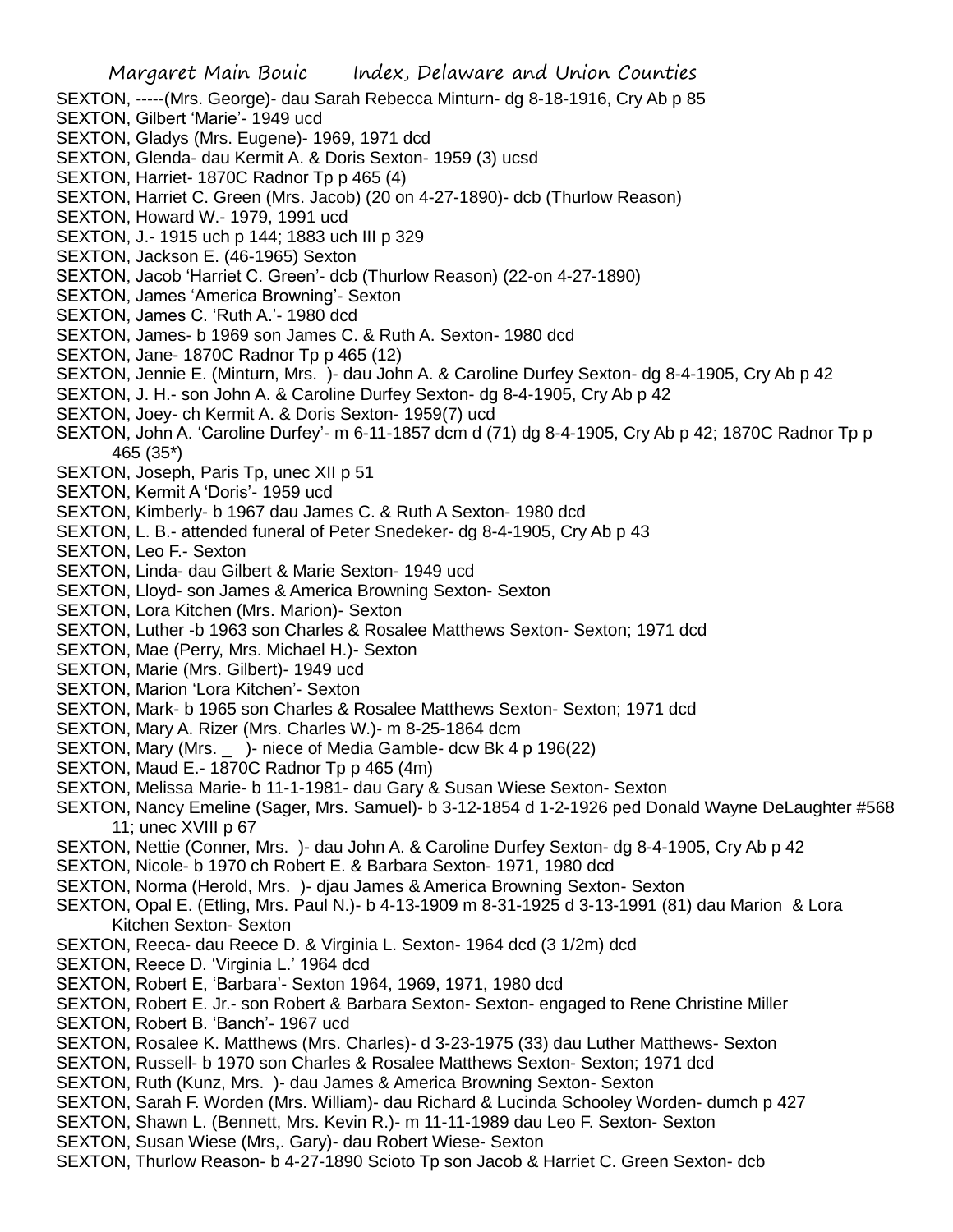- SEXTON, Tilda (Smith, Mrs ) (Payne, Mrs. Charles)- b 6-28-1908 WVA d 4-12-2000 (91) Forest Grove Cemdau James & America Browning Sexton- Sexton
- SEXTON, Virginia L. (Mrs. Reece D.)- 1964 dcd
- SEXTON, William 'Sarah F. Worden'- dumch p 427
- SEYBERT, Bertha (Cleaver, Mrs. Mahlon)- White II (64)
- SEYBOLD, Dorothy (Mrs. Jack F.)- Seybold
- SEYBOLD, Herman C. 'Theresa Saber'- Seybold
- SEYBOLD, Jack F. 'Dorothy'- b 1937 d 6-8-1994 bur Bradenton- son Herman C. & Theresa Saber Seybold-Seybold
- SEYBOLD, James- son Jack F. & Dorothy Seybold- Seybold
- SEYBOLD, John- son Jack F. & Dorothy Seybold- Seybold
- SEYBOLD, Oliver 'Virginia Penfield'- Seybold
- SEYBOLD, Susan- dau Jack F. & Dorothy Seybold- Seybold- engged to Charles H." Chad" Bowen
- SEYBOLD, Theresa Saber (Mrs. Herman C.)- Seybold
- SEYBOLD, Virginia Penfield (Mrs. Oliver)- Seybold
- SEYFER, Minnie M.- b 9-1-1870 Oxford Tp dau Christian & Barbara Coleman Seyfer- dcb
- SEYFFER, Elisa- b 9-18-1875 Oxford Tp dau C. F. & Barbara Coleman Seyffer- dcb
- SEYLER, Emma Yoder (Mrs. Samuel Wilson)- b 9-22-1897 dau David & Amanda Brungart Yoder- Weiser p 604
- SEYLER, Esther Reigel (Mrs. Paul)- Weiser p 604
- SEYLER, Laura Marcell Bartlebaugh (Mrs. Roland)- b 4-30-1916 dau Clyde Allan & Margaret Bernice Shaver Bartlebaugh- McKitrick p 129
- SEYLER, Miriam Henrietta- dau Paul & Esther Reigel Seyler- Weiser p 604
- SEYLER, Myrtle Leonore (Hursh, Mrs. Carroll Eugene)- dau Samuel Wilson & Emma Yoder Seyler- Weiser p 604
- SEYLER, Paul 'Esther Reigel'- son Samuel Wilson & Emma Yoder Seyler- Weiser p 604
- SEYLER, Roland 'Layra Marcella Bertlebaugh'- McKitrick p 129
- SEYLER, Samuel Wilson 'Emma Yoder'- Weiser p 604
- SEYMOUR—family of John M. Van Gordon #188; unec IX p 14
- SEYMOUR, -----Byrnes (Mrs. Andy I.) -dau Andrew & Hannah Taylor Byrns- Bean (165); Maugans Anc p 108
- SEYMOUR, Alan Victor 'Deborah Lee Kenney'- b 1952 m 9-18-1976 son Rowland M. & Carmen Seymour-Seymour; 1971 ucd
- SEYMOUR, Albert M. 'Anna'- b 4-26-1835 d 4-21-1887 Galena Cem- 1908 dch p 404; Powell p 18; 1870C Berkshire Tp p 216 (35\*)
- SEYMOUR, F. Alice- b 1870 d 11-19-1872 (2y19d) Oak Grove Cem- Powell p 441; dcdeaths
- SEYMOUR, Amanda (Charles, Mrs. Simon)- 1883 uch V p 614
- SEYMOUR, Andrew- 1910C Magnetic Springs 38-41 p 7A (19,O,O,O); masseur, bath house
- SEYMOUR, Andy I. ' Byrus'- Maugans Anc p 108
- SEYMOUR, Ann (Mrs. George)- 1850C Radnor Tp 144 p 179 (27,Va)
- SEYMOUR, Anna (Mrs. Albert M.)- d 2-11-1870 (47-1-11)? Galena Cem, Powell pp 18
- SEYMOUR, Anna- dau Martin & Rhoda Seymour- Pabst 8 p 98
- SEYMOUR, Anna M. Brown (Mrs.Lewis L.)- Seymour
- SEYMOUR, Bessie L. (Mrs. Ottie)- d 12-30-1985 (80) bur Newark- sister Massell Lambert- Seymour
- SEYMOUR, Carol (Guteirrez, Mrs. Plinio)- b 1970 dau Richard Shaw & Esther Seymour- Seymour;1971 dcd
- SEYMOUR, Carmen B. Jacob (Mrs. Rowland M)- m 12-19-1945 Seymour; 1971, 1973, 1975, 1977, 1979, 1981 ucd
- SEYMOUR, Carrol M. Dixon (Mrs. Jack)- b 3-4-1940 d 7-17-2002 (62) Oak Grove Cem- dau Oliver S. & Hazel A. Mann Dixon- Seymour
- SEYMOUR, Christine Nicole- b 4-29-1982 dau Alan Victor & Deborah Lee Kenney Seymour- Seymour
- SEYMOUR, Cindy (Cantrell, Mrs. )- dau Jack & Carrol M. Dixon Seymour- Seymour
- SEYMOUR, Cindy L. (Mrs. Harry L.)- 1991 ucd
- SEYMOUR, Clarenca V.- b 10-30-1901 Oxford Tp son Harry G. & Nellie Vint Seymour- dcb
- SEYMOUR, Clayton- b 1976 son Eric P. & Peggy Seymour- 1977, 1979, 1981, 1983 ucd
- SEYMOUR, Colette Yvonne (Dennis, Mrs. Gregory Rex)- b 1962 m 7-2-1983 dau Rowland & Carmen Jacob Seymour- Seymour; 1971, 1973, 1975, 1977, 1979, 1981, 1983 ucd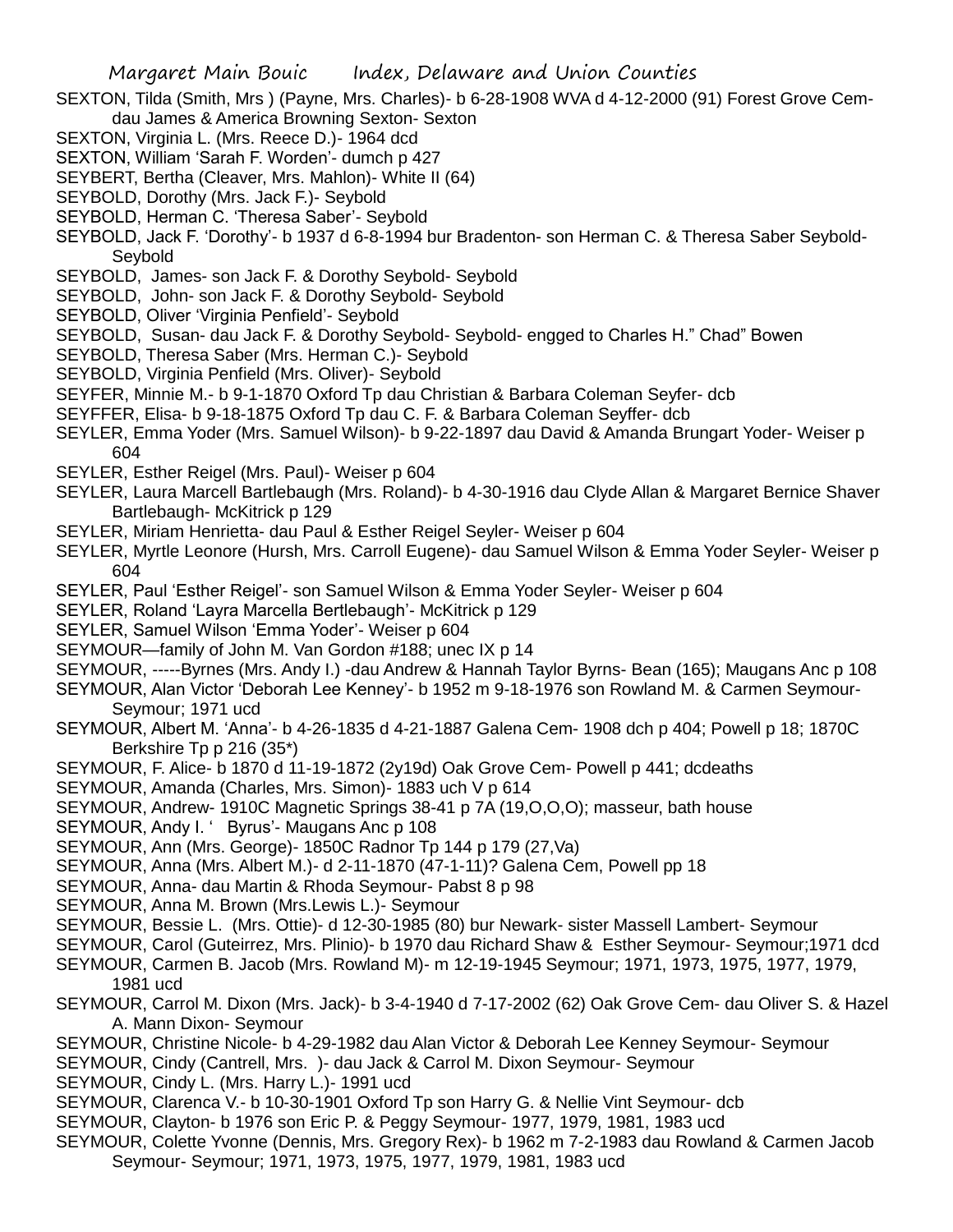- SEYMOUR, Colin- ch Eric P. & Peggy Seymour- 1979, 1981, 1983 ucd
- SEYMOUR, Connie (Mrs. Nick)- Seymour
- SEYMOUR, Dale- son Ottie & Bessie L. Seymour- Seymour
- SEYMOUR, David- b 1951 son Harold A. & Mary Seymour- 1961, 1969, 1971, 1980 dcd
- SEYMOUR, Dean- son Samuel Tilton & Lorina Seymour- Seymour
- SEYMOUR, Deborah Lee Kenney (Mrs. Alan Victor)- m 9-18-1976 dau Douglas & Ada Kenney- Seymour
- SEYMOUR, Della (Mrs. H. D.)- 1980 dcd
- SEYMOUR, Edna E. (Mrs. Floy A.)- 1961, 1964 dcd
- SEYMOUR, Edwin- son Martin & Rhoda Seymour- Pabst 8 p 98
- SEYMOUR, Emily (Adelman, Mrs. )- sister Richard Shaw Seymour- Seymour
- SEYMOUR, Eric P. 'Peggy'- 1977, 1979, 1981, 1983 ucd
- SEYMOUR, Ernest 'Marie L. '- d 1974-Seymour
- SEYMOUR, Esther (Mrs. Richard Shaw)- 1961, 1971, 1980 dcd
- SEYMORE, Fannie A.- d 3-13-1886 (77-3-14) Galena, b Stanford, Conn- dcdeaths; 1870C Berkshire Tp p 216 (61\*)
- SEYMOUR, Floy A. 'Edna E.'- 1961, 1964 dcd
- SEYMOUR, George 'Ann'- 1850C Radnor Tp 144 p 179 (40,Mass)
- SEYMOUR, George R. son George & Ann Seymour- 1850C Radnor Tp 144 p 179 (1,O)
- SEYMOUR, Rev. Gerald- Seymour
- SEYMOUR, Geri- (5-1968)- son Rev. Gerald Seymour- Seymour
- SEYMOUR, Greg- b 1972 son Harry L. & Paula A. Seymour- 1973, 1975 ucd
- SEYMOUR, Harold A. 'Mary'- 1961, 1964, 1969, 1971, 1980 dcd
- SEYMOUR, Harriet (Willis, Mrs. Peter Lowry)- b 1843 d 1879, ped John M. Vangordon #188 14; unec X p 11
- SEYMOUR, Harry L. 'Cindy L.'- 1991 ucd
- SEYMOUR, Harry 'Paula A.- son Russell McKinley & Sarah C. Holt Seymour- Seymour; 1967, 1971, 1973, 1975 ucd- engaged to Carolyn Andrews
- SEYMOUR, Hattie (Cowles, Mrs. Dr. G. E.)- b 7-29-18-- m 8-4-1894 d 2-14-1934 dau James E, & Rebecca A. Seymour- 1908 dch p 769; Bean (112322); Cowles 4,5; also Settie- Maugans Anc p 102
- SEYMORE, Hattie V. (Johnson, Mrs. Louis G.)- m 5-19-1885 ucm (Hearl)
- SEYMOUR, H. D. 'Della'- 1980 dcd
- SEYMOUR, Helen (Greener, Mrs. )- dau Ottie & Bessie L. Seymour- Seymour
- SEYMOUR, Hulda (Mrs. Levi)- Pabst 8 p 98
- SEYMOUR, Jack 'Carrol M. Dixon'- Seymour
- SEYMOUR, Jack 'Mavis Smith'- m 10-29- son Margaret Seymour- Seymour
- SEYMOUR, James- son George & Ann Seymour- 1850C Radnor Tp 144 p 179 (5,O)
- SEYMOUR, James L.- Seymour
- SEYMOUR, James 'Laurie'- b 1965 son Richard Shaw & Esther Seymour- Seymour; 1971, 1980 dcd
- SEYMOUR, James S. 'Rebecca .'- 1908 dch p 769
- SEYMOUR, Jameson (3-1992) son Rev. J. Kevin & Marsha Wooten Seymour- Seymour
- SEYMOUR, Jelissa Marie- b 11-25-1996 dau Rev. J. Kevin & Marsha Wooten Seymour- Seymour
- SEYMOUR, John M.- son George & Ann Seymour- 1850C Radnor Tp 144 p 179 (10,O)
- SEYMOUR, John 'Melissa'- b 1963 son Richard Shaw & Esther Seymour- Seymour; 1964, 1971, 1980 dcd
- SEYMOUR, John U.- adm, dcga p 27, Del Patron & Fr Ch 12-16-1824
- SEYMOUR, John W. 'June A. Cardinal'- m 6-11-1983 son James L. Seymour- Seymour
- SEYMOUR, Joshua (2-1992) son Rev. J. Kevin & Marsha Wooten Seymour- Seymour
- SEYMOUR, Judith M. "Judy" Fields (Mrs. Ralph E)- Seymour; 1969, 1971, 1980 dcd
- SEYMOUR, June A. Cardinal (Mrs. John W)- m 6-11-1983 dau Gene Cardinal- Seymour
- SEYMOUR, M. Kathryn (Dennis, Mrs. Edgar C.)- b 9-12-1900 m 3-2-1923 d 1-27-1994 (93) dau Lewis L. L. & Anna M. Brown Seymour- Seymour
- SEYMOUR, Kathleen Margaret- b 10-17-1979 dau Alan Victor & Deborah Lee Kenney Seymour- Seymour
- SEYMOUR, Kathryn (Dennis, Mrs. Edgar C.)- b 1900 Oakdale II p 149 (M-R16-9)
- SEYMOUR, J. Kevin- 'Marsha Wooten'- pastor Nazarene Ch, 1992- Seymour
- SEYMOUR, Levi 'Huldah'- Pabst 8 p 98
- SEYMOUR, Levi- son Levi & Huldah Seymour- Pabst 8 p 98
- SEYMOUR, Lewis L. L. 'Anna M. Brown'- Seymour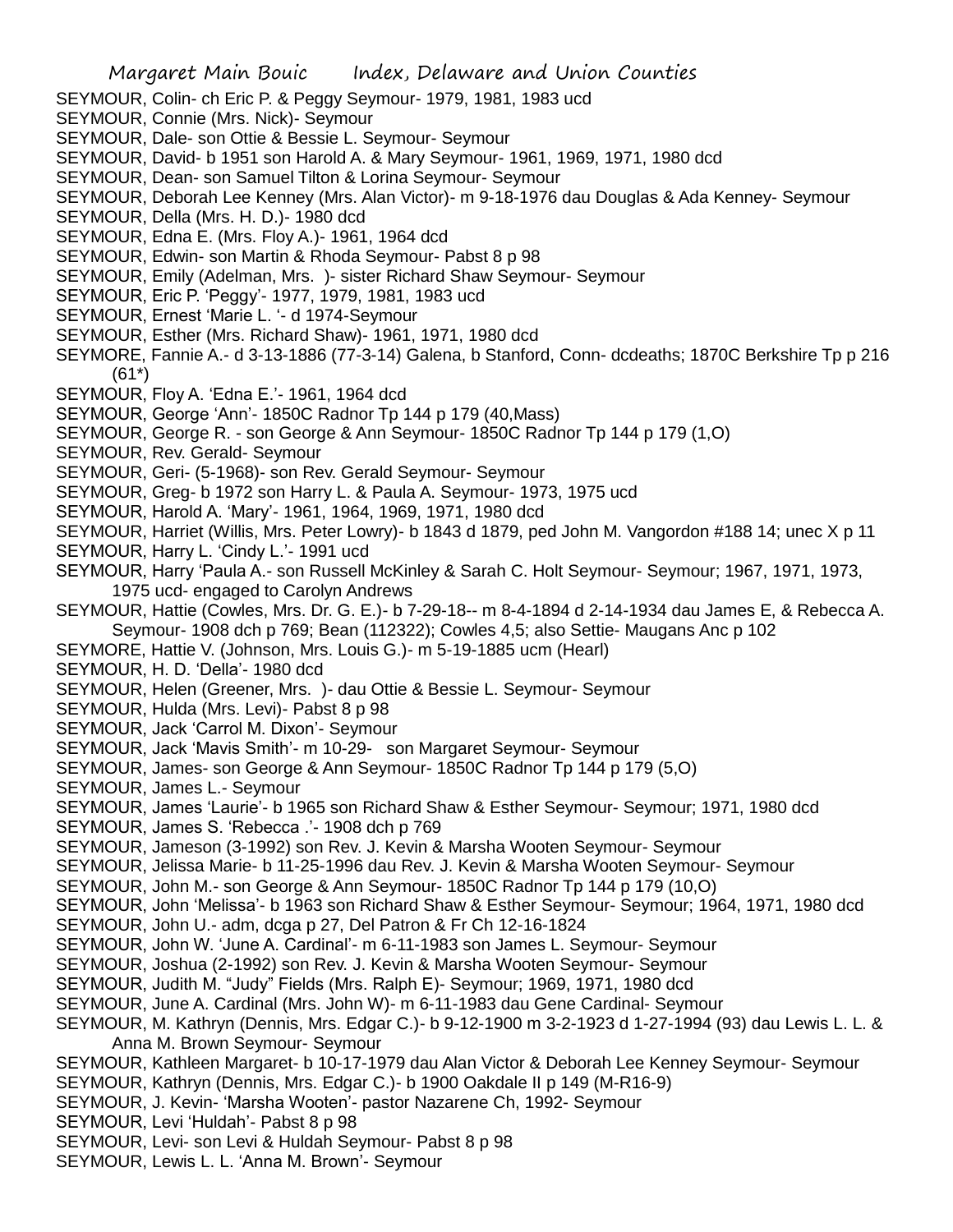- SEYMOUR, W. Lewis- d 3-19-1964 (51) son Lewis L. L. & Anna M. Brown Seymour- Seymour
- SEYMOUR, Lorina (Mrs. Samuel Tilton)- Seymour
- SEYMOUR, Manning- ch Martin & Rhoda Seymour- Pabst 8 p 98
- SEYMOUR, Margaret (Mrs. )- Seymour
- SEYMOUR, Marie L. (Mrs. Ernest)- b 7-24-1913 d 10-9-1989 (76) Green Lawn Cem, Cols.- sister Pauline Woodyard -Seymour; 1977 ucd
- SEYMOUR, Marsha Wooten (Mrs. J. Kevin)- Seymour
- SEYMOUR, Martha (Lyon, Mrs. Leroy)- sister Richard Shaw Seymour- Seymour
- SEYMOUR, Martin 'Rhoda'- Pabst 8 p 98
- SEYMOUR, Mary -d 8-8-1839 (27-11-29) Alum Creek Friend's Churchyard- Powell p 336
- SEYMOUR, Mary E.- dau George & Ann Seymour- 1850C Radnor Tp 144 p 179 (3,O)
- SEYMOUR, Mary (Mrs. Harold A.)- 1961, 1964, 1969, 1971, 1980 dcd
- SEYMOUR, Mary Kay- b 1961 dau Richard Shaw & Esther Seymour- Seymour; 1964, 1971 dcd
- SEYMOUR, Mary L.- b 1843 d 1872 Oak Grove Cem- Powell p 441
- SEYMOUR, Mary T. (Mrs. Stephen M.)- 1971, 1980 dcd
- SEYMOUR, Mavis Smith (Mrs. Jack)- m 10-29- Seymour
- SEYMOUR, Michael (19-1968) son Rev. Gerald Seymour- Seymour
- SEYMORE, M. L.- d 5-3-1872 (29y) Delaware Tp- dcdeaths
- SEYMOUR, Nellie Elizabeth Seymour (Buker, Mrs. Frederick M.)- d 8-2-1975- Seymour
- SEYMOUR, Nick ' Chaney'- son Jack & Mavis Smith Seymour- Seymour
- SEYMOUR, Nick 'Connie'- son Jck & Carrol M. Dixon Seymour- Seyumour
- SEYMOUR, Nick, Jr.- b 7-8-1977 son Nick & ----Chaney Seymour- Seymour
- SEYMOUR, Ottie 'Bessie L.'- d 4-26-1963- Seymour
- SEYMOUR, Patricia "Patty" (Champney, Mrs. Roy)- b 1962- dau Richard Shaw & Esther Seymour- Seymour; 1964, 1971 dcd
- SEYMOUR, Patrick- son Rev. Gerald Seymour- (17-1968)- Seymour
- SEYMOUR, Paula A. (Mrs. Harry L.)- 1967, 1971, 1973, 1975 ucd
- SEYMOUR, Peggy- adm, dcga p 27 Delaware Pat & Franklin Chronicle 12-16-1824
- SEYMOUR, Peggy (Mrs. Eric P.)- 1977, 1979, 1981, 1983 ucd
- SEYMOUR, Ralph- son Ernest & Marie L. Seymour- Seymour
- SEYMOUR, Ralph E. 'Judith M.'- 1969, 1971, 1980 dcd
- SEYMOUR, Randall "Randy"- son Ralph & Judith M. Fields Seymour- Seymour; 1969, 1971, 1980 dcd
- SEYMOUR, Raymond R. 1973, 1975 ucd
- SEYMOUR, Raymond- b 1965 son Raymond R. Seymour- 1973, 1975 ucd
- SEYMOUR, Raymond,Sr.- b 1964 son Russell M. & Sarah C. Holt Seymour- Seymour; 1979, 1981, 1983 ucd
- SEYMOUR, Rebecca A. (Mrs. James S.)- 1908 dch p 769
- SEYMOUR, Rebecca-b 1976 dau Ralph & Judith M. Fields Seymour- Seymour; 1980 dcd
- SEYMOUR, Renee- dau Jack & Carrol M. Dixon Seymour- Seymour
- SEYMOUR, Rethamae (Rowland, Mrs. )- dau Ottie & Bessie L. Seymour- Seymour
- SEYMOUR, Rhoda (Mrs. Martin)- Pabst 8 p 98
- SEYMOUR, Richard Shaw 'Esther'- d 12-9-1997 (77) bur Mt. Vernon- Seymour; 1964, 1971, 1980 dcd
- SEYMOUR, Richard S. 'Ruth'- 1969 dcd
- SEYMOUR, Robin Elizabeth (McIntire, Mrs. Marvin Eugene)- b 1962 m 1-23-1982 dau Ralph & Judith Fields Seymour- Seymour; 1969, 1971, 1980 dcd
- SEYMOUR, Ronald- son Ralph & Judith Fields Seymour- Seymour; 1969, 1971, 1980 dcd
- SEYMOUR, Rowland M. 'Carmen Jacob'- b 1924 m 12-19-1945 son of Flossie M. Albert-Seymour; mt 1-28- 1991; 1971, 1973, 1975, 1977, 1979, 1981, 1983 ucd
- SEYMOUR, Roy- son Ernest & Marie L. Seymour- Seymour
- SEYMOUR, Russell McKinley 'Sarah C. Holt'-b 8-23-1901 m 6-26-1943/4 d 5-1-1980 Oakdale II p 112 (K-R2- 10)- son Samuel Tilton & Lorina Seymour- Seymour; 1967, 1971, 1973, 1975, 1977, 1979, 1981, 1983 ucd
- SEYMOUR, Ruth A. (Mrs. James C.)- 1980 dcd
- SEYMOUR, Ruth (Benjamin, Mrs. Nathan)- Powers Pat p 74
- SEYMOUR, Ruth (Mrs. Richard S.)- 1969 dcd
- SEYMOUR, Ruth (Stewart, Mrs. )- dau Samuel Tilton & Lorina Seymour- Seymour